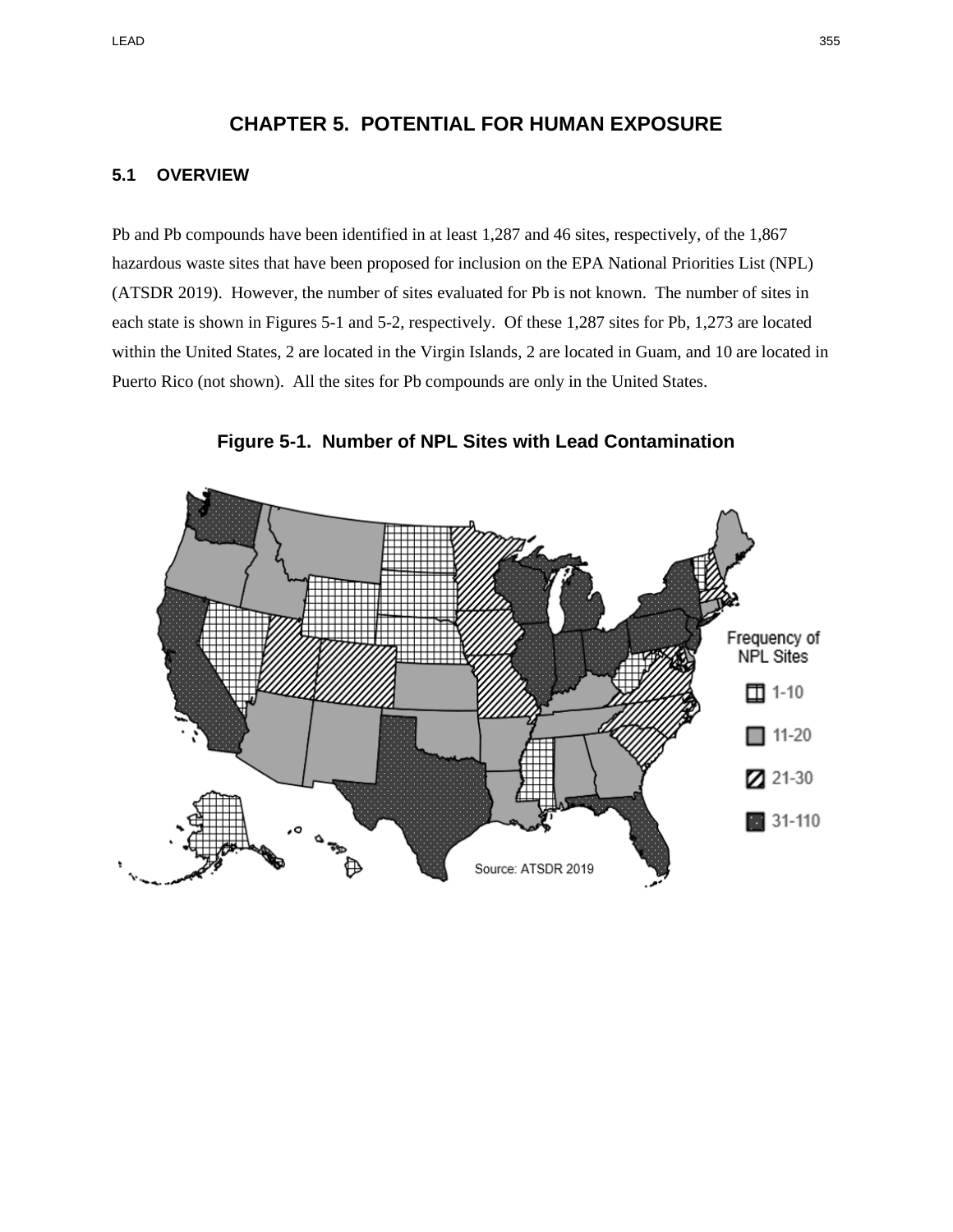

**Figure 5-2. Number of NPL Sites with Lead Compound Contamination**

- Pb is an element found in concentrated and easily accessible Pb ore deposits that are widely distributed throughout the world.
- The general population may be exposed to Pb in ambient air, foods, drinking water, soil, and dust. For adults, exposure to levels of Pb beyond background are usually associated with occupational exposures.
- For children, exposure to high levels of Pb are associated with living in areas contaminated by Pb (e.g., soil or indoor dust in older homes with Pb paint). Exposure usually occurs by hand-tomouth activities.
- As an element, Pb does not degrade. However, particulate matter contaminated with Pb can move through air, water, and soil.
- Atmospheric deposition is the largest source of Pb found in soils. Pb is transferred continuously between air, water, and soil by natural chemical and physical processes such as weathering, runoff, precipitation, dry deposition of dust, and stream/river flow; however, soil and sediments appear to be important sinks for Pb.
- Pb adsorbs strongly to most soils, which limits the rate of leaching of Pb from soil. Soil acidity (pH) is the most important factor affecting solubility, mobility, and phytoavailability of Pb in soil.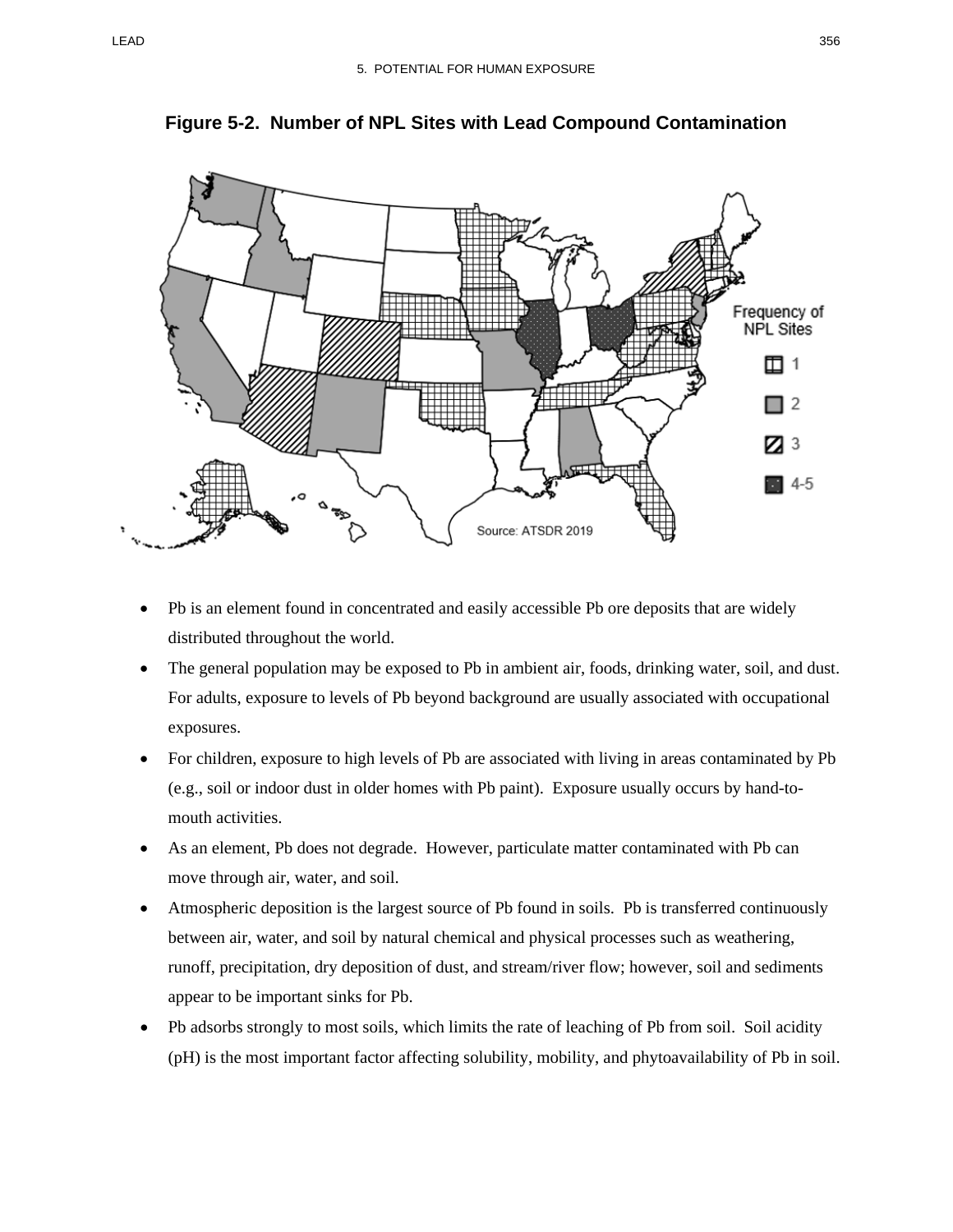Other conditions that increase Pb mobility in soils are reducing conditions (low redox potential; for example, anoxia) and high chloride content.

Pb is dispersed throughout the environment primarily as the result of anthropogenic activities. In the air, Pb is in the form of particles and is removed by rain or gravitational settling. The solubility of Pb compounds in water is a function of pH, ionic strength, and the presence of humic material. Solubility is highest in acidic water. Soil and sediment are an important sink for Pb. Because Pb is strongly adsorbed to soil, very little is transported through runoff to surface water or leached to groundwater except under acidic conditions. Anthropogenic sources of Pb include the mining and smelting of ore, manufacture and use of Pb-containing products, combustion of coal and oil, and waste incineration. Many anthropogenic sources of Pb, most notably leaded gasoline, Pb-based paint, Pb solder in food cans, Pb-arsenate pesticides, and shot and sinkers, have been eliminated or are regulated. Pb compounds released to the environment may be transformed to other Pb compounds; however, Pb is an element and cannot be destroyed or degraded. Because Pb does not degrade over time, deposits of Pb in the environment by current and former uses leave their legacy as higher concentrations of Pb in the environment. These deposits can continue to be a source for potential Pb exposure (e.g., soil particles containing Pb also may be resuspended and redeposited). Plants and animals may bioconcentrate Pb, but Pb is not biomagnified in the aquatic or terrestrial food chain.

The general population may be exposed to Pb in ambient air, foods, drinking water, soil, and dust. Segments of the general population at highest risk of health effects from Pb exposure are preschool-age children and pregnant women and their fetuses. Other segments of the general population with an increased exposure include individuals living near sites where Pb was produced or disposed. Some of the more important Pb exposures have occurred as a result of living in urban environments, particularly in areas near stationary emission sources (e.g., smelters); renovation of homes containing Pb-based paint; pica (the compulsive, habitual consumption of nonfood items); contact with interior Pb paint dust; occupational exposure; and secondary occupational exposure (e.g., families of workers in Pb industries). Higher exposures may also occur to residents living in close proximity to NPL sites that contain elevated levels of Pb.

The primary source of Pb in the environment has historically been anthropogenic emissions to the atmosphere. In 1984, combustion of leaded gasoline was responsible for approximately 90% of all anthropogenic Pb emissions. The United States gradually phased out the use of Pb alkyls in gasoline, and by 1990, auto emissions accounted for only 33% of the annual Pb emissions (EPA 1996b). Use of Pb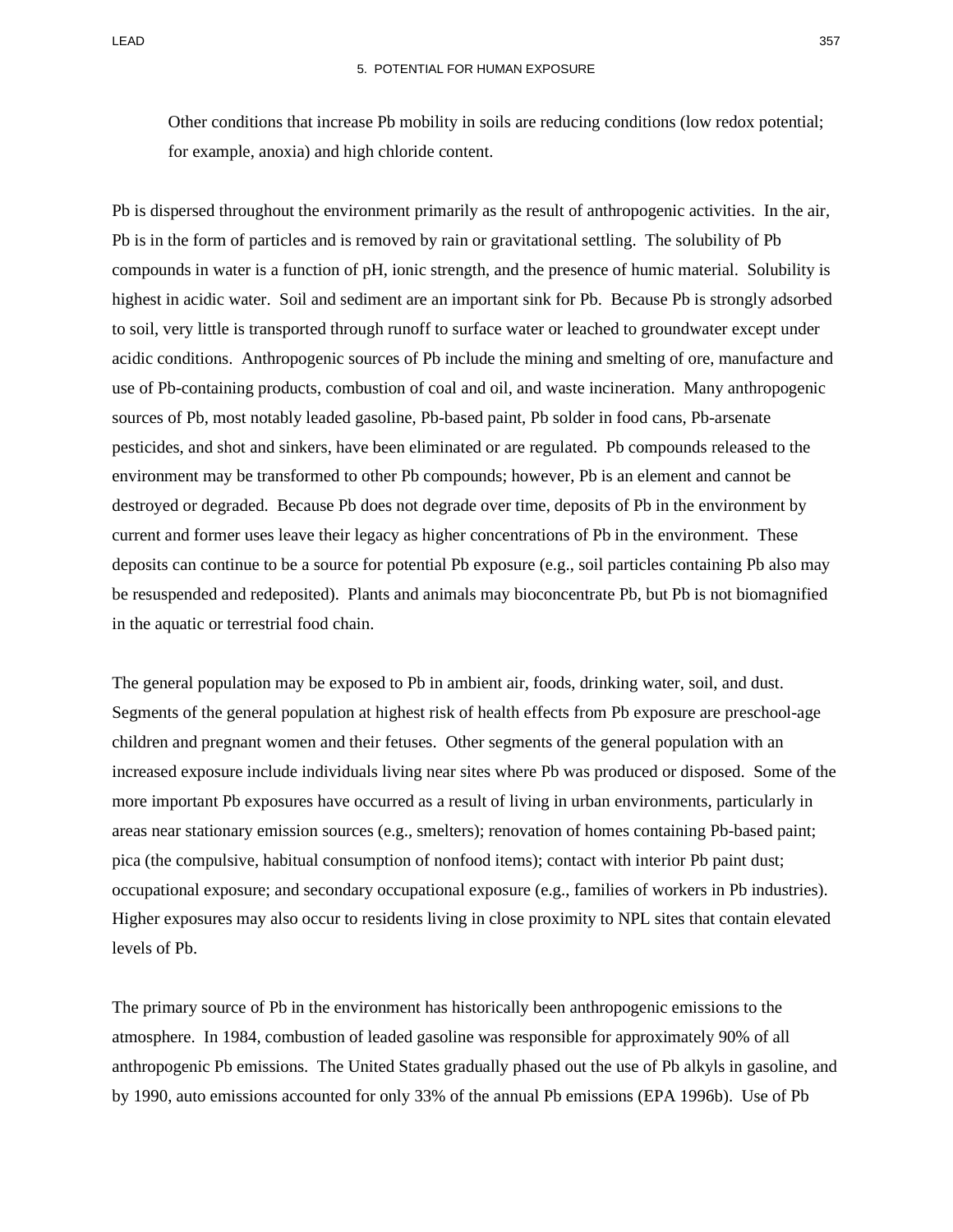additives in most motor fuels was totally banned after December 31, 1995 (EPA 1996a). The ban went into effect on February 2, 1996. The ban did not include off-road vehicles, including aircraft, racing cars, farm equipment, and marine engines. Pb additives are still used in fuels for piston driven airplane engines and it continues to be commercially available for other off-road uses. Atmospheric deposition is the largest source of Pb found in soils. Pb is transferred continuously between air, water, and soil by natural chemical and physical processes such as weathering, runoff, precipitation, dry deposition of dust, and stream/river flow; however, soil and sediments appear to be important sinks for Pb. Pb particles are removed from the atmosphere primarily by wet and dry deposition. The average residence time in the atmosphere is 10 days. Over this time, long-distance transport, up to thousands of kilometers, may take place. The speciation of Pb in these media varies widely depending upon such factors as temperature, pH, and the presence of humic materials. Pb is largely associated with suspended solids and sediments in aquatic systems, and it occurs in relatively immobile forms in soil.

#### **5.2 PRODUCTION, IMPORT/EXPORT, USE, AND DISPOSAL**

#### **5.2.1 Production**

The most important mineable Pb ore is galena (PbS), which is commonly associated with other minerals, typically zinc ores. Anglesite ( $PbSO<sub>4</sub>$ ) and cerussite ( $PbCO<sub>3</sub>$ ), formed by the weathering of galena, are two other important Pb minerals. Pb is processed from ore to refined metal in four steps: ore dressing; smelting; drossing; and refining. Ore dressing involves crushing, grinding, and beneficiation (concentration) (King et al. 2014).

Since 1998, U.S. production of Pb has shifted to the domestic secondary Pb industry (USGS 2014). Since 2014, primary Pb metal has not been produced in the United States (USGS 2016). The Doe Run Resources Corporation operated the last domestic primary Pb smelter-refinery facility in the United States at Herculaneum, Missouri and it was closed at the end of 2013. Pb-acid batteries are the dominant source of recoverable Pb scrap, accounting for nearly 100% of all secondary Pb (USGS 2016, 2019).

Domestic mines produced 368,000 metric tons of recoverable Pb in 2014, a more than 11% increase from 2013. Nearly all of the secondary Pb produced in 2014 was by 7 companies operating 12 plants in Alabama, California, Florida, Indiana, Minnesota, Missouri, New York, Pennsylvania, Tennessee, and Texas (USGS 2016). Secondary (recycled) Pb, derived from mainly scrapped Pb-acid batteries, accounted for all of the domestic refined Pb production in 2014. Due to plant closings, U.S. production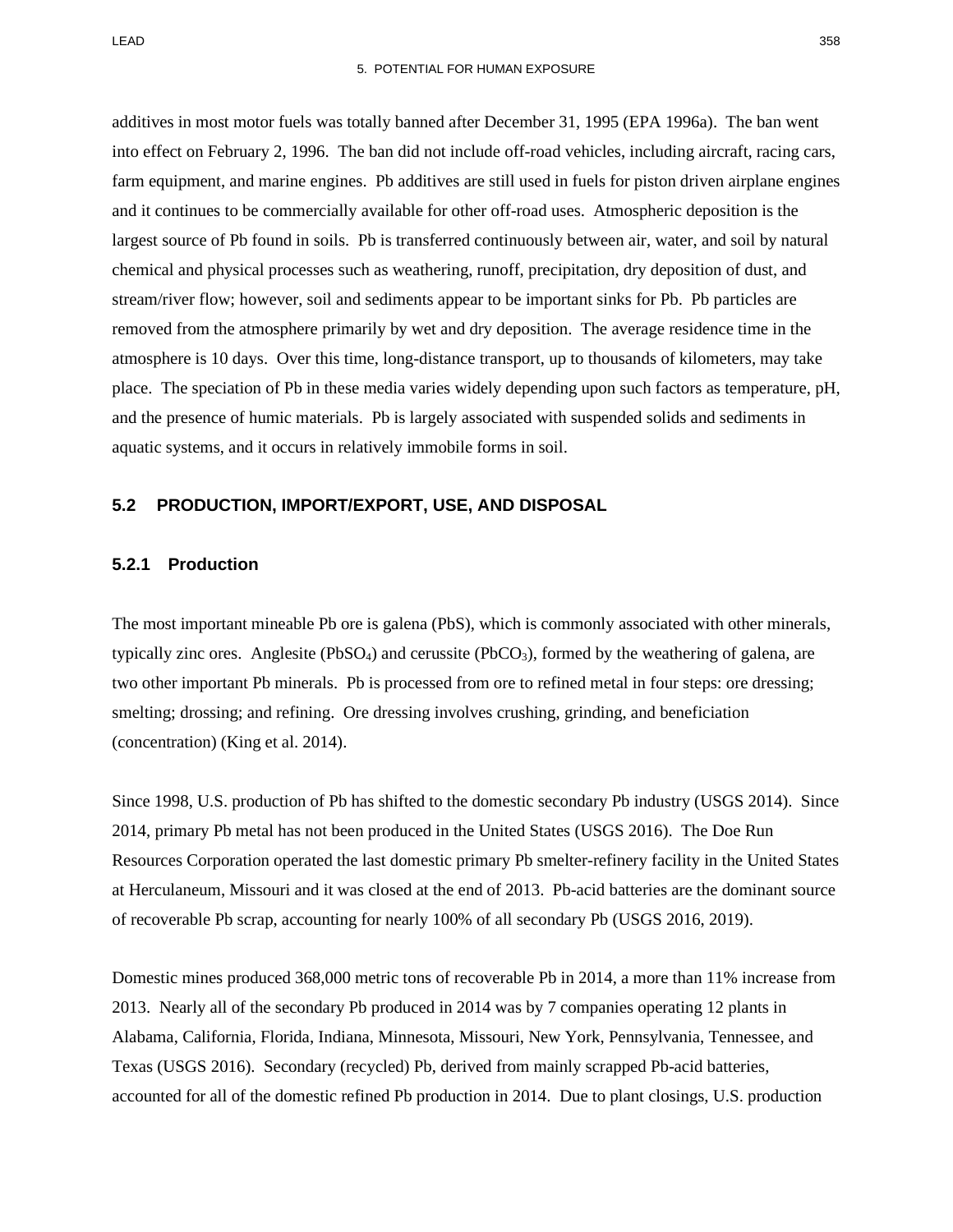of secondary refined Pb decreased in 2014 by 11% to 1.02 metric tons, from 1.5 metric tons in 2013 (USGS 2016).

World mine production of Pb was 4.91 million metric tons in 2014, a decrease of 9% from 2013. The United States accounted for approximately 8% of global mine production in 2014. The United States ranked third in global mine production behind China and Australia, which accounted for 49 and 15%, respectively. World production of refined Pb (primary and secondary) was 10.6 million metric tons in 2014. China produced about 45% of global refined Pb in 2014 with the United States as the second leading world producer of refined Pb, accounting for 10% (USGS 2016). In 2017 and 2018 worldwide mine production of Pb was reported as 4.58 and 4.40 million metric tons, respectively (USGS 2019). As in previous years, China was the dominant producer accounting for nearly half of the world production.

Manufacturers and importers of Pb metal and selected Pb compounds are listed in [Table 5-1.](#page-4-0) These data are from EPA's Chemical Data Access Tool (now called Chemical Data Reporting [CDR]), which provides information on chemicals submitted to the EPA under the Toxic Substance Control Act that are manufactured or imported into the United States. Manufacturing volumes for more recent years are not available in the CDR as most manufacturers have withheld these data as confidential business information; however, as in previous years, the U.S. Geological Survey (USGS) reported total Pb mined in the United States in its Minerals Commodity summaries and these data for 2015–2018 are provided in [Table 5-2.](#page-7-0) According to the USGS, five Pb mines located in the state of Missouri along with five mines in Alaska, Idaho, and the state of Washington accounted for all domestic Pb mine production (USGS 2019).

| Company                                           | Location                   | <b>Domestic</b><br>manufacturing<br>(pounds/year) |
|---------------------------------------------------|----------------------------|---------------------------------------------------|
| Lead                                              |                            |                                                   |
| 5n Plus Inc.                                      | Fairfield, Connecticut     | 36,671                                            |
| Colfin Specialty Steel Corp.                      | New Brighton, Pennsylvania | 2,552                                             |
| Compliance Administrators & Project Services Inc. | Bloomington, California    | 848,008                                           |
| Concorde/Interspace Battery                       | West Covina, California    | 348,998                                           |
| Doe Run Co.                                       | Herculaneum, Missouri      | 280,000,000                                       |
| East Penn Manufacturing Co. Inc.                  | Lyon Station, Pennsylvania | 194,537,569                                       |
| <b>Exide Technologies</b>                         | <b>Bristol. Tennessee</b>  | 150,000                                           |

#### <span id="page-4-0"></span>**Table 5-1. U.S. Manufacturers of Lead Metal and Selected Lead Compounds**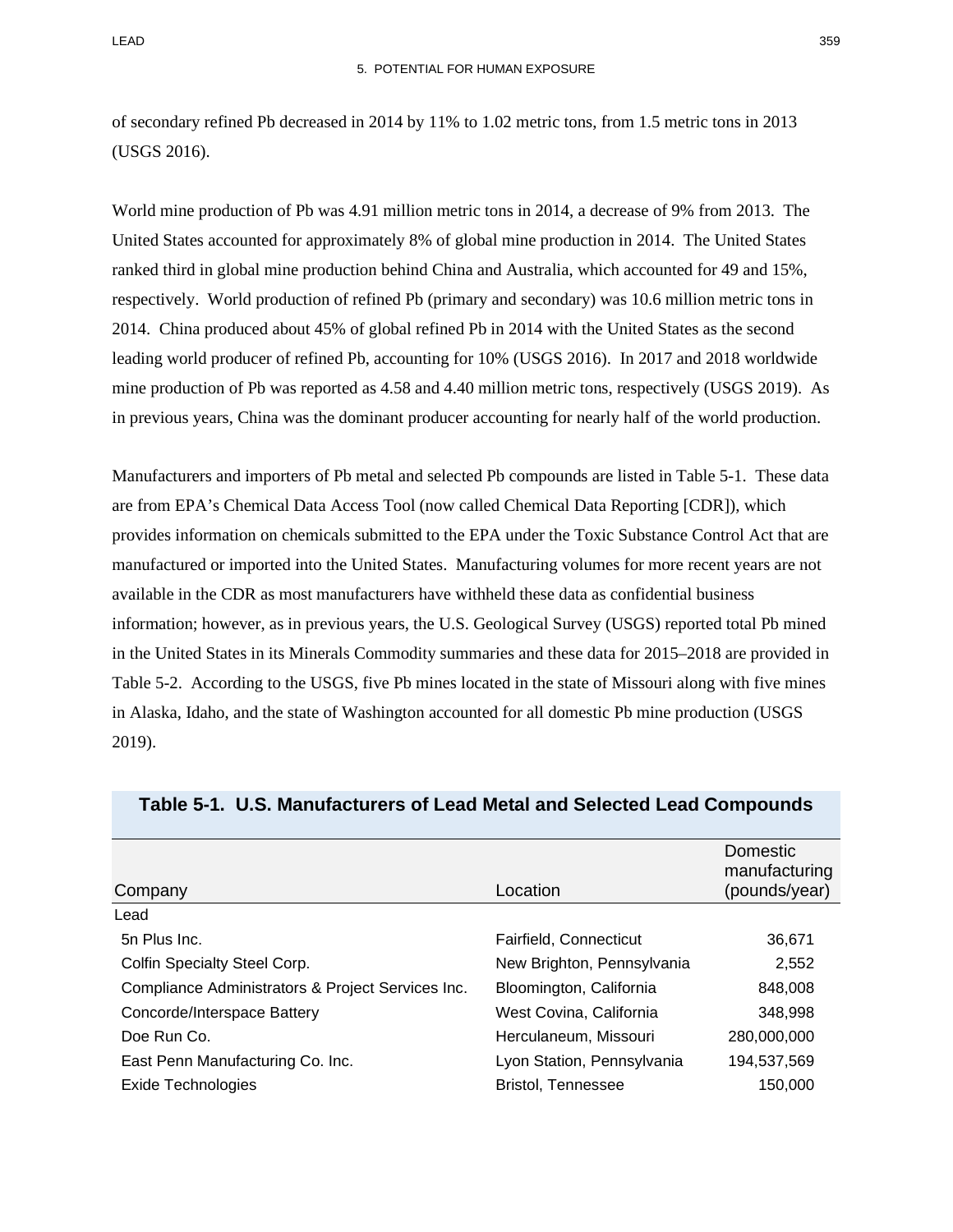|                                      | Location                     | Domestic<br>manufacturing |
|--------------------------------------|------------------------------|---------------------------|
| Company                              | Columbus, Georgia            | (pounds/year)             |
|                                      |                              | 4,200,000                 |
|                                      | Forest City, Missouri        | 84,000,000                |
|                                      | Fort Smith, Arkansas         | 3,600,000                 |
|                                      | Frisco, Texas                | 140,000,000               |
|                                      | Kansas City, Kansas          | 9,100,000                 |
|                                      | Los Angeles, California      | 230,000,000               |
|                                      | Manchester, Iowa             | 16,000,000                |
|                                      | Muncie, Indiana              | 160,000,000               |
|                                      | Reading, Pennsylvania        | 130,000,000               |
|                                      | Salina, Kansas               | 990,000                   |
| Gopher Resource                      | Eagan, Minnesota             | 310,000,000               |
|                                      | Tampa, Florida               | 38,000,000                |
| Horsehead Holding Corp.              | Chicago, Illinois            | 2,444,492                 |
|                                      | Palmerton, Pennsylvania      | 3,867,016                 |
|                                      | Rockwood, Tennessee          | 1,872,054                 |
|                                      | Snelling, South Carolina     | 2,012,236                 |
| <b>Johnson Controls</b>              | Canby, Oregon                | 36,832,250                |
|                                      | Geneva, Illinois             | 47,025,828                |
|                                      | Holland, Ohio                | 82,721,150                |
|                                      | Kernersville, North Carolina | 204,679,893               |
|                                      | Middletown, Delaware         | 86,732,852                |
|                                      | Tampa, Florida               | 3,069,380                 |
|                                      | Yuma, Arizona                | 359,977,380               |
| Johnson Controls Distribution Center | Saint Joseph, Missouri       | 2,550,177                 |
|                                      | St. Joseph, Missouri         | 266, 151, 342             |
| Renco Group Inc.                     | Boss, Missouri               | 310,000,000               |
| Sanders Lead Co., Inc.               | Troy, Alabama                | 471,954,520               |
| Stemar Investments Inc.              | Butler, Pennsylvania         | 40,506                    |
| Yuasa Battery Inc.                   | Laureldale, Pennsylvania     | 1,492,754                 |
| Lead(II) nitrate                     |                              |                           |
| American Pacific Corp.               | Cedar City, Utah             | 42,500                    |
| Lead(II) oxide                       |                              |                           |
| C&D Technologies Inc.                | Attica, Indiana              | 18,657,255                |
|                                      | Leola, Pennsylvania          | 1,348,311                 |
|                                      | Milwaukee, Wisconsin         | 48,491,557                |
| Crown Battery Manufacturing Co.      | Fremont, Ohio                | 25,600,000                |

# **Table 5-1. U.S. Manufacturers of Lead Metal and Selected Lead Compounds**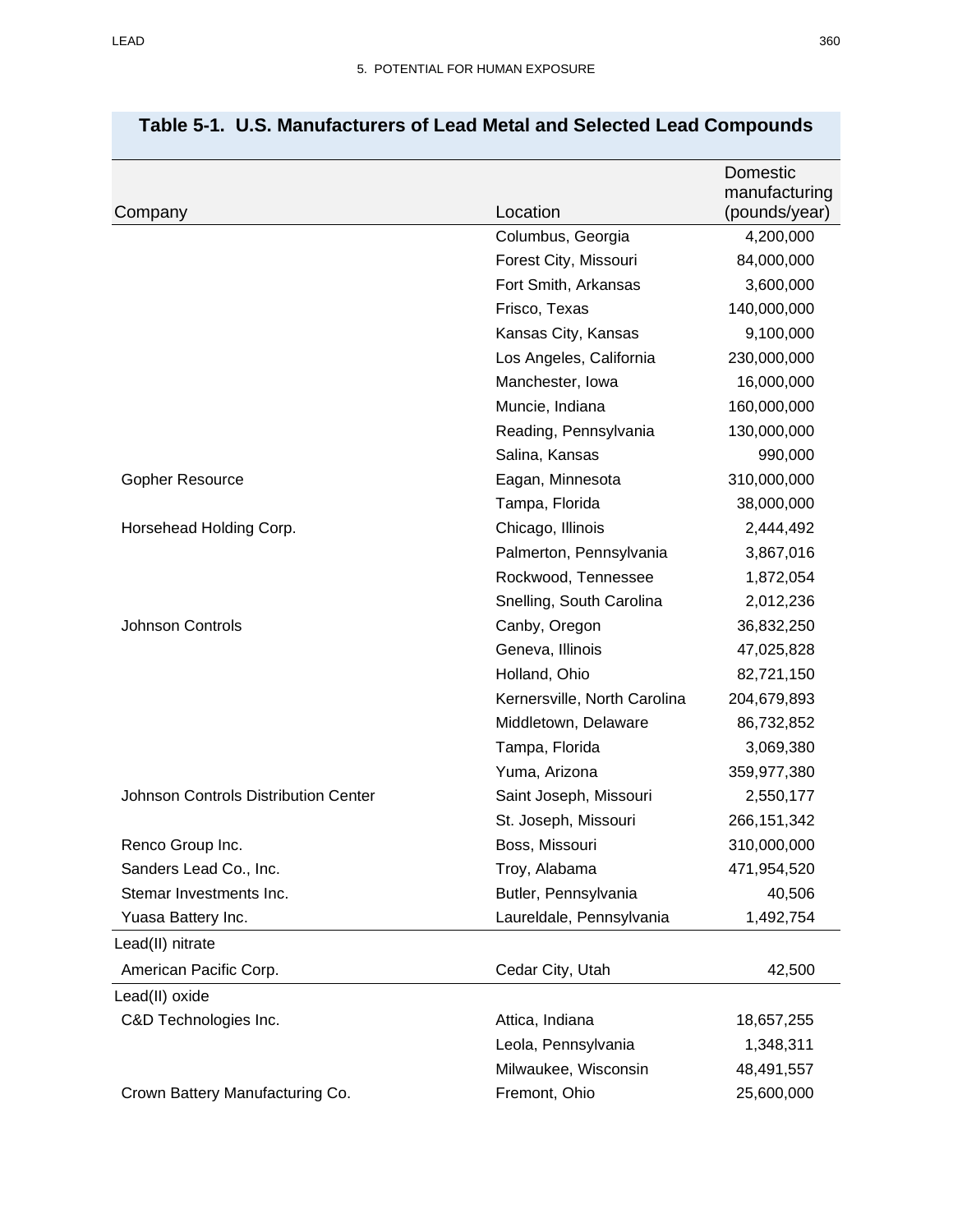|                                             |                              | Domestic<br>manufacturing |
|---------------------------------------------|------------------------------|---------------------------|
| Company                                     | Location                     | (pounds/year)             |
| Fiamm Energy LLC                            | Waynesboro, Georgia          | 4,700,000                 |
| Hammond Group Inc.                          | Hammond, Indiana             | 3,585,529                 |
|                                             | Pottstown, Pennsylvania      | 8,287,521                 |
| Renco Group Inc.                            | Boss, Missouri               | 7,700,000                 |
| <b>Steel Dust Recycling</b>                 | Millport, Alabama            | 2,000,000                 |
| <b>Superior Battery Manufacturing</b>       | Russell Springs, Kentucky    | 16,866,793                |
| Trojan Battery Co.                          | Lithonia, Georgia            | 38,540,700                |
|                                             | Santa Fe Springs, California | 35,241,500                |
| Lead(II) styphnate                          |                              |                           |
| Alliant Techsystems Inc.                    | Lewiston, Idaho              | 78,767                    |
| Alliant Techsystems Operations LLC          | Independence, Missouri       | 43,489                    |
| Lead(II) sulfate                            |                              |                           |
| Crown Battery Manufacturing Co.             | Fremont, Ohio                | 768,000                   |
| East Penn Manufacturing Co., Inc.           | Corydon, Iowa                | 17,006,710                |
|                                             | Lyon Station, Pennsylvania   | 220,436,420               |
| Johnson Controls                            | Canby, Oregon                | 6,098,880                 |
|                                             | Geneva, Illinois             | 11,340,306                |
|                                             | Holland, Ohio                | 10,714,048                |
|                                             | Middletown, Delaware         | 5,749,910                 |
|                                             | Tampa, Florida               | 5,506,240                 |
|                                             | Yuma, Arizona                | 86,756                    |
| <b>Johnson Controls Distribution Center</b> | Saint Joseph, Missouri       | 306,021                   |
|                                             | St. Joseph, Missouri         | 29,577,055                |
| Palos Verdes Bldg Corp.                     | Augusta, Georgia             | 6,904,629                 |
| <b>Superior Battery Manufacturing</b>       | Russell Springs, Kentucky    | 22,905,105                |
| Trojan Battery Co.                          | Lithonia, Georgia            | 58,127,100                |
|                                             | Santa Fe Springs, California | 53,083,500                |
| Lead(II) chloride                           |                              |                           |
| Horsehead Holding Corp.                     | Monaca, Pennsylvania         | 1,891,700                 |
|                                             | Palmerton, Pennsylvania      | 11,484,955                |

# **Table 5-1. U.S. Manufacturers of Lead Metal and Selected Lead Compounds**

Source: EPA 2014d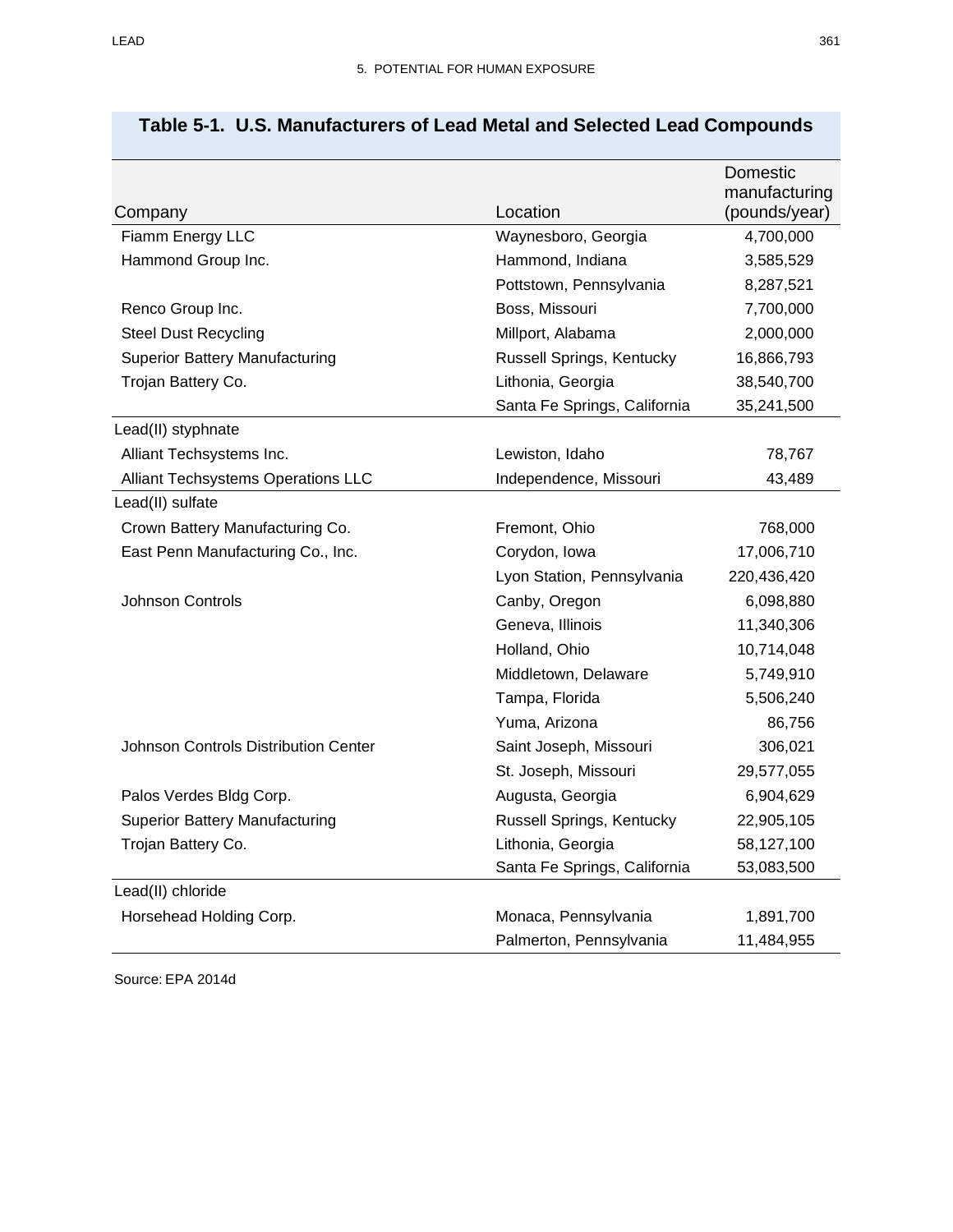<span id="page-7-0"></span>

|                               |           |         | Production volumes in metric tons |           |
|-------------------------------|-----------|---------|-----------------------------------|-----------|
|                               | 2015      | 2016    | 2017                              | 2018      |
| Mine, lead in concentrates    | 370.000   | 346,000 | 310,000                           | 260,000   |
| Secondary refinery, old scrap | 1,050,000 | 986,000 | 1,130,000                         | 1,300,000 |

## **Table 5-2. U.S. Lead Production 2015–2018**

Source: USGS 2019

Tables [5-3](#page-7-1) (Pb) and [5-4](#page-9-0) (Pb compounds) list the facilities in each state that manufacture or process Pb or Pb compounds, the intended use, and the range of maximum amounts of Pb that are stored on site. The data listed in Tables [5-3](#page-7-1) and [5-4](#page-9-0) are derived from the Toxics Release Inventory (TRI) (TRI18 2020). The data presented in [Table 5-3](#page-7-1) are for Pb metal and the data from [Table 5-4](#page-9-0) are for all Pb compounds. Facilities with ≥10 full-time employees in certain TRI-covered industry sectors (e.g., manufacturing) must submit data on releases and other waste management for TRI-listed chemicals (Pb and Pb compounds are TRI listed). Therefore, there are sources for Pb and Pb compounds not contained in the TRI database. In comparing TRI data with that of previous years, it is important to note that starting in 2001, the threshold for reporting Pb and all Pb compounds was reduced to 100 pounds, except for Pb contained in a stainless steel, brass, or bronze alloy. Previously, reporting was only required of facilities that manufactured or processed >25,000 pounds annually or that used >10,000 pounds annually. Beginning in 1998, additional industries were required to report, including metal mining, coal mining, electrical utilities, and Resource Conservation and Recovery Act (RCRA)/Solvent Recovery. [Table 5-3](#page-7-1) lists the producers of primary Pb metal and selected Pb compounds. Companies listed are those producing Pb compounds in commercial quantities >5,000 pounds or \$10,000 in value annually. [Table](#page-9-0) 5-4 shows the U.S. production volumes for Pb for 2010 through 2013. During this time, the primary Pb production declined, while secondary Pb production was relatively constant.

<span id="page-7-1"></span>

| State <sup>a</sup> | facilities | <b>Minimum</b><br>Number of amount on site<br>in pounds <sup>b</sup> | Maximum<br>amount on site<br>in pounds <sup>b</sup> | Activities and uses <sup>c</sup>           |
|--------------------|------------|----------------------------------------------------------------------|-----------------------------------------------------|--------------------------------------------|
| AK                 | 4          | 100                                                                  | 99,999                                              | 12                                         |
| <b>AL</b>          | 105        | O                                                                    | 999,999,999                                         | 1, 4, 5, 6, 7, 8, 9, 10, 11, 12, 13, 14    |
| <b>AR</b>          | 67         | O                                                                    | 49,999,999                                          | 1, 2, 5, 6, 7, 8, 9, 11, 12, 13, 14        |
| AZ                 | 52         | 0                                                                    | 9,999,999                                           | 1, 3, 5, 7, 8, 9, 10, 11, 12, 14           |
| CA                 | 188        | 0                                                                    | 9,999,999                                           | 1, 2, 3, 5, 6, 7, 8, 9, 10, 11, 12, 13, 14 |
| CO                 | 33         |                                                                      | 99,999                                              | 1, 5, 6, 7, 8, 10, 11, 12, 14              |

#### **Table 5-3. Facilities that Produce, Process, or Use Lead**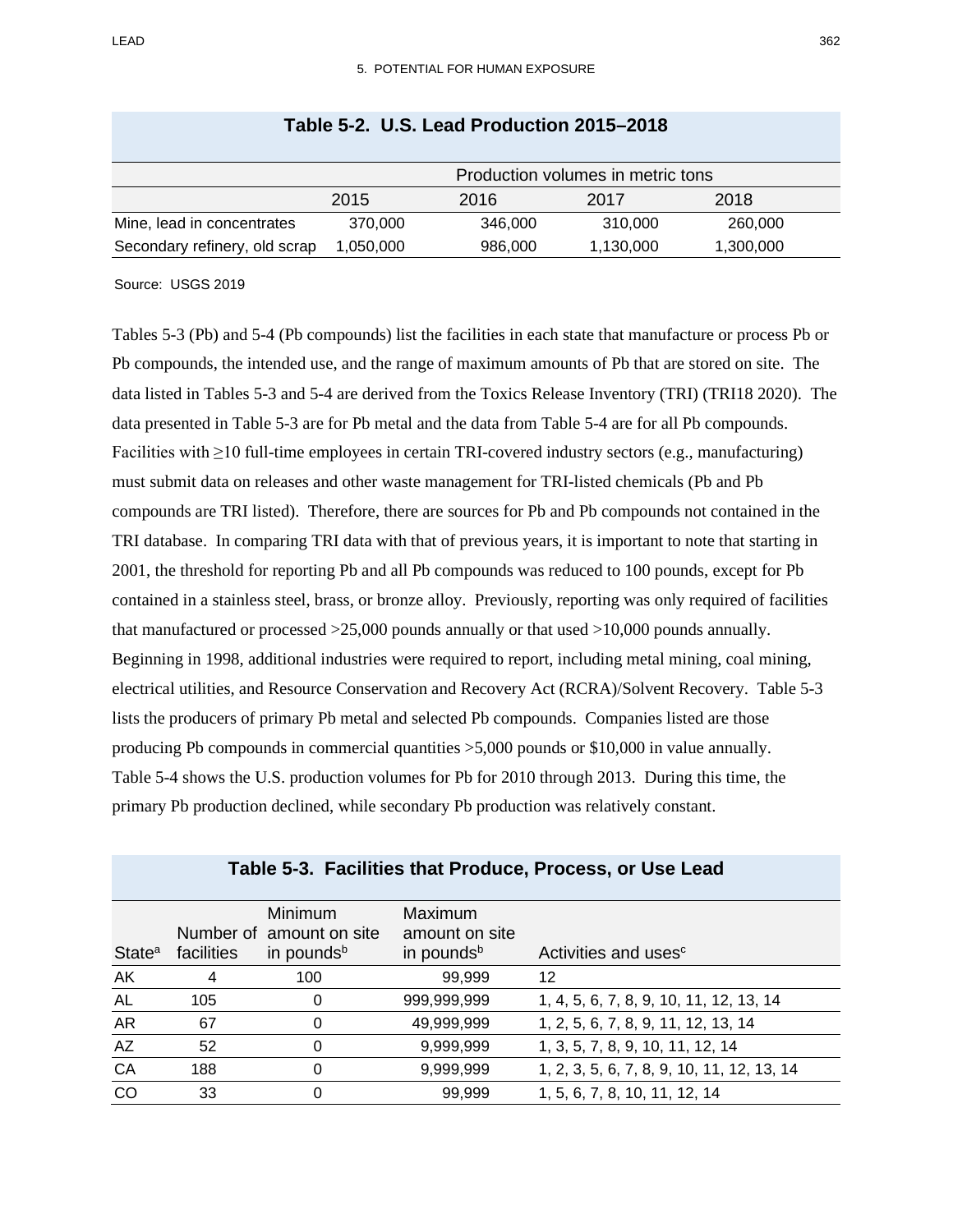|                    |                | Minimum                | Maximum                |                                               |
|--------------------|----------------|------------------------|------------------------|-----------------------------------------------|
|                    | Number of      | amount on site         | amount on site         |                                               |
| State <sup>a</sup> | facilities     | in pounds <sup>b</sup> | in pounds <sup>b</sup> | Activities and uses <sup>c</sup>              |
| <b>CT</b>          | 42             | 0                      | 99,999                 | 1, 3, 4, 5, 6, 7, 8, 9, 10, 11, 12, 13, 14    |
| DC                 | 6              | 0                      | 9,999                  | 1, 7, 8, 11, 12, 13, 14                       |
| DE                 | 6              | 0                      | 99,999                 | 7, 12, 14                                     |
| <b>FL</b>          | 223            | 0                      | 999,999                | 1, 2, 3, 5, 6, 7, 8, 9, 10, 11, 12, 13, 14    |
| GA                 | 108            | 0                      | 999,999                | 1, 2, 3, 5, 6, 7, 8, 9, 10, 11, 12, 13, 14    |
| GU                 | 1              | 0                      | 99                     | 1, 5                                          |
| HI                 | $\overline{2}$ | 0                      | 99,999                 | 8, 12                                         |
| IA                 | 114            | 0                      | 9,999,999              | 1, 2, 5, 6, 7, 8, 9, 11, 12, 13, 14           |
| ID                 | 27             | 0                      | 49,999,999             | 1, 2, 3, 5, 8, 9, 11, 12, 13, 14              |
| IL                 | 228            | 0                      | 49,999,999             | 1, 2, 3, 4, 5, 7, 8, 9, 10, 11, 12, 13, 14    |
| ${\sf IN}$         | 161            | 0                      | 999,999                | 1, 2, 3, 4, 5, 6, 7, 8, 9, 10, 11, 12, 13, 14 |
| KS                 | 70             | 0                      | 9,999,999              | 1, 3, 5, 7, 8, 9, 10, 12, 13, 14              |
| KY                 | 79             | 0                      | 999,999                | 1, 2, 3, 5, 6, 7, 8, 9, 10, 11, 12, 13, 14    |
| LA                 | 46             | 0                      | 999,999                | 1, 2, 3, 5, 8, 9, 10, 11, 12, 13, 14          |
| МA                 | 55             | 0                      | 999,999                | 1, 2, 4, 5, 6, 7, 8, 9, 10, 11, 12, 13, 14    |
| MD                 | 35             | 0                      | 99,999                 | 1, 5, 7, 8, 9, 10, 11, 12, 14                 |
| ME                 | 20             | 0                      | 99,999                 | 1, 2, 3, 4, 5, 8, 9, 11, 12, 13, 14           |
| MI                 | 148            | 0                      | 999,999                | 1, 2, 3, 4, 5, 7, 8, 9, 10, 11, 12, 13, 14    |
| MN                 | 123            | 0                      | 99,999                 | 1, 2, 3, 5, 6, 7, 8, 9, 10, 11, 12, 13, 14    |
| MO                 | 92             | 0                      | 9,999,999              | 1, 3, 5, 6, 7, 8, 9, 10, 11, 12, 13, 14       |
| MS                 | 62             | 0                      | 999,999                | 1, 5, 7, 8, 9, 10, 12, 14                     |
| MT                 | 15             | 0                      | 99,999                 | 1, 2, 5, 11, 12, 13, 14                       |
| <b>NC</b>          | 162            | 0                      | 9,999,999              | 1, 2, 3, 5, 6, 7, 8, 9, 11, 12, 13, 14        |
| <b>ND</b>          | 14             | 0                      | 9,999                  | 1, 5, 8, 9, 12, 14                            |
| <b>NE</b>          | 62             | 0                      | 999,999                | 1, 2, 3, 5, 7, 8, 9, 11, 12, 13, 14           |
| <b>NH</b>          | 30             | 0                      | 99,999                 | 1, 2, 3, 4, 5, 7, 8, 9, 10, 11, 12, 14        |
| NJ                 | 43             | 0                      | 99,999                 | 1, 2, 5, 7, 8, 9, 11, 12, 13, 14              |
| NM                 | 17             | 0                      | 999,999                | 1, 5, 6, 8, 9, 10, 11, 12, 14                 |
| <b>NV</b>          | 28             | 0                      | 999,999                | 1, 2, 4, 5, 8, 9, 12, 13, 14                  |
| NY                 | 140            | 0                      | 999,999                | 1, 2, 3, 5, 7, 8, 9, 10, 11, 12, 13, 14       |
| OH                 | 237            | 0                      | 9,999,999              | 1, 2, 3, 4, 5, 6, 7, 8, 9, 10, 11, 12, 13, 14 |
| OK                 | 54             | 0                      | 999,999                | 1, 2, 3, 5, 7, 8, 11, 12, 14                  |
| <b>OR</b>          | 48             | 0                      | 9,999,999              | 1, 2, 3, 5, 7, 8, 10, 11, 12, 13, 14          |
| PA                 | 182            | 0                      | 99,999,999             | 1, 2, 3, 4, 5, 6, 7, 8, 9, 10, 11, 12, 13, 14 |
| <b>PR</b>          | 5              | 100                    | 9,999                  | 2, 3, 8, 9, 12                                |
| <b>RI</b>          | 15             | $\pmb{0}$              | 999,999                | 1, 5, 7, 8, 9, 10, 11, 12, 13, 14             |
| SC                 | 81             | 0                      | 999,999                | 1, 2, 3, 4, 5, 6, 7, 8, 9, 11, 12, 13, 14     |
| <b>SD</b>          | 14             | 0                      | 99,999                 |                                               |
|                    |                |                        |                        | 1, 2, 5, 7, 8, 9, 13, 14                      |

# **Table 5-3. Facilities that Produce, Process, or Use Lead**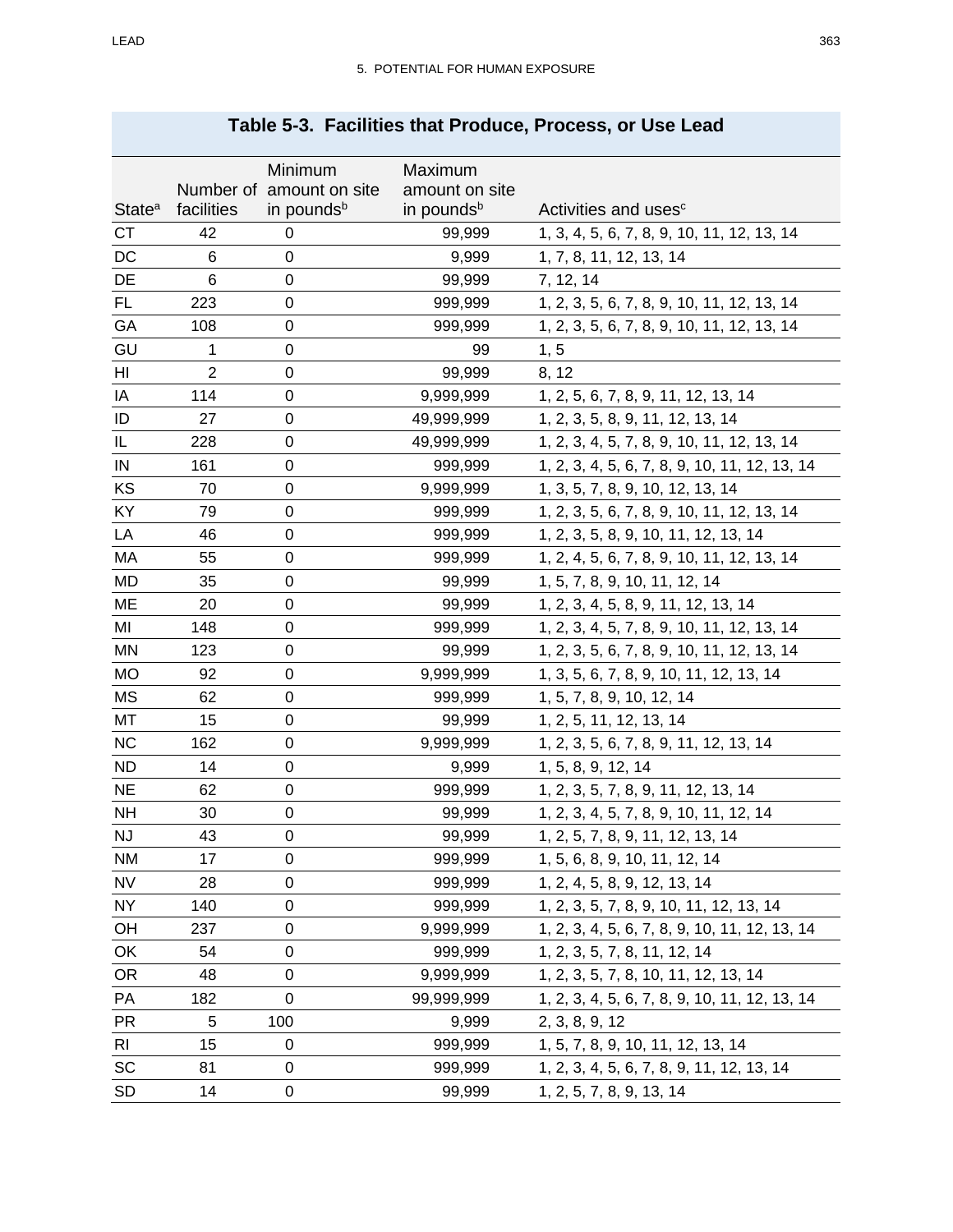| State <sup>a</sup> | facilities | Minimum<br>Number of amount on site<br>in pounds <sup>b</sup> | Maximum<br>amount on site<br>in pounds <sup>b</sup> | Activities and uses <sup>c</sup>              |
|--------------------|------------|---------------------------------------------------------------|-----------------------------------------------------|-----------------------------------------------|
| TN                 | 110        | 0                                                             | 99,999,999                                          | 1, 2, 3, 4, 5, 6, 7, 8, 9, 10, 11, 12, 13, 14 |
| <b>TX</b>          | 326        | 0                                                             | 49,999,999                                          | 1, 2, 4, 5, 6, 7, 8, 9, 10, 11, 12, 13, 14    |
| UT                 | 50         | 0                                                             | 999,999                                             | 1, 5, 6, 8, 9, 10, 11, 12, 13, 14             |
| VA                 | 98         | 0                                                             | 999,999                                             | 1, 2, 3, 5, 7, 8, 9, 10, 11, 12, 13, 14       |
| VI                 | 3          | 0                                                             | 99                                                  | 7, 9, 14                                      |
| VT                 | 11         | 0                                                             | 99,999                                              | 1, 2, 3, 5, 8, 11, 12, 13, 14                 |
| <b>WA</b>          | 57         | $\Omega$                                                      | 999,999                                             | 1, 2, 3, 4, 5, 7, 8, 9, 11, 12, 13, 14        |
| WI                 | 165        | 0                                                             | 9,999,999                                           | 1, 2, 3, 5, 6, 7, 8, 9, 10, 11, 12, 13, 14    |
| <b>WV</b>          | 31         | 0                                                             | 999,999                                             | 1, 2, 5, 8, 9, 10, 11, 12, 13, 14             |
| <b>WY</b>          | 12         | 0                                                             | 99,999                                              | 1, 5, 6, 8, 9, 10, 11, 12, 13, 14             |

## **Table 5-3. Facilities that Produce, Process, or Use Lead**

aPost office state abbreviations used.

**bAmounts on site reported by facilities in each state.** 

cActivities/Uses:

- 1. Produce
- 2. Import
- 3. Used Processing
- 4. Sale/Distribution
- 5. Byproduct
- 6. Reactant
- 7. Formulation Component 8. Article Component
- 
- 9. Repackaging
- 10. Chemical Processing Aid
- 11. Manufacture Aid
- 12. Ancillary
- 13. Manufacture Impurity
- 14. Process Impurity

Source: TRI18 2020 (Data are from 2018)

## **Table 5-4. Facilities that Produce, Process, or Use Lead Compounds**

<span id="page-9-0"></span>

|                    |            | Minimum                | Maximum                |                                               |
|--------------------|------------|------------------------|------------------------|-----------------------------------------------|
|                    | Number of  | amount on site         | amount on site         |                                               |
| State <sup>a</sup> | facilities | in pounds <sup>b</sup> | in pounds <sup>b</sup> | Activities and uses <sup>c</sup>              |
|                    |            |                        |                        |                                               |
| AK                 | 16         | 0                      | 499,999,999            | 1, 5, 9, 12, 13, 14                           |
| AL                 | 130        | 0                      | 49,999,999             | 1, 2, 3, 4, 5, 6, 7, 8, 9, 10, 11, 12, 13, 14 |
| AR                 | 68         | 0                      | 49,999,999             | 1, 2, 3, 4, 5, 6, 7, 8, 9, 10, 11, 12, 13, 14 |
| AZ                 | 65         | 0                      | 49,999,999             | 1, 2, 3, 4, 5, 7, 8, 9, 10, 11, 12, 13, 14    |
| CA                 | 315        | 0                      | 9,999,999              | 1, 2, 3, 4, 5, 6, 7, 8, 9, 10, 11, 12, 13, 14 |
| CO                 | 76         | $\pmb{0}$              | 49,999,999             | 1, 2, 3, 4, 5, 7, 8, 9, 11, 12, 13, 14        |
| <b>CT</b>          | 39         | 0                      | 49,999,999             | 1, 2, 3, 4, 5, 6, 7, 8, 9, 10, 11, 12, 13, 14 |
| $DC$               | 1          | 100                    | 999                    | 14                                            |
| <b>DE</b>          | 5          | 100                    | 49,999,999             | 1, 2, 3, 4, 5, 7, 8, 9, 12, 13, 14            |
| FL.                | 150        | 0                      | 49,999,999             | 1, 2, 3, 4, 5, 7, 8, 9, 11, 12, 13, 14        |
| GA                 | 108        | 0                      | 9,999,999              | 1, 2, 3, 4, 5, 6, 7, 8, 9, 11, 12, 13, 14     |
| GU                 | 3          | 0                      | 99                     | 1, 5, 7, 9, 12, 13, 14                        |
| HI                 | 14         | 0                      | 99,999                 | 1, 2, 5, 7, 9, 12, 13, 14                     |
| IA                 | 66         | 0                      | 9,999,999              | 1, 2, 3, 4, 5, 7, 8, 9, 10, 11, 12, 13, 14    |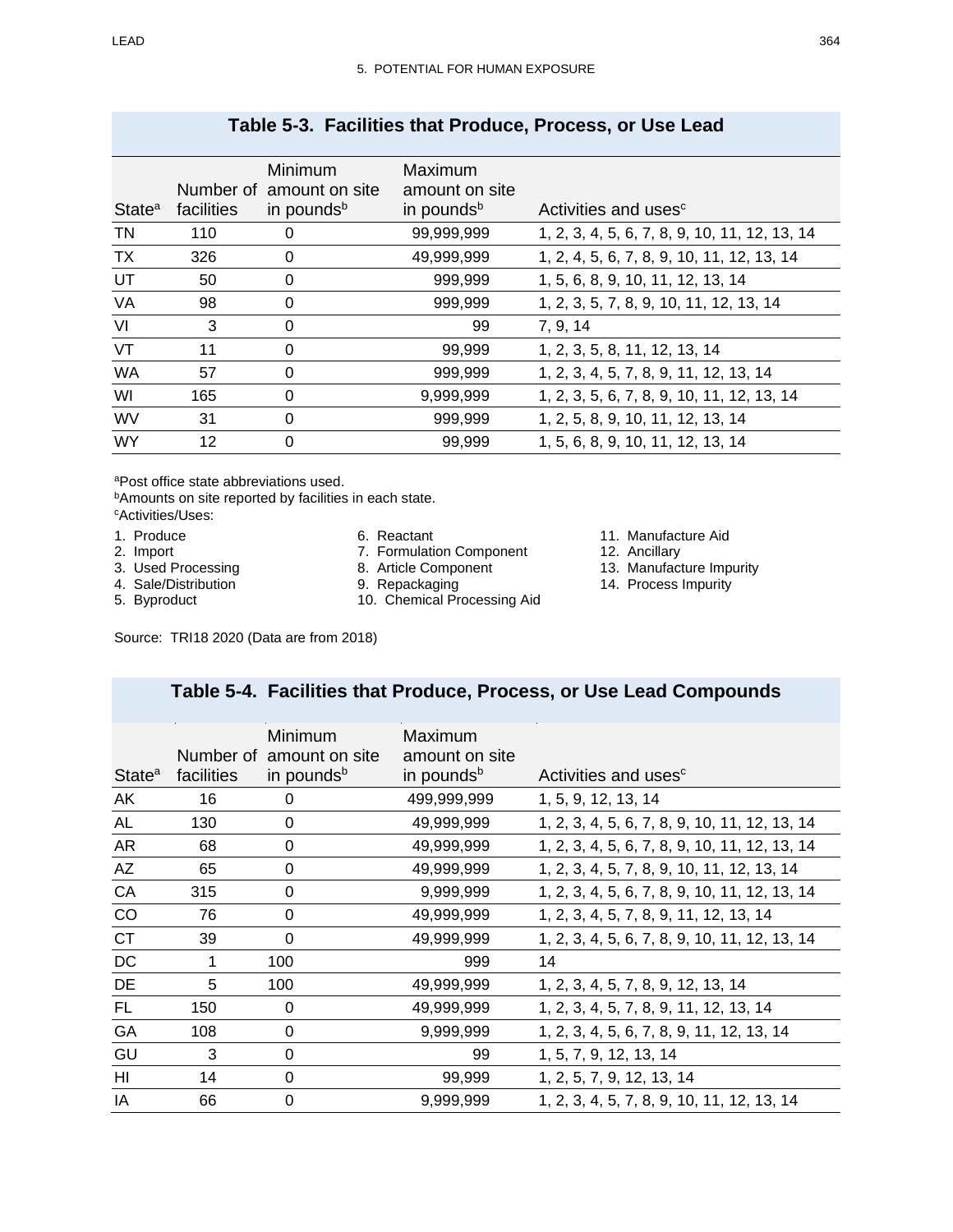|                    |            | Minimum                                            | Maximum                                  |                                               |
|--------------------|------------|----------------------------------------------------|------------------------------------------|-----------------------------------------------|
| State <sup>a</sup> | facilities | Number of amount on site<br>in pounds <sup>b</sup> | amount on site<br>in pounds <sup>b</sup> | Activities and uses <sup>c</sup>              |
|                    | 31         |                                                    |                                          |                                               |
| ID<br>IL           | 166        | $\pmb{0}$<br>0                                     | 9,999,999                                | 1, 2, 3, 4, 5, 7, 8, 11, 12, 13, 14           |
|                    |            |                                                    | 49,999,999                               | 1, 2, 3, 4, 5, 6, 7, 8, 9, 10, 11, 12, 13, 14 |
| IN                 | 151        | 0                                                  | 99,999,999                               | 1, 2, 3, 4, 5, 6, 7, 8, 9, 10, 11, 12, 13, 14 |
| KS                 | 40         | 0                                                  | 9,999,999                                | 1, 2, 3, 4, 5, 6, 7, 8, 9, 10, 11, 12, 13, 14 |
| <b>KY</b>          | 64         | $\mathbf 0$                                        | 9,999,999                                | 1, 2, 3, 4, 5, 6, 7, 8, 9, 10, 11, 12, 13, 14 |
| LA                 | 85         | 0                                                  | 9,999,999                                | 1, 2, 3, 4, 5, 6, 7, 8, 9, 10, 11, 12, 13, 14 |
| MA                 | 53         | $\mathbf 0$                                        | 49,999,999                               | 1, 2, 3, 4, 5, 6, 7, 8, 9, 10, 11, 12, 13, 14 |
| <b>MD</b>          | 35         | $\boldsymbol{0}$                                   | 99,999,999                               | 1, 2, 3, 4, 5, 6, 7, 8, 9, 12, 13, 14         |
| ME                 | 13         | $\mathbf 0$                                        | 999,999                                  | 1, 2, 4, 5, 8, 9, 12, 13, 14                  |
| MI                 | 102        | 0                                                  | 9,999,999                                | 1, 2, 3, 4, 5, 6, 7, 8, 9, 10, 11, 12, 13, 14 |
| <b>MN</b>          | 50         | $\pmb{0}$                                          | 49,999,999                               | 1, 2, 3, 4, 5, 6, 7, 8, 9, 10, 11, 12, 13, 14 |
| <b>MO</b>          | 74         | $\boldsymbol{0}$                                   | 999,999,999                              | 1, 2, 3, 4, 5, 6, 7, 8, 9, 11, 12, 13, 14     |
| <b>MP</b>          | 1          | $\boldsymbol{0}$                                   | 99                                       | 1, 5, 12, 13, 14                              |
| <b>MS</b>          | 50         | 0                                                  | 99,999,999                               | 1, 2, 3, 4, 5, 6, 7, 8, 11, 12, 13, 14        |
| MT                 | 20         | 0                                                  | 9,999,999                                | 1, 2, 3, 4, 5, 6, 7, 9, 12, 13, 14            |
| <b>NC</b>          | 149        | $\boldsymbol{0}$                                   | 49,999,999                               | 1, 2, 3, 4, 5, 6, 7, 8, 9, 10, 11, 12, 13, 14 |
| <b>ND</b>          | 20         | 0                                                  | 99,999                                   | 1, 2, 3, 4, 5, 7, 8, 9, 12, 13, 14            |
| <b>NE</b>          | 24         | 0                                                  | 9,999,999                                | 1, 3, 4, 5, 6, 7, 8, 9, 10, 12, 13, 14        |
| <b>NH</b>          | 14         | 0                                                  | 999,999                                  | 1, 2, 5, 7, 8, 9, 11, 12, 14                  |
| NJ                 | 55         | 0                                                  | 999,999                                  | 1, 2, 3, 4, 5, 7, 8, 9, 10, 11, 12, 13, 14    |
| <b>NM</b>          | 18         | 0                                                  | 49,999,999                               | 1, 2, 3, 4, 5, 7, 8, 9, 11, 12, 13, 14        |
| <b>NV</b>          | 51         | $\mathbf 0$                                        | 49,999,999                               | 1, 2, 3, 5, 6, 7, 8, 9, 10, 11, 12, 13, 14    |
| <b>NY</b>          | 82         | 0                                                  | 49,999,999                               | 1, 2, 3, 4, 5, 6, 7, 8, 9, 10, 11, 12, 13, 14 |
| OH                 | 175        | $\pmb{0}$                                          | 49,999,999                               | 1, 2, 3, 4, 5, 6, 7, 8, 9, 10, 11, 12, 13, 14 |
| OK                 | 81         | 0                                                  | 49,999,999                               | 1, 2, 3, 4, 5, 6, 7, 8, 9, 10, 11, 12, 13, 14 |
| <b>OR</b>          | 55         | $\mathbf 0$                                        | 9,999,999                                | 1, 2, 3, 4, 5, 6, 7, 8, 9, 10, 11, 12, 13, 14 |
| PA                 | 195        | 0                                                  | 99,999,999                               | 1, 2, 3, 4, 5, 6, 7, 8, 9, 10, 11, 12, 13, 14 |
| PR                 | 11         | 0                                                  | 99,999                                   | 1, 2, 3, 4, 5, 6, 7, 8, 9, 12, 14             |
| <b>RI</b>          | 19         | 0                                                  | 99,999                                   | 1, 2, 3, 4, 5, 7, 8, 9, 10, 11, 12, 13, 14    |
| SC                 | 101        | 0                                                  | 49,999,999                               | 1, 2, 3, 4, 5, 6, 7, 8, 9, 11, 12, 13, 14     |
| <b>SD</b>          | 11         | 0                                                  | 9,999,999                                | 1, 3, 4, 5, 6, 7, 8, 9, 12, 13, 14            |
| TN                 | 89         | 0                                                  | 9,999,999                                | 1, 2, 3, 4, 5, 6, 7, 8, 9, 11, 12, 13, 14     |
| TX                 | 330        | 0                                                  | 499,999,999                              | 1, 2, 3, 4, 5, 6, 7, 8, 9, 10, 11, 12, 13, 14 |
| UT                 | 41         | 0                                                  | 499,999,999                              | 1, 2, 3, 4, 5, 6, 7, 8, 9, 10, 11, 12, 13, 14 |
| VA                 | 84         | 0                                                  | 49,999,999                               | 1, 3, 4, 5, 6, 7, 8, 9, 10, 11, 12, 13, 14    |
| VI                 | 2          | 0                                                  | 99                                       | 1, 5, 12, 0                                   |
| VT                 | 5          | 0                                                  | 9,999                                    | 7, 8, 14                                      |
| WA                 | 76         | 0                                                  | 9,999,999                                | 1, 2, 3, 4, 5, 6, 7, 8, 9, 11, 12, 13, 14     |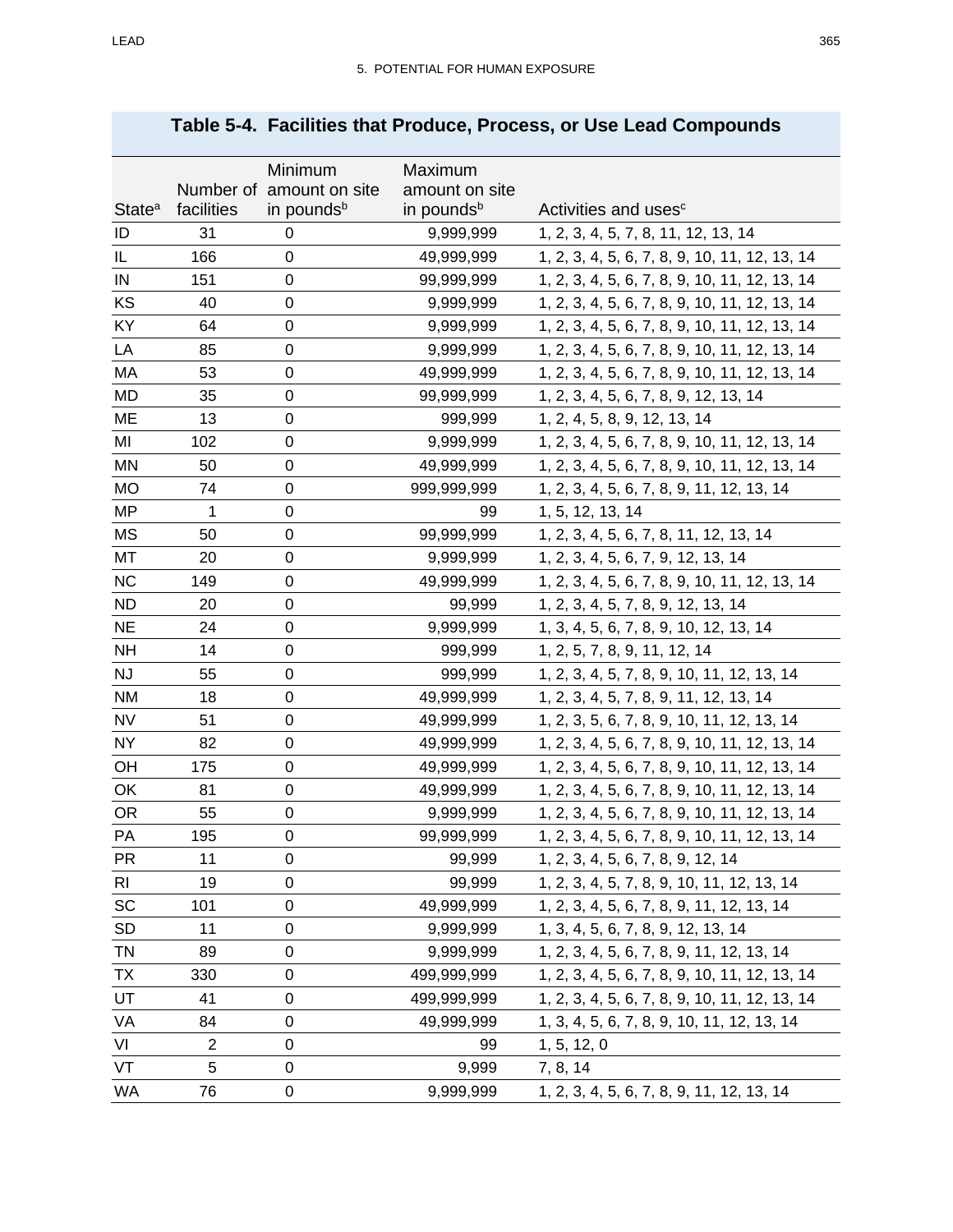| State <sup>a</sup> | facilities | <b>Minimum</b><br>Number of amount on site<br>in pounds <sup>b</sup> | Maximum<br>amount on site<br>in pounds <sup>b</sup> | Activities and uses <sup>c</sup>              |
|--------------------|------------|----------------------------------------------------------------------|-----------------------------------------------------|-----------------------------------------------|
| WI                 | 100        |                                                                      | 999,999                                             | 1, 2, 3, 4, 5, 6, 7, 8, 9, 10, 11, 12, 13, 14 |
| WV                 | 44         |                                                                      | 49,999,999                                          | 1, 3, 4, 5, 7, 8, 9, 10, 11, 12, 13, 14       |
| <b>WY</b>          | 16         |                                                                      | 999,999                                             | 1, 2, 3, 4, 5, 8, 9, 12, 13, 14               |

#### **Table 5-4. Facilities that Produce, Process, or Use Lead Compounds**

aPost office state abbreviations used.

**Amounts on site reported by facilities in each state.** cActivities/Uses:

- 1. Produce
- 2. Import
- 3. Used Processing
- 4. Sale/Distribution
- 5. Byproduct
- 8. Article Component 9. Repackaging

6. Reactant

10. Chemical Processing Aid

7. Formulation Component

Source: TRI18 2020 (Data are from 2018)

## **5.2.2 Import/Export**

- 11. Manufacture Aid
- 12. Ancillary
- 13. Manufacture Impurity
- 14. Process Impurity

In 2014, 1,080 and 593,000 metric tons of Pb as base bullion and pigs and bars, respectively, were imported into the United States. Imports have increased since 2010 when 602 and 271,000 metric tons of Pb as base bullion and pigs and bars, respectively, were imported. In 2014, 65,100 metric tons, Pb content of Pb pigments and compounds were imported in the United States (USGS 2016). In 2015, 2016, 2017, and 2018 imports of Pb refined metal (unwrought) were reported as 521,000, 533,000, 658,000, and 580,000 metric tons, respectively (USGS 2019).

Exports of Pb in ore and concentrates and Pb materials, excluding scrap were 299,000 and 83,500 metric tons, respectively, in 2010 as compared to 365,000 and 61,300 metric tons, respectively, in 2014. In 2013 and 2014, 34,900 and 36,400 metric tons of Pb scrap were exported, respectively (USGS 2016). Total exports of Pb (Pb in concentrates and refined metal, unwrought gross weight) were reported as 406,000, 384,000, 293,000, and 324,000 metric tons in 2015, 2016, 2017, and 2018, respectively (USGS 2019).

## **5.2.3 Use**

Pb may be used in the form of metal, either pure or alloyed with other metals, or as chemical compounds. The main uses of Pb and its compounds are in Pb-acid batteries, with most other applications using Pb alloys. The commercial importance of Pb is based on its physical properties, including its low melting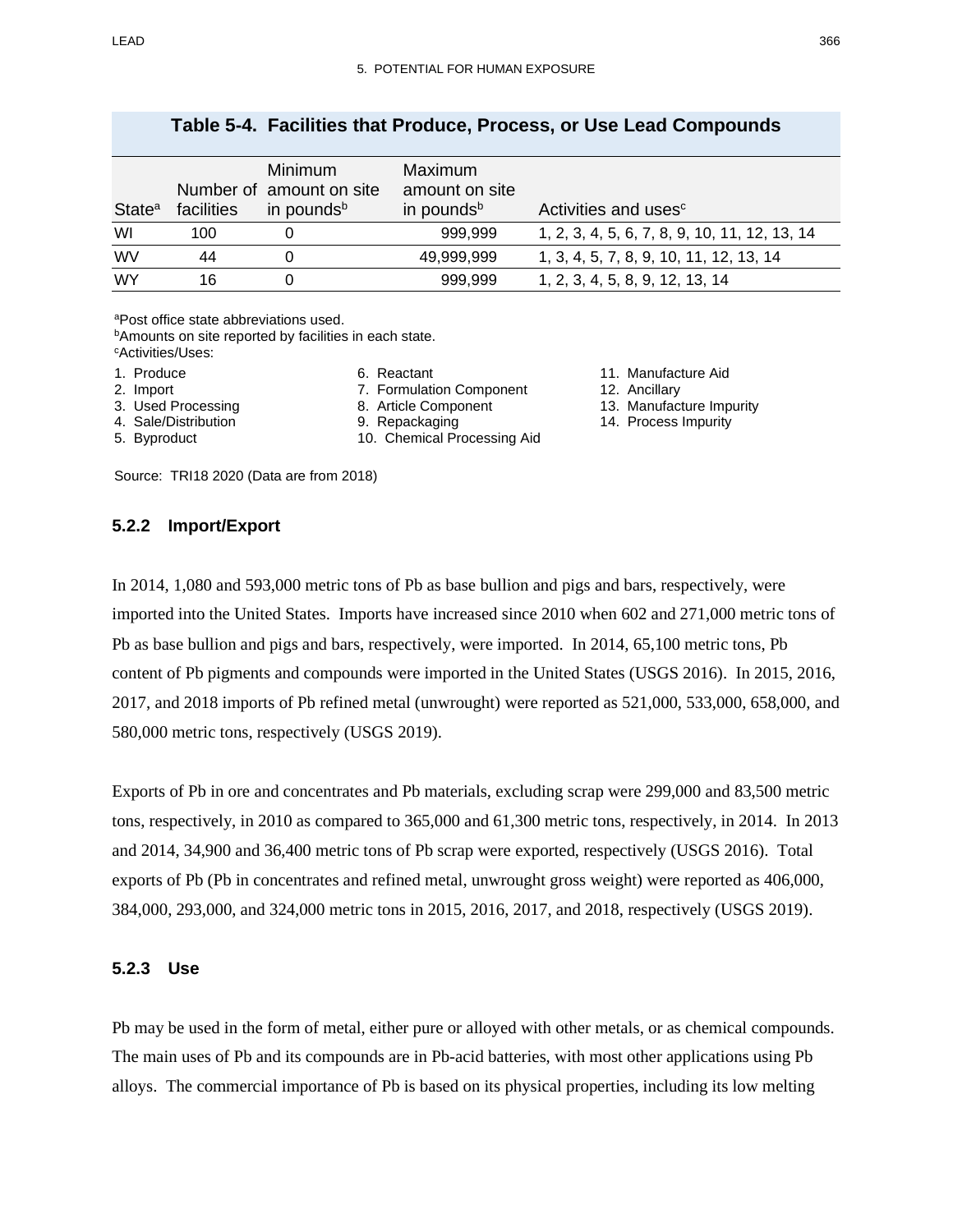point, ease of casting, high density, softness, malleability, low strength, ease of fabrication, acid resistance, electrochemical reaction with sulfuric acid, and chemical stability in air, water, and soil (King et al. 2014).

In the United States in 2014, Pb was consumed by over 70 companies to manufacture products such as ammunition; building-construction materials; covering for power and communication cable; Pb-acid storage batteries; Pb oxides for ceramics, chemicals, glass, and pigments; Pb sheet; and solder for construction, electronic components and accessories, metal containers, and motor vehicles (USGS 2016). In 2018, it was estimated that the Pb-acid battery industry accounted for >85% of the domestic consumption of Pb in the United States (USGS 2019). Pb-acid batteries were primarily used as startinglighting-ignition (SLI) batteries for automobiles and trucks and as industrial-type batteries for standby power for computer and telecommunications networks and for motive power. Global consumption of refined Pb was 11.71 million metric tons in 2018, (USGS 2019).

Prior to the EPA beginning to regulate the Pb content in gasoline during the early 1970s, approximately 250,000 tons of organic Pb (e.g., tetraethyl Pb) were added to gasoline on an annual basis in the United States (Giddings 1973). These Pb-based "anti-knock" additives increased the octane rating of the gasoline and, as a result, increased engine efficiency (Giddings 1973). In 1971, the average Pb content for a gallon of gasoline purchased in the United States was 2.2 g/gallon (Giddings 1973). After determining that Pb additives would impair the performance of emission control systems installed on motor vehicles, and that Pb particle emission from motor vehicles presented a significant health risk to urban populations, EPA, in 1973, initiated a phase-down program designed to minimize the amount of Pb in gasoline over time. By 1988, the phase-down program had reduced the total Pb usage in gasoline to <1% of the amount of Pb used in the peak year of 1970 (EPA 1996a).

In 1990, a Congressional amendment to the Clean Air Act (CAA) banned the use of gasoline containing Pb or Pb additives as fuel in most motor vehicles. On February 2, 1996, the EPA incorporated the statutory ban in a direct final rule, which defined unleaded gasoline as gasoline containing trace amounts of Pb up to 0.05  $g/g$ allon (EPA 1996a). The definition still allowed trace amounts of Pb, but expressly prohibited the use of any Pb additive in the production of unleaded gasoline. The term "lead additive" was defined to include pure Pb as well as Pb compounds (EPA 1996a). Although the regulatory action of Congress banned the use of leaded gasoline as fuel in motor vehicles, it did not restrict other potential uses of gasoline containing Pb or Pb additives (EPA 1996a). Gasoline produced with Pb additives continues to be made and marketed for use as fuels in aircraft, race cars, and non-road engines such as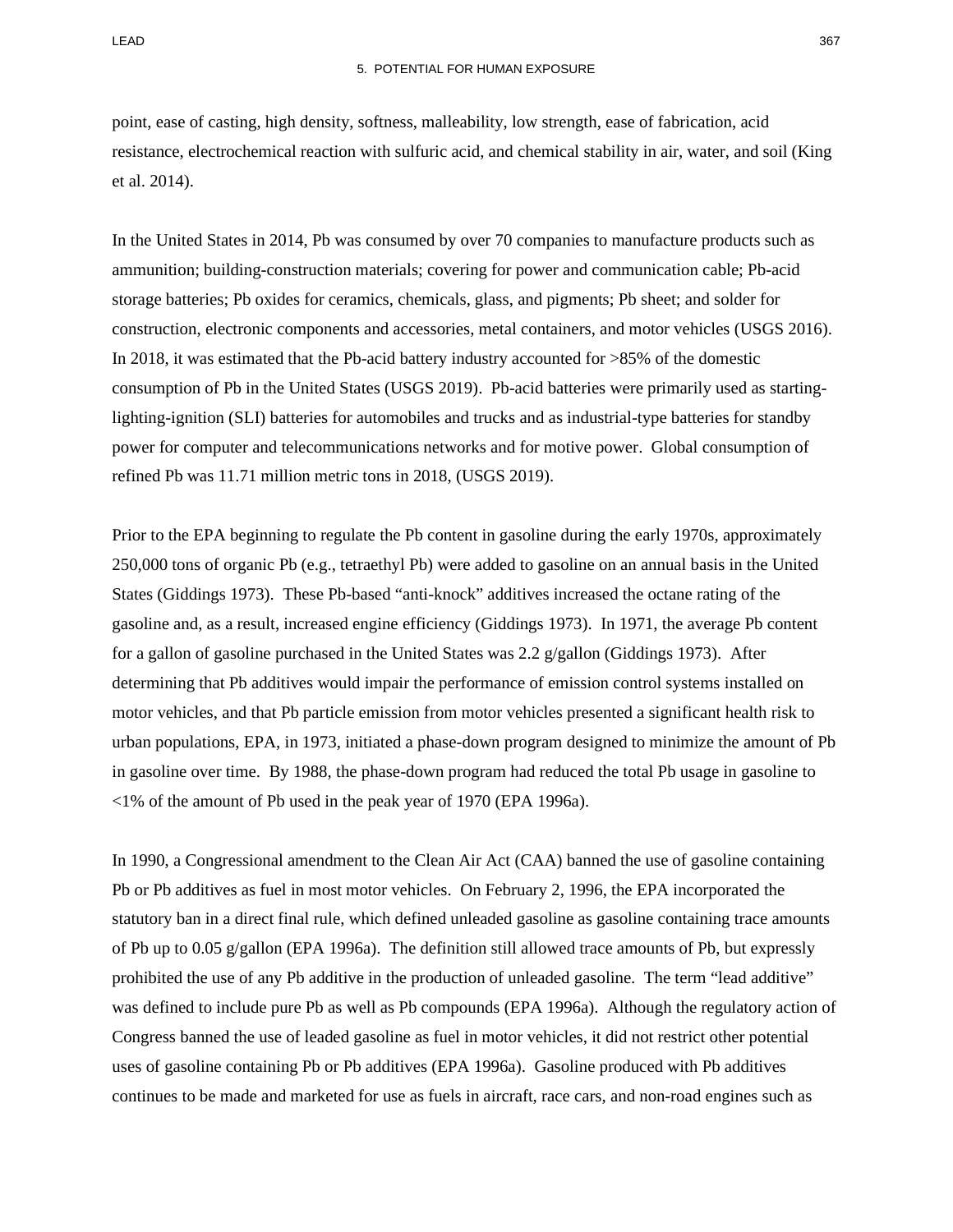farm equipment engines and marine engines to the extent allowed by law (EPA 1996a), but tetraethyl Pb has not been produced in the United States since March 1991. All gasoline sold for motor vehicle use since January 1, 1996 has been unleaded (EPA 2020a).

[Table 5-5](#page-13-0) lists the uses of the specific Pb compounds identified in Chapter 4.

| Compound                   | <b>Uses</b>                                                                                                                                                                                                                                                                                                                       |
|----------------------------|-----------------------------------------------------------------------------------------------------------------------------------------------------------------------------------------------------------------------------------------------------------------------------------------------------------------------------------|
| Lead(II) acetate           | Dyeing of textiles, waterproofing, varnishes, lead driers, chrome pigments,<br>gold cyanidation process, insecticide, anti-fouling paints, analytical reagent,<br>hair dye                                                                                                                                                        |
| Lead(II) azide             | Primary detonating compound for high explosives, firing of Pb-based<br>ammunition                                                                                                                                                                                                                                                 |
| Lead(II) bromide           | Photopolymerization catalyst, inorganic filler in fire-retardant plastics,<br>general purpose welding flux                                                                                                                                                                                                                        |
| Lead(II) carbonate         | Polymerization catalyst, component of high pressure lubricating greases,<br>coating on vinyl chloride polymers                                                                                                                                                                                                                    |
| Lead(II) chloride          | Preparation of lead salts, lead chromate pigments, analytical reagent                                                                                                                                                                                                                                                             |
| Lead(II) chromate          | Pigment in industrial paints, rubber, plastics, ceramic coatings; organic<br>analysis                                                                                                                                                                                                                                             |
| Lead(II) tetrafluoroborate | Salt for electroplating lead; can be mixed with stannous fluoborate to<br>electroplate any composition of tin and lead as an alloy                                                                                                                                                                                                |
| Lead(II) iodide            | Bronzing, printing, photography, cloud seeding                                                                                                                                                                                                                                                                                    |
|                            | Lead molybdenum chromate Analytical chemistry, pigments                                                                                                                                                                                                                                                                           |
| Lead(II) nitrate           | Lead salts, mordant in dyeing and printing calico, matches, mordant for<br>staining mother of pearl, oxidizer in the dye industry, sensitizer in<br>photography, explosives, tanning, process engraving, and lithography                                                                                                          |
| Lead(II) oxide             | Storage batteries, ceramic cements and fluxes, pottery and glazes, glass,<br>chromium pigments, oil refining, varnishes, paints, enamels, assay of<br>precious metal ores, manufacture of red lead, cement (with glycerol), acid-<br>resisting compositions, match-head compositions, other lead compounds,<br>rubber accelerator |
| Lead(II) phosphate         | Stabilizing agent in plastics                                                                                                                                                                                                                                                                                                     |
| Lead(II) styphnate         | Primary explosive, firing of Pb-based ammunition                                                                                                                                                                                                                                                                                  |
| Lead(II) sulfate           | Storage batteries, paints, ceramics, pigments, electrical and other vinyl<br>compounds requiring high heat stability                                                                                                                                                                                                              |
| Lead(II) sulfide           | Ceramics, infrared radiation detector, semi-conductor, ceramic glaze,<br>source of lead                                                                                                                                                                                                                                           |
| <b>Tetraethyl lead</b>     | Anti-knock agent in aviation gasoline                                                                                                                                                                                                                                                                                             |

<span id="page-13-0"></span>

|  |  |  |  |  |  | Table 5-5. Current and Former Uses of Selected Lead Compounds |
|--|--|--|--|--|--|---------------------------------------------------------------|
|--|--|--|--|--|--|---------------------------------------------------------------|

Sources: Boileau et al. 1987; Carr 1995; Carr et al. 2004; Davidson et al. 2014

Pb arsenate, basic Pb arsenate, and Pb arsenite were formerly used as herbicides, insecticides, or rodenticides. Until the 1960s, they were widely used to control pests in fruit orchards, especially apple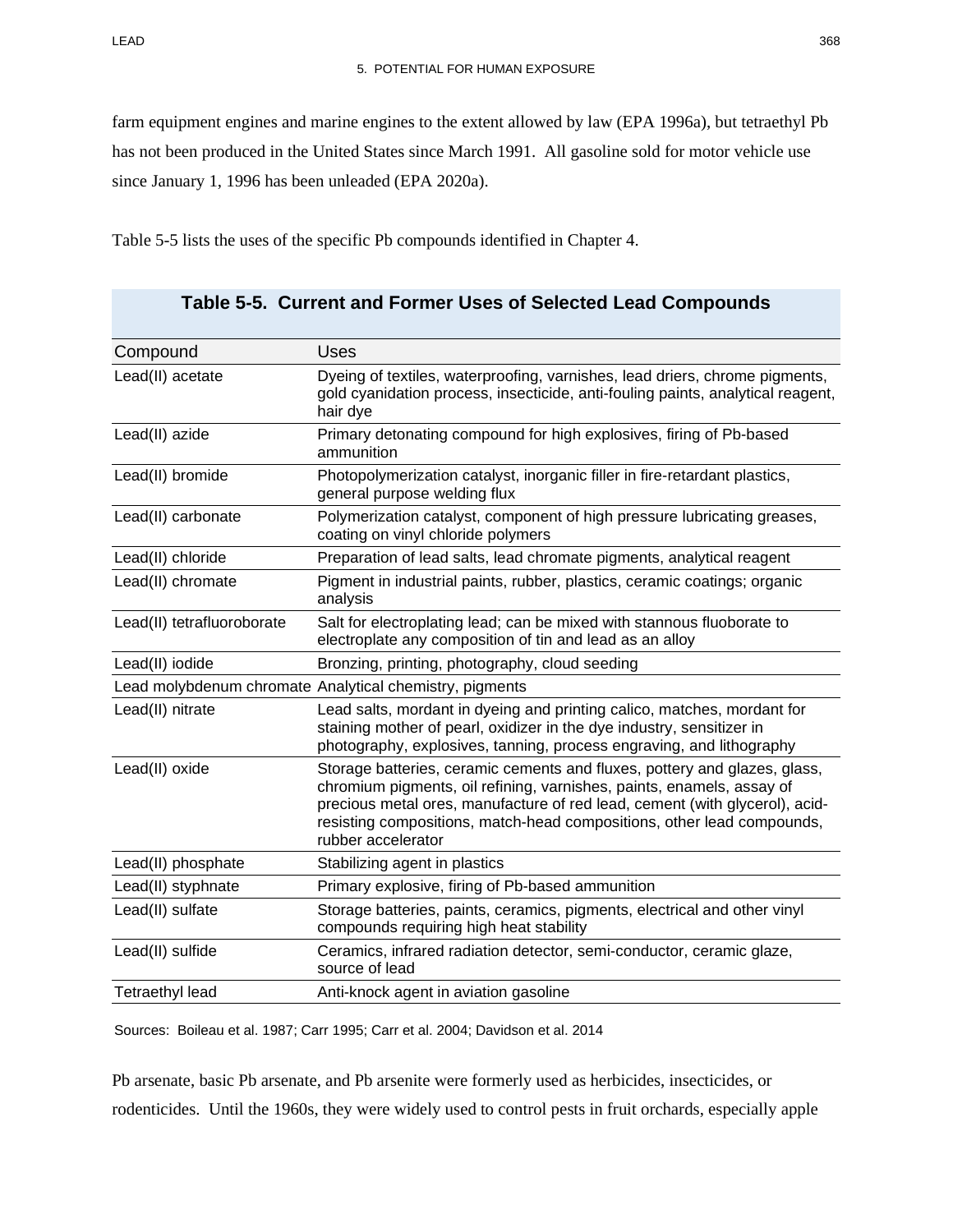orchards (EPA 2002c; PAN Pesticides Database 2004; Peryea 1998; Wisconsin DHS 2002). All insecticidal use of Pb arsenate was officially banned on August 1, 1988. However, all registrations for its insecticidal use had lapsed before that time.

#### **5.2.4 Disposal**

Secondary (recycled) Pb, derived mainly from scrapped Pb-acid batteries, accounted for 100% of refined Pb production in the United States in 2014. Almost all of the Pb recycled in 2014 was recovered by 7 companies operating 12 plants in Alabama, California, Florida, Indiana, Minnesota, Missouri, New York, Pennsylvania, Tennessee, and Texas (USGS 2016). More than 99% of all battery Pb is recycled and new batteries contain between 60 and 80% recycled Pb and plastic, respectively (BCI 2019). Scrap Pb is also recovered from dross, dust, residue, and sludge generated by smelting of metals, Pb pipe and sheet, printing materials, sheaths from power and telephone cable, and vehicle wheel weights (USGS 2014).

Disposal of wastes containing Pb or Pb compounds is controlled by several federal regulations (see Chapter 7). Pb is listed as a toxic substance under Section 313 of the Emergency Planning and Community Right to Know Act (EPCRA) under Title III of the Superfund Amendments and Reauthorization Act (SARA) (EPA 1988). Pb-containing waste products include storage batteries, ammunition waste, ordnance, sheet Pb, solder, pipes, traps, and other metal products; solid waste and tailings from Pb mining; items covered with Pb-based paint; and solid wastes created by mineral ore processing, iron and steel production, copper and zinc smelting, and the production and use of various Pb-containing products (EPA 1982a).

In the United States., federal laws require, used nickel cadmium (Ni-Cd) and lead (Pb) batteries to be managed as Universal Waste and recycled or disposed of in accordance under Title 40 Parts 266 and 273 of the Code of Federal Regulations (EPA 2020b). The Mercury-Containing and Rechargeable Battery Management Act (the Battery Act) of 1996 removed certain barriers to the recycling of batteries including small, sealed lead acid (SSLA) batteries (EPA 2002b). The intent was to provide the efficient and costeffective collection and recycling or proper disposal of batteries to keep them out of the waste stream. The Act established uniform national labeling requirements, mandated that batteries under the Act be "easily removable" from consumer products where possible, made the Universal Waste Rule effective in all 50 states for the collection, storage, and transportation of batteries covered by the Battery Act, and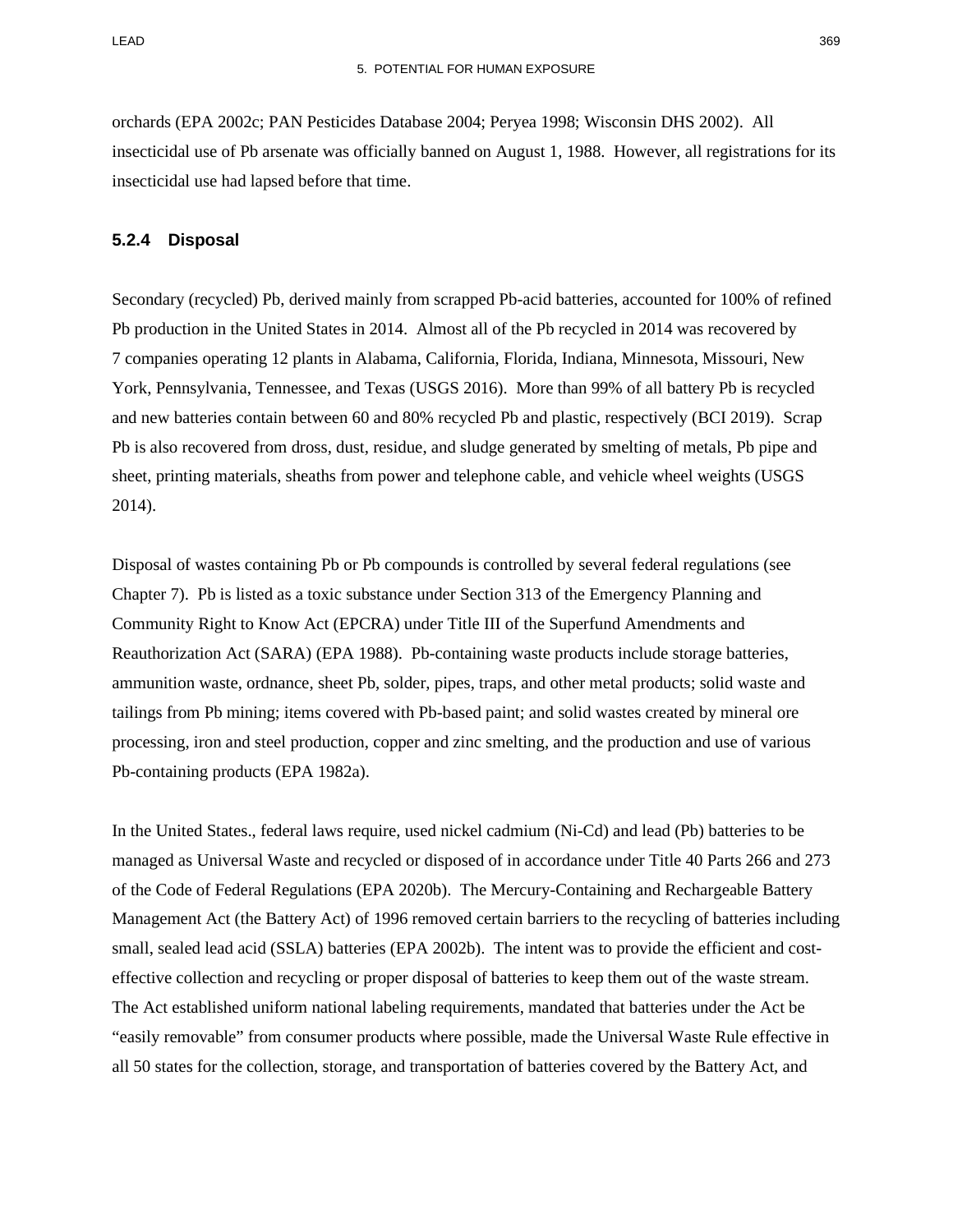required EPA to establish a public education program on battery recycling and the proper handling and disposal of used batteries (EPA 1997a).

According to data from the TRI, total disposal of Pb and Pb compounds varied during the period of 2005– 2015 from 387 million pounds in 2009 to 832 million pounds in 2013, with an overall increase of 20% during this time period. The metal mining sector contributes most to the disposal of Pb and Pb compounds, with metal mines reporting 85% of total Pb and Pb compound releases in 2015.

#### **5.3 RELEASES TO THE ENVIRONMENT**

Facilities with ≥10 full-time employees in certain industry sectors (e.g., manufacturing) covered by the TRI (e.g., manufacturing) must submit data to TRI on releases and other waste management for TRIlisted chemicals (Pb and Pb compounds are TRI listed). Therefore, TRI data do not reflect all sources of Pb releases (EPA 2005a). TRI-covered facilities are required to report information to the TRI only if they employ the equivalent of  $\geq$ 10 full-time employees; if their facility is included in Standard Industrial Classification (SIC) Codes 10 (except 1011, 1081, and 1094), 12 (except 1241), 20–39, 4911 (limited to facilities that combust coal and/or oil for the purpose of generating electricity for distribution in commerce), 4931 (limited to facilities that combust coal and/or oil for the purpose of generating electricity for distribution in commerce), 4939 (limited to facilities that combust coal and/or oil for the purpose of generating electricity for distribution in commerce), 4953 (limited to facilities regulated under RCRA Subtitle C, 42 U.S.C. section 6921 et seq.), 5169, 5171, and 7389 (limited S.C. section 6921 et seq.), 5169, 5171, and 7389 (limited to facilities primarily engaged in solvents recovery services on a contract or fee basis); and if their facility produces, imports, or processes >25,000 pounds of any TRI chemical or otherwise uses >10,000 pounds of a TRI chemical in a calendar year (EPA 2005a).

Starting in 2001, the threshold to trigger reporting of Pb in most Pb compounds was reduced to 100 pounds. The higher threshold still applies to Pb contained in stainless steel, brass, or bronze alloys. The threshold for Pb is determined using the weight of the metal, whereas the threshold for Pb compounds is determined by the weight of the entire compound. Prior to 1998, only facilities classified within the SIC codes 20–39 (Manufacturing Industries) were required to report. After 1998, the industries required to report were enlarged to include other industrial sectors, such as metal mining, coal mining, electrical utilities, and hazardous waste treatment (EPA 2001).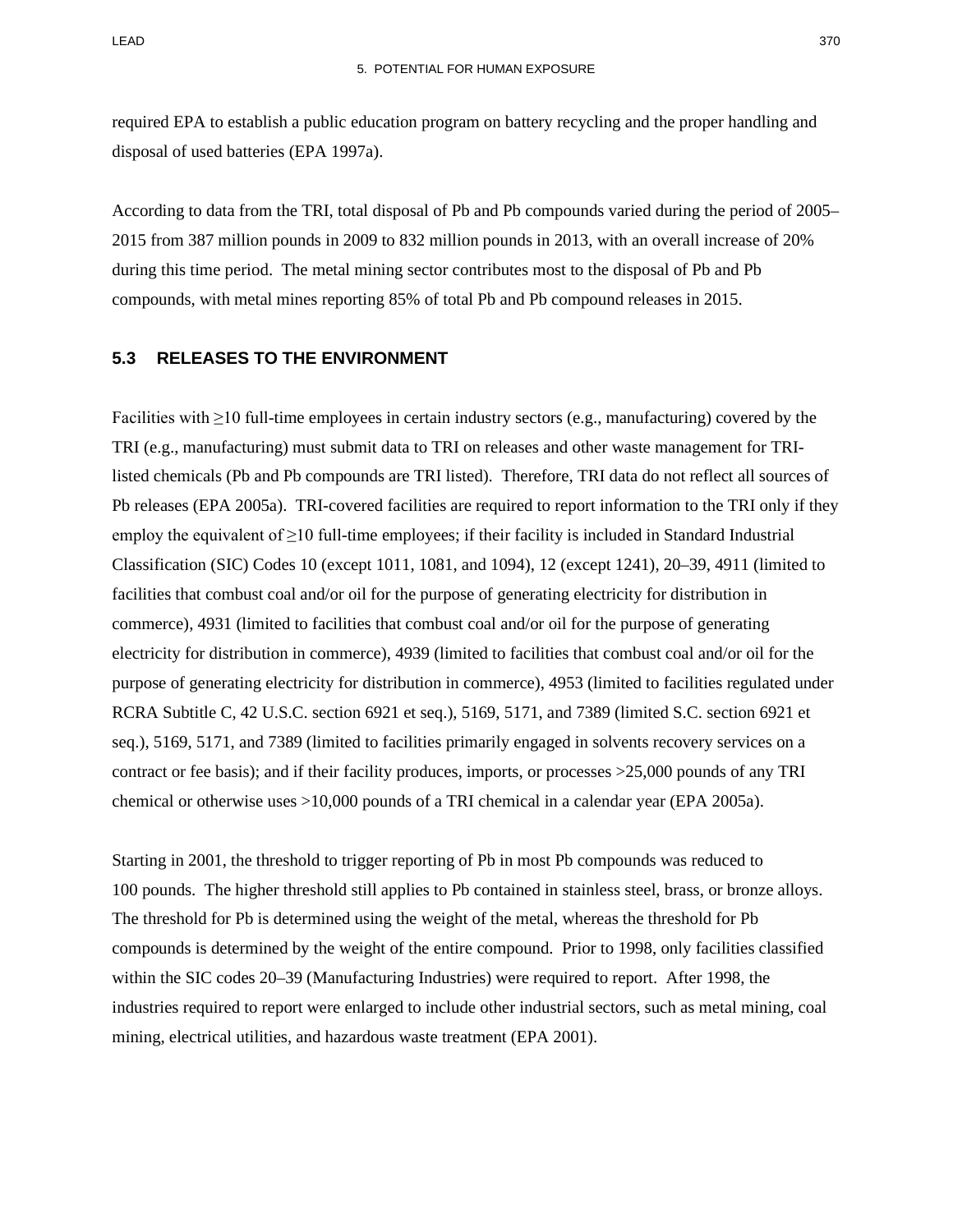LEAD 371

#### 5. POTENTIAL FOR HUMAN EXPOSURE

Pb is a naturally-occurring element that is typically found combined in various minerals. It occurs in the Earth's crust primarily as the mineral galena (PbS), and to a lesser extent as anglesite (PbSO<sub>4</sub>) and cerussite (PbCO3) (Carr et al. 2004; Davidson et al. 2014; Haynes 2014). Pb minerals are found in association with zinc, copper, and iron sulfides as well as gold, silver, bismuth, and antimony minerals. It also occurs as a trace element in coal, oil, and wood. Typical Pb concentrations in some ores and fuels are: copper ores, 11,000 ppm; Pb and zinc ores, 24,000 ppm; gold ores, 6.60 ppm; bituminous coal, 3– 111 ppm; crude oil, 0.31 ppm; No. 6 fuel oil, 1 ppm; and wood, 20 ppm (EPA 2001).

Leaded gasoline remains commercially available for off-road uses, including aircraft, racing cars, farm equipment, and marine engines. Currently, the largest contributor to atmospheric Pb emissions in the United States is piston-engine aircraft emissions (EPA 2016c). Industrial sources of Pb can result from the mining and smelting of Pb ores, as well as other ores in which Pb is a byproduct or contaminant. Fuel combustion also contributes to releases of Pb to the environment. As a result of these processes, Pb may be released to land, water, and air. Many of the anthropogenic sources of Pb have been eliminated or phased out because of Pb's persistence, bioaccumulative nature, and toxicity. These include Pb-based paint in 1978, Pb-containing pesticides in 1988, and Pb in gasoline for use in on-road vehicles in 1996. In early 2017, the use of Pb ammunition and Pb sinkers was banned on most federal lands; however, this ban was temporarily halted soon after. Because Pb does not degrade and remains in the environment long after its release, these former uses continue to be a potential source for Pb exposure.

#### **5.3.1 Air**

According to the TRI, in 2018, a total of 57,240 pounds of Pb were released to air from 4,064 reporting facilities (TRI18 2020). In addition, a total of 343,142 pounds of Pb compounds were released to air from 3,789 reporting facilities (TRI18 2020). Tables [5-6](#page-17-0) and [5-7](#page-19-0) list amounts of Pb and Pb compounds released from these facilities grouped by state, respectively.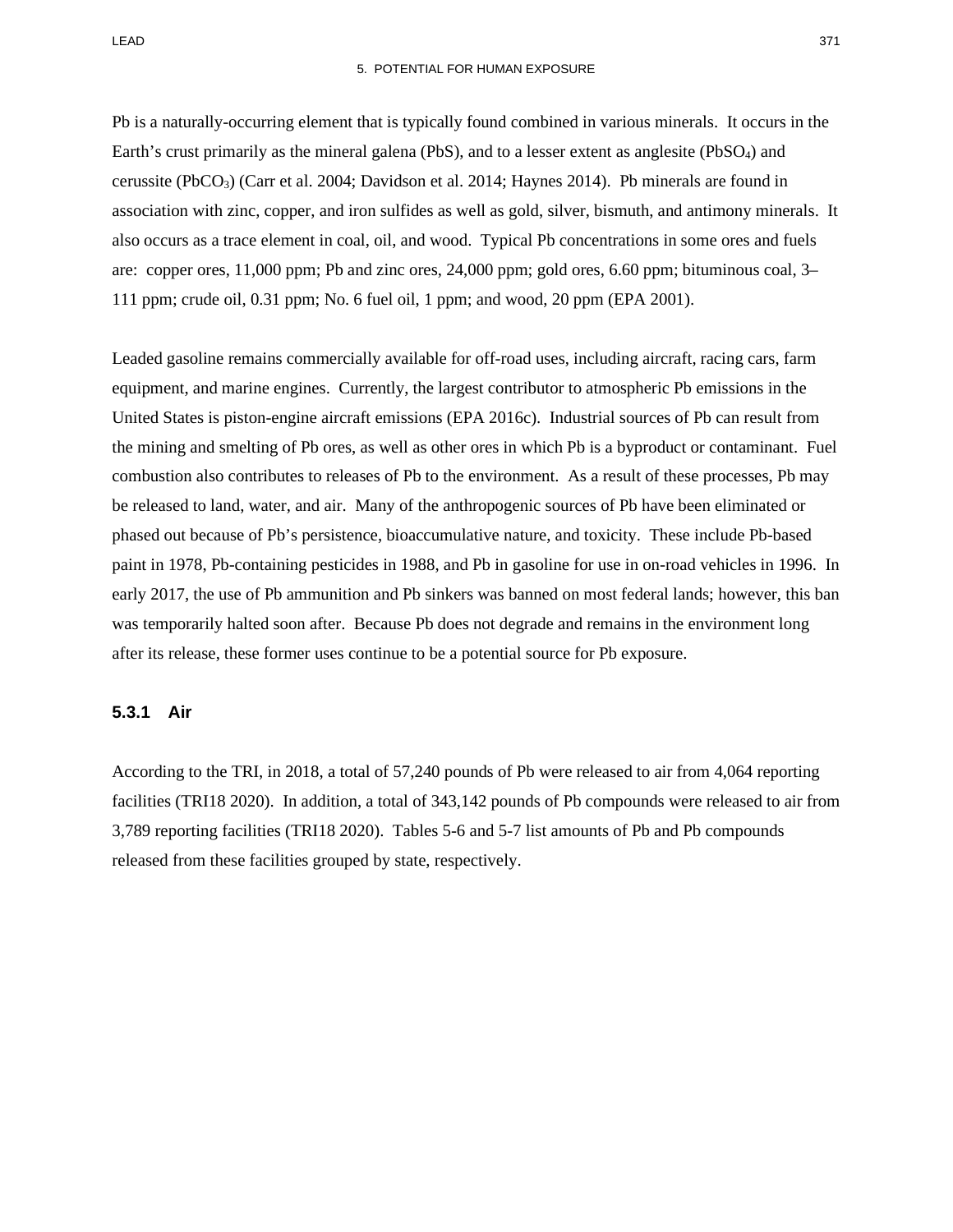<span id="page-17-0"></span>

| Table 5-6. Releases to the Environment from Facilities that Produce, Process, or |
|----------------------------------------------------------------------------------|
| Use Lead <sup>a</sup>                                                            |

|                          |                 | Reported amounts released in pounds per year <sup>b</sup> |                |                  |                |                |           |                      |                     |
|--------------------------|-----------------|-----------------------------------------------------------|----------------|------------------|----------------|----------------|-----------|----------------------|---------------------|
|                          |                 |                                                           |                |                  |                |                |           | <b>Total release</b> |                     |
| <b>State<sup>c</sup></b> | RF <sup>d</sup> | Aire                                                      | Waterf         | Ula              | Landh          | Otheri         | On-site   | $Off-sitek$          | On- and<br>off-site |
| ΑK                       | 4               | 1                                                         | $\mathbf 0$    | $\mathbf 0$      | 22,766         | 0              | 22,167    | 600                  | 22,767              |
| AL                       | 105             | 2,944                                                     | 1,133          | 11               | 1,481,278      | 7,384          | 1,483,641 | 9,109                | 1,492,750           |
| AR                       | 66              | 2,318                                                     | 107            | $\mathbf 0$      | 176,475        | 730            | 177,674   | 1,955                | 179,629             |
| AZ                       | 52              | 103                                                       | 129            | $\boldsymbol{0}$ | 42,201         | 331            | 40,794    | 1,970                | 42,765              |
| CA                       | 179             | 662                                                       | 1,313          | 0                | 585,305        | 58,212         | 572,870   | 72,623               | 645,493             |
| CO                       | 34              | 296                                                       | 20             | $\mathbf 0$      | 108,291        | 51             | 108,414   | 244                  | 108,658             |
| <b>CT</b>                | 42              | 52                                                        | 541            | $\mathbf 0$      | $\overline{2}$ | 5,360          | 62        | 5,893                | 5,955               |
| DC                       | $\,6$           | 1                                                         | $\overline{c}$ | $\boldsymbol{0}$ | 6,493          | 1,000          | 6,464     | 1,031                | 7,495               |
| DE                       | 6               | 9                                                         | 3              | 89               | 7,852          | $\mathbf 0$    | 7,864     | 89                   | 7,954               |
| FL                       | 221             | 693                                                       | 89             | $\mathbf 1$      | 98,375         | 15,249         | 84,880    | 29,527               | 114,408             |
| GA                       | 107             | 3,397                                                     | 1,000          | $\mathbf 0$      | 18,503         | 8,671          | 20,456    | 11,114               | 31,571              |
| GU                       | 1               | 28                                                        | 0              | $\boldsymbol{0}$ | 0              | 0              | 0         | 0                    | 28                  |
| HI                       | $\overline{2}$  | $\mathbf 0$                                               | 0              | 0                | 10,359         | 0              | 10,358    | $\mathbf{1}$         | 10,359              |
| ΙA                       | 114             | 10,241                                                    | 80             | 849              | 6,205          | 12,559         | 14,396    | 15,538               | 29,934              |
| ID                       | 27              | 268                                                       | 45             | $\boldsymbol{0}$ | 367,560        | 29,707         | 367,635   | 29,945               | 397,579             |
| IL                       | 228             | 3,147                                                     | 2,286          | 27               | 649,364        | 43,310         | 613,450   | 84,683               | 698,133             |
| IN                       | 160             | 1,056                                                     | 272            | 22               | 454,088        | 557,867        | 7,434     | 1,005,871            | 1,013,305           |
| KS                       | 70              | 536                                                       | 26             | 0                | 24,749         | 729            | 13,856    | 12,183               | 26,039              |
| KY                       | 79              | 891                                                       | 509            | $\boldsymbol{0}$ | 32,991         | 5,941          | 30,618    | 9,715                | 40,333              |
| LA                       | 45              | 511                                                       | 967            | 13               | 22,715         | 462            | 22,763    | 1,905                | 24,669              |
| MA                       | 55              | 70                                                        | 10,245         | 28               | 36,566         | 3,555          | 15,467    | 34,998               | 50,465              |
| MD                       | 34              | 25                                                        | 59             | $\mathbf 0$      | 13,986         | 86             | 13,467    | 689                  | 14,156              |
| ME                       | 20              | 3                                                         | 23             | $\boldsymbol{0}$ | 219            | 123            | 39        | 329                  | 368                 |
| MI                       | 147             | 2,095                                                     | 396            | 11               | 41,090         | 5,359          | 19,114    | 29,837               | 48,951              |
| MN                       | 123             | 1,199                                                     | 232            | 5                | 4,017          | 624            | 1,971     | 4,106                | 6,077               |
| MO                       | 92              | 483                                                       | 225            | $\mathbf{1}$     | 20,478         | 729            | 12,844    | 9,072                | 21,915              |
| МS                       | 62              | 1,102                                                     | 35             | $\mathbf{1}$     | 63,143         | 1,327          | 63,240    | 2,368                | 65,608              |
| MT                       | 13              | 16                                                        | $\overline{2}$ | $\pmb{0}$        | 36,873         | $\mathbf 0$    | 36,872    | 20                   | 36,892              |
| NC                       | 162             | 567                                                       | 708            | 248              | 122,679        | 1,295          | 16,540    | 108,957              | 125,497             |
| <b>ND</b>                | 13              | $\mathbf 1$                                               | 229            | $\mathbf 0$      | 6,038          | $\overline{7}$ | 6,130     | 144                  | 6,275               |
| <b>NE</b>                | 61              | 4,505                                                     | 1,379          | 0                | 79,160         | 9,063          | 83,397    | 10,709               | 94,107              |
| <b>NH</b>                | 29              | 17                                                        | 6              | $\mathbf 0$      | 726            | 26,933         | 743       | 26,939               | 27,682              |
| <b>NJ</b>                | 42              | 198                                                       | 27             | 17               | 3,286          | 4,976          | 1,419     | 7,086                | 8,505               |
| <b>NM</b>                | 16              | 12                                                        | $\pmb{0}$      | $\mathbf 0$      | 6,472          | 61             | 5,582     | 963                  | 6,545               |
| <b>NV</b>                | 27              | 502                                                       | 1              | $\mathbf{1}$     | 2,554,095      | 150            | 2,554,538 | 210                  | 2,554,748           |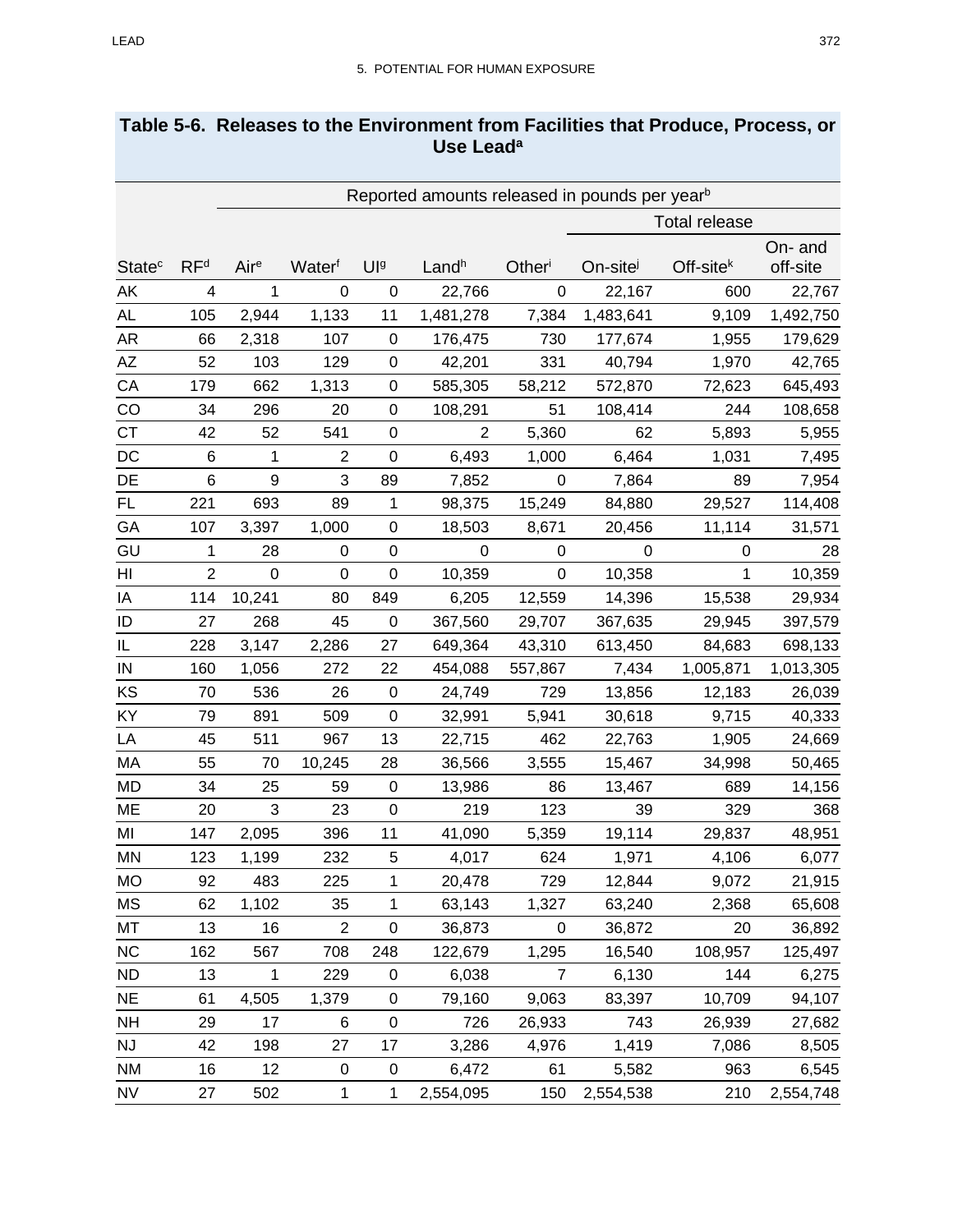| Table 5-6. Releases to the Environment from Facilities that Produce, Process, or |
|----------------------------------------------------------------------------------|
| Use Lead <sup>a</sup>                                                            |

|                          | Reported amounts released in pounds per year <sup>b</sup> |                |              |                  |                      |          |                      |             |                     |
|--------------------------|-----------------------------------------------------------|----------------|--------------|------------------|----------------------|----------|----------------------|-------------|---------------------|
|                          | <b>Total release</b>                                      |                |              |                  |                      |          |                      |             |                     |
| <b>State<sup>c</sup></b> | RF <sup>d</sup>                                           | Aire           | Waterf       | $Ul$ a           | Landh                | Other    | On-site <sup>j</sup> | $Off-sitek$ | On- and<br>off-site |
| <b>NY</b>                | 140                                                       | 499            | 89           | $\boldsymbol{0}$ | 21,001               | 9,770    | 14,560               | 16,799      | 31,359              |
| OH                       | 236                                                       | 4,321          | 540          | 232              | 68,683               | 33,151   | 34,929               | 71,997      | 106,926             |
| OK                       | 54                                                        | 451            | 11           | 14               | 81,644               | 3,422    | 81,961               | 3,581       | 85,542              |
| OR                       | 48                                                        | 77             | 45           | 0                | 1,495,571            | 742      | 1,494,474            | 1,961       | 1,496,435           |
| PA                       | 183                                                       | 6,456          | 1,908        | 425              | 167,238              | 486,904  | 12,164               | 650,767     | 662,931             |
| <b>PR</b>                | 4                                                         | 4              | 0            | 0                | 3,777                | 47       | 3,780                | 48          | 3,828               |
| R <sub>l</sub>           | 14                                                        | 10             | 1            | $\overline{0}$   | 3                    | 5,086    | 10                   | 5,091       | 5,101               |
| SC                       | 80                                                        | 517            | 212          | 0                | 43,446               | 947      | 35,803               | 9,319       | 45,123              |
| <b>SD</b>                | 14                                                        | 100            | 0            | $\mathbf 0$      | 0                    | 25       | 100                  | 25          | 126                 |
| TN                       | 109                                                       | 756            | 222          | 1                | 33,156               | 8,866    | 21,918               | 21,083      | 43,001              |
| <b>TX</b>                | 325                                                       | 1,223          |              | 1,027 2,833      | 468,642              | 45,651   | 468,737              | 50,638      | 519,376             |
| UT                       | 49                                                        | 835            | 24           | $\boldsymbol{0}$ | 95,346               | 80       | 89,493               | 6,793       | 96,286              |
| VA                       | 93                                                        | 1,176          | 574          | 17               | 184,110              | 26,197   | 83,245               | 128,828     | 212,074             |
| VI                       | 3                                                         | $\overline{2}$ | 0            | $\boldsymbol{0}$ | 31                   | $\Omega$ | 24                   | 8           | 32                  |
| VT                       | 11                                                        | 1              | 6            | $\mathbf 0$      | 16,304               | 397      | 16,289               | 419         | 16,708              |
| <b>WA</b>                | 54                                                        | 115            | 184          | 0                | 382,285              | 212,687  | 371,196              | 224,075     | 595,272             |
| WI                       | 163                                                       | 1,921          | 638          | 0                | 35,520               | 13,924   | 5,242                | 46,762      | 52,004              |
| WV                       | 30                                                        | 410            | 190          | 52               | 144,313              | 38       | 144,201              | 803         | 145,004             |
| <b>WY</b>                | 10                                                        | 416            | 1            | 0                | 47,579               | 1        | 47,733               | 263         | 47,996              |
| Total                    | 4,064                                                     | 57,240         | 27,764 4,901 |                  | 10,393,047 1,649,785 |          | 9,363,048            | 2,769,688   | 12,132,737          |

<sup>a</sup>The TRI data should be used with caution since only certain types of facilities are required to report. This is not an exhaustive list. Data are rounded to nearest whole number.

**bData in TRI are maximum amounts released by each facility.** 

cPost office state abbreviations are used.

dNumber of reporting facilities.

eThe sum of fugitive and point source releases are included in releases to air by a given facility.

f Surface water discharges, waste water treatment-(metals only), and publicly owned treatment works (POTWs) (metal and metal compounds).

9Class I wells, Class II-V wells, and underground injection.

hResource Conservation and Recovery Act (RCRA) subtitle C landfills; other onsite landfills, land treatment, surface impoundments, other land disposal, other landfills.

i Storage only, solidification/stabilization (metals only), other off-site management, transfers to waste broker for disposal, unknown

j The sum of all releases of the chemical to air, land, water, and underground injection wells.

kTotal amount of chemical transferred off0site, including to POTWs.

 $RF =$  reporting facilities;  $UI =$  underground injection

Source: TRI18 2020 (Data are from 2018)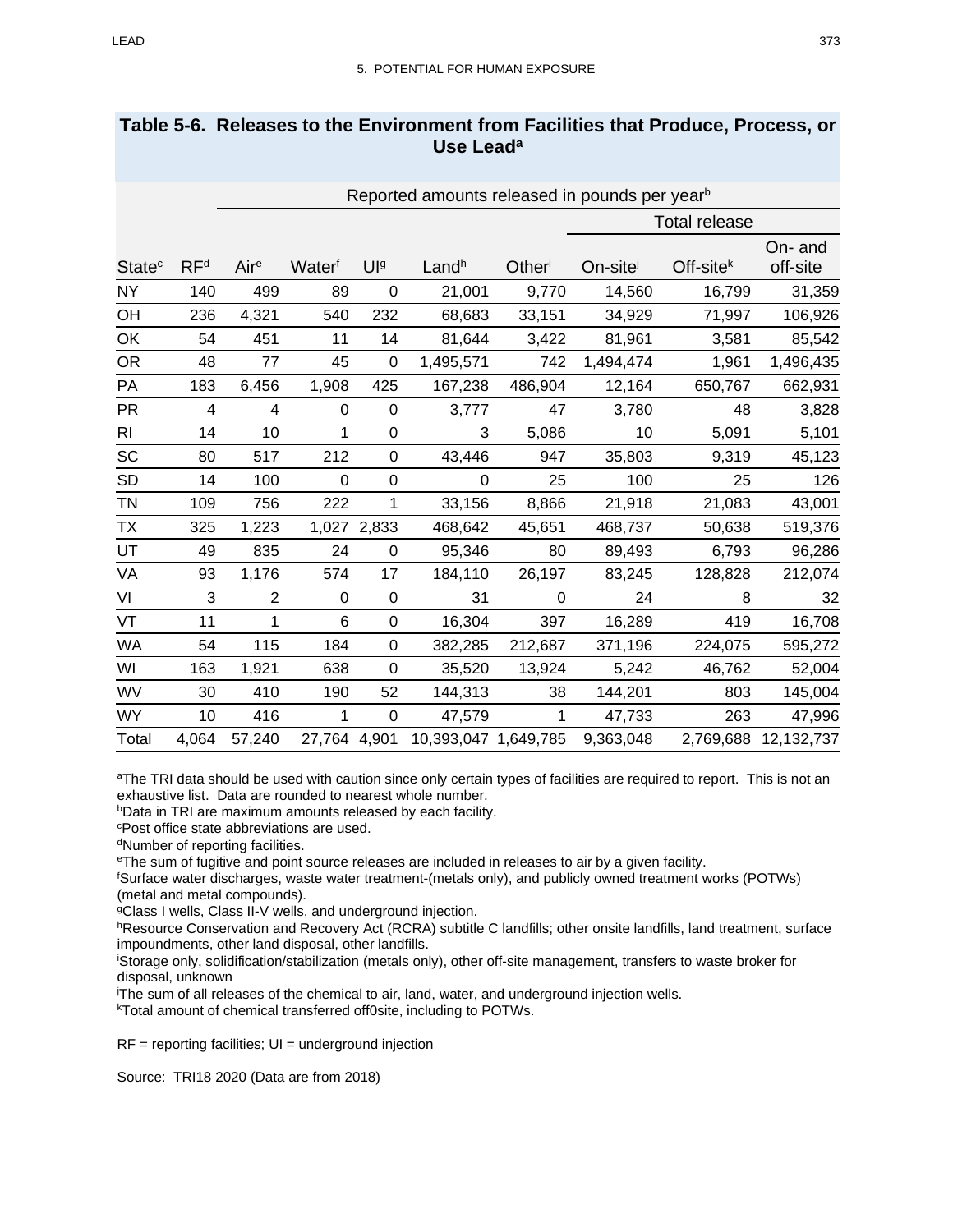# <span id="page-19-0"></span>**Table 5-7. Releases to the Environment from Facilities that Produce, Process, or Use Lead Compoundsa**

|                           |                 | Reported amounts released in pounds per year <sup>b</sup> |                         |                  |              |                |                      |                |                         |
|---------------------------|-----------------|-----------------------------------------------------------|-------------------------|------------------|--------------|----------------|----------------------|----------------|-------------------------|
|                           |                 |                                                           |                         |                  |              |                | <b>Total release</b> |                |                         |
|                           |                 |                                                           |                         |                  |              |                |                      |                | On- and                 |
| <b>State</b> <sup>c</sup> | RF <sup>d</sup> | Aire                                                      | Waterf                  | Ula              | Landh        | Otheri         | On-site              | Off-site $k$   | off-site                |
| AK                        | 15              | 19,345                                                    | 139                     | $\mathbf 0$      | 499,679,935  | 1,006          | 499,696,960          |                | 3,465 499,700,425       |
| AL                        | 130             | 6,801                                                     | 4,859                   | $\mathbf 0$      | 1,254,651    | 4,503          | 1,167,133            | 103,682        | 1,270,814               |
| AR                        | 67              | 5,268                                                     | 1,098                   | $\pmb{0}$        | 481,839      | 53,191         | 239,131              | 302,264        | 541,396                 |
| AΖ                        | 64              | 64,290                                                    | 103                     | $\pmb{0}$        | 27,547,626   | 7,110          | 27,600,302           | 18,827         | 27,619,128              |
| CA                        | 305             | 5,816                                                     | 435                     | 0                | 2,656,973    | 27,145         | 1,127,596            | 1,562,773      | 2,690,369               |
| CO                        | 76              | 2,931                                                     | 244                     | 1                | 10,195,005   | 239            | 10,180,490           | 17,930         | 10,198,420              |
| <b>CT</b>                 | 39              | 445                                                       | 565                     | 0                | 32,116       | 14,510         | 708                  | 46,929         | 47,637                  |
| DC                        | 1               | $\mathbf 0$                                               | $\mathbf 0$             | 0                | 24           | 0              | 24                   | $\mathbf 0$    | 24                      |
| DE                        | 5               | 127                                                       | 17                      | $\mathbf 0$      | 489          | 1,070          | 599                  | 1,103          | 1,703                   |
| <b>FL</b>                 | 150             | 5,429                                                     | 1,691                   | 1                | 972,024      | 2,470          | 946,498              | 35,116         | 981,615                 |
| GA                        | 107             | 6,011                                                     | 4,228                   | $\pmb{0}$        | 573,267      | 242            | 361,887              | 221,860        | 583,747                 |
| GU                        | $\mathbf{3}$    | 30                                                        | $\mathbf 0$             | $\mathbf 0$      | 1,510        | 0              | 1,540                | $\mathbf 0$    | 1,540                   |
| HI                        | 14              | 2,406                                                     | 35                      | 18               | 57,605       | 4              | 57,568               | 2,501          | 60,068                  |
| ΙA                        | 66              | 3,101                                                     | 568                     | 4                | 98,007       | 47,899         | 35,369               | 114,209        | 149,578                 |
| ID                        | 31              | 1,337                                                     | 105                     | $\pmb{0}$        | 587,617      | 1,071          | 588,601              | 1,529          | 590,130                 |
| IL                        | 163             | 10,458                                                    | 3,316                   | 158              | 1,044,749    | 382,696        | 219,957              | 1,221,420      | 1,441,377               |
| IN                        | 147             | 26,832                                                    | 60,668                  | 86               | 3,554,799    | 1,702,496      | 1,345,912            | 3,998,968      | 5,344,880               |
| KS                        | 40              | 2,171                                                     | 126                     | 35               | 33,471       | 7,290          | 31,594               | 11,499         | 43,092                  |
| ΚY                        | 64              | 15,233                                                    | 719                     | 272              | 758,794      | 116,393        | 739,954              | 151,456        | 891,411                 |
| LA                        | 82              | 8,193                                                     | 8,065                   | 303              | 694,825      | 3,582          | 504,890              | 210,078        | 714,968                 |
| MA                        | 53              | 888                                                       | 357                     | 0                | 20,874       | 2,919          | 2,655                | 22,382         | 25,037                  |
| MD                        | 35              | 209                                                       | 203                     | $\mathbf 0$      | 4,611        | 55,261         | 1,443                | 58,842         | 60,285                  |
| ME                        | 13              | 750                                                       | 510                     | $\mathbf 0$      | 23,485       | 8,099          | 4,729                | 28,116         | 32,844                  |
| MI                        | 100             | 4,220                                                     | 979                     | 13               | 2,091,026    | 18,914         | 1,514,558            | 600,594        | 2,115,152               |
| MN                        | 50              | 2,961                                                     | 291                     | $\boldsymbol{0}$ | 980,965      | 2,228          | 97,635               | 888,810        | 986,445                 |
| <b>MO</b>                 | 73              | 12,990                                                    | 1,919                   | 206              | 18,739,390   | 243,396        | 18,118,610           | 879,290        | 18,997,900              |
| MP                        | $\mathbf{1}$    | $\overline{2}$                                            | $\overline{\mathbf{0}}$ | $\overline{0}$   | $\mathbf{1}$ | $\overline{0}$ | 3 <sup>1</sup>       | $\overline{0}$ | $\overline{\mathbf{3}}$ |
| MS                        | 50              | 2,260                                                     | 1,770                   | 197,869          | 261,610      | 3,066          | 235,034              | 231,540        | 466,575                 |
| MT                        | 20              | 3,438                                                     | 20                      | 4,503            | 6,091,825    | 581            | 6,092,803            | 7,565          | 6,100,367               |
| NC                        | 145             | 10,843                                                    | 973                     | $\mathbf 0$      | 728,520      | 35,993         | 551,282              | 225,047        | 776,329                 |
| <b>ND</b>                 | 19              | 4,103                                                     | 19                      | $\boldsymbol{0}$ | 90,847       | 5,984          | 76,746               | 24,207         | 100,953                 |
| <b>NE</b>                 | 24              | 1,473                                                     | 125                     | $\mathbf 0$      | 50,473       | 529            | 46,977               | 5,623          | 52,600                  |
| <b>NH</b>                 | 14              | 20                                                        | 23                      | 0                | 1,509        | 6,243          | 94                   | 7,702          | 7,796                   |
| NJ                        | 54              | 871                                                       | 12,266                  | $\mathbf 0$      | 410,073      | 234,474        | 62,349               | 595,336        | 657,685                 |
| <b>NM</b>                 | 17              | 902                                                       | 283                     | $\mathbf{1}$     | 2,978,296    | 31,276         | 2,893,375            | 117,383        | 3,010,758               |
| <b>NV</b>                 | 49              | 9,161                                                     | $\mathbf{1}$            | 0                | 49,276,056   | 40             | 49,282,572           | 2,685          | 49,285,258              |
| <b>NY</b>                 | 82              | 2,294                                                     | 1,167                   | 0                | 209,644      | 26,579         | 132,597              | 107,087        | 239,684                 |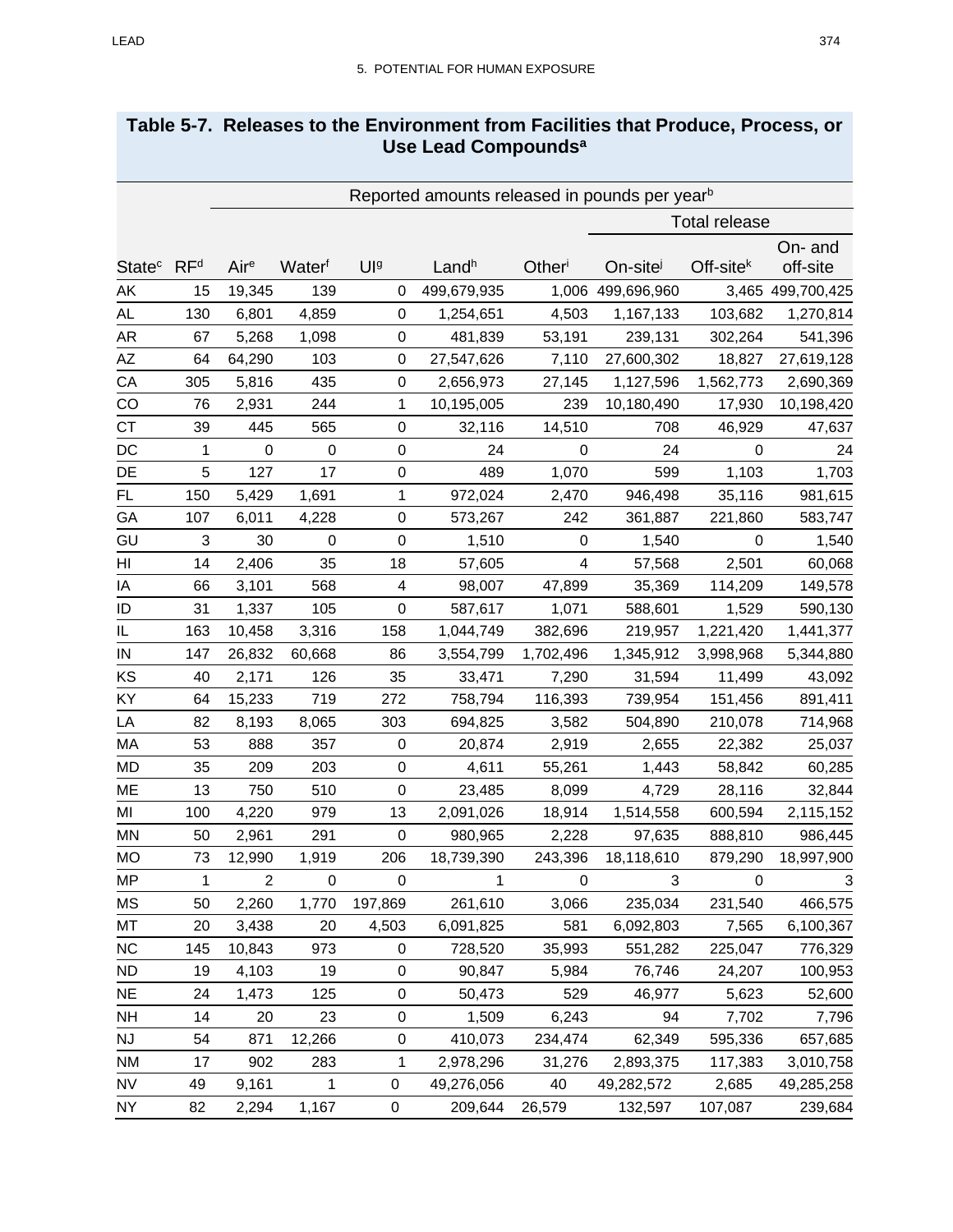## **Table 5-7. Releases to the Environment from Facilities that Produce, Process, or Use Lead Compoundsa**

|                          |                 | Reported amounts released in pounds per year <sup>b</sup> |                |                 |                       |             |                        |                      |                     |  |
|--------------------------|-----------------|-----------------------------------------------------------|----------------|-----------------|-----------------------|-------------|------------------------|----------------------|---------------------|--|
|                          |                 |                                                           |                |                 |                       |             |                        | <b>Total release</b> |                     |  |
| <b>State<sup>c</sup></b> | RF <sup>d</sup> | Aire                                                      | Waterf         | $Ul$ a          | Landh                 | Otheri      | On-site                | Off-site $k$         | On- and<br>off-site |  |
| OH                       | 175             | 9,346                                                     | 17,583         | 5,952           | 1,483,307             | 263,386     | 1,093,350              | 686,224              | 1,779,574           |  |
| OK                       | 80              | 11,075                                                    | 378            | 58              | 307,485               | 945         | 307,785                | 12,157               | 319,941             |  |
| OR                       | 55              | 1,591                                                     | 2,127          | $\pmb{0}$       | 5,176                 | 1,827       | 6,272                  | 4,449                | 10,721              |  |
| PA                       | 195             | 13,623                                                    | 15,874         | 0               | 3,488,454 229,953     |             | 3,176,873              | 571,031              | 3,747,904           |  |
| <b>PR</b>                | 11              | 759                                                       | 13             | 0               | 236                   | 1,300       | 772                    | 1,536                | 2,308               |  |
| <b>RI</b>                | 19              | 23                                                        | 15             | $\pmb{0}$       | 1,018                 | 124         | 24                     | 1,155                | 1,179               |  |
| SC                       | 100             | 4,198                                                     | 1,783          | 0               | 459,973               | 38,536      | 101,830                | 402,660              | 504,490             |  |
| SD                       | 11              | 149                                                       | 0              | 0               | 1,757,845             | 9           | 1,757,955              | 48                   | 1,758,003           |  |
| TN                       | 89              | 4,151                                                     | 2,653          | 184             | 3,375,608             | 11,693      | 2,953,656              | 440,633              | 3,394,289           |  |
| ТX                       | 323             | 14,625                                                    | 2,732          | 2,309           | 1,365,901             | 3,582       | 1,170,161              | 218,988              | 1,389,149           |  |
| UT                       | 40              | 17,378                                                    | 657            | 0               | 185,430,965           | 41,774      | 185,290,906            | 199,868              | 185,490,774         |  |
| VA                       | 82              | 10,922                                                    | 8,300          | 0               | 201,670               | 12,410      | 206,084                | 27,217               | 233,301             |  |
| VI                       | $\overline{2}$  | 13                                                        | 0              | 0               | $\Omega$              | 0           | 13                     | 0                    | 13                  |  |
| VT                       | 5               | 10                                                        | $\mathbf 0$    | 0               | 117                   | $\mathbf 0$ | 10                     | 117                  | 127                 |  |
| <b>WA</b>                | 76              | 4,205                                                     | 843            | 0               | 2,976,519             | 10,118      | 2,925,078              | 66,607               | 2,991,685           |  |
| WI                       | 98              | 3,448                                                     | 1,598          | 0               | 279,692               | 27,606      | 74,486                 | 237,858              | 312,344             |  |
| WV                       | 44              | 3,235                                                     | 920            | 0               | 362,089               | 1,142       | 240,520                | 126,866              | 367,385             |  |
| <b>WY</b>                | 16              | 783                                                       | $\overline{2}$ | $\pmb{0}$       | 79,050                | 284         | 67,659                 | 12,461               | 80,119              |  |
| Total                    | 3,789           | 343,142                                                   |                | 163,361 211,975 | 833,759,635 3,693,189 |             | 823,333,608 14,837,694 |                      | 838,171,302         |  |

<sup>a</sup>The TRI data should be used with caution since only certain types of facilities are required to report. This is not an exhaustive list. Data are rounded to nearest whole number.

bData in TRI are maximum amounts released by each facility.

cPost office state abbreviations are used.

dNumber of reporting facilities.

eThe sum of fugitive and point source releases are included in releases to air by a given facility.

f Surface water discharges, waste water treatment (metals only), and publicly owned treatment works (POTWs) (metal and metal compounds).

gClass I wells, Class II–V wells, and underground injection.

hResource Conservation and Recovery Act (RCRA) subtitle C landfills; other onsite landfills, land treatment, surface impoundments, other land disposal, other landfills.

i Storage only, solidification/stabilization (metals only), other offsite management, transfers to waste broker for disposal, unknown

j The sum of all releases of the chemical to air, land, water, and underground injection wells.

kTotal amount of chemical transferred offsite, including to POTWs.

 $RF =$  reporting facilities;  $UI =$  underground injection

Source: TRI18 2020 (Data are from 2018)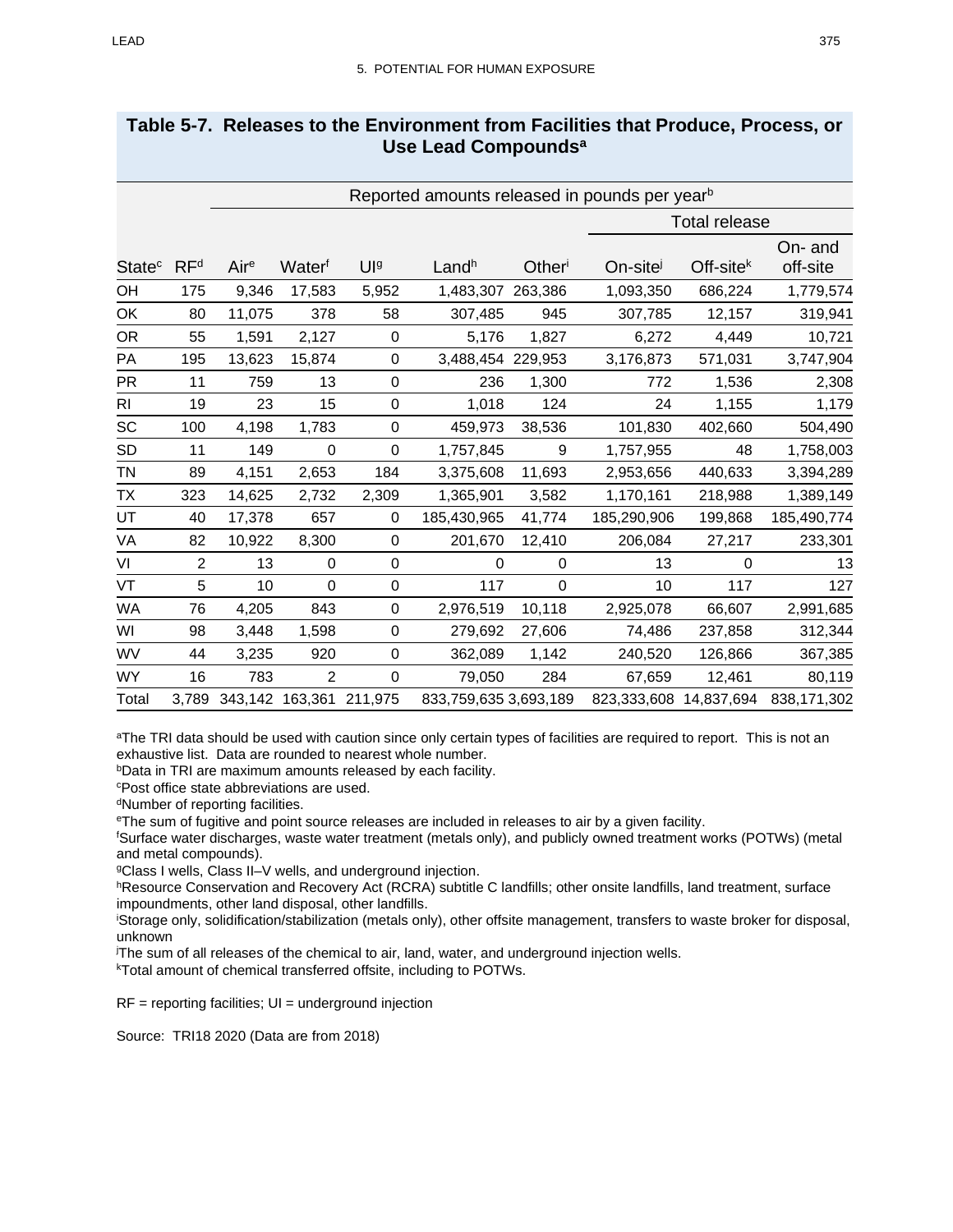The decrease in national Pb emissions between 1970 to 2011 is estimated to be 99.6% (220,000 tons), which is mostly attributed to the elimination of leaded gasoline for on-road vehicles. Since 2000, nonroad engines and metals industrial processing have accounted for most of the anthropogenic Pb emissions in the United States (EPA 2015). Based on data from the National Emissions Inventory (NEI 2014), the following sectors contribute the largest portions of total Pb emissions in the United States: mobile-aircraft (63%), industrial processes–not elsewhere classified (6.8%), industrial processes–ferrous metals (6.8%), fuel combustion–electric generation–coal (5.5%), and industrial processes–non-ferrous metals (4.1%) (EPA 2016c). Historical trends of Pb emissions in the United States are provided i[n Table 5-8](#page-21-0) (EPA 2015).

<span id="page-21-0"></span>

|                                 | 1970  | 1975  | 1980 | 1985 | 1990 | 1995 | 1999 | 2002 | 2005 | -2008 | 2011 |
|---------------------------------|-------|-------|------|------|------|------|------|------|------|-------|------|
| On-road vehicles 172            |       | 130.2 | 60.5 | 18.1 | 2.17 | 2.05 |      | 0    | 0    |       |      |
| Metals industrial<br>processing | 24.22 | 9.923 | 3.03 | 2.1  | 0.5  | 0.49 | 0.96 | 0.4  | 0.3  | 0.16  | 0.14 |
| Fuel combustion                 | 10.62 | 10.35 | 4.3  | 0.52 | 0.42 | 0.02 | - 0  | 0.39 | 0.14 | 0.12  | 0.09 |
| Nonroad engines                 | 9.737 | 6.13  | 4.2  | 0.92 | 0.78 | 0.54 | 0.55 | 0.45 | 0.66 | 0.56  | 0.49 |
| Other sources                   | 4.331 | 3.053 | 2.12 | 1 31 | -11  | 0.83 | 0.84 | 0.43 | 0.25 | O 11  | 0 1  |

| Table 5-8. Historic Levels of Lead Emissions to the Atmosphere |
|----------------------------------------------------------------|
| in the United States (in Thousand Metric Tons)                 |

Source: EPA 2015

According to the data from the NEI, the largest portions of total Pb emissions are in the U.S. mobileaircraft sector. Murphy et al. (2008) studied weekly patterns of metals and other aerosol components using data collected from 2000 to 2006 at Interagency Monitoring of Protected Visual Environments (IMPROVE) sites, and these data suggested that Pb concentrations were impacted by piston aircraft emissions.

As indicated in [Table 5-6,](#page-17-0) by the early 2000s, transportation (i.e., automotive) emissions were no longer the dominant source of Pb emitted to the atmosphere. When such emissions were prevalent, >90% (mass basis) of automotive Pb emissions from leaded gasoline were in the form of inorganic particulate matter (e.g., Pb bromochloride [PbBrCl]) and <10% (mass basis) were in the form of organolead vapors (e.g., Pb alkyls). In 1984, the average Pb content of gasoline was 0.44 g Pb/gallon (EPA 1986b); however, as of January 1986, the allowable Pb content of leaded gasoline dropped to 0.1 g Pb/gallon (EPA 1985d). Between January and June of 1990, the actual average Pb concentration in leaded gasoline was 0.085 g Pb/gallon, indicating consumption of approximately 230,000 kg of Pb for the production of 2.74 billion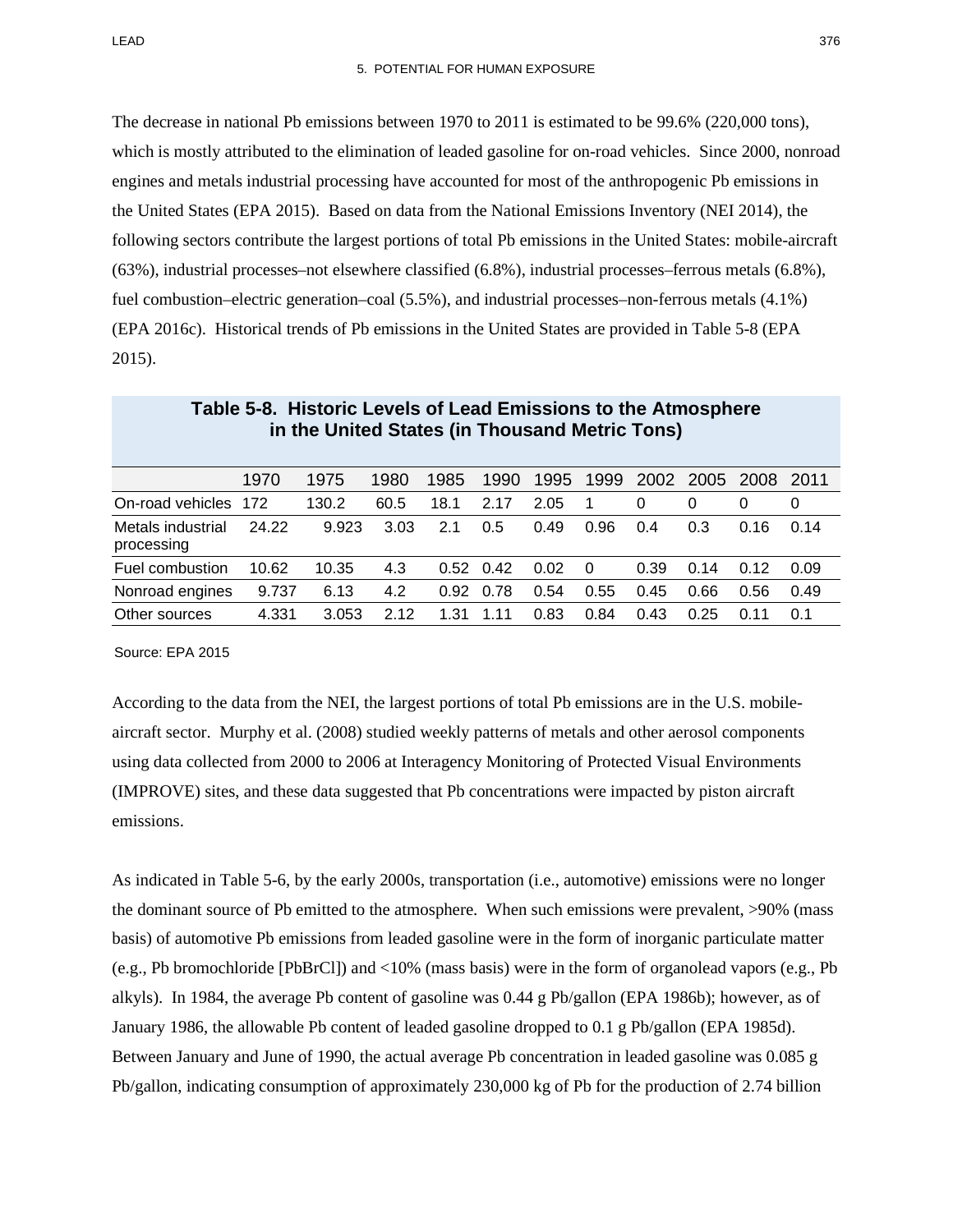gallons of leaded gasoline. In the early 1980s, EPA allowed up to 0.05 g of Pb in a gallon of unleaded gasoline (EPA 1982b).

According to data from TRI, on-site air releases of Pb and Pb compounds varied over the same period from 431,311 pounds in 2014 to 1,037,265 pounds in 2006, with an overall decrease of 40%. In 2018, 91,028 pounds of Pb and Pb compounds were released to air. The electric utility and primary metals industry sectors contributed to this overall decrease; both sectors have decreased air Pb and Pb compounds releases by approximately 70% from 2005 to 2015. The primary metal sector, which includes iron and steel manufacturers and smelting operations, contributes the greatest quantity of Pb and Pb compounds to air releases (EPA 2017a, 2017b).

While Pb levels in paints for interior use have been restricted since the 1950s, older houses and furniture may still be covered with leaded paint. Releases from Pb-based paints are frequently confined to the area in the immediate vicinity of painted surfaces, and deterioration or removal of the paint by sanding or sandblasting can result in high localized concentrations of Pb dust in both indoor and outdoor air.

The largest volume of organolead vapors released to the atmosphere results from industrial processes; prior to its phaseout and ban, leaded gasoline containing tetraethyl Pb as an anti-knock additive was also a major contributor. Tetraalkyl Pb vapors are photoreactive, and their presence in local atmospheres is transitory. Halogenated Pb compounds are formed during combustion by reaction of the tetraalkyl Pb compounds with halogenated Pb scavenger compounds. These halogenated Pb compounds ultimately give rise to Pb oxides and carbonates in the environment (EPA 1985b). Tetraalkyl Pb compounds once contributed 5–10% of the total particulate Pb present in the atmosphere. Organolead vapors were most likely to occur in occupational settings (e.g., gasoline transport and handling operations, gas stations, and parking garages) and high-traffic areas (Nielsen 1984).

#### **5.3.2 Water**

According to the TRI, in 2018, a total of 27,764 pounds of Pb were released to water from 4,064 reporting facilities (TRI18 2020). In addition, a total of 163,361 pounds of Pb compounds were released to water from 3,789 reporting facilities (TRI18 2020). Tables [5-6](#page-17-0) and [5-7](#page-19-0) list amounts of Pb and Pb compounds released from these facilities grouped by state, respectively.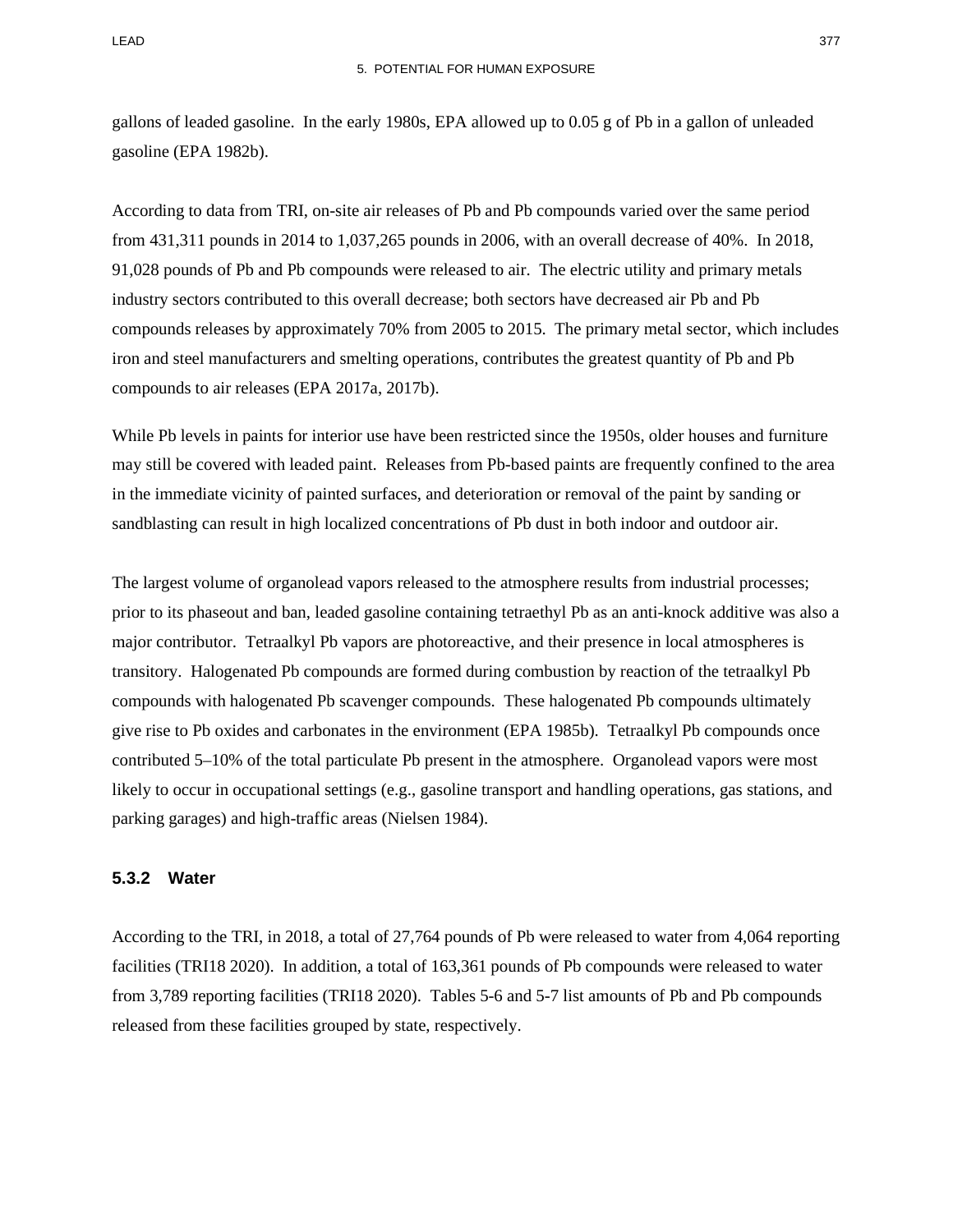The following industry sectors accounted for the majority of release of Pb to surface water in 2018: chemicals (14%); paper (12%); primary metals (10%); transportation equipment (5%); and fabricated metals (2%). The following industry sectors accounted for the majority of release of Pb compounds to surface water in 2018: paper (20%); electric utilities (8%); primary metals (8%); metal mining (3%) (TRI18 2020). The trends in discharges of Pb and Pb compounds to surface water from 2001 to 2018 are presented in [Table](#page-23-0) 5-9.

<span id="page-23-0"></span>

|      |        | li Adildəli vall |  |
|------|--------|------------------|--|
| Year | Lead   | Lead compounds   |  |
| 2001 | 45,871 | 97,479           |  |
| 2002 | 20,694 | 92,366           |  |
| 2003 | 21,314 | 109,299          |  |
| 2004 | 14,564 | 107,386          |  |
| 2005 | 15,883 | 100,778          |  |
| 2006 | 22,985 | 86,772           |  |
| 2007 | 16,745 | 82,815           |  |
| 2008 | 11,404 | 153,681          |  |
| 2009 | 9,886  | 73,683           |  |
| 2010 | 7,263  | 72,556           |  |
| 2011 | 7,086  | 77,568           |  |
| 2012 | 7,307  | 60,656           |  |
| 2013 | 6,327  | 76,053           |  |
| 2014 | 8,836  | 79,344           |  |
| 2015 | 5,264  | 70,981           |  |
| 2016 | 9,507  | 119,566          |  |
| 2017 | 11,901 | 100,552          |  |
| 2018 | 9,943  | 105,473          |  |
|      |        |                  |  |

| Table 5-9. U.S. Surface Water Discharges of Lead and Lead Compounds |
|---------------------------------------------------------------------|
| (Pounds/Year)                                                       |

Source: EPA 2017c; TRI18 2020

Data reported by Environment and Climate Change Canada (2016) show that other industries, which include the iron and steel industry, oil and gas industry, and cement and concrete industry, contributed 136.9 tonnes of the total Pb released to water in 2014. This release includes 134.1 tonnes of Pb that were released when a dam securing a tailings pond from the Mount Polley mine in central British Columbia breached on August 4, 2014, spilling mining waste into Polley Lake and surrounding waters. Waste, pulp, paper, and paperboard industry, and non-ferrous smelting and refining were the next largest contributors [\(Table](#page-24-0) 5-10). In 2013, Pb releases to water were similar for other industries and waste.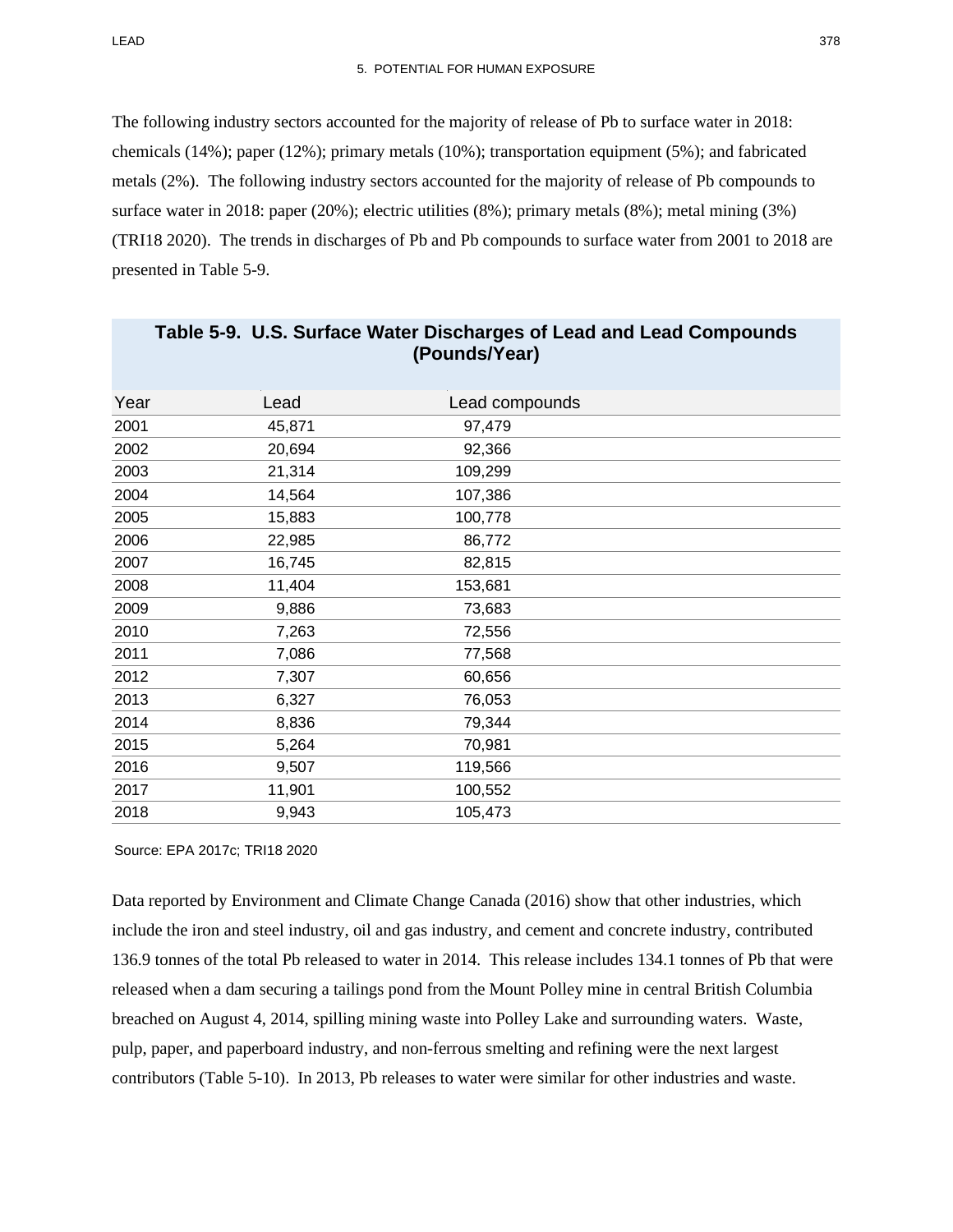|      | (TONNES)                   |       |                                         |                                      |               |  |  |  |  |
|------|----------------------------|-------|-----------------------------------------|--------------------------------------|---------------|--|--|--|--|
| Year | Other<br><i>industries</i> | Waste | Pulp, paper, and<br>paperboard industry | Non-ferrous smelting<br>and refining | Other sources |  |  |  |  |
| 2003 | 4.38                       | 15.49 | 2.55                                    | 1.74                                 | 0.18          |  |  |  |  |
| 2004 | 3.97                       | 11.53 | 2.84                                    | 2.26                                 | 0.26          |  |  |  |  |
| 2005 | 6.11                       | 9.47  | 3.29                                    | 1.82                                 | 0.58          |  |  |  |  |
| 2006 | 5                          | 9.9   | 2.35                                    | 1.65                                 | 0.24          |  |  |  |  |
| 2007 | 3.63                       | 6.42  | 2.37                                    | 1.64                                 | 0.19          |  |  |  |  |
| 2008 | 4.76                       | 11.58 | 2.42                                    | 2.04                                 | 0.16          |  |  |  |  |
| 2009 | 3.39                       | 8.49  | 2.25                                    | 2.13                                 | 0.19          |  |  |  |  |
| 2010 | 3.21                       | 11.97 | 2.12                                    | 1.45                                 | 0.14          |  |  |  |  |
| 2011 | 3.65                       | 8.97  | 2.91                                    | 1.5                                  | 0.16          |  |  |  |  |
| 2012 | 4.66                       | 4.69  | 2.8                                     | 1.75                                 | 0.12          |  |  |  |  |
| 2013 | 4.17                       | 4.66  | 2.42                                    | 1.48                                 | 0.13          |  |  |  |  |
| 2014 | 136.92                     | 5.11  | 1.85                                    | 1.77                                 | 0.13          |  |  |  |  |

# <span id="page-24-0"></span>**Table 5-10. Canada Surface Water Discharges of Lead and Lead Compounds (Tonnes)**

Source: Environment and Climate Change Canada (2016)

Urban runoff and atmospheric deposition are significant indirect sources of Pb found in the aquatic environment. Pb reaching surface waters is sorbed to suspended solids and sediments (EPA 1982a; EPA 2006, 2014c).

Pb is released into surface water from Pb shot and Pb sinkers. A study of a shooting range in Southwestern Virginia found that the dissolved Pb content of surface water ranged up to 473 ppb, with the highest concentrations closest to the backstop (Craig et al. 1999). Upstream from the site, the Pb concentration was 0.5 ppb. In 1991, the U.S. Fish and Wildlife Service banned the use of Pb shot when hunting waterfowl, such as geese or ducks, in order to avoid releasing Pb directly to surface water.

## **5.3.3 Soil**

According to the TRI, in 2018, a total of 10,393,047 pounds of Pb were released to the land, both on-site and off-site, by 4,064 reporting facilities (TRI18 2020). [Table 5-6](#page-17-0) lists amounts of Pb released from these facilities grouped by state. In addition, a total of 833,759,635 pounds of Pb compounds were released to land, both on-site and off-site, by 3,789 reporting facilities (TRI18 2020). [Table 5-7](#page-19-0) lists amounts of Pb compounds released from these facilities grouped by state. In addition, 27,764 and 211,975 pounds of Pb and Pb compounds, respectively, were injected underground.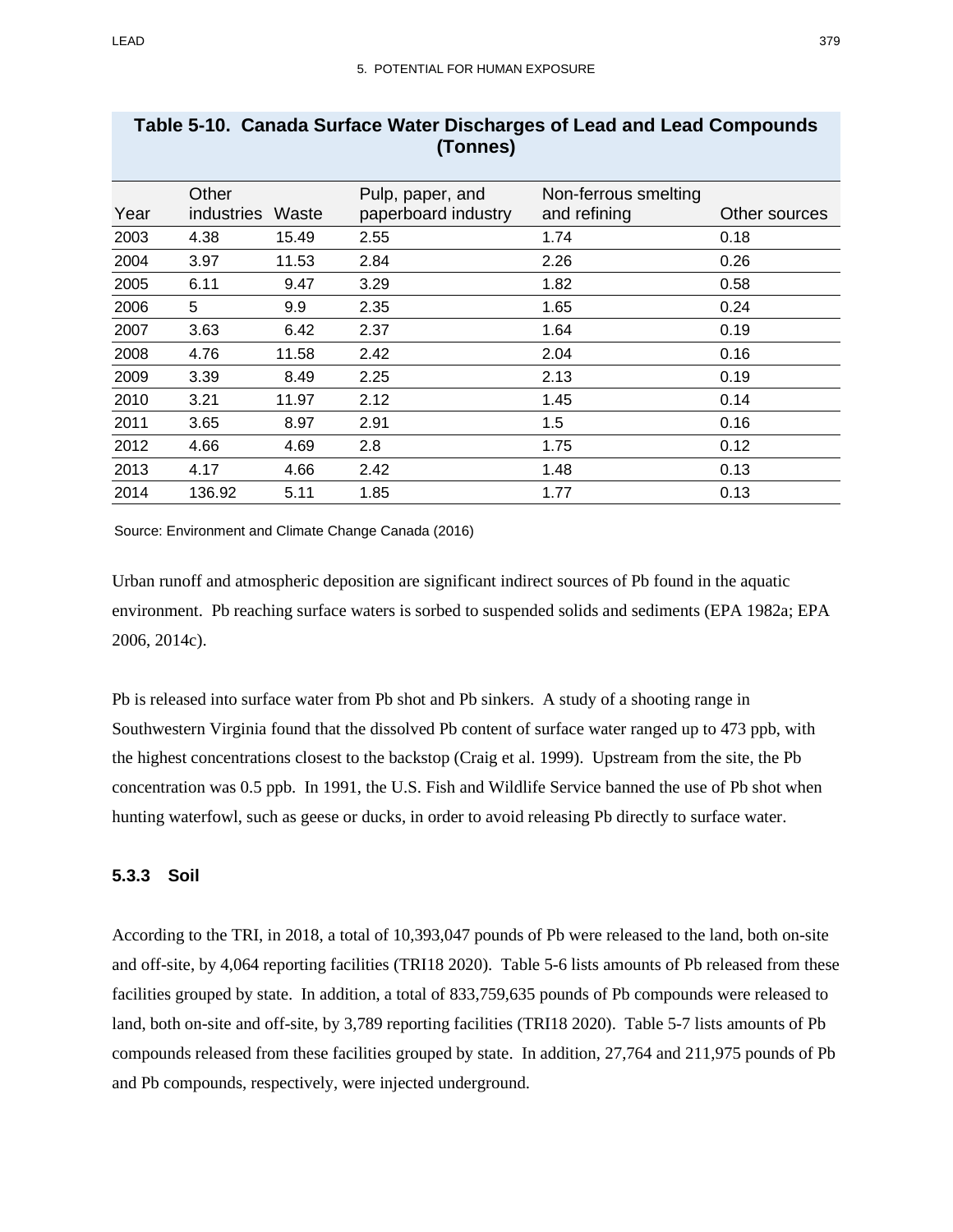Pb-containing material from home and commercial use may be sent to municipal landfills. It is important to note that land is the ultimate repository for Pb, and Pb released to air and water ultimately is deposited in soil or sediment. For example, Pb released to the air from leaded gasoline or in stack gas from smelters and power plants will settle on soil, sediment, foliage, or other surfaces. The heaviest contamination occurs near the highway, in the case of leaded gasoline, or near the facility, in the case of a power plant or smelter. Road dust contributes to Pb in soil. Pb concentrations were higher in surface soils within 1,000 m of roadways (134 kg/ha) as compared to outside the 1,000-m region (38.7 kg/ha) (Yesilonis et al. 2008). Wheel weights can contribute to releases of Pb along roadways. Aucott and Caldarelli (2012) estimated that approximately 12 tons of Pb as wheel weights are deposited on New Jersey roadways; however, they estimated that only a small amount enters the environment as small particulate from grinding. Root (2000) also estimated a rate of Pb deposition in Albuquerque, New Mexico as 50– 70 kg/km/year. However, use of Pb wheel weights are on the decline due to legislation, voluntary phaseout, and new wheel technology (Aucott and Caldarelli 2012).

#### **5.3.4 Paint**

Although the sale of residential Pb-based paint was banned in the United States in 1978, flaking paint, paint chips, and weathered powdered paint, which are most commonly associated with deteriorated housing stock in urban areas, remain major sources of Pb exposure for young children residing in these houses, particularly for children afflicted with pica (the compulsive, habitual consumption of nonfood items) (Bornschein et al. 1986; EPA 1986b). Pb concentrations of  $1-5$  mg/cm<sup>2</sup> have been found in chips of Pb-based paint (Billick and Gray 1978), suggesting that consumption of a single chip of paint would provide greater short-term exposure than any other source of Pb (EPA 1986b). An estimated 40–50% of occupied housing in the United States may contain Pb-based paint on exposed surfaces (Chisolm 1986).

In the late 1980s, the U.S. Department of Housing and Urban Development (HUD) conducted a national survey of Pb-based paint in housing. The EPA subsequently sponsored a comprehensive technical report on the HUD-sponsored survey to provide estimates of the extent of Pb-based paint in housing. In the EPA report, a home is considered to have Pb-based paint if the measured Pb concentration on any painted surface is  $\geq$ 1.0 mg/cm<sup>2</sup>. The EPA report estimates that 64 million ( $\pm$ 7 million) homes, or 83% ( $\pm$ 9%) of privately-owned housing units built before 1980, have Pb-based paint somewhere in the building. Approximately 12 million  $(\pm 5$  million) of these homes are occupied by families with children under the age of 7 years. Approximately 49 million  $(\pm 7$  million) privately owned homes have Pb-based paint in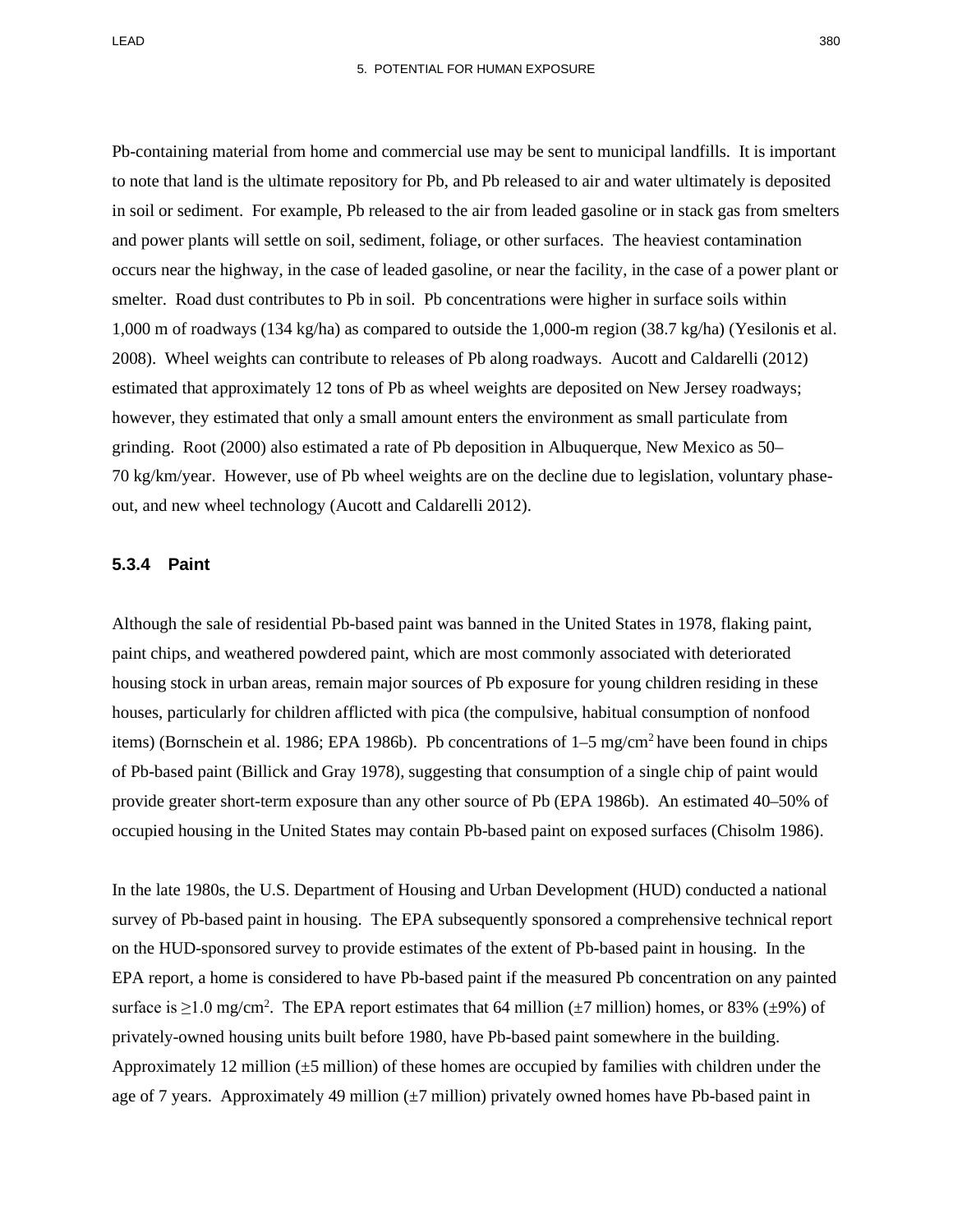their interiors. By contrast, approximately 86%  $(\pm 8\%)$  of all pre-1980 public housing family units have Pb-based paint somewhere in the building (EPA 1995b).

Damaged Pb-based paint is associated with excessive dust Pb levels. Approximately 14 million homes (19% of pre-1980 housing) have >5 square feet of damaged Pb-based paint, and nearly half (47%) of those homes have excessive dust Pb levels (EPA 1995b).

In the Cincinnati prospective Pb study of public and private low- and moderate-income housing, the Pb concentration ranges were: painted interior walls,  $0.1-35$  mg/cm<sup>2</sup>; interior home surface dust,  $0.04-$ 39 mg/m<sup>2</sup> and 72–16,200  $\mu$ g/g; interior home dustfall, 0.0040–60 mg/m<sup>2</sup>/30 days; exterior dust scrapings, 20–108,000 μg/g; and dust on children's hands, 1–191 μg. The Pb levels in older private deteriorating or dilapidated housing were higher than the levels in newer public and rehabilitated housing (Clark et al. 1985).

Releases from Pb-based paints are frequently confined to the area in the immediate vicinity of painted surfaces, and deterioration or removal of the paint can result in high localized concentrations of Pb in dust in air (from sanding and sandblasting) and on exposed surfaces. A study was conducted in New Orleans where power sanding is a common practice during repainting old houses; median, 90<sup>th</sup> percentile, and maximum Pb concentrations in 31 study houses were 35, 126, and 257 mg/g, respectively (Mielke et al. 2001). Pb concentrations in dust and soil samples from one study of a house where the paint chips contained about 90 mg Pb/g were very high. If the house had been sanded down to bare wood, 7.4 kg of Pb would have been released to the environment. Disturbance of older structures containing Pb-based paints is now a significant contributor to total Pb releases.

The authors of a report of findings from NHANES III, conducted in 1988–1991, commented that of the multiple sources of exposure, Pb-based paint is the principal high-dose source of Pb. Exposure occurs not only through the direct ingestion of flaking and chalking paint, but also through the inhalation of dust and soil contaminated with paint (Brody et al. 1994). According to a study by the New York State Department of Health, renovation and remodeling activities that disturb Pb-based paints in homes can produce significant amounts of Pb dust, which can be inhaled or ingested (CDC 1997a).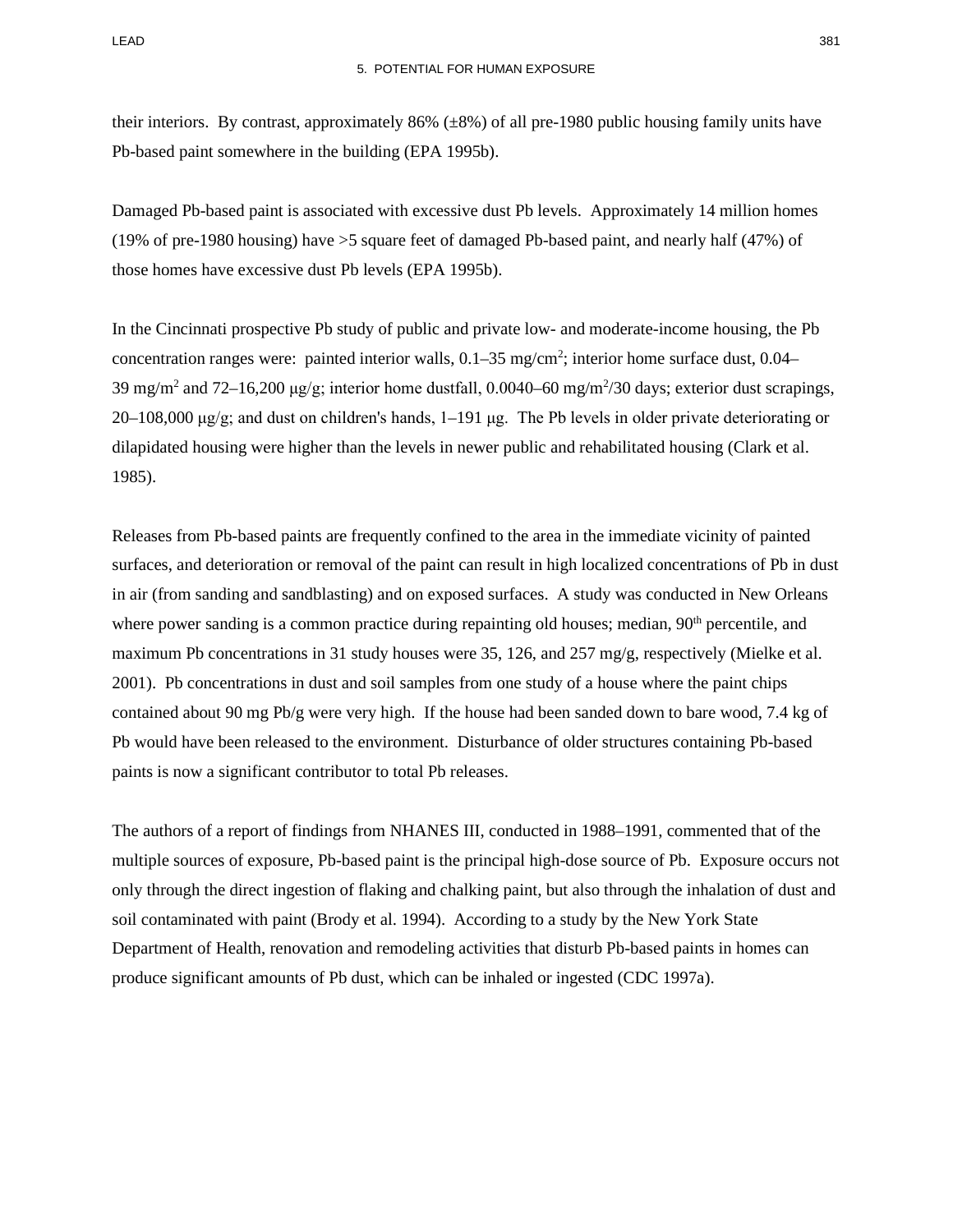LEAD 382

## **5.4 ENVIRONMENTAL FATE**

The atmosphere is the main environmental transport media for Pb that is deposited onto surface water and soils (EPA 2006, 2014c). Upon release to the atmosphere, Pb particles are dispersed and ultimately removed from the atmosphere by wet or dry deposition. Pb deposition is typically greatest closer to Pb emission sources. An important factor in determining the atmospheric transport of Pb is particle size distribution. Large particles settle out of the atmosphere more rapidly and are deposited relatively close to emission sources and smaller particles may be transported much farther distances. After deposition, particles may be resuspended and redeposited. The cycling of Pb in aquatic environments is governed by chemical, biological, and mechanical processes. The exchange between sediment and surface water will be affected by pH, ionic strength, formation of organic complexes with Pb ions, and oxidation-reduction potential of the environment (EPA 2006, 2014c).

#### **5.4.1 Transport and Partitioning**

Transport and partitioning of Pb in the environment is an interplay of various processes (EPA 2014c). Global atmospheric deposition of Pb peaked in the 1970s and has declined since then; however, these deposits are still in the environment and can be transported and partitioned between environmental compartments. Past and current releases of Pb to the air result in the deposition of Pb on land and in surface water. While soil is a repository for Pb, it is not a passive repository, and resuspension of Pb contaminated soil-derived dust particulates can contribute to Pb exposure (Laidlaw and Filippelli 2008; Laidlaw et al. 2012). Pb in soil can be washed off surfaces into waters, and within water, it can partition between water and sediments (EPA 2006, 2014c).

**Air.** EPA (2006) summarized that the major pathway for the transport of Pb in the environment is the atmosphere and that airborne Pb tends to be in the form of submicron aerosols, which can travel large distances. After release to the atmosphere, Pb particles are dispersed and ultimately removed from the atmosphere by wet or dry deposition. Dry deposition was the major removal process for Pb in coarse particulate matter and wet deposition was the most important removal process for fine particulate matter. Soil-bound Pb and contaminated road dust can be resuspended and can be a significant source of airborne Pb in areas near major sources of Pb emissions (EPA 2006, 2014c).

In the atmosphere, non-organic compounds of Pb exist primarily in the particulate form. The median particle distribution for Pb emissions from smelters is 1.5 μm, with 86% of the particle sizes under 10 μm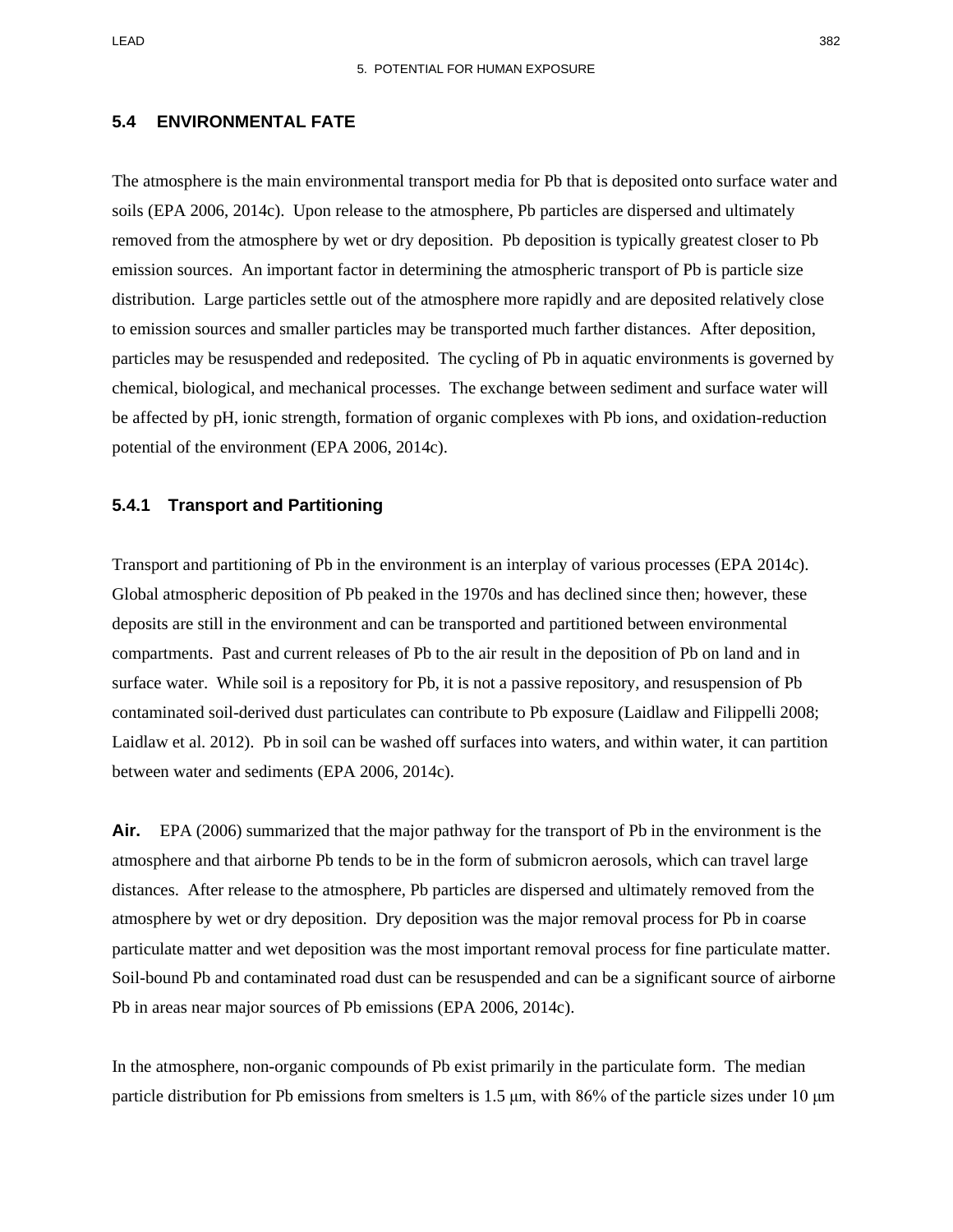LEAD 383

(Corrin and Natusch 1977). The smallest Pb-containing particulate matter  $(<1 \mu m)$  is associated with high-temperature combustion processes. Upon release to the atmosphere, Pb particles are dispersed and ultimately removed from the atmosphere by wet or dry deposition. Approximately 40–70% of the deposition of Pb is by wet fallout; 20–60% of particulate Pb once emitted from automobiles is deposited near the source. An important factor in determining the atmospheric transport of Pb is particle size distribution. Large particles, particularly those with aerodynamic diameters of  $>2 \mu m$ , settle out of the atmosphere more rapidly and are deposited relatively close to emission sources (e.g., 25 m from the roadway for those size particles emitted in motor vehicle exhaust in the past); smaller particles may be transported thousands of kilometers away from the emission source.

The amount of Pb scavenged from the atmosphere by wet deposition varies widely; wet deposition can account for 40–70% of Pb deposition depending on such factors as geographic location and amount of emissions in the area (Nielsen 1984). An annual scavenging ratio (concentration in precipitation, mg/L, to concentration in air,  $\mu g/m^3$ ) of  $0.18x10^{-6}$  has been calculated for Pb, making it the lowest value among seven trace metals studied (iron, aluminum, manganese, copper, zinc, cadmium); this indicates that Pb (which initially exists as fine particles in the atmosphere) is removed from the atmosphere by wet deposition relatively inefficiently.

While Pb particles from automobile emissions are quite relatively small  $( $0.1 \mu m$  in diameter), they may$ coagulate to form larger particulates (Chamberlain et al. 1979). Pb has been found in sediment cores of lakes in Ontario and Quebec, Canada far from any point sources of Pb releases, suggesting that longrange atmospheric transport was occurring (Evans and Rigler 1985). Sabin and Schiff (2008) reported that median dry deposition fluxes along a coastal transect in southern California ranged from 0.52 to 14  $\mu$ g/m<sup>2</sup>-day in 2006. Pb fluxes ranged from 20 to 330  $\mu$ g/m<sup>2</sup>-day in 1975. Osterberg et al. (2008) reported elevated concentrations of Pb in a 1970–1998 ice core from the summit of Mt. Logan, Canada, and indicated that elevated levels correspond to increased industrial activity in Asia over the same time period. Mean Pb concentrations in the 1970–1998 portion were 68.9 ng/L, more than 10-fold above the natural background (5.6 ng/L).

Pb in soil in urban areas of older cities may be a source of airborne Pb (Laidlaw and Filippelli 2008). Studies of the Pb species found in airborne particulate matter collected in El Paso, Texas found that Pbhumate was the dominant form of Pb in air samples. Pb-humate, a stable, sorbed complex formed in the humus fraction of Pb contaminated soil, is the major Pb species in soils in El Paso (Pingitore et al. 2009). In a review, Cho et al. (2011) noted that, over the past 40 years, lead-bound air particulates have shifted to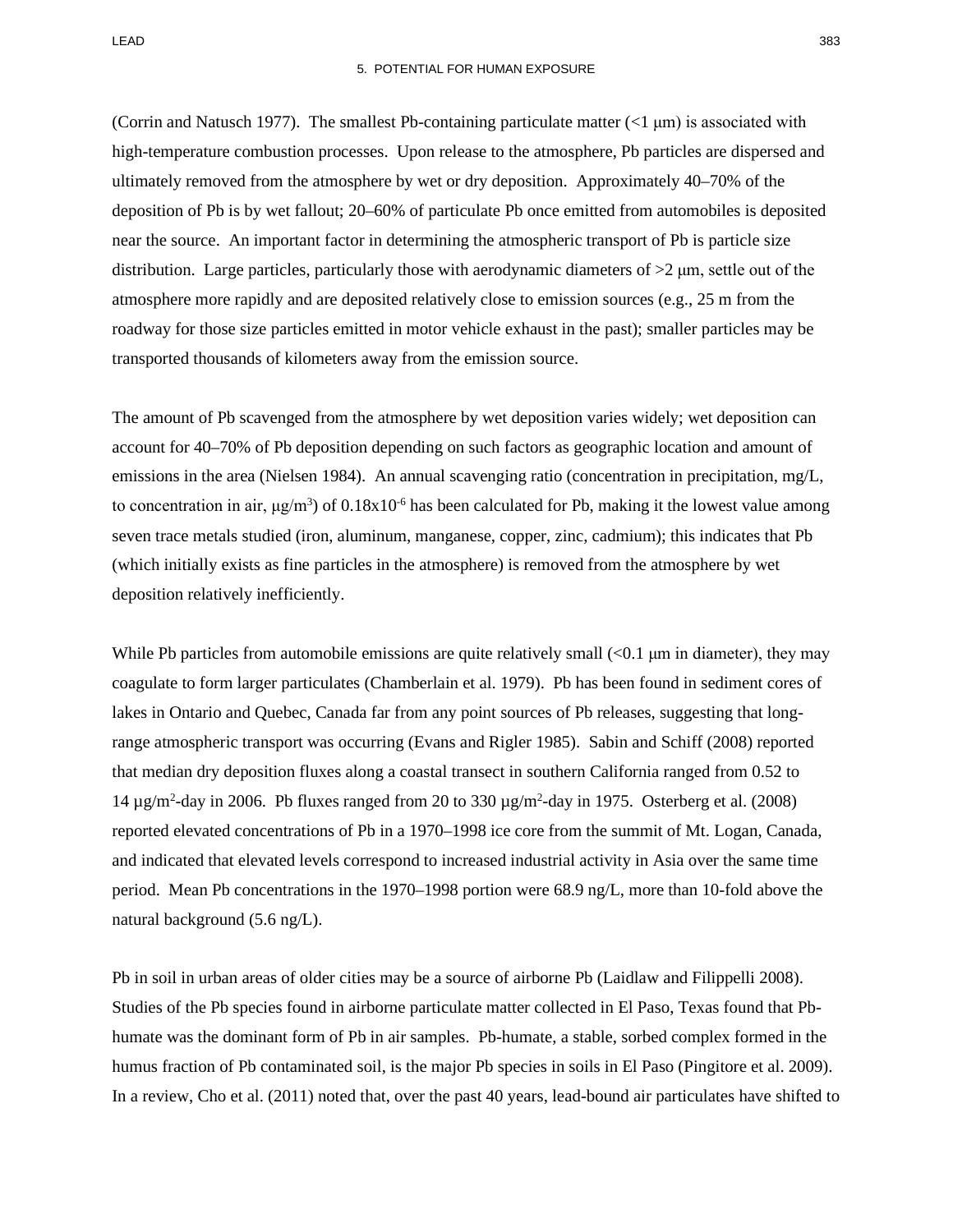larger air particulate sizes as concentrations of Pb in urban areas have decreased. They note that this shift has occurred as the use of leaded gasoline was phased-out and that industrial emissions and resuspension of road dust became more important sources of Pb. In addition to soil-derived dust, re-entrainment of dusts near highways and deteriorating Pb-based paint from elevated steel structures can contribute to airborne Pb (Sabin et al. 2006; Weiss et al. 2006). Studies suggest that there is long-range transport of Pb bound to particulate matter from industrial emissions. Dust samples from surface glaciers and in dust traps in remote areas on the west coast of New Zealand's South Island were identified as being both Australian and New Zealand in origin. Samples were enriched in metals, including Pb, and the degree of metal enrichment indicted that they were transported from eastern Australia (Marx et al. 2008).

**Water.** The amount of soluble Pb in surface waters depends upon the pH and the ionic strength of the water. Equilibrium calculations show that at  $pH > 5.4$ , the total solubility of Pb is approximately 30  $\mu g/L$ in hard water and approximately 500  $\mu g/L$  in soft water. Sulfate ions, if present in soft water, limit the Pb concentration in solution through the formation of Pb sulfate. Above pH 5.4, the Pb carbonates,  $PbCO<sub>3</sub>$  and  $Pb<sub>2</sub>(OH)<sub>2</sub>CO<sub>3</sub>$ , limit the amount of soluble Pb. The carbonate concentration is in turn dependent upon the partial pressure of carbon dioxide, pH, and temperature (EPA 1986b).

A significant fraction of Pb carried by river water is expected to be in an undissolved form, which can consist of colloidal particles or larger undissolved particles of Pb carbonate, Pb oxide, Pb hydroxide, or other Pb compounds incorporated in other components of surface particulate matter from runoff. Pb may occur either as sorbed ions or surface coatings on sediment mineral particles, or it may be carried as a part of suspended living or nonliving organic matter in water.

**Sediment and Soil.** EPA (2006, 2014c) reviewed and summarized the factors affecting the behavior of Pb in soil. While Pb is relatively immobile in soil and has a long retention time in most soils, it has some capacity to leach through the soil column and potentially contaminate groundwater. Pb sorbs strongly to soil components and is only weakly soluble in pore water, making the leaching of Pb in soil a slower process as compared to other contaminants. Various soil conditions and characteristics affect the sorbing capacity of the soil and the solubility of contaminants including hydraulic conductivity of the soils, composition of the soil solution, organic matter, clay mineral content of the soil, pH, and microbial activity (EPA 2006). In soil, Pb can be partitioned between the soil water, precipitate forms, secondary iron and manganese oxides, carbonates, organic matter, sulfides, or the surfaces of clay, humus, or silicate particles. Pb adsorbed to the surfaces of colloid soil particles (e.g., organic matter, clay, oxides, and carbonates) are the most labile fraction. High chloride content in soil also enhances Pb solubility. At low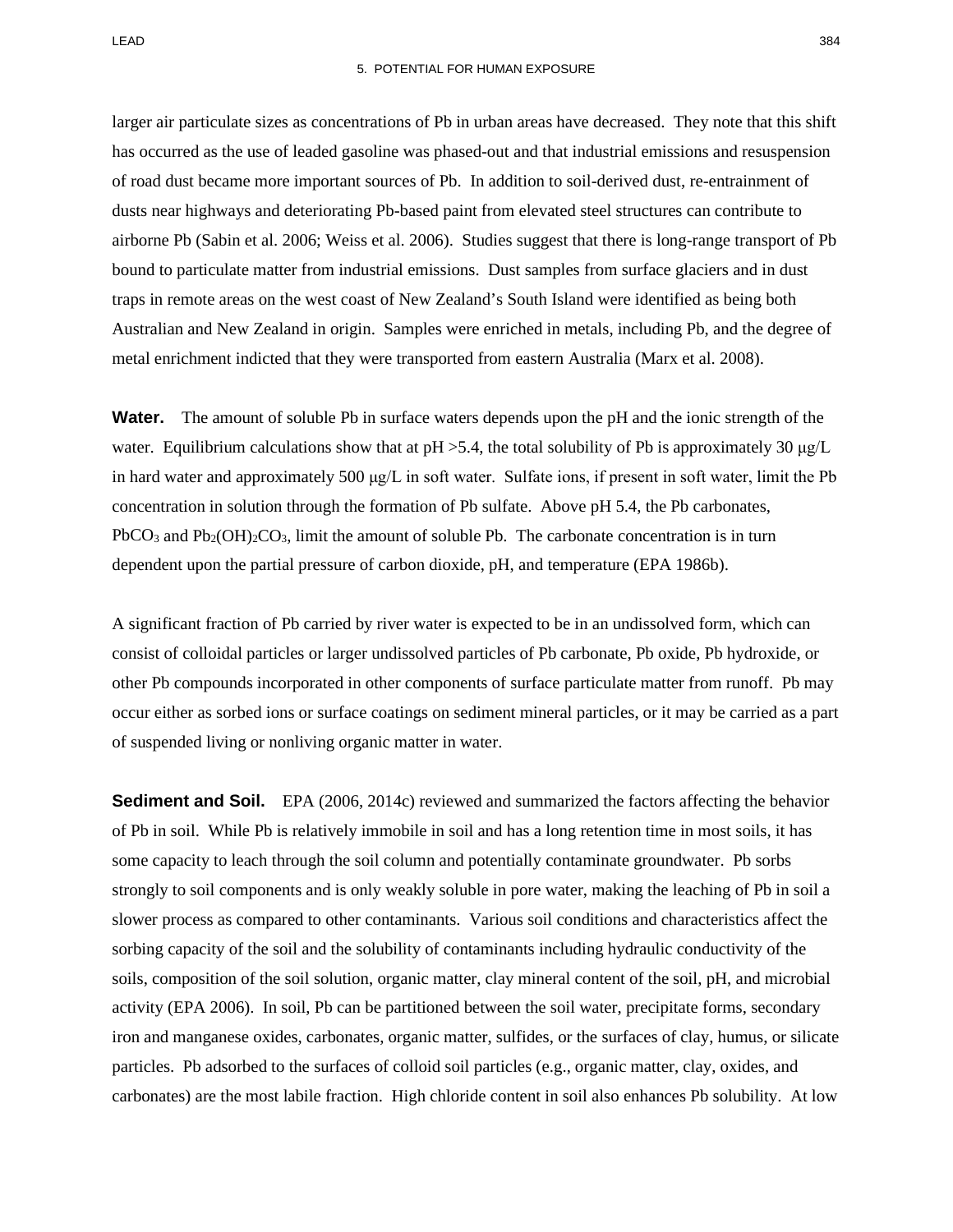pH, metal species bound to carbonates, hydroxides, and other soil components are more likely to dissolve into solution, increasing rates of Pb migration through the soil. EPA (2014c) reported that soil pH is the most important factor affecting solubility, mobility, and phytoavailability of Pb in soil; however, reducing conditions (e.g., anoxia) in soil also increase Pb mobility. In addition, dissolved organic matter is more important than iron oxyhydroxides in Pb mobility in soil.

The fate of Pb in soil is affected by the adsorption at mineral interfaces, precipitation of sparingly soluble solid forms of the compound, and formation of relatively stable organic-metal complexes or chelates with soil organic matter. These processes are dependent on such factors as soil pH, soil type, particle size, organic matter content of soil, presence of inorganic colloids and iron oxides, cation exchange capacity (CEC), and amount of Pb in soil (Getz et al. 1977; Reddy et al. 1995). Soil samples were extracted from the Powder River Basin in Wyoming to determine the relative distribution and speciation of Pb and other metals in acidic environments (Reddy et al. 1995). At near neutral pH, organic carbon-Pb complexes were the predominant species in the soil water extracts. At low pH, dissolved Pb in ionic form  $(Pb^{2+})$  and ion pairs (e.g., PbSO4) were the predominant species. It was concluded that the mobility of Pb will increase in environments having low pH due to the enhanced solubility of Pb under acidic conditions. The accumulation of Pb in most soils is primarily a function of the rate of deposition from the atmosphere. Most Pb is retained strongly in soil, and very little is transported through runoff to surface water or leached to groundwater except under acidic conditions (EPA 1986b; Getz et al. 1977). Clays, silts, iron and manganese oxides, and soil organic matter can bind metals electrostatically (cation exchange) as well as chemically (specific adsorption) (Reed et al. 1995). Although sorption to organic matter in soil limits the rate and extent of leaching, Pb may enter surface waters as a result of erosion of Pb-containing soil particulates. Pb bromochloride, the primary form of Pb emitted from motor vehicles, which once burned leaded gasoline in the presence of organohalogen scavenger compounds, is converted to the less-soluble Pb sulfate either by reactions in the atmosphere or by reactions at the soil surface, thus limiting its mobility in soil. It has been determined that Pb oxides, carbonates, oxycarbonates, sulfates, and oxysulfates become the most prominent constituents of aged automobile exhaust particles (i.e., those collected at locations more remote from traffic sources) (Ter Haar and Bayard 1971). Pb may also be immobilized by ion exchange with hydrous oxides or clays or by chelation with humic or fulvic acids in the soil (Olson and Skogerboe 1975). In soils with  $pH \geq 5$  and with at least 5% organic matter content, atmospheric Pb is retained in the upper 2–5 cm of undisturbed soil. Inorganic Pb may be bound into crystalline matrices of rocks and remain essentially immobile; it can also occur in water entrapped in soil macro- and micropores (Reed et al. 1995). In soil with high organic matter content and a pH of 6–8, Pb may form insoluble organic Pb complexes; if the soil has less organic matter at the same pH, hydrous Pb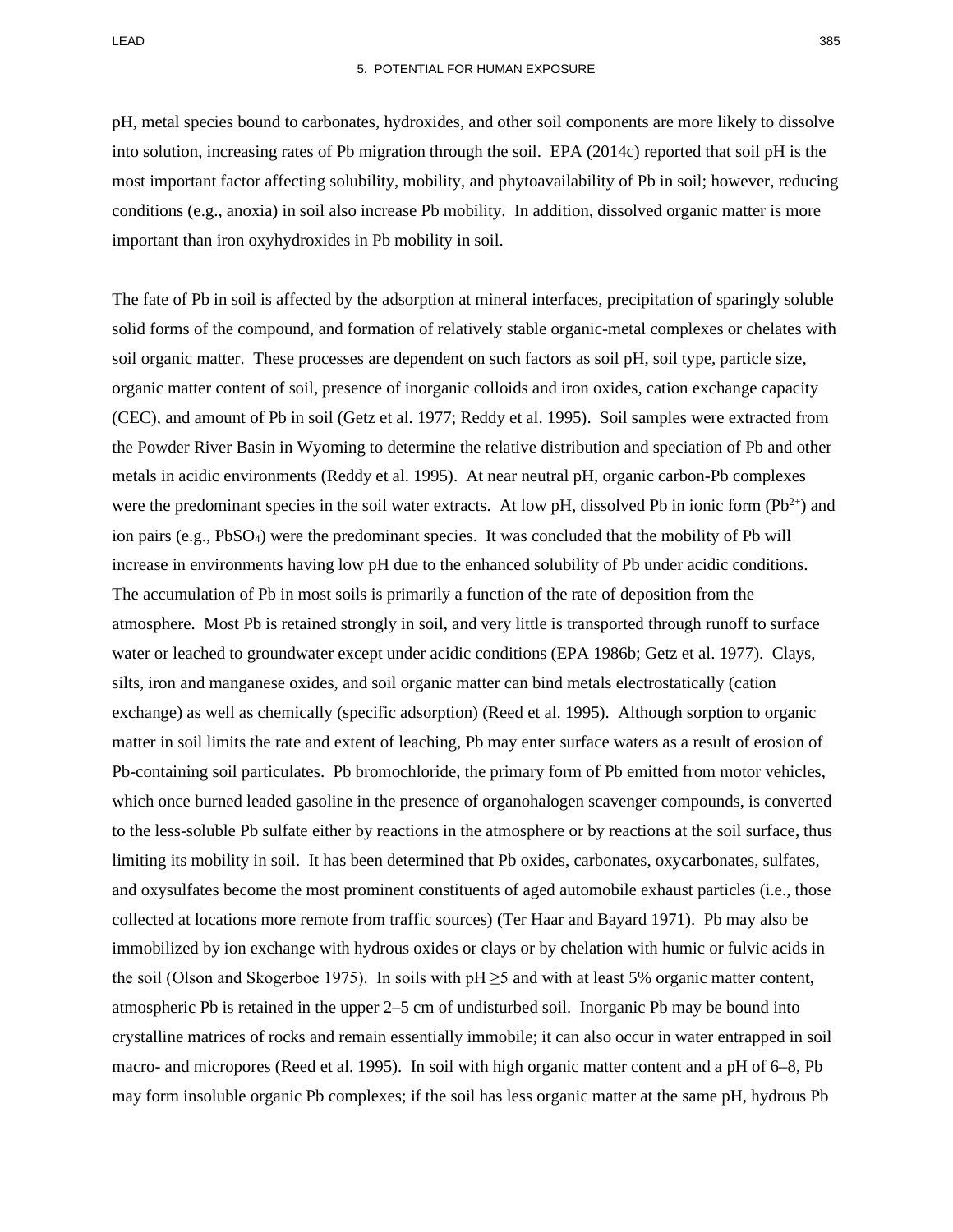oxide complexes may form or Pb may precipitate out with carbonate or phosphate ions. At a pH of 4–6, the organic Pb complexes become soluble and leach out or may be taken up by plants (EPA 1986b). Entrainment or suspension of soil particles in moving air is another route of Pb transport (EPA 1982c). This process may be important in contributing to the atmospheric burden of Pb around some Pb smelting facilities and NPL sites that contain elevated levels of Pb in soil.

The downward movement of elemental Pb and inorganic Pb compounds from soil to groundwater by leaching is very slow under most natural conditions except for highly acidic situations (Getz et al. 1977). The conditions that induce leaching are the presence of Pb in soil at concentrations that either approach or exceed the CEC of the soil, the presence of materials in soil that are capable of forming soluble chelates with Pb, and a decrease in the pH of the leaching solution (e.g., acid rain) (Getz et al. 1977). Favorable conditions for leaching may be present in some soils near Pb smelting and NPL sites. Tetraalkyl Pb compounds, such as tetraethyl Pb, are insoluble in water and would not be expected to leach in soil. However, they can be transported through a soil column when it is present in a migrating plume of gasoline (USAF 1995). In aqueous media, tetraalkyl Pb compounds are first degraded to their respective ionic trialkyl Pb species and are eventually mineralized to inorganic Pb  $(Pb<sup>2+</sup>)$  by biological and chemical degradation processes (Ou et al. 1995).

In a study of Pb migration in forest soils in Vermont, Miller and Friedland (1994) used Pb deposition time series and measurements of organic soil horizon Pb content made in 1966, 1980, and 1990 to compute dynamic response times for Pb storage in several types of soil. The authors concluded that maximum Pb concentrations in organic soil occurred around 1980, with concentrations of about 85  $\mu$ g/g in soils of the northern hardwood forests of the study area and about 200  $\mu$ g/g in soils of the spruce-fir forests. The large surge of atmospheric Pb deposited in these forests during the time when leaded gasoline was routinely used in motor vehicles is being redistributed in the soil profile rather than being retained in the organic horizon. Based on an analysis of Pb transit times through mineral soil horizons, the pulse of Pb may begin to be released to upland streams sometime in the middle of the next century (Miller and Friedland 1994). However, Wang et al. (1995) observed that Pb migration in forest soils is slowed considerably due to a decrease in solubility when Pb moves from the soil surface horizon to streams. Their results suggest that Pb is effectively trapped in the subsurface soil horizons, which may greatly reduce its release to streams.

Lewis et al. (2010) studied the distribution, chemical speciation, and mobility of Pb and antimony from small arms ammunition in a coarse-grained surface sand and reported that the transport of Pb was small in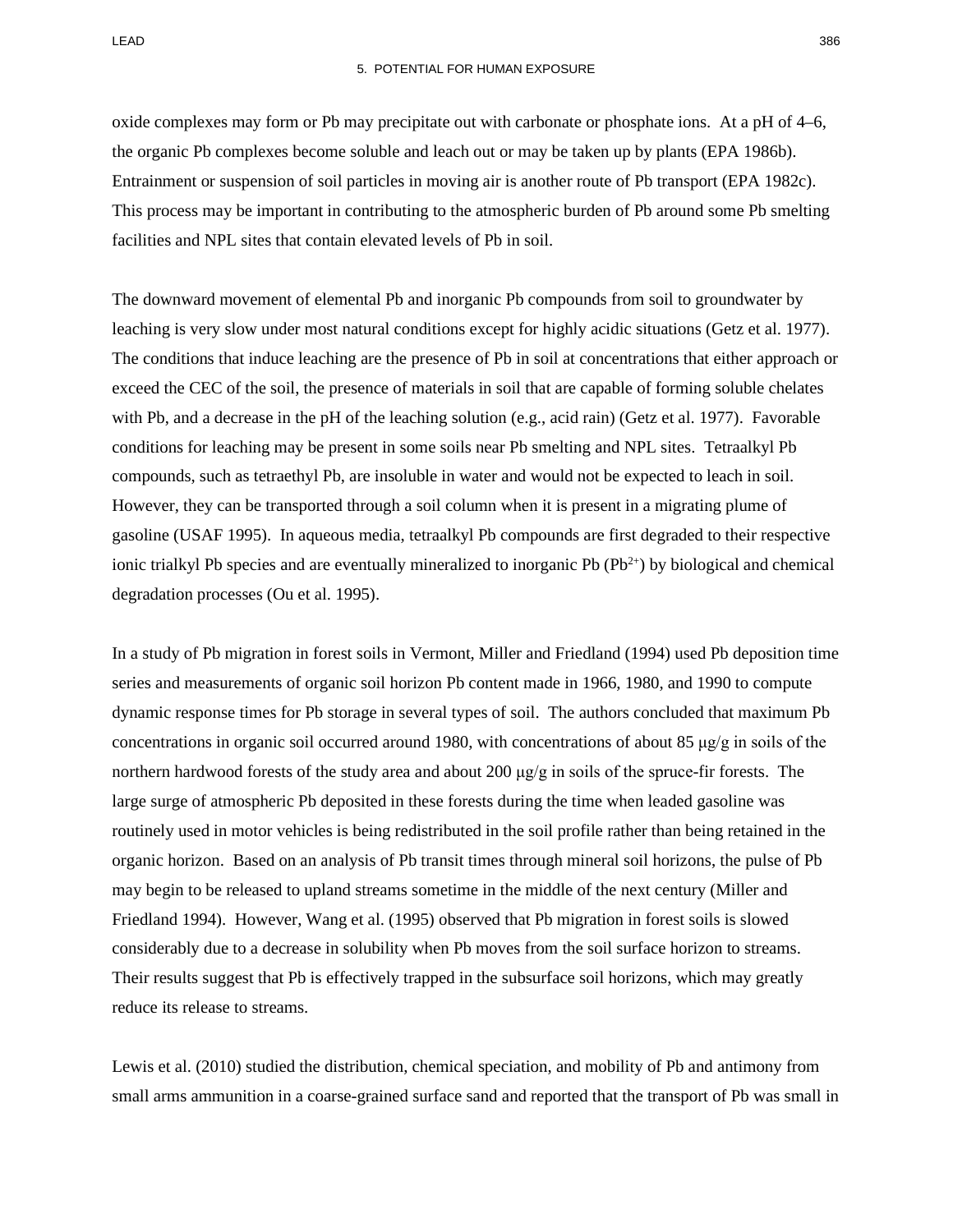this soil type. Ninety-three percent of the mass of the bullets was found in the top 30 cm of the sand. Pb was mostly associated with the following grain sizes in decreasing order  $>5.0$  mm ( $\sim$ 3.3 g/kg), 1.2– 5.0 mm ( $\sim$ 1.5 g/kg), and <0.06 mm ( $\sim$ 0.25 m/kg). In the 0.06–0.6 mm fractions, Pb concentrations were just above background levels (0.0004  $g/kg$ ). Declining concentrations with depth has also been observed in clay/loam shooting range soils (Vantelon et al. 2005). Pb in the fine fraction  $\ll$  mm) shooting range soils also showed a depth distribution, with the highest concentrations in the top 10 cm (Cao et al. 2003a, 2003b; Hui et al. 2002; Lin et al. 1995; Perroy et al. 2014; Selonen et al. 2012). In a study of various contaminant levels in soil at a major training facility used for testing military tanks and munitions, Pb concentrations in the 0–15 cm soil depth ranged from 249.2 to 1,963.7 mg/kg (Berthelot et al. 2008).

Flooding events can change the spatial distribution of Pb in soil and sediments (EPA 2014c). Zahran et al. (2010) and Presley et al. (2010) reported variations in Pb concentrations in soil samples from schoolyards in New Orleans, Louisiana before and after Hurricanes Katrina and Rita in 2005, with some sites increasing and others decreasing in Pb concentrations. Forty-six census tracts in New Orleans were sampled before and after Hurricanes Katrina and Rita; 29 of these showed a decline in Pb concentrations, with 6 samples >400 mg/kg. Prior to these hurricanes, 15 of 46 samples had Pb concentrations >400 mg/kg. Across the tracts, the average median Pb concentration decreased from 328.5 to 203.33 mg/kg (Zahran et al. 2010). Presley et al. (2010) reported similar trends. Of the 17 schoolyard sites that were sampled, 7 sites had concentrations exceeding Pb concentrations of 400 mg/kg in June 2005, and in January 2006, Pb concentrations at 3 sites exceeded this concentration. The geometric mean concentration of the sites decreased from 290.0 to 207.4 mg/kg; however, at two sites, Pb concentrations increased from 804.0 to 1,740.0 mg/kg and from 1,090.0 to 2,500.0 mg/kg. During a 4-day storm event, 2,400 tonnes of suspended particulate matter were transported in a historical mining, ore processing, and smelting region in the Czech Republic that contained various metals including 2,954 kg of Pb (Žak et al. 2009).

**Other Media.** Plants and animals may bioconcentrate Pb, but biomagnification is not expected. In general, the highest Pb concentrations are found in aquatic and terrestrial organisms with habitats near Pb mining, smelting, and refining facilities; storage battery recycling plants; areas affected by high automobile and truck traffic; sewage sludge and spoil disposal areas; sites where dredging has occurred; areas of heavy hunting and fishing (Pb from spent shot or sinkers); and urban and industrialized areas. Pb may be present on plant surfaces as a result of atmospheric deposition; its presence in internal plant tissues indicates biological uptake from the soil and leaf surfaces. Although the bioavailability of Pb in soil to plants is limited because of the strong adsorption of Pb to soil organic matter, bioavailability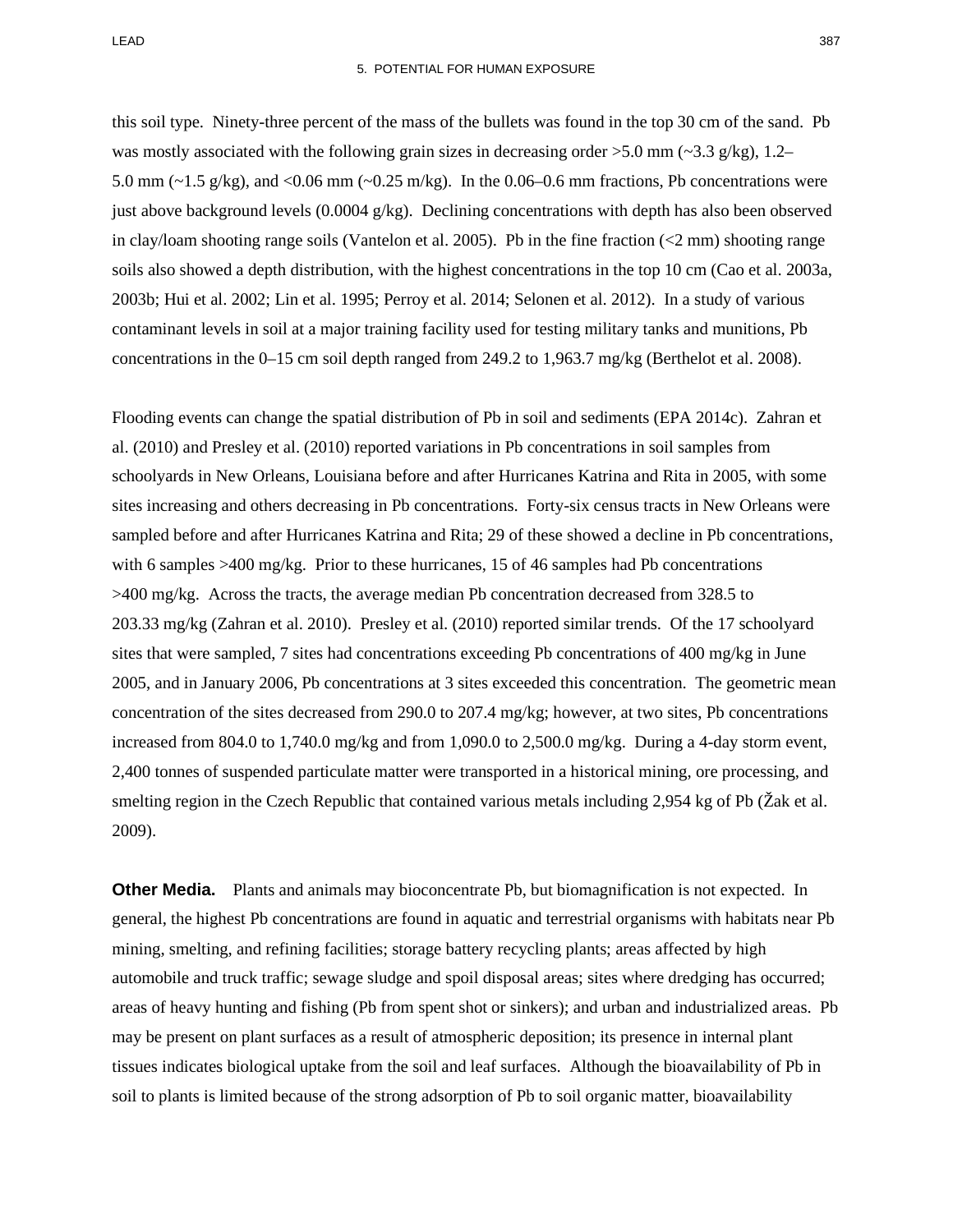increases with increased soil organic matter content and with decreased soil pH (more acidic). Plants grown in Pb-contaminated soils were shown to accumulate low levels of Pb in the edible portions of the plant from adherence of dusts and translocation into the tissues (Finster et al. 2004). Thirty-two different types of fruits or vegetables were grown in urban gardens with soils containing high Pb levels (27– 4,580 mg/kg). Samples were harvested and washed with either water or detergents and analyzed for Pb content. Only one fruiting vegetable among 52 samples contained Pb levels greater than the detection limit of 10 μg/g in the edible portion. However, 39% of the leafy vegetables and herbs had Pb levels  $>10 \mu g/g$  in the edible shoot portion following washing of the vegetables with detergent and water (Finster et al. 2004).

Pb may be taken up in edible plants from the soil via the root system, by direct foliar uptake and translocation within the plant, and by surface deposition of particulate matter. The amount of Pb in soil that is bioavailable to a vegetable plant depends on factors such as cation exchange capacity, pH, amount of organic matter present, soil moisture content, and type of amendments added to the soil. Background agricultural soil Pb concentrations for major growing areas of the United States have been determined (Holmgren et al. 1993).

The influence of various combinations of soil amendments on Pb uptake by soybeans was studied for a metal-contaminated alluvial soil (Pierzynski and Schwab 1993). Addition of limestone was found to be most effective in reducing the bioavailability of metals (including Pb) as indicated by the reduction in labile soil metals, increased yields, and decreased soybean tissue metal content. Uptake of metals by lettuce and radishes grown in a loam soil spiked with cadmium chloride and Pb nitrate (from 100 to 1,000 mg/kg) was also studied (Nwosu et al. 1995). Results indicated that the mean uptake of Pb by lettuce increased as the concentration of Pb rose in the soil mixture. However, the uptake was low and this finding is inconsistent with other reports. Pb was not bioaccumulated by either plant regardless of soil Pb concentrations. The response of kidney bean growth to the concentration and chemical form of Pb in soils obtained near a zinc smelter in Japan has been studied (Xian 1989). It was found that the amount of Pb in the total plant (approximately 35–80 μg) correlated strongly with the concentration of Pb in the soil (0–240 mg/kg). The best relationship was found between the amount of metal uptake and the concentration of exchangeable and carbonate forms of Pb in the soil.

Uptake of Pb in animals may occur as a result of inhalation of contaminated ambient air or ingestion of contaminated plants. However, Pb is not biomagnified in aquatic or terrestrial food chains. Older organisms tend to contain the greatest body burdens of Pb. In aquatic organisms, Pb concentrations are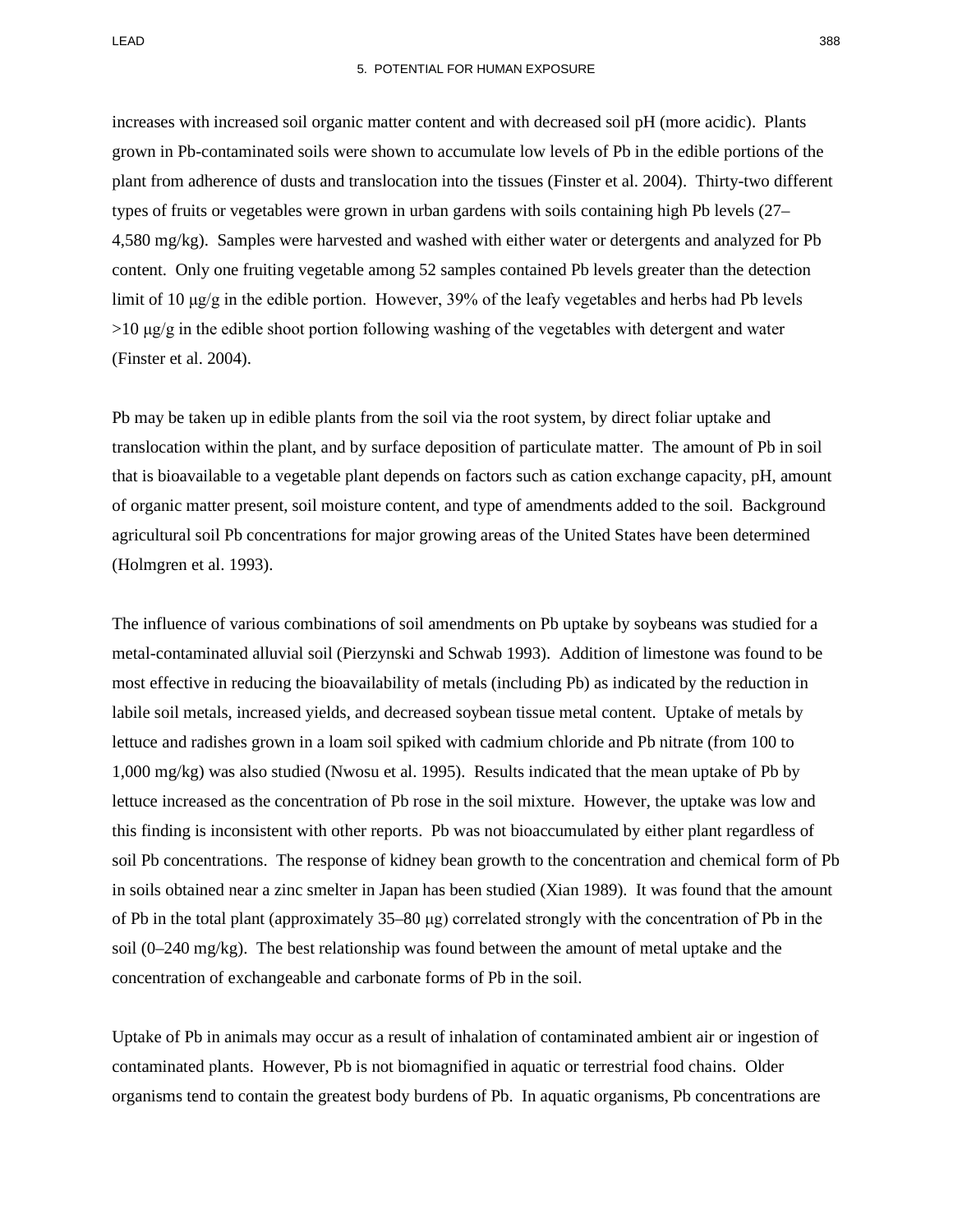usually highest in benthic organisms and algae, and lowest in upper trophic level predators (e.g., carnivorous fish). Exposure of a fresh water fish to several sublethal concentrations of Pb for a period of 30 days showed significant accumulation of Pb in the blood and tissues. The Pb accumulation in tissues was found to increase with Pb in water up to a concentration of 5 mg/L ( $\mu$ g/mL); at concentrations of 10 and 20 mg/L, the Pb accumulation in the tissues, although indicating an increase, was not proportional to the Pb concentration in water (Tulasi et al. 1992). High bioconcentration factors (BCFs) were determined in studies using oysters (6,600 for *Crassostrea virginica*), fresh water algae (92,000 for *Senenastrum capricornutum*), and rainbow trout (726 for *Salmo gairdneri*). However, most median BCF values for aquatic biota were significantly lower: 42 for fish, 536 for oysters, 500 for insects, 725 for algae, and 2,570 for mussels (Eisler 1988). Pb is toxic to all aquatic biota, and organisms higher up in the food chain may experience Pb poisoning as a result of eating Pb-contaminated food. Organolead compounds, such as trialkyl and tetraalkyl Pb compounds, are more toxic than inorganic forms and have been shown to bioconcentrate in aquatic organisms.

Biomagnification of organolead compounds has not been found to occur. Depuration is relatively rapid, with half-life values of 30–45 hours for rainbow trout exposed to tetramethyl Pb. Tetraalkyl Pb compounds are more toxic than trialkyl Pb compounds, and ethyl forms are more toxic than methyl forms (Eisler 1988). Isolation of a *Pseudomonas aeruginosa* strain designated CHL004, which is able to remove Pb from solidified media and soil, has been reported (Vesper et al. 1996). The rate of uptake of Pb nitrate by CHL004 was very rapid initially and then decreased greatly.

#### **5.4.2 Transformation and Degradation**

As an element, Pb cannot be degraded in the environment, but may undergo various precipitation or ligand exchange reactions. Pb will typically be found in compounds with oxygen and sulfur, and may undergo oxidation-reduction reactions under different environmental conditions. Under most environmental conditions, Pb will most likely exist in its Pb(II) oxidation state. Pb can be complexed by various ligands present in the environment (e.g., fulvic and humic acids). Despite forming complexes with organic matter, it is unlikely that it would be incorporated into organic compounds under environmental conditions. Transformations of Pb compounds that occur during their movement through the environment will be between various inorganic compounds.

Air. According to EPA (2014c), Pb accumulated on airborne mineral dusts can be transformed into different compounds during transport. It was also noted that Pb can accumulate on coarse particulate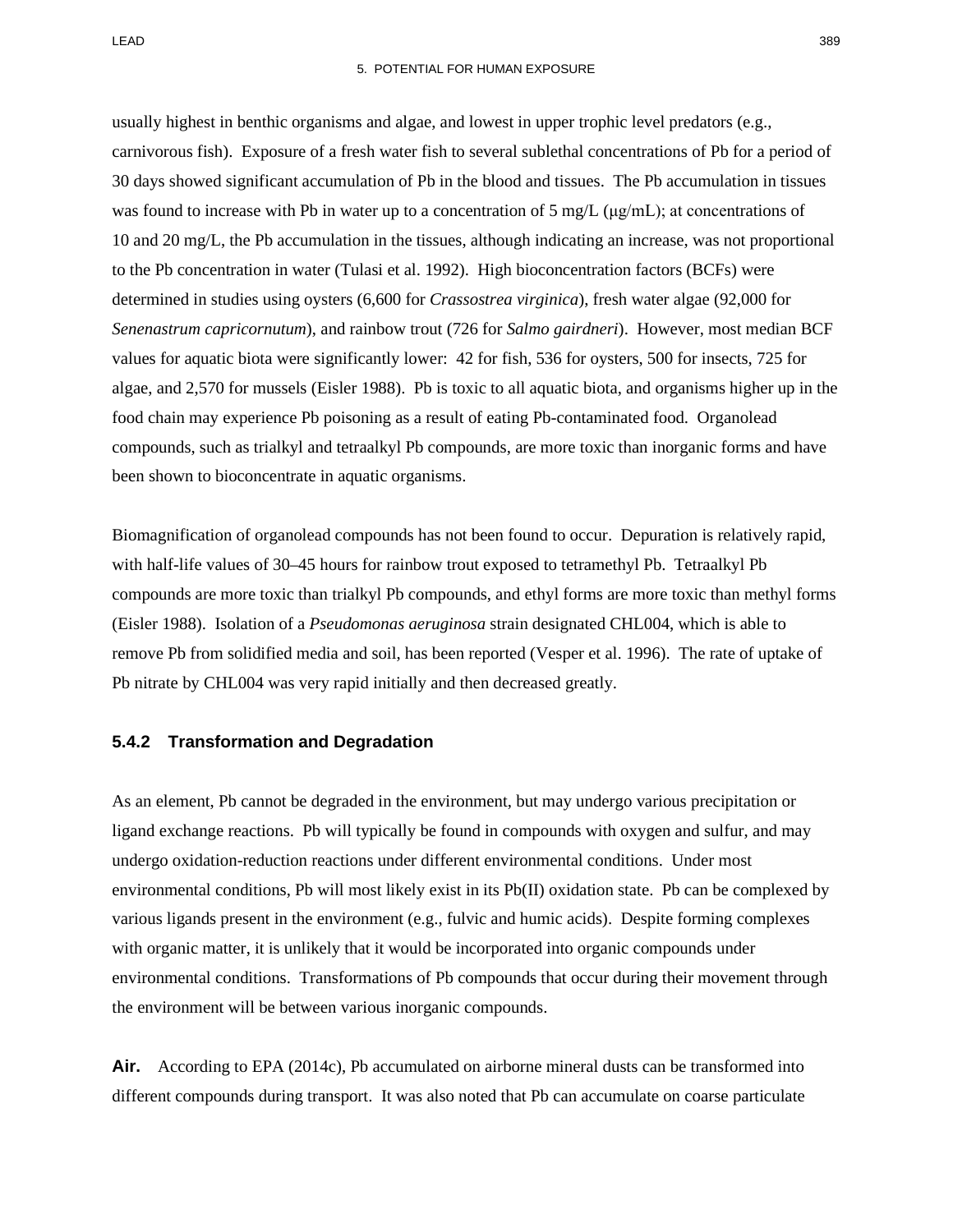matter during transport in air and undergo chemical transformations. For example, Pb sulfate (PbSO4), one of the main components of Pb-containing aerosols from coal combustion, can react with calcite (CaCO3) in particulate matter to form various Pb carbonate compounds on the calcite surface. Another study included in the discussion noted that Pb levels in the  $PM_{10}$  fraction from dust storms collected in Israel were enriched with Pb at levels higher than those found in their source in the Sahara desert, suggesting that the dust samples accumulated Pb during transit between the Sahara desert and Israel (EPA 2014c).

Before the ban on sales of leaded gasoline, Pb particles were emitted to the atmosphere from automobile exhaust as Pb halides (mostly PbBrCl) and as double salts with ammonium halides (e.g., 2PbBrCl·NH4Cl, Pb3[PO4]2, and PbSO4) (Biggins and Harrison 1979; Ter Haar and Bayard 1971). After 18 hours, approximately 75% of the bromine and 30–40% of the chlorine was released, and Pb carbonates, oxycarbonates, and oxides were produced. These Pb oxides are subject to further weathering to form additional carbonates and sulfates (Olson and Skogerboe 1975). Pb particles are emitted from mines and smelters primarily in the form of elemental Pb and Pb-sulfur compounds, PbSO4, PbO·PbSO4, and PbS (Corrin and Natusch 1977; EPA 1986b; Spear et al. 1998). The Pb emitted from the combustion of waste oil was found to be in the form of  $PbCl_2$ ,  $PbO$ , and elemental  $Pb (Pb^0)$  (Nerin et al. 1999). In the atmosphere, Pb exists primarily in the form of PbSO<sub>4</sub> and PbCO<sub>3</sub> (EPA 1986b).

While Pb is no longer added to gasoline for on-road use, the inorganic Pb degradation products of these organolead compounds may still be present in the environment. Based on the vapor pressure of tetraethyl Pb (0.26 mmHg at 25 °C) and tetramethyl Pb (26.0 mmHg at 20 °C), these two compounds exist almost entirely in the vapor phase in the atmosphere (Eisenreich et al. 1981). When exposed to sunlight, they decompose rapidly to trialkyl and dialkyl Pb compounds, and eventually to inorganic Pb oxides by a combination of direct photolysis, reaction with hydroxyl radicals, and reaction with ozone. The half-life of tetraethyl Pb in reactions with hydroxyl radicals during summer is approximately 5.7 hours, based on a rate constant of 6.8x10<sup>-11</sup> cm<sup>3</sup>/molecule-second (Nielsen et al. 1991). The half-life for tetramethyl Pb is about 65 hours, based on a rate constant of  $5.9x10^{-12}$  cm<sup>3</sup>/molecule-second. In the winter, both compounds have half-lives of up to several days since the concentration of atmospheric hydroxyl radicals is lower than in summer months (DeJonghe and Adams 1986).

**Water.** The fate of Pb in water will be determined by the conditions of the water, including acidity (pH), ionic strength, oxidation-reduction potential, flow rate, and amount and composition of suspended materials (EPA 2014c). The pH of water is an important factor in determining the fate of Pb in water. At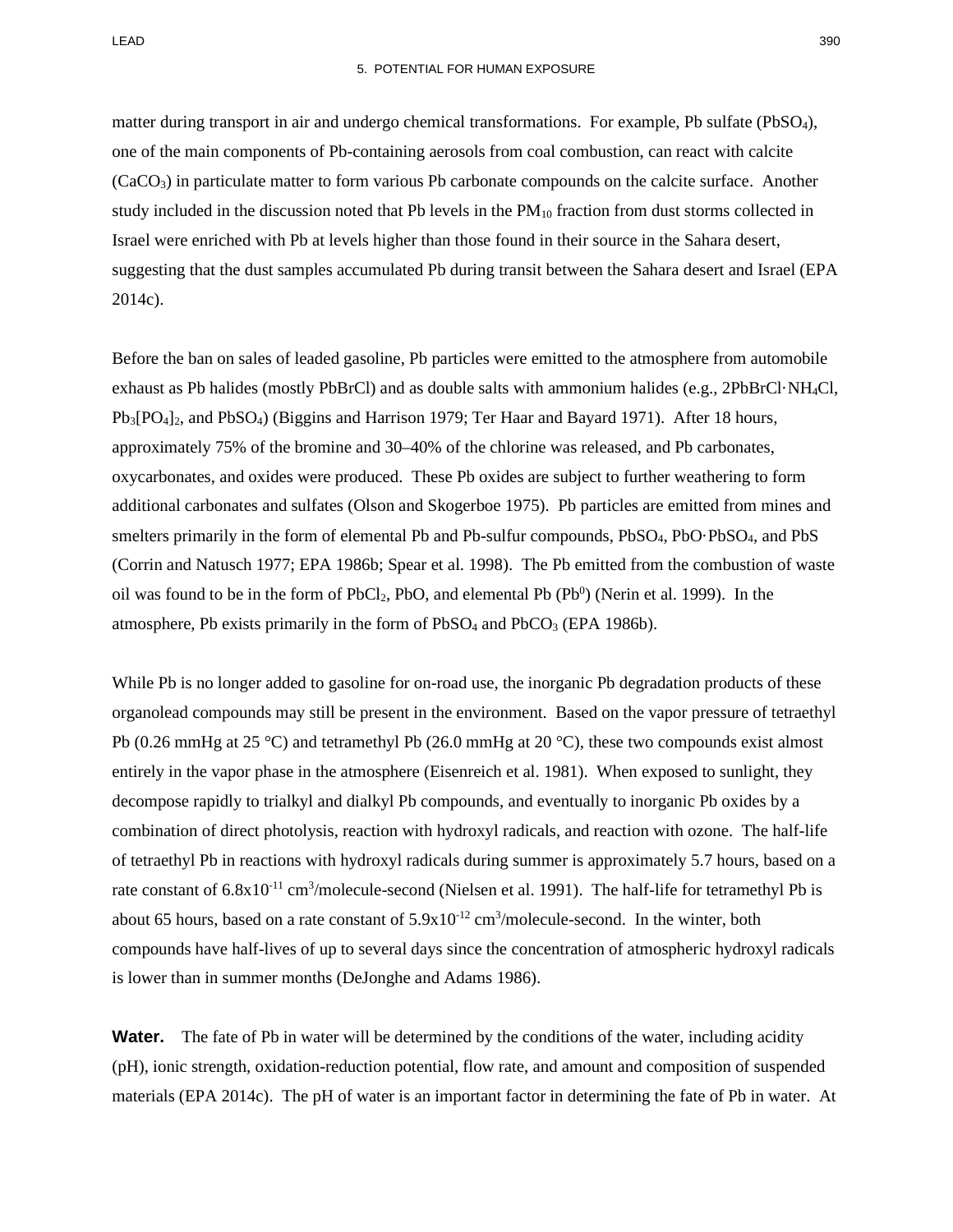neutral to more basic pH, Pb will tend to be complexed, precipitated, or sorbed to suspended sediments in water (EPA 2014c). Pb will form compounds of low solubility with the major anions found in natural waters. The maximum solubility of Pb in hard water is about 30  $\mu$ g/L at pH $> 5.4$  and the maximum solubility of Pb in soft water is approximately 500  $\mu$ g/L at pH $>5.4$  (EPA 1977). In the environment, the divalent form  $(Pb^{2+})$  is the stable ionic species of Pb. Hydroxide, carbonate, sulfide, and, more rarely, sulfate may act as solubility controls in precipitating Pb from water. At pH<5.4, the formation of Pb sulfate limits the concentration of soluble Pb in water, while at pH $> 5.4$ , the formation of Pb carbonates limits the amount of soluble Pb (EPA 1979). The relatively volatile organolead compound, tetramethyl Pb, may form as a result of biological alkylation of organic and inorganic Pb compounds by microorganisms in anaerobic lake sediments; however, if the water over the sediments is aerobic, volatilization of tetramethyl Pb from the sediments is not considered to be important because the tetramethyl Pb will be oxidized (EPA 1979).

The speciation of Pb was found to differ in fresh water and seawater. In fresh water, Pb may partially exist as the divalent cation ( $Pb^{2+}$ ) at pHs below 7.5, but complexes with dissolved carbonate to form insoluble PbCO<sub>3</sub> under alkaline conditions (Long and Angino 1977). Even small amounts of carbonate ions formed in the dissolution of atmospheric  $CO<sub>2</sub>$  are sufficient to keep Pb concentrations in rivers at the 500 μg/L solubility limit (EPA 1979). Pb chloride and Pb carbonate are the primary compounds formed in seawater (Long and Angino 1977). The speciation of Pb in water is also dependent on the presence of other ligands in water. Pb is known to form strong complexes with humic acid and other organic matter (Denaix et al. 2001; Gao et al. 1999; Guibaud et al. 2003). Pb-organic matter complexes are stable to a pH of 3 with the affinity increasing with increasing pH, but decreasing with increased water hardness (EPA 1979). In seawater, there is the presence of Pb complexed to Fe-Mn oxides, which is due to the content of these oxides in seawater (Elbaz-Poulichet et al. 1984). Sorption of Pb to polar particulate matter in fresh water and estuarine environments is an important process for the removal of Pb from these surface waters. The adsorption of Pb to organic matter, clay, and mineral surfaces, and coprecipitation and/or sorption by hydrous iron and manganese oxides increases with increasing pH (EPA 1979).

**Sediment and Soil.** Pb in its naturally-occurring mineral forms is a component of many soils in the United States. The speciation of Pb in soils is dependent upon the properties of the soil. In a calcareous soil, PbSO<sub>4</sub> and PbCO<sub>3</sub> were shown to account for <5% of the total Pb content, whereas in roadside dust, PbSO<sub>4</sub>, elemental Pb, Pb<sub>3</sub>O<sub>4</sub>, PbO⋅PbSO<sub>4</sub>, and 2PbCO<sub>3</sub>⋅Pb(OH)<sub>2</sub> were present in significant quantities (Chaney et al. 1988). It was also reported that after adding 3,000–4,000 mg/kg of Pb in the form of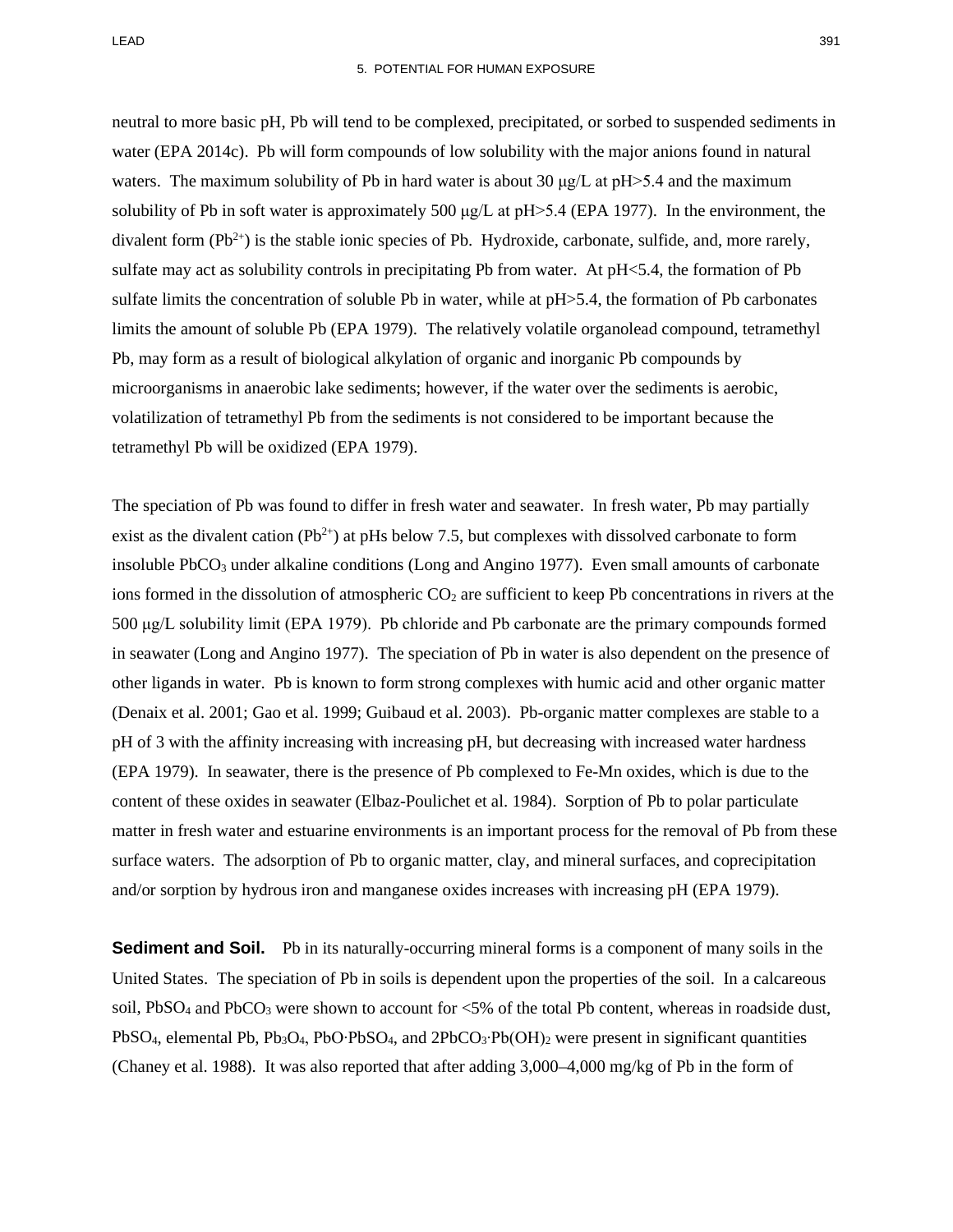PbSO4, subsequent extractions revealed that the Pb sulfate was rapidly transformed to other Pb compounds in the soil (Chaney et al. 1988).

Nearly all forms of Pb that are released to soil from anthropogenic sources, such as elemental Pb, PbSO4,  $PbCO<sub>3</sub>$ , PbS,  $Pb(OH)<sub>2</sub>$ , PbCrO<sub>4</sub>, and PbClBr, are transformed by chemical and biotic processes to adsorbed forms in soil (Chaney et al. 1988). The transformation process involves the formation of Pb complexes with binding sites on clay minerals, humic acid and other organic matter, and hydrous iron oxides (Chaney et al. 1988; Chuan et al. 1996; Sauve et al. 1997). The ability of soils to bind Pb is dependent on soil pH and the cation exchange capacity of the soil components (e.g., hydrous iron oxides on clay and organic matter) (Chaney et al. 1988; EPA 1986b). Only a small fraction (0.1–1%) of Pb appears to remain water-soluble in soil (Khan and Frankland 1983). The solubility of Pb in soil is dependent on pH, being sparingly soluble at pH 8 and becoming more soluble as the pH approaches 5 (Chuan et al. 1996). Between pH 5 and 3.3, large increases in Pb solubility in soil are observed. These changes in Pb solubility appear to correlate with the pH-dependent adsorption and dissolution of Fe-Mn oxyhydroxides. In addition to pH, other factors that influence Pb solubility in soil are total Pb content and the concentrations of phosphate and carbonate in soils (Bradley and Cox 1988; Ge et al. 2000; Pardo et al. 1990; Sauve et al. 1997).

Large particles of elemental Pb (e.g., shot and bullet fragments) degrade from weathering processes (Cao et al. 2003a, 2003b). Weathering includes physical transformation of larger particles to smaller particles (particle dissolution), as well as oxidation of the particle surface (coating) to PbO2, with subsequent further oxidation to carbonates, phosphates, and sulfates (Cao et al. 2003a, 2003b; Hardison et al. 2004; Hashimoto 2013; Lewis et al. 2010; Lin et al. 1995; Rooney et al. 2007; Vantenlon et al. 2005). Particle dissolution rates for shotgun pellets in soils have been estimated to range from 1 to 20 mg/g pellet/year, depending on soil type, precipitation, and vegetation cover (Jorgenson and Willems 1987; Takamatsu et al. 2010).

Since the ban on the use of leaded gasoline, atmospheric Pb deposition to soil has decreased considerably. However, the deposited organolead compounds and their transformation products remain in the soil. Limited data indicate that tetraethyl and tetramethyl Pb are converted into water-soluble Pb compounds in soil through microbial metabolism (Ou et al. 1994). Using an Arredondo fine sand from Florida (92% sand, 7% silt, 1% clay, 11.8 g/kg organic carbon, pH 5.5), tetraethyl Pb was shown to degrade sequentially to monoionic triethyl Pb, diionic diethyl Pb, and eventually  $Pb^{2}$  (Ou et al. 1994). Experiments were conducted using non-sterilized and autoclaved soil samples. The presence of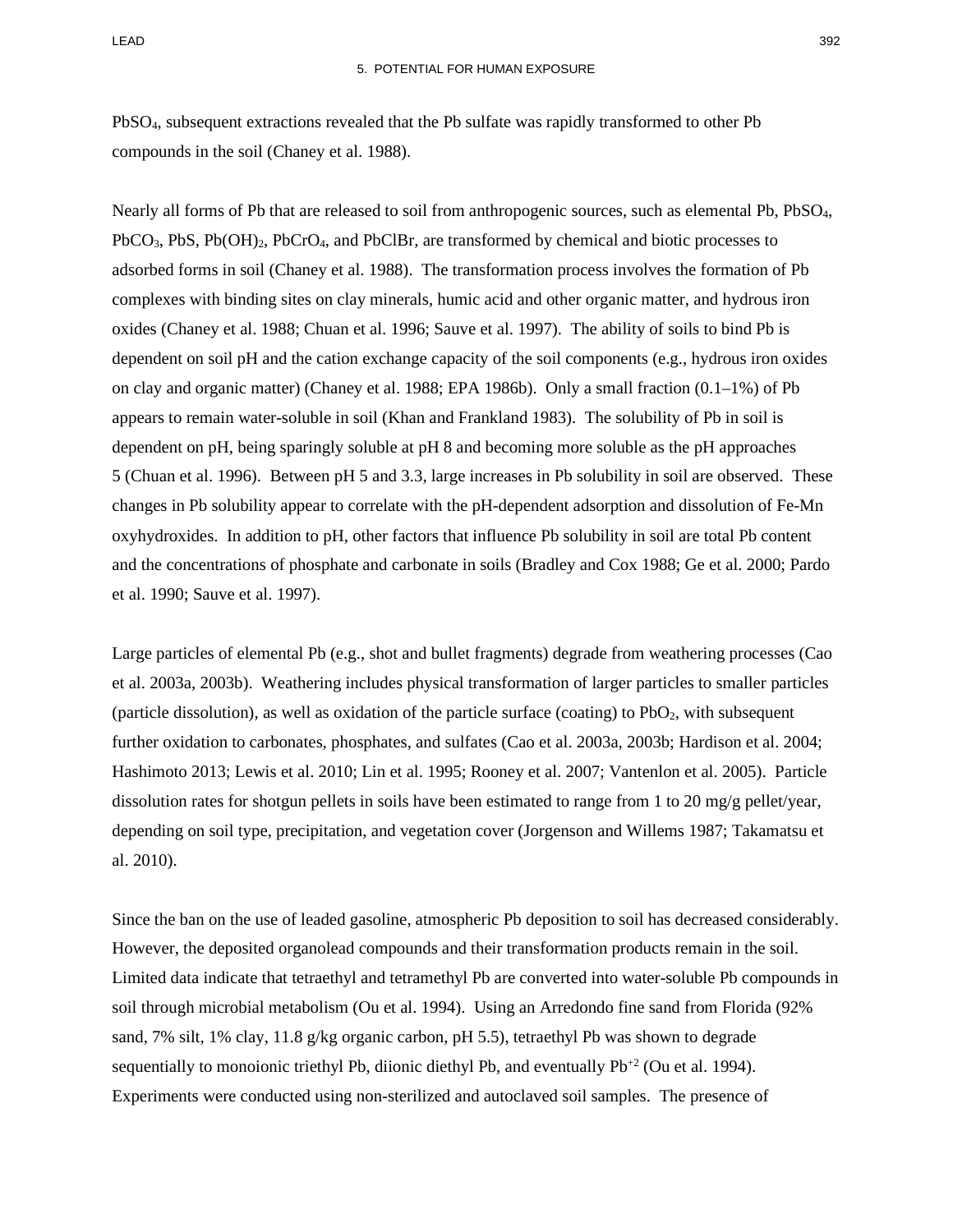monoionic triethyl Pb and diionic diethyl Pb was generally lower in the autoclaved samples, suggesting that both abiotic and biotic mechanisms are responsible for the degradation of tetraethyl Pb. At the end of a 28-day incubation period, no tetraethyl Pb was present in the soil; however, there were significant quantities of monoionic triethyl Pb and diionic diethyl Pb, which suggest that the degradation products are more persistent than the original species. Although tetraethyl and tetramethyl Pb are not expected to leach significantly through soil, their more water-soluble metabolites may be subject to leaching (EPA 1985a).

Pb content in plants is largely the result of atmospheric deposition. This is due to the strong retention of particulate matter on plant surfaces that is difficult to remove through washing (EPA 1977). Uptake of Pb into plant tissue appears to involve a combination of uptake from the leaf surface and uptake from roots, with the relative contribution of each pathway dependent on species and soil characteristics (Angelova et al. 2010; Bindler et al. 2008; Chrastny et al. 2010; Cui et al. 2007; Guyette et al. 1991; Hu and Ding 2009; Nwosu et al. 1995). Pb taken up by the root systems remains largely associated with root tissues (Comino et al. 2011; Businelli et al. 2011; Deng et al. 2004; Mellem et al. 2009; Murray et al. 2009; Nan and Cheng 2001; Sonmez et al. 2008; Wang et al. 2011). Translocation from roots to stem and leaf tissue has been shown to occur in some species (Peralta-Videa et al. 2009; Shaheen and Tsadilas 2009; Tamura et al. 2005; Wang et al. 2006; Zaprjanova et al. 2010). Eventually, the Pb will be returned to soil when these plants decay unless they are harvested (to possibly enter the food chain) or removed.

#### **5.5 LEVELS IN THE ENVIRONMENT**

Reliable evaluation of the potential for human exposure to Pb depends, in part, on the reliability of supporting analytical data from environmental samples and biological specimens. Concentrations of Pb in unpolluted atmospheres and in pristine surface waters are often so low as to be near the limits of current analytical methods. In reviewing data on Pb levels monitored or estimated in the environment, it should also be noted that the amount of chemical identified analytically is not necessarily equivalent to the amount that is bioavailable.

[Table 5-11](#page-39-0) shows the lowest limit of detections that are achieved by analytical analysis in environmental media. An overview summary of the range of concentrations detected in environmental media is presented in [Table 5-12.](#page-40-0)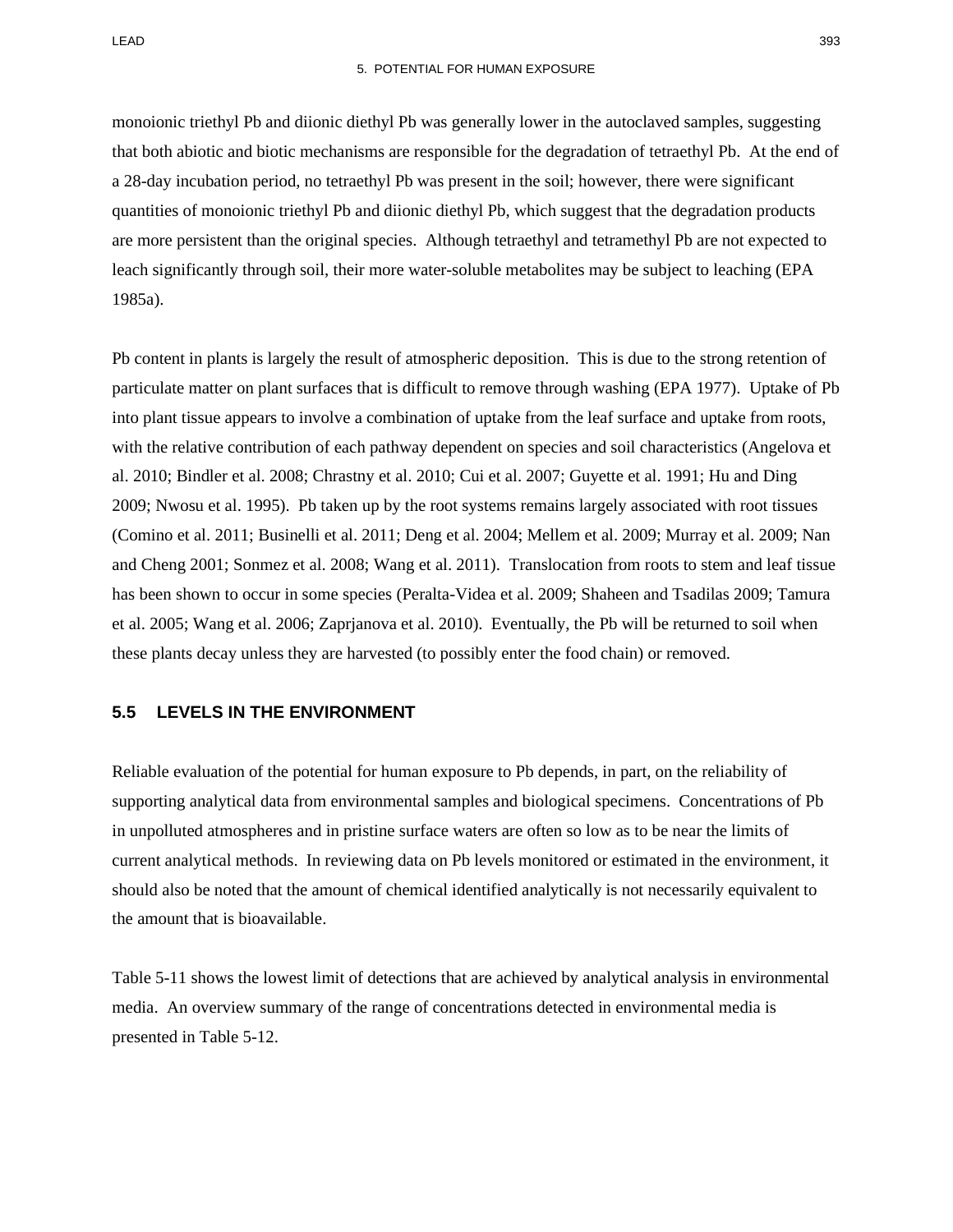<span id="page-39-0"></span>

| Media                   | <b>Detection limit</b>                                                                                                                                                                                             | Reference                                       |
|-------------------------|--------------------------------------------------------------------------------------------------------------------------------------------------------------------------------------------------------------------|-------------------------------------------------|
| Air                     | 1.5 ng/cm <sup>2</sup> (XRF)                                                                                                                                                                                       | EPA, 1999, Method IO-3.3                        |
|                         | 2.6 µg/sample                                                                                                                                                                                                      | NIOSH 2017b, Method 7082                        |
|                         | 6 µg/sample                                                                                                                                                                                                        | NIOSH 1998, Method 7702                         |
|                         | 0.02 µg/sample                                                                                                                                                                                                     | NIOSH 1994c, Method 7105                        |
|                         | 0.05 µg/sample                                                                                                                                                                                                     | NIOSH 2016a, Method 7701                        |
|                         | 0.062 µg/filter                                                                                                                                                                                                    | NIOSH 2003c, Method 7300                        |
|                         | 0.062 µg/filter                                                                                                                                                                                                    | NIOSH 2003a, Method 7301                        |
|                         | $0.023 \mu g/mL$                                                                                                                                                                                                   | NIOSH 2003b, Method 7303                        |
|                         | 0.6 µg/sample                                                                                                                                                                                                      | NIOSH 2014a, Method 7302                        |
|                         | 1 µg/sample                                                                                                                                                                                                        | NIOSH 2014b, Method 7304                        |
|                         | 0.062 µg/sample                                                                                                                                                                                                    | NIOSH 2015, Method 7306                         |
|                         | $0.03 \mu g/mL$                                                                                                                                                                                                    | OSHA 2002, Method ID-121                        |
|                         | 2.1 µg/sample                                                                                                                                                                                                      | OSHA 2002, Method ID-125G                       |
| Drinking<br>water       | 1.1 µg/L (ICP-AES)<br>0.02 µg/L (ICP-MS)                                                                                                                                                                           | EPA 2003 Method 200.5<br>EPA 1994f Method 200.8 |
| Surface water 0.07 µg/L |                                                                                                                                                                                                                    | <b>EPA 1997b</b>                                |
| and<br>groundwater      | $2.4 \mu g/L$ (GFAA)<br>0.28 µg/L (GFAA with preconcentration)<br>0.07 µg/L (ICP-MS)                                                                                                                               | EPA 1997b                                       |
|                         | $0.05 \mu g/L$ (ICP-MS)<br>60 µg/L (ICP-OES)                                                                                                                                                                       | <b>USGS 1989</b>                                |
|                         | 1 µg/L (GFAA)<br>1.1 µg/L (AVICP-AES)                                                                                                                                                                              | <b>USGS 1993</b>                                |
|                         | 10 $\mu$ g/L (ICP)<br>100 µg/L (total recoverable, FLAA)<br>1 µg/L (whole water recoverable, GFAA)<br>0.5 µg/L (dissolved in water by GFAA)<br>100µg/L (suspended recoverable, FLAA)<br>100 µg/L (dissolved, FLAA) | <b>USGS 1989</b>                                |
|                         | $0.6 \mu g/L$ (ICP-MS)<br>$0.7 \mu g/L$ (GFAA)<br>10 µg/L (ICP-AES)                                                                                                                                                | EPA 1994d                                       |
|                         | Soil/sediment 0.15 µg/g (ICP-MS)<br>$0.2 \mu g/g$ (XRF)<br>$0.2 \mu g/g$ (GF-AAS)                                                                                                                                  | <b>NOAA 1998</b>                                |
|                         | 10 µg/g (FLAA)                                                                                                                                                                                                     | <b>USGS 1989</b>                                |

## **Table 5-11. Lowest Limit of Detection Based on Standardsa**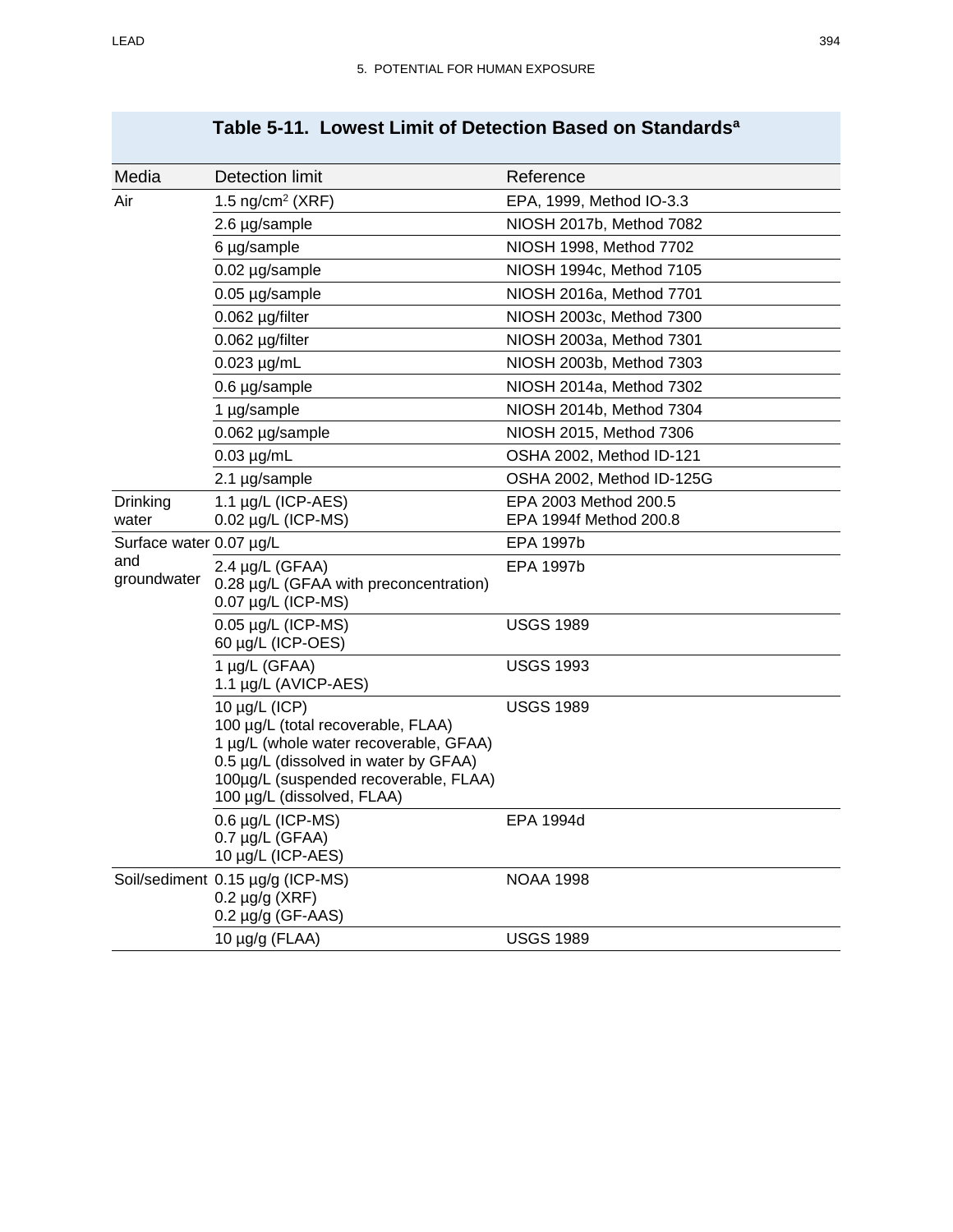| Media | Detection limit                                                                                                                       | Reference                |
|-------|---------------------------------------------------------------------------------------------------------------------------------------|--------------------------|
| Wipes | $0.042$ µg/wipe                                                                                                                       | NIOSH 2003d, Method 9102 |
|       | 0.02 µg/cm <sup>2</sup> for 100-cm <sup>2</sup> area (FLAA or<br>$ICP)$ ;<br>$0.001 \mu g/cm^2$ for 100-cm <sup>2</sup> area (GF-AAS) | NIOSH 1996a, Method 9100 |
|       | Range: 5-15 µg/wipe sample                                                                                                            | NIOSH 2003e, Method 9105 |

## **Table 5-11. Lowest Limit of Detection Based on Standardsa**

aDetection limits based on using appropriate preparation and analytics. These limits may not be possible in all situations.

AES = atomic emission spectroscopy; AVICP = axially viewed inductively coupled plasma; FLAA = flame atomic absorption; GFAA = graphite furnace atomic absorption; GF-AAS = graphite furnace-atomic absorption spectrometer; GRAV = gravimetry; ICP = inductively coupled plasma; MS = mass spectrometry; OES = optical  $emission spectrometry$ ;  $Pb = lead$ ;  $XRF = x-ray$  fluorescence

## <span id="page-40-0"></span>**Table 5-12. Lead Levels in Water, Soil, and Air of National Priorities List (NPL) Sites**

| Medium      | Median <sup>a</sup> | Geometric<br>mean <sup>a</sup> | Geometric<br>standard<br>deviation <sup>a</sup> | Number of<br>quantitative<br>measurements | NPL sites |  |
|-------------|---------------------|--------------------------------|-------------------------------------------------|-------------------------------------------|-----------|--|
| Water (ppb) | 75                  | 118                            | 13.8                                            | 1.452                                     | 659       |  |
| Soil (ppb)  | 1,110,000           | 885,000                        | 19.7                                            | 1,453                                     | 661       |  |
| Air (ppbv)  | 0.194               | 0.286                          | 32.3                                            | 85                                        | 51        |  |

aConcentrations found in ATSDR site documents from 1981 to 2019 for 1,867 NPL sites (ATSDR 2019). Maximum concentrations were abstracted for types of environmental media for which exposure is likely. Pathways do not necessarily involve exposure or levels of concern.

#### **5.5.1 Air**

Four national monitoring networks collect data on Pb concentrations in ambient air to report to the Air Quality System (AQS). State and local agencies carry out monitoring at state and local monitoring stations (SLAMS). These data are primarily used to evaluate compliance with the National Ambient Air Quality Standard (NAAQS) for Pb. Pb levels are also monitored in the Chemical Speciation Network (CSN), Interagency Monitoring of Protected Visual Environments (IMPROVE), and National Air Toxics Trends Station (NATTS) networks. Pb concentrations in air are measured in three particulate matter (PM) size fractions: total suspended particles (TSP),  $PM_{10}$ , and  $PM_{2.5}$ . The CSN and IMPROVE networks monitor Pb in  $PM_{2.5}$  and the NATTS network monitors Pb in  $PM_{10}$ . These networks are designed to meet different objectives than those of the Pb NAAQS monitoring network (EPA 2006, 2014c). EPA (2014c) analyzed data from these monitoring systems and presented data summaries for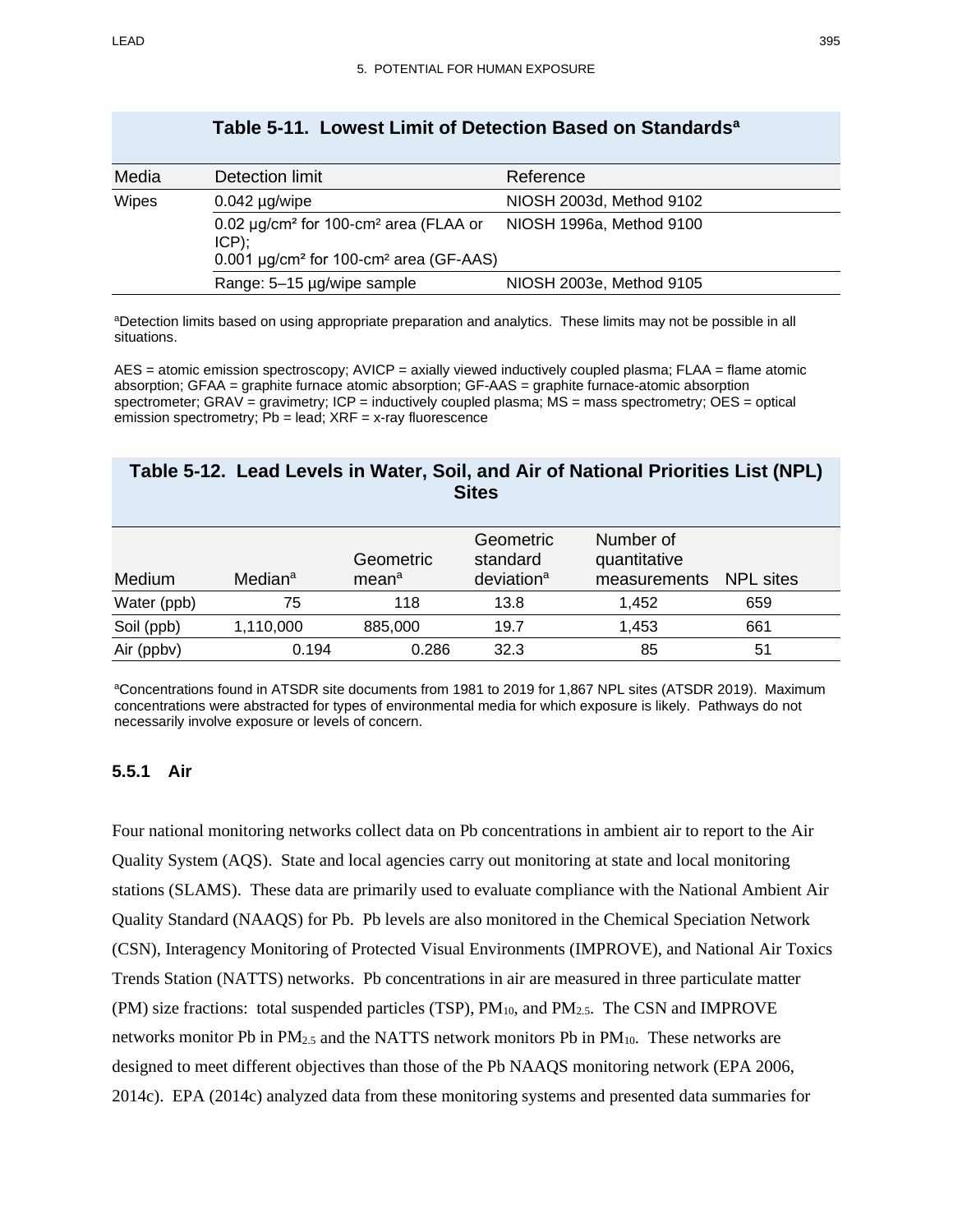source-oriented (defined as near point sources and exceeded a defined emission threshold) and nonsource-oriented Pb monitors across the United States for 2008–2010 (EPA 2014c). Maximum 3-month daily average Pb concentrations were calculated for non-source-oriented Pb-TSP monitors for 47 counties across the United States (1.5% of U.S. counties) and for source-oriented Pb-TSP monitors for 50 counties across the United States (1.6% of U.S. counties) during the period 2008–2010. Summaries of these analyses are presented in [Table](#page-41-0) 5-13.

<span id="page-41-0"></span>**Table 5-13. Summary Data for Lead Monitors Across the United States, 2008– 2010 (µg/m3)**

|                              | Mean  | Median | 95 <sup>th</sup> % | 99 <sup>th</sup> % | Maximum |
|------------------------------|-------|--------|--------------------|--------------------|---------|
| Monthly (source-oriented)    | 0.20  | 0.063  | 0.86               | 1.6                | 4.4     |
| Monthly (nonsource-oriented) | 0.012 | 0.010  | 0.040              | 0.052              | 0.14    |

Source: EPA 2014c

Pb levels have been declining in the ambient air of the United States for several decades and according to the EPA, there has been approximately a 94% decrease since 2000 (EPA 2018a). [Figure 5-3](#page-41-1) shows the annual maximum 3-month average Pb level in the United States based upon data at 24 monitoring sites.



<span id="page-41-1"></span>**Figure 5-3. Annual Maximum 3-Month Average Representing the National Trend**

Source: EPA 2018a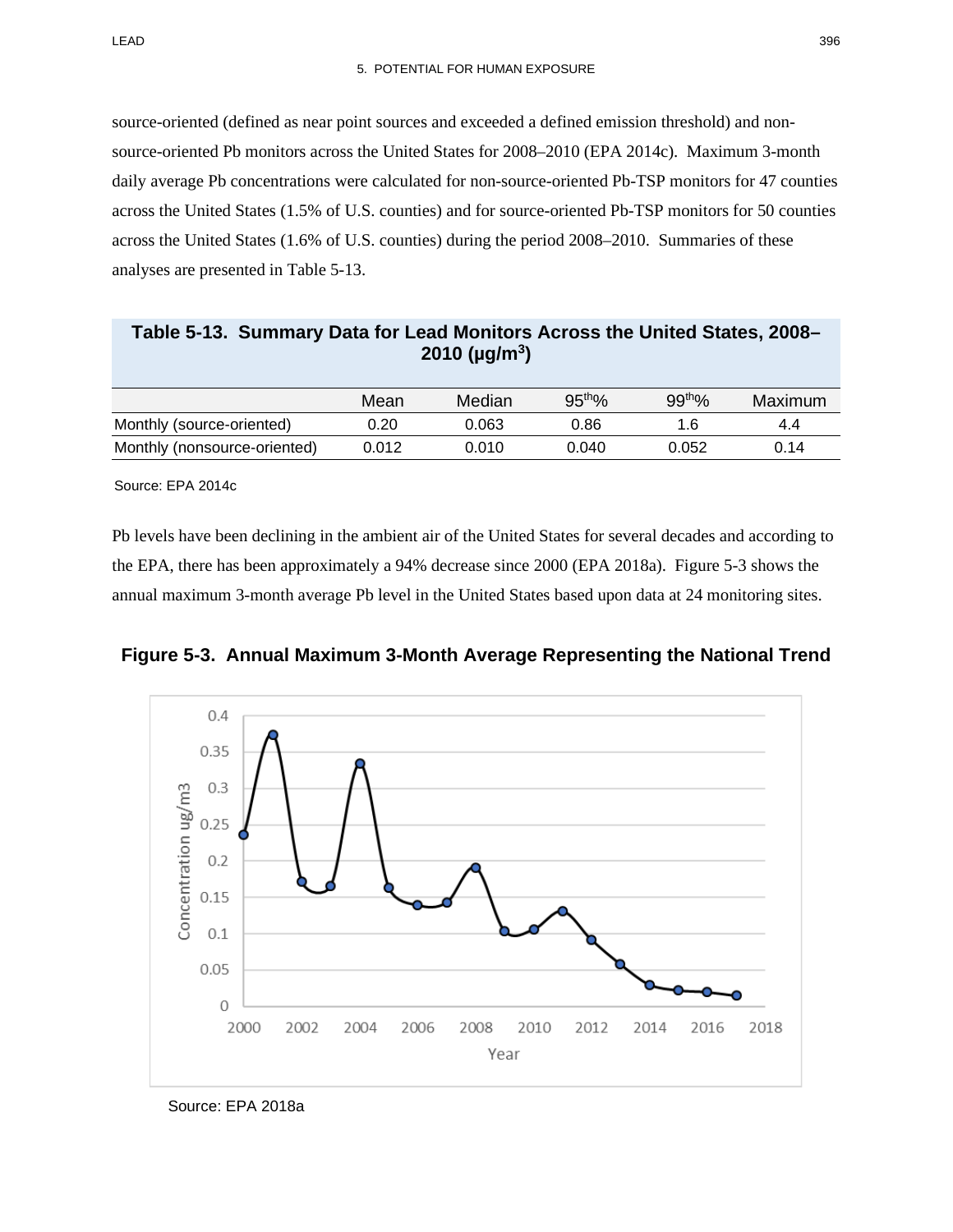Data compiled from the EPA AQS database from 2015 to 2018 were used to calculate the percentile distribution of arithmetic mean 3-month averages at locations across the United States. These data are summarized in [Table 5-14.](#page-42-0)

|      | <b>Measured in Ambient Air at Locations Across the United States</b> |            |        |                  |         |  |
|------|----------------------------------------------------------------------|------------|--------|------------------|---------|--|
|      |                                                                      | Percentile |        |                  |         |  |
| Year | 25 <sub>th</sub>                                                     | 50th       | 75th   | 95 <sub>th</sub> | Maximum |  |
| 2015 | 0.0036                                                               | 0.0090     | 0.0216 | 0.0753           | 0.1942  |  |
| 2016 | 0.0038                                                               | 0.0093     | 0.0220 | 0.0782           | 0.1466  |  |
| 2017 | 0.0039                                                               | 0.0080     | 0.0190 | 0.0756           | 0.2087  |  |
| 2018 | 0.0035                                                               | 0.0090     | 0.0313 | 0.1248           | 0.5574  |  |

# <span id="page-42-0"></span>**Table 5-14. Percentile Distribution of Mean Lead (TSP) Concentrations (μg/m3)**

TSP = total suspended particles

Source: EPA 2018b

Pb in indoor air is related to Pb in housedust, and predominant sources are outdoor air and degraded Pb-based paint (EPA 2006). Smoking can also contribute to higher concentrations of Pb in indoor air. Pb concentrations in air and dust in the indoor environment were measured in residential homes as part of the National Human Exposure Assessment Survey (NHEXAS) in EPA Region V (Indiana, Illinois, Michigan, Minnesota, Ohio, and Wisconsin). Mean  $(\pm 1 \text{ SD})$  and median concentrations of Pb in indoor air from 213 residences were 15.2 ng/m<sup>3</sup> (37.6 ng/m<sup>3</sup>) and 6.17 ng/m<sup>3</sup>, respectively, with a maximum value of 293.5 ng/m<sup>3</sup> (Bonanno et al. 2001). The median Pb concentration in outdoor air was 8.84 ng/m<sup>3</sup> (Clayton et al. 2002). Pb concentrations were higher in households where one or more residents smoked indoors (mean concentration of 21.8 ng/m<sup>3</sup>) as compared to households with nonsmoking residents (mean concentration of 7.79 ng/m<sup>3</sup>) (Bonanno et al. 2001). In dust collected from the living areas of 238 residences, the mean ( $\pm 1$  SD) and median Pb concentrations were 467.4 μg/g (2,100 μg/g) and 131.6 μg/g, respectively, with a maximum value of 30,578 μg/g. Dust samples collected from window sills had mean ( $\pm 1$  SD) and median Pb concentrations of 987 μg/g (2,723 μg/g) and 207.5 μg/g, respectively, with a maximum value of 21,120  $\mu$ g/g. For both indoor air and dust measurements, higher concentrations of Pb were correlated with dilapidated and suburban homes. Dixon et al. (2009) analyzed children's exposures to residential dust Pb using data from the NHANES survey and associated demographics as well as smoking status to exposure levels. Children who resided in homes in which smoking occurred indoors had significantly (p=0.015) higher PbB levels than children who lived in homes of nonsmokers.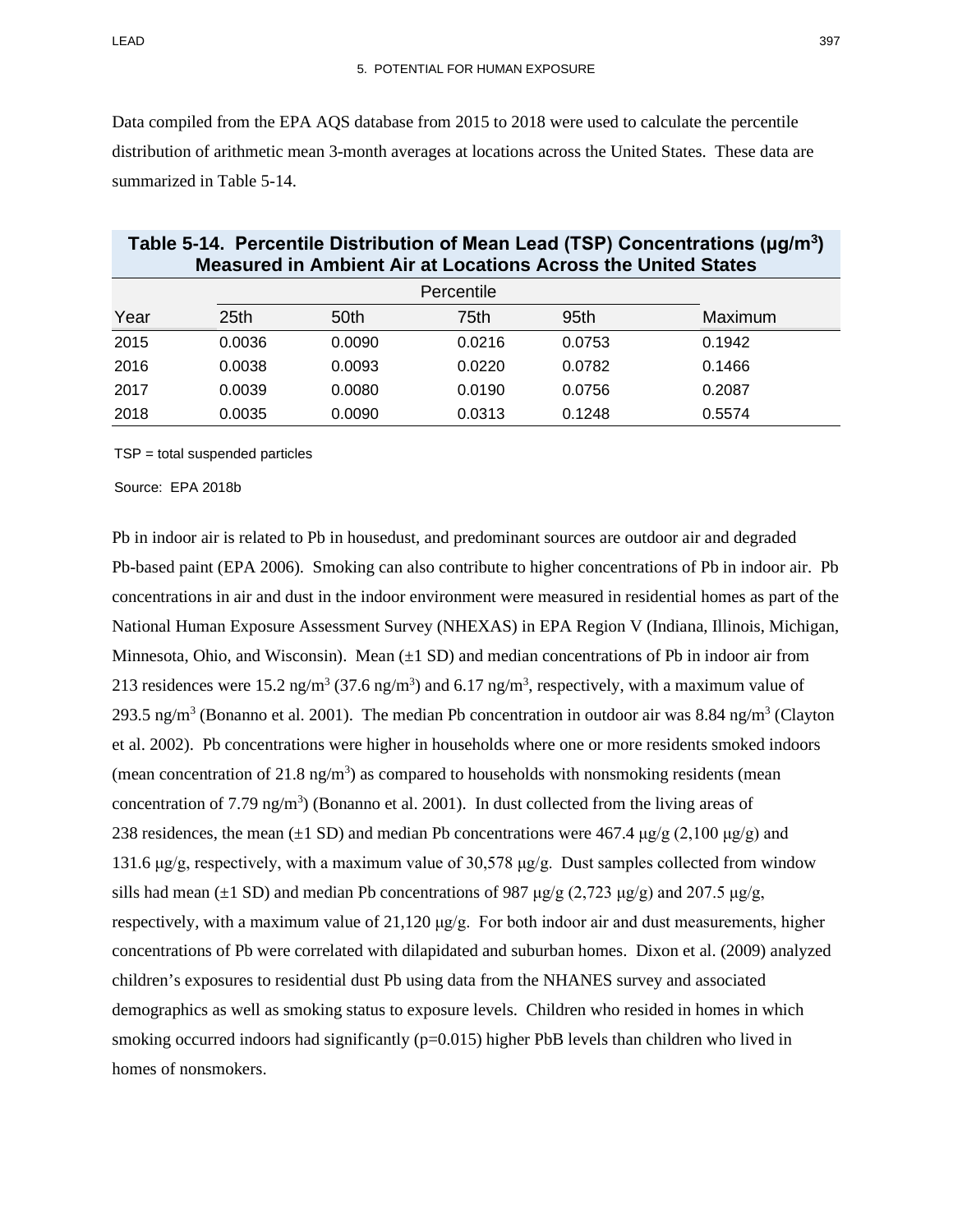In another analysis of the NHEXAS EPA Region V data, Pellizzari et al. (1999) looked at potential differences in Pb concentrations in indoor air and personal air exposures between minorities (e.g., Hispanics and African-Americans) and nonminorities (e.g., Caucasian). Some differences were noted in the mean ( $\pm 1$  SD) Pb concentrations between minorities of 57 ng/m<sup>3</sup> ( $\pm 24$  ng/m<sup>3</sup>) and nonminorities of 22 ng/m<sup>3</sup> ( $\pm$ 3.4 ng/m<sup>3</sup>) in personal air exposures, although the differences were not significant (p=0.147). Similarly, differences were noted between minorities  $(26\pm 12 \text{ ng/m}^3)$  and nonminorities  $(13\pm 2.6 \text{ ng/m}^3)$  in indoor air, although these were also not significantly different  $(p=0.266)$ . When the age of the home was considered in the analysis, it was found that Pb concentrations were significantly  $(p=0.036)$  higher in homes built before 1940 than in homes built between 1960 and 1979, with mean  $(\pm 1 \text{ SD})$  values of 46 ng/m<sup>3</sup> ( $\pm$ 1.6 ng/m<sup>3</sup>) and 13 ng/m<sup>3</sup> ( $\pm$ 2.1 ng/m<sup>3</sup>), respectively. The Pb concentrations measured in indoor air in homes built before 1940 were not significantly different from mean  $(\pm 1 \text{ SD})$  Pb concentrations of 22 ng/m<sup>3</sup> ( $\pm$ 5.1 ng/m<sup>3</sup>) and 23 ng/m<sup>3</sup> ( $\pm$ 5.1 ng/m<sup>3</sup>) measured in indoor air in homes built between 1940 and 1959 and between 1980 and 1995, respectively.

#### **5.5.2 Water**

Pb has been monitored in surface water, groundwater, and drinking water throughout the United States and other countries. The concentration of Pb in surface water is highly variable depending upon sources of pollution, Pb content of sediments, and characteristics of the system (pH, temperature, etc.). Pb concentrations in surface water are generally higher in urban areas than in rural areas (EPA 1982c), and Pb measured in natural or "pristine" surface waters may be due to anthropogenic input. Western Airborne Contaminants Assessment Project (WACAP) data collected at five U.S. National Parks showed median Pb levels in surface waters ranging from 0.006 to 0.075 μg/L (EPA 2014c). The median Pb level in natural river water was 5 μg/L, with a range of 0.6–120 μg/L; however, lower Pb levels are to be expected after leaded gasoline was banned in 1985, which resulted in decreased rates of atmospheric deposition (Bowen et al. 1966; King et al. 2014). The National Academies of Science reported Pb concentration levels in surface water and groundwater (EPA 1986b). The mean Pb concentration level in surface water was 4 μg/L with a range from below the detection limit to 890 μg/L (EPA 2014c); concentrations >100 μg/L were observed near sources of urban runoff or industrial discharge. Mean levels of Pb in surface water measured at 50,000 surface water stations throughout the United States were 3.9 μg/L (based on 39,490 occurrences) (Eckel and Jacob 1988). Using the EPA Storage and Retrieval (STORET) database, from January 1, 2005 to May 16, 2005, Pb had been detected in surface water in Washington, Utah at concentrations of 20.5 and 142 μg/L and surface water from Salt Lake City, Utah at 7.75 μg/L (EPA 2005b). Pb was not detected above the detection limits in 224 other surface water samples obtained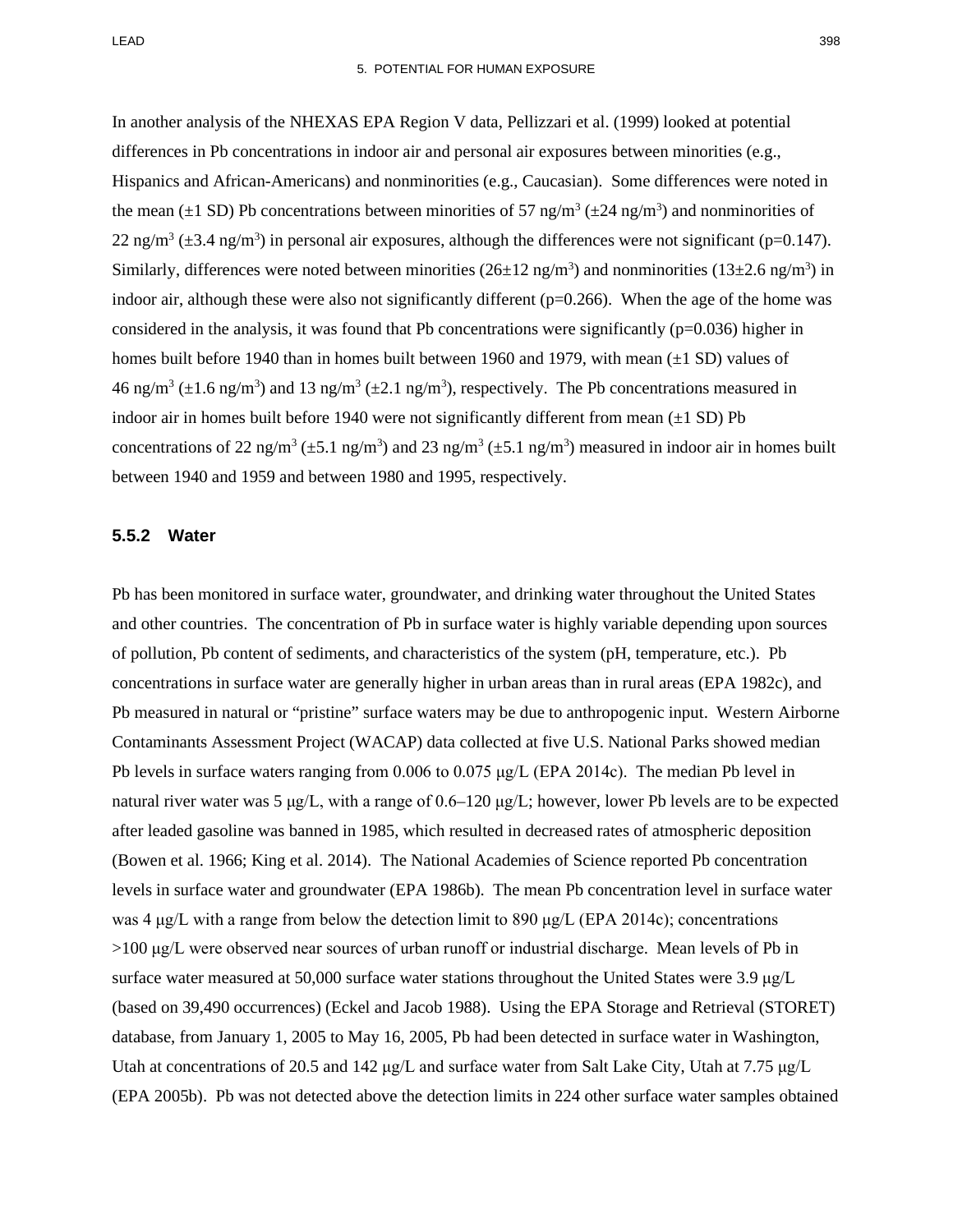from various locations in Utah and Iowa over the sampling period (EPA 2005b). Pb content in groundwater is driven largely by the surrounding bedrock geochemistry; Pb concentrations are generally low in groundwater and natural springs ranging from below the detection limit to 100 μg/L (EPA 2014c). A USGS study of groundwater in the United States from 2000 to 2016 concluded that <1% of measured Pb concentrations are  $>15 \mu g/L$ , but when high levels are detected, they are typically associated with geographic locations where the Pb solubility potentials (the amount of Pb that could dissolve before a Pb mineral precipitates out of solution) are naturally high (Jurgens et al. 2019). Pb levels in seawater are typically in the range of 0.001–0.036 μg/L in the open ocean and about 0.050–0.30 μg/L in coastal waters influenced by anthropogenic activity (Angel et al. 2016).

Urban storm water runoff is an important source of Pb entering receiving waterways. Sources of Pb in runoff can be contributed to substantial direct atmospheric deposition, as well as indirect release from building materials, soil, and road dust, and industrial discharge. Pb is found in building material (brick, concrete, painted and unpainted wood, roofing, and vinyl), and automotive sources (brakes, used oil), which contribute to runoff (Davis et al. 2001). The largest contributing sources were siding and roofing. Soto-Jiménez and Flegal (2009) evaluated the sources of Pb pollution in the Gulf of California, northwest Mexico by sampling urban and rural areas for Pb levels and isotope ratios. Urban street dust (157  $\mu$ g/g), agricultural soils (29.0  $\mu$ g/g), and surface estuary sediments (35.6  $\mu$ g/g) were all higher than natural bedrock (16.0  $\mu$ g/g). Isotopic ratios in rural and soil runoff samples were comparable to natural Pb containing bedrock. Pb concentrations in the suspended particulate matter were measured in sewage effluent (132  $\mu$ g/g), agricultural effluent (29.3  $\mu$ g/g), river runoff (7.3  $\mu$ g/g), and estuary water  $(68.3 \mu g/g)$ . Urban, street dust, and sewage showed contributions from automotive emissions from past leaded gasoline combustion.

Pb in drinking water can derive from source water contamination as described above, but the more common source of Pb in drinking water is from internal corrosion of water distribution system piping and plumbing. Internal corrosion of Pb service lines, Pb-based pipe solder, brass meters and plumbing fixtures, and dissolution of existing protective scales contribute directly to Pb levels in drinking water. The Lead and Copper Rule (LCR) was promulgated in 1991 with the purpose of protecting public health by minimizing Pb and copper levels in drinking water, primarily by reducing water corrosivity (EPA 2004). The LCR established a Pb action level (AL) of 15  $\mu$ g/L and a maximum contaminant level goal (MCLG) of zero. The Pb action level is based on feasibility of public water systems to control corrosion in their distribution systems and is not a health benchmark for Pb in drinking water. The Pb action level is exceeded if the concentration of the  $90<sup>th</sup>$  percentile first draw tap sample (collected after a minimum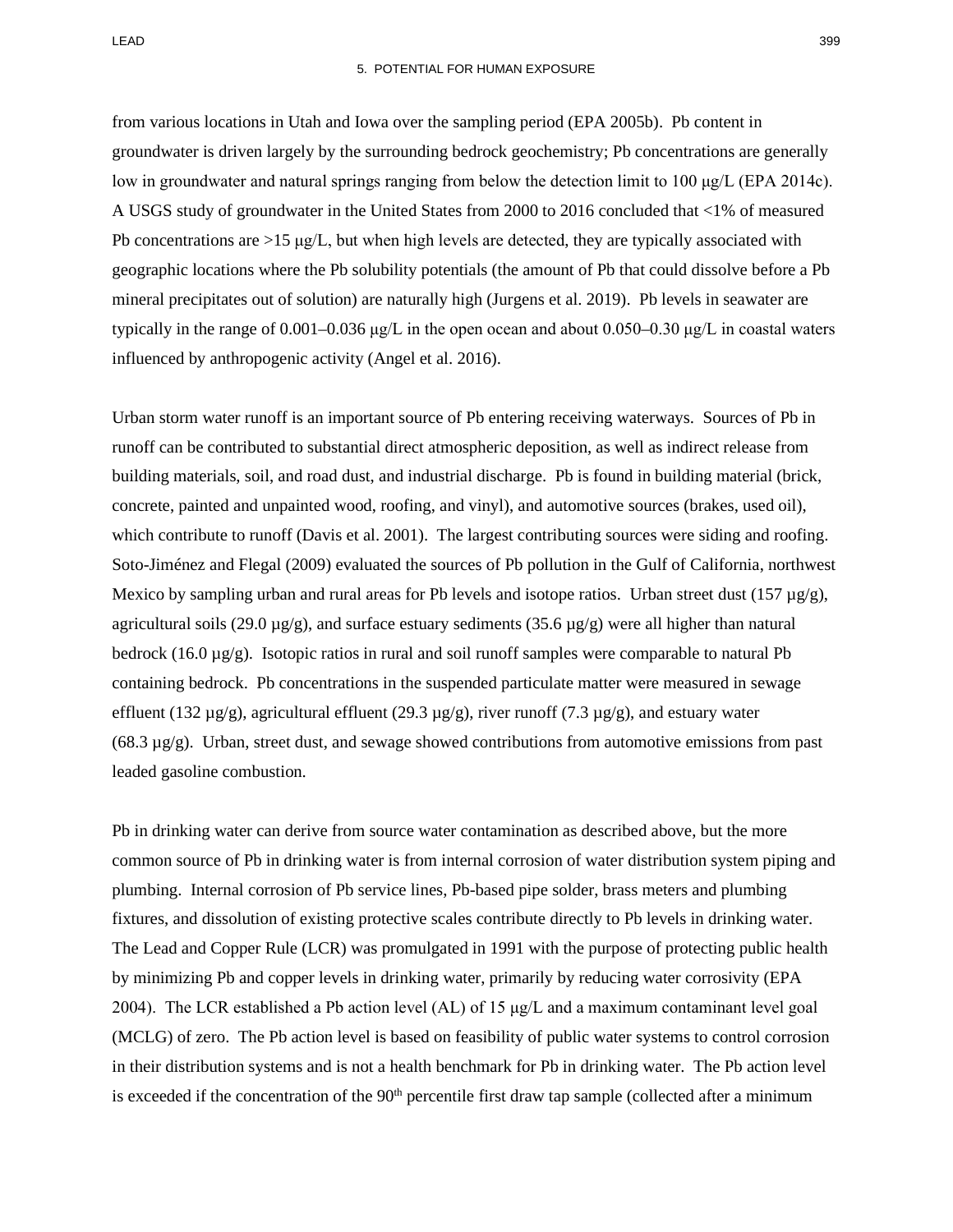stagnation period of 6 hours from high risk sites) exceeds 15  $\mu g/L$  (EPA 2016a). If the Pb AL is exceeded, the LCR can require public water systems to take steps to minimize the risk of Pb exposure that may include source water monitoring/treatment, public education, water quality monitoring, implementing corrosion control treatment, and Pb service line replacement. In October 2019, EPA proposed significant changes to the LCR (EPA 2019a). These changes include: (1) identify areas most in need of remediation of Pb service lines; (2) establish a trigger level of 10  $\mu g/L$  for requiring corrosion control in drinking water systems that do not currently treat for corrosion; (3) require water system to replace Pb service lines; (4) increase sampling reliability by prohibiting pre-stagnation flushing and other methods; (5) require systems to notify customers of action level exceedance within 24 hours; and (6) protect children in schools by expanding testing at drinking water outlets.

Analyses done in support of the short-term revisions to the LCR at the beginning of the  $21<sup>st</sup>$  century suggest that in 2003, <2% of public water systems serving >3,300 people exceeded the Pb action level of 15 µg/L (EPA 2007a). Additionally, a 2004 study conducted by the EPA on LCR compliance monitoring for public water systems serving  $>3,300$  people indicated that  $<4\%$  of those systems exceeded the Pb action level (Hill 2011). It is important to note that states were not required until 2002 to report 90<sup>th</sup> percentile Pb concentrations to the EPA unless those samples exceeded the Pb AL; therefore, it is difficult to accurately compare differences between tap water Pb levels prior to LCR implementation and immediately following LCR implementation with current nationwide Pb concentration levels (Hill 2011). Nevertheless, the EPA evaluated water sample data from 166 large public water systems (systems serving >50,000 people) that exceeded the Pb AL in 1992 and 1993 (Hill 2011). Of the large systems that exceeded the Pb AL in 1992–1993, only 15 of those systems continued to exceed the Pb AL between 2000 and 2004, and their associated average 90<sup>th</sup> percentile Pb concentration levels significantly decreased from 32 to 8.2 μg/L.

The amount of Pb contained in pipes and plumbing fittings has been strictly regulated since 1986. Section 1417 of the Safe Drinking Water Act (SDWA) was amended to ban the use of service lines, pipe fittings, pipe solder, and fixtures that are not "Pb free" (not more than 0.2% Pb for pipe solder and flux, and not more than 8% Pb for pipe fittings and service lines) and are connected to a public water system and intended to provide water for human consumption. The 1996 Amendment broadened this ban by limiting the amount of leaching of Pb from new plumbing, and an industry standard was established. In 2011, the Reduction of Lead in Drinking Water Act amended Section 1417, revising the existing SDWA definition of "Pb free" and getting rid of the leaching certification requirement. Implemented in 2014, the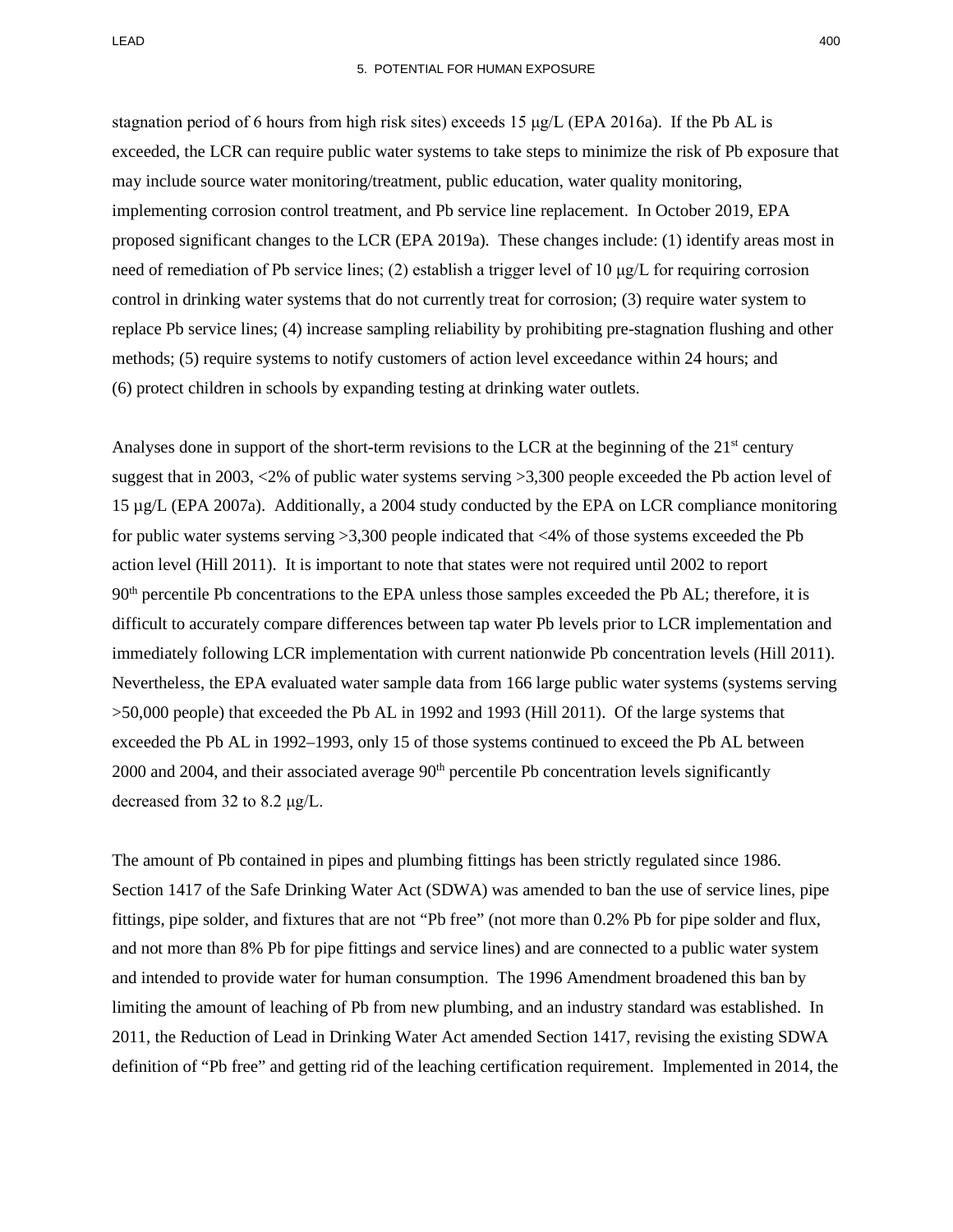act reduced the allowable level of Pb by "not more than a weighted average of 0.25 percent Pb when used with respect to the wetted surfaces of pipes, pipe fittings, plumbing fittings and fixtures."

According to EPA's National Public Water Systems Compliance Report for calendar year 2013 (EPA 2013), 73% of public water systems in the United States, serving approximately 77% of the population, had no significant reported violations of any type. Significant violations include all violations of healthbased standards, including violations of the maximum contaminant levels, treatment technique requirements, and significant monitoring and reporting requirements. In 2013, 7% of public water systems had no reported violations of health-based standards, and 5% of all health-based standard violations were LCR violations.

In the spring of 2014, the source of drinking water in the city of Flint, Michigan was switched from treated water obtained from Lake Huron to the Flint River. However, the treated water from the Flint River was more corrosive and did not contain corrosion inhibitors, which resulted in Pb leaching from the city's aging service lines. Sampling data conducted in August of 2015 showed that the 90<sup>th</sup> percentile concentration of Pb in first-draw drinking water was 26.8 µg/L for 268 samples of tap water, which far exceeded the EPA AL of 15 μg/L (Pieper et al. 2018). In response to the high Pb levels in Flint drinking water, the city reconnected to the DWSD in October of 2015. By August of 2017, the 90<sup>th</sup> percentile concentration of Pb in first-draw tap water was 7.9 µg/L (Pieper et al. 2018).

#### **5.5.3 Sediment and Soil**

Pb is a naturally occurring metal found in the earth's crust at about 15–20 mg/kg (Goyer 2001). However, the concentration of Pb in the top layers of soil varies widely due to deposition and accumulation of atmospheric particulates from anthropogenic sources. The concentration of soil Pb generally decreases as distance from contaminating sources increases. The estimated Pb levels in the upper layer of soil beside roadways are typically 30–2,000 μg/g higher than natural levels, although these levels drop exponentially up to 25 m from the roadway (EPA 1986b). Soil adjacent to a smelter in Missouri had Pb levels in excess of 60,000 μg/g (Palmer and Kucera 1980). Soils adjacent to houses with exterior Pb-based paints have reported Pb levels >10,000  $\mu$ g/g (EPA 1986b). As a result of Pb reactions with the soil, extractable Pb in surface soil samples (0–5 cm depth) from an agricultural area near a car battery manufacturing plant (taken at 0.3 km from the source) decreased from 117 to 1  $\mu$ g/g within 1 year after the plant stopped operating (Schalscha et al. 1987). Soil collected by scraping the top 2.5 cm of soil surface near homes and streetside in Louisiana and Minnesota contained median Pb concentrations of  $>840 \mu g/g$  in New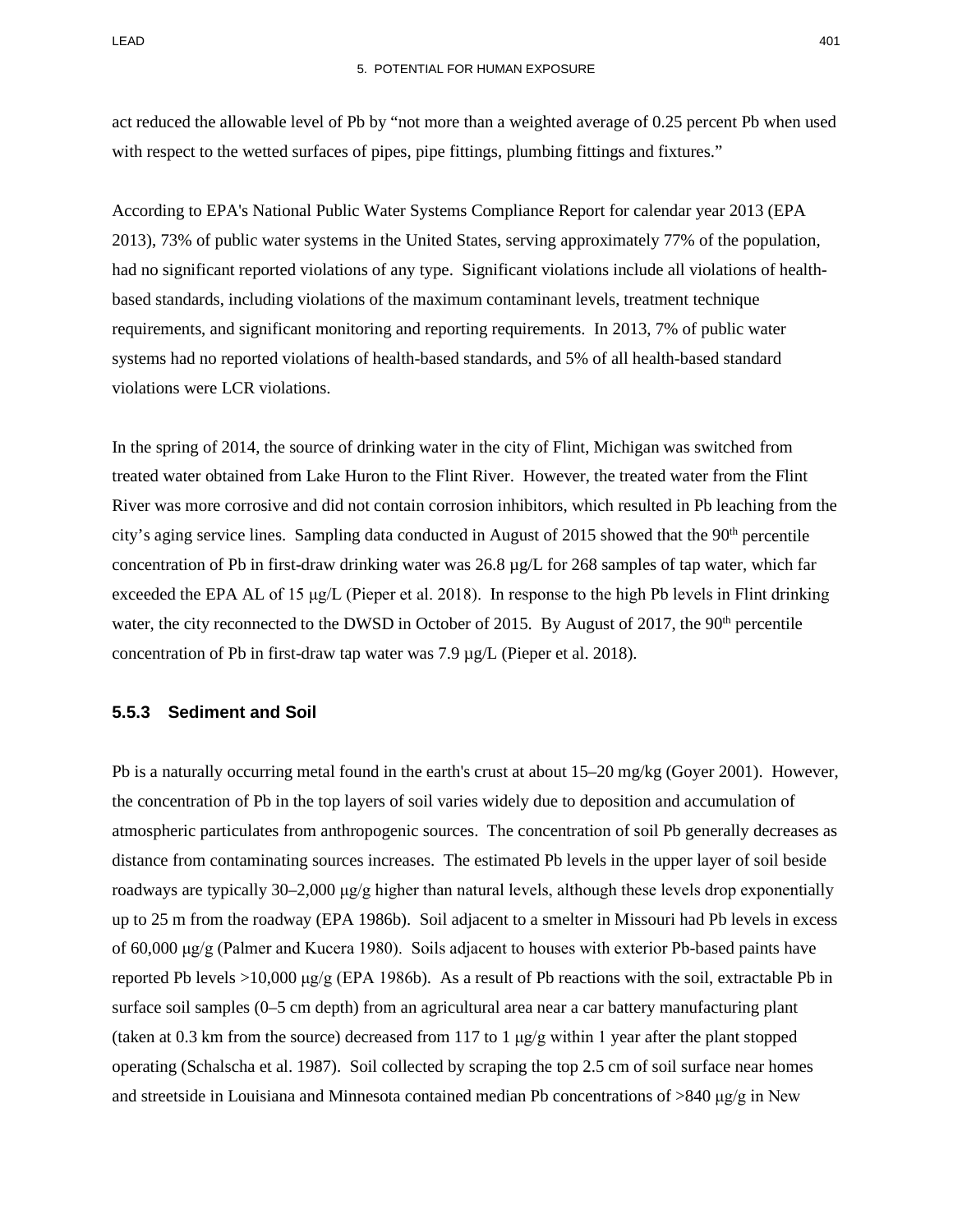LEAD 402

Orleans and 265 μg/g in Minneapolis. In contrast, the small towns of Natchitoches, Louisiana, and Rochester, Minnesota had soil Pb concentrations of <50 and 58 μg/g, respectively. These data suggest that Pb-contaminated soil is a major source of Pb exposure in urban areas (Mielke 1993). As would be expected, soils in elementary school properties were also found to have the same pattern of Pb levels as the soils in the surrounding residences. Pb concentrations in soils collected from inner-city schools in New Orleans were higher (median concentration of 96.5  $\mu$ g/g) than soils collected from mid-city (30.0  $\mu$ g/g) and outer-city (16.4  $\mu$ g/g) elementary schools (Higgs et al. 1999).

The former use of Pb in paints, particularly in older structures, is also a source of Pb in soil and within homes. Mielke and Gonzales (2008) reported median Pb concentrations of 76,603 mg/kg (464– 317,151 mg/kg) and 416 mg/kg (24–63,313 mg/kg) for exterior and interior paints, respectively, in 40 paint chip samples collected from homes in metropolitan New Orleans. The authors noted that the age of the house is often used as a surrogate for the amount of Pb in paints; the mid-1920s being the peak use of leaded paint with declines until 1978. Demolition and renovation of buildings where leaded paint was used can result in transport of Pb to soil surrounding the building as well as indoor dust that contains Pb.

Pb concentrations were measured in residential transects through Lubbock, Texas. Pb concentrations through the city showed a trend of decreasing Pb concentrations with increasing distance from the city center, which also paralleled a decrease in the property age. The highest Pb concentrations in the city center were 90.0–174.0 mg/kg, with a median of 35.4 mg/kg, and decreased out to the farther part of the residential transect to 6.0–9.0 mg/kg. The highest concentrations outside city development were 4.9 mg/kg (Brown et al. 2008).

Studies conducted in Maryland and Minnesota indicate that within large, light-industrial, urban settings such as Baltimore, the highest soil Pb levels generally occur near inner-city areas, especially where high traffic flows have long prevailed (Mielke et al. 1983, 1984, 1989) and that the amount of Pb in the soil is correlated with the size of the city (Mielke 1991). In 1981, soil Pb levels in the Minneapolis/St. Paul inner-city area were 60 times higher (423 μg/g) than levels found in rural Minnesota (6.7 μg/g), with almost all the increase (95%) resulting from the combustion of leaded gasoline. A study conducted in Minneapolis, Minnesota, after the Pb content of gasoline had been significantly reduced, found that median soil Pb levels taken from the foundations of homes, in yards, and adjacent to the street were 700, 210, and 160 μg/g, respectively; median soil Pb concentrations in comparable samples from the smaller city of Rochester, Minnesota, did not exceed 100 μg/g at any location tested (Mielke et al. 1989). The Minneapolis data suggested that average Pb levels were elevated in soil samples taken from the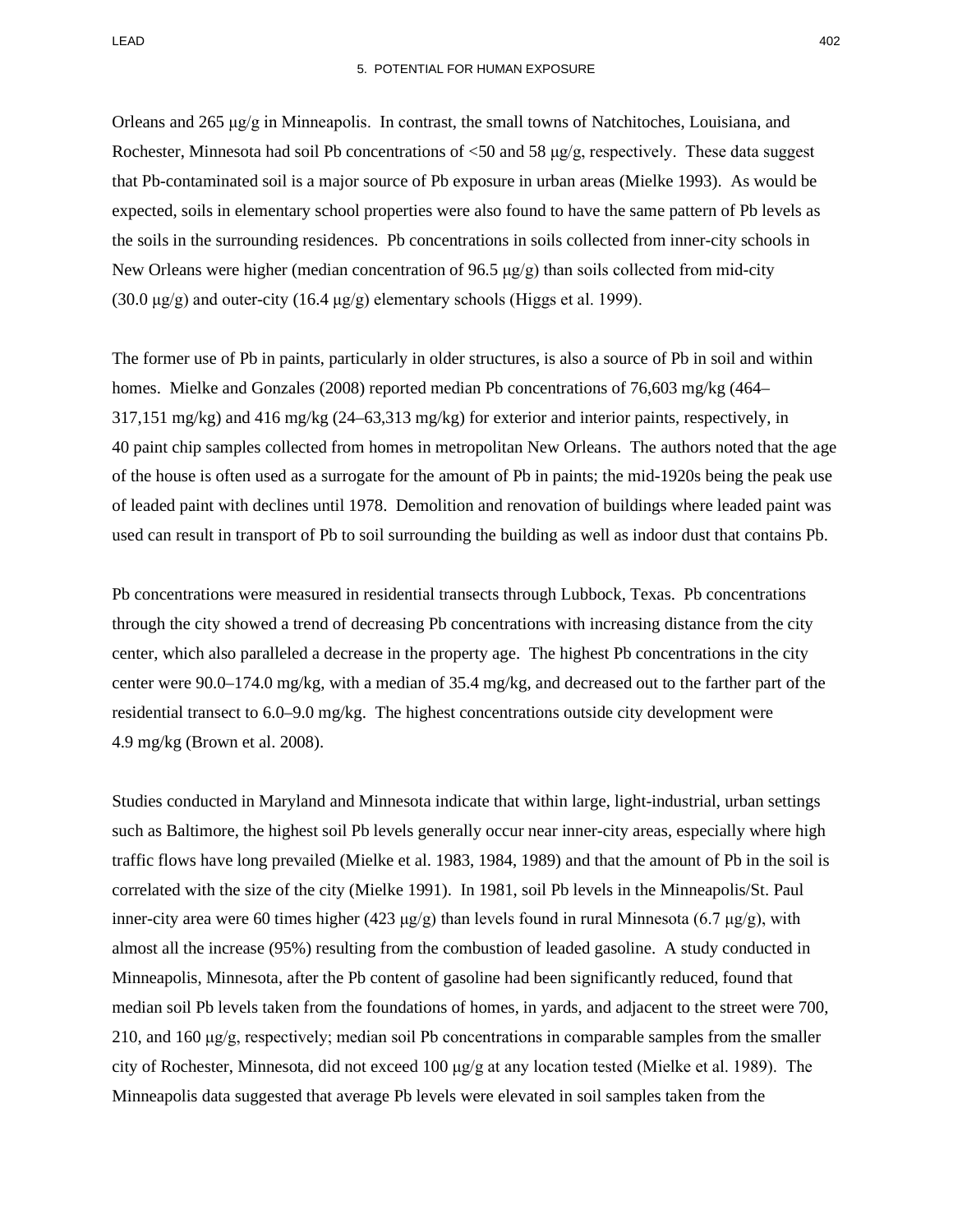foundations of homes, but that Pb levels were low  $\left(\langle 50 \right| \frac{\mu}{g} \right)$  in areas where children could be expected to play, such as parks that were located away from traffic, but were higher in play areas around private residences. Soil samples taken from around the foundations of homes with painted exteriors had the highest Pb levels (mean concentrations of 522 μg/g), but levels around homes composed of brick or stucco were significantly lower (mean concentration  $158 \mu g/g$ ) (Schmitt et al. 1988). Severely contaminated soils (levels as high as  $20,136 \mu g/g$ ) were located near house foundations adjacent to private dwellings with exterior Pb-based paint. Elevated soil Pb concentrations were found in larger urban areas, with 27, 26, 32, and 42% of the soil samples exceeding 300  $\mu$ g/g Pb in Duluth, inner-city North Minneapolis, inner-city St. Paul, and inner-city South Minneapolis, respectively. Only 5% of the soil samples taken from the smaller urban areas of Rochester and St. Cloud, Minnesota, had Pb levels  $>150 \mu g/g$ . It has been suggested that the higher Pb levels associated with soils taken from around painted homes in the inner city are the result of greater atmospheric Pb content, resulting from the burning of leaded gasoline in cars and the washdown of building surfaces to which the small Pb particles adhere by rain (Mielke et al. 1989). A state-wide Minnesota study concluded that exterior Pb-based paint was the major source of contamination in severely contaminated soils located near the foundations of private residences and that aerosol Pb accounted for virtually all of the contamination found in soils removed from the influence of Pb-based paint. Contamination due to Pb-based paint was found to be "highly concentrated over a limited area, while contamination due to aerosol Pb was found to be less concentrated, but more widespread" (Schmitt et al. 1988).

Pb was analyzed in dust wipes and soil samples from 67 public housing projects containing 487 dwelling units across the United States (Succop et al. 2001). A total of 5,906 dust wipes and 1,222 soil samples were included in the data set. The median soil levels were 194 ppm near the foundation, 177 ppm near the walkways, and 145 ppm elsewhere in the yard. The maximum level, 3,900 ppm, was found in a foundation sample. Median dust Pb loading  $(\mu g m^{-2})$  from kitchens, living rooms, and two children's bedrooms were 151 (5<sup>th</sup>–95<sup>th</sup> percentile range: 22, 674), 936 (86, 10,190), and 8,560 (818, 313,000) for floor window sills and window troughs, respectively. Thirteen percent of the floor samples and 30% of the window sill samples from the rooms exceeded the HUD Interim Dust Lead Standards of 431 and 2,690 μg m-2 for floor and window sill samples, respectively.

#### **5.5.4 Paint**

Weathering and deterioration of Pb-based paint can contribute to the Pb content of dust and soil (Clark et al. 2004; Hunt et al. 1993; Jaeger et al. 1998; Lucas et al. 2014; Marcus and Elias 1995). A soil Pb study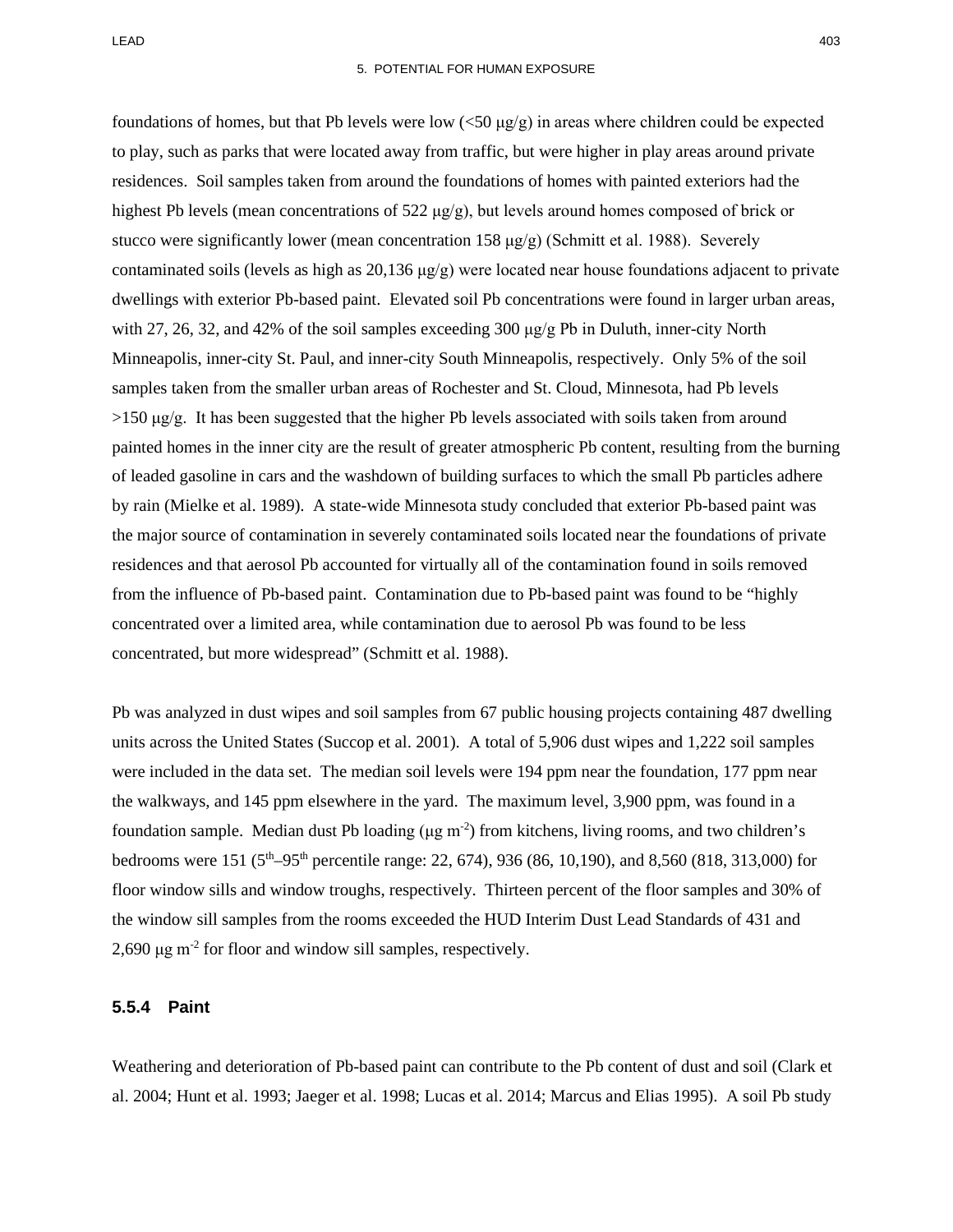in Minneapolis, Minnesota, found that soil samples taken from around the foundations of homes with painted exteriors had a mean concentration of  $522 \mu g/g$ , while soil samples taken from around the foundations of brick or stucco had a mean concentration of 158 μg/g (Schmitt et al. 1988). Pb-based paint, removed from surfaces by burning (gas torch or hot air gun), scraping, or sanding have been found to result, at least temporarily, in higher levels of exposure for families residing in these homes. A 2006 survey of U.S. housing stock estimated that 35% of 106 million housing units contained Pb-based paint and that approximately 20% of houses contained deteriorating Pb-based paint (HUD 2011).

#### **5.5.5 Other Media**

Pb has been detected in a variety of foods and spices (Lin et al. 2010). Pb may be introduced into food through uptake from soil into plants or atmospheric deposition onto plant surfaces, during transport to market, processing, and kitchen preparation (EPA 1986b). The ban on leaded gasoline as well as the use of welded (non-soldered) food cans during the 1980s are largely responsible for the decreases in levels of Pb in the U.S. diet beginning in the 1980s (FDA 2006). The FDA analyzed samples of foods commonly eaten by toddlers and infants for Pb and noted that levels of Pb in infant and toddler foods, on average, are relatively low (FDA 2016a). These results are summarized in [Table 5-15.](#page-49-0) Selected data from the 2006– 2011 FDA Total Diet Study Market Baskets are presented in [Table 5-16](#page-50-0) (FDA 2016b). Mean Pb levels in dairy products (e.g., milk, cheese, ice cream, cream, yogurt) were generally low or below the detection limit. The dairy product category with the highest Pb level was for low-fat fruit-flavored yogurt, with a mean concentration of 0.002 mg/kg for 24 analyses. Mean concentrations of Pb in fruits and vegetable were also generally low, with the highest concentrations in raisins (0.005 mg/kg), spinach (0.004 mg/kg), and lettuce (0.004 mg/kg). Mean concentration of Pb in baby foods ranged from not detected to 0.013 mg/kg. The highest levels reported were found in sweet potatoes (0.013 mg/kg), arrowroot cookies  $(0.012 \text{ mg/kg})$ , grape juice  $(0.011 \text{ mg/kg})$ , teething biscuits  $(0.008 \text{ mg/kg})$ , and apple-cherry juice (0.008 mg/kg). Based on a multimedia Pb exposure modeling analysis for children 1–5 years old, below the 70<sup>th</sup> percentile of PbB in the general U.S. population, dietary intake was a major background exposure pathway (Zartarian et al. 2017)

| Product category                    | Average <sup>a</sup> (range) (μg/kg) Number of samples |    |
|-------------------------------------|--------------------------------------------------------|----|
| Cereal, infant/toddler (rice)       | $15.6(5.0 - 82.0)$                                     | 76 |
| Cereal, infant/toddler (multigrain) | $7.2(6.0 - 8.0)$                                       |    |
| Cereal, infant/toddler (non-rice)   | $4.8(0.4 - 17.0)$                                      | 30 |

#### <span id="page-49-0"></span>**Table 5-15. Lead Levels in Foods Commonly Eaten by Toddlers and Infants**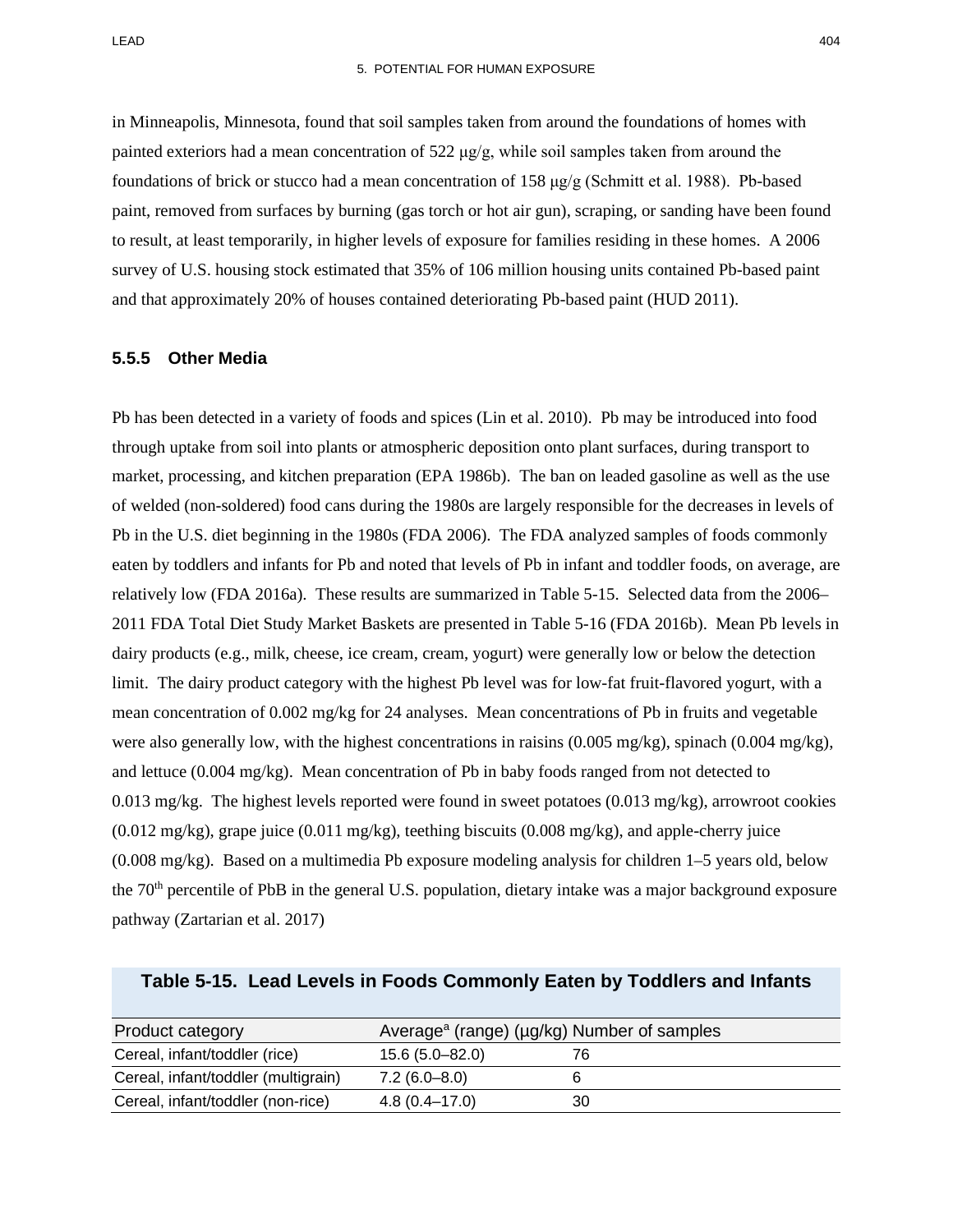| Product category        | Average <sup>a</sup> (range) (µg/kg) Number of samples |    |
|-------------------------|--------------------------------------------------------|----|
| Apples <sup>b</sup>     | 3.3                                                    | 10 |
| Cereal, oat ring        | $7.8(3.3 - 16.4)$                                      | 30 |
| Grapes                  | $3.7(3.3 - 7.6)$                                       | 10 |
| Juice, grape            | $5.6(0.3 - 41.3)$                                      | 30 |
| Juice boxes and pouches | $3.3(0.3 - 17.0)$                                      | 40 |
| Peanut butter           | $5.3(3.3 - 45.2)$                                      | 29 |
| Quinoa                  | 22.2 (0.4-98.0)                                        | 30 |
| Raisins                 | 18.1 (1.8-151)                                         | 23 |
| Stage 2 toddler foods   | $5.2(1.0 - 22.2)$                                      | 35 |
| Teething biscuits       | $12.0(2.0-131)$                                        | 27 |
| <b>Toddler puffs</b>    | $19.1(3.3 - 91.0)$                                     | 31 |

## **Table 5-15. Lead Levels in Foods Commonly Eaten by Toddlers and Infants**

aThe average concentration reported for each product category was calculated using all values. For those samples with results below the detection limit, half of the detection limit was used to calculate the average. bAll of the apple samples were below the limit of detection.

Source: FDA 2016a

| Food                                  | Mean (range) $(mg/kg)^a$ | Number of<br>analyses | Number<br>$<$ LOD | <b>LOD</b><br>(mg/kg) |
|---------------------------------------|--------------------------|-----------------------|-------------------|-----------------------|
| Syrup, chocolate                      | $0.016(0 - 0.027)$       | 24                    |                   | 0.007                 |
| Apricots, canned in heavy/light syrup | $0.015(0 - 0.036)$       | 24                    |                   | 0.007                 |
| Baby food, sweet potatoes             | $0.013(0 - 0.034)$       | 24                    | 5                 | 0.007                 |
| Peach, canned in light/medium syrup   | $0.013(0 - 0.038)$       | 24                    | 2                 | 0.007                 |
| Candy bar, milk chocolate, plain      | $0.013(0 - 0.027)$       | 24                    | 5                 | 0.01                  |
| Baby food, arrowroot cookies          | $0.012(0 - 0.031)$       | 24                    | 9                 | 0.01                  |
| Sweet potatoes, canned                | $0.012(0 - 0.018)$       | 24                    | 2                 | 0.007                 |
| Shrimp, boiled                        | $0.012(0 - 0.18)$        | 24                    | 18                | 0.01                  |
| Baby food, juice, grape               | $0.011(0 - 0.02)$        | 24                    |                   | 0.004                 |
| Fruit cocktail, canned in light syrup | $0.011(0 - 0.025)$       | 24                    | 4                 | 0.007                 |
| <b>Brownie</b>                        | $0.01(0 - 0.032)$        | 24                    | 5                 | 0.007                 |

## <span id="page-50-0"></span>**Table 5-16. Selected Mean Lead Concentrations in Food from the FDA Total Diet Study**

 $a$ Note: 1 mg/kg = 1,000 µg/kg.

FDA = U.S. Food and Drug Administration; LOD = limit of detection

Source: FDA 2016b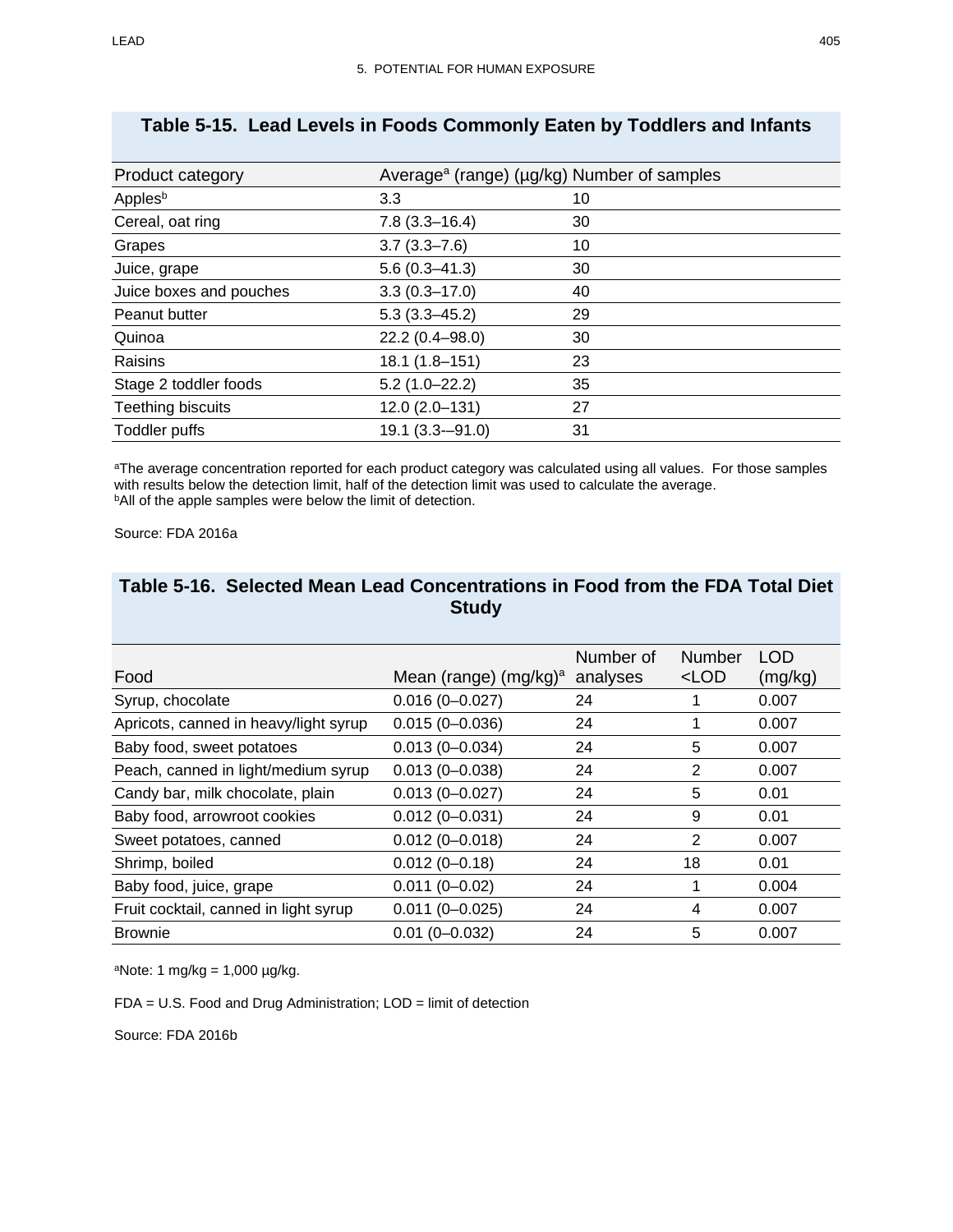The U.S. Fish and Wildlife Service reported the concentrations of metals in a total of 315 composite samples of whole fish sampled from 109 stations nationwide from late 1994 to early 1995. For Pb, the geometric mean, maximum, and  $85<sup>th</sup>$  percentile concentrations ( $\mu$ g/g wet weight) were 0.11, 4.88, and 0.22, respectively. The mean concentration of Pb was significantly lower than in the 1980–1981 survey. Pb concentrations in fish have declined steadily from 1976 to 1984, suggesting that reductions of leaded gasoline and controls on mining and industrial discharges have reduced Pb in the aquatic environment (Schmitt and Brumbaugh 1990).

In order to reduce Pb exposure from consumption of Pb-contaminated fish and shellfish, consumption advisories are issued by states recommending that individuals restrict their consumption of specific fish and shellfish species from certain water bodies where Pb concentrations in fish and shellfish tissues exceed the human health level of concern. This level of concern is set by individual state agencies and used to issue advisories recommending no consumption, or restricted consumption, of contaminated fish and shellfish from certain waterbody types (e.g., lakes and/or rivers). In 1995, the EPA Office of Water issued guidance to states on sampling and analysis procedures to use in assessing the health risks from consuming locally caught fish and shellfish. The risk assessment method proposed by EPA was specifically designed to assist states in developing fish consumption advisories for recreational and subsistence fishers (EPA 1995a). These two groups within the general population consume larger quantities of fish and shellfish than the general population and frequently fish the same water bodies routinely. Because of this, these populations are at greater risk of exposure to Pb and other chemical contaminants if the waters they fish are contaminated. In 2007, eight advisories restricting the consumption of Pb-contaminated fish and shellfish were in effect in five states (Hawaii, Idaho, Washington, Kansas, and Missouri) and one territory (American Samoa) (EPA 2007b).

Elevated levels of Pb in the blood of cattle grazing near a Pb smelter have been reported, although no implications regarding Pb in beef were made. The mean Pb levels for the herd were highest near the smelter and decreased with distance. Ingestion of soil along with the forage was thought to be a large source of additional metal (Neuman and Dollhopf 1992). Evidence has also been shown for transfer of Pb to milk and edible tissue in cattle poisoned by licking the remains of storage batteries burned and left in a pasture (Oskarsson et al. 1992). Levels of Pb in muscle of acutely sick cows that were slaughtered ranged from 0.23 to 0.5 mg/kg (wet weight basis). Normal Pb levels in bovine meat from Swedish farms are <0.005 mg/kg. For eight cows that were less exposed, levels of Pb in milk taken 2 weeks after the exposure were 0.08±0.04 mg/kg. The highest Pb level found in the milk of eight cows studied for 18 weeks was 0.22 mg/kg. Pb in most milk samples decreased to values <0.03 mg/kg 6 weeks after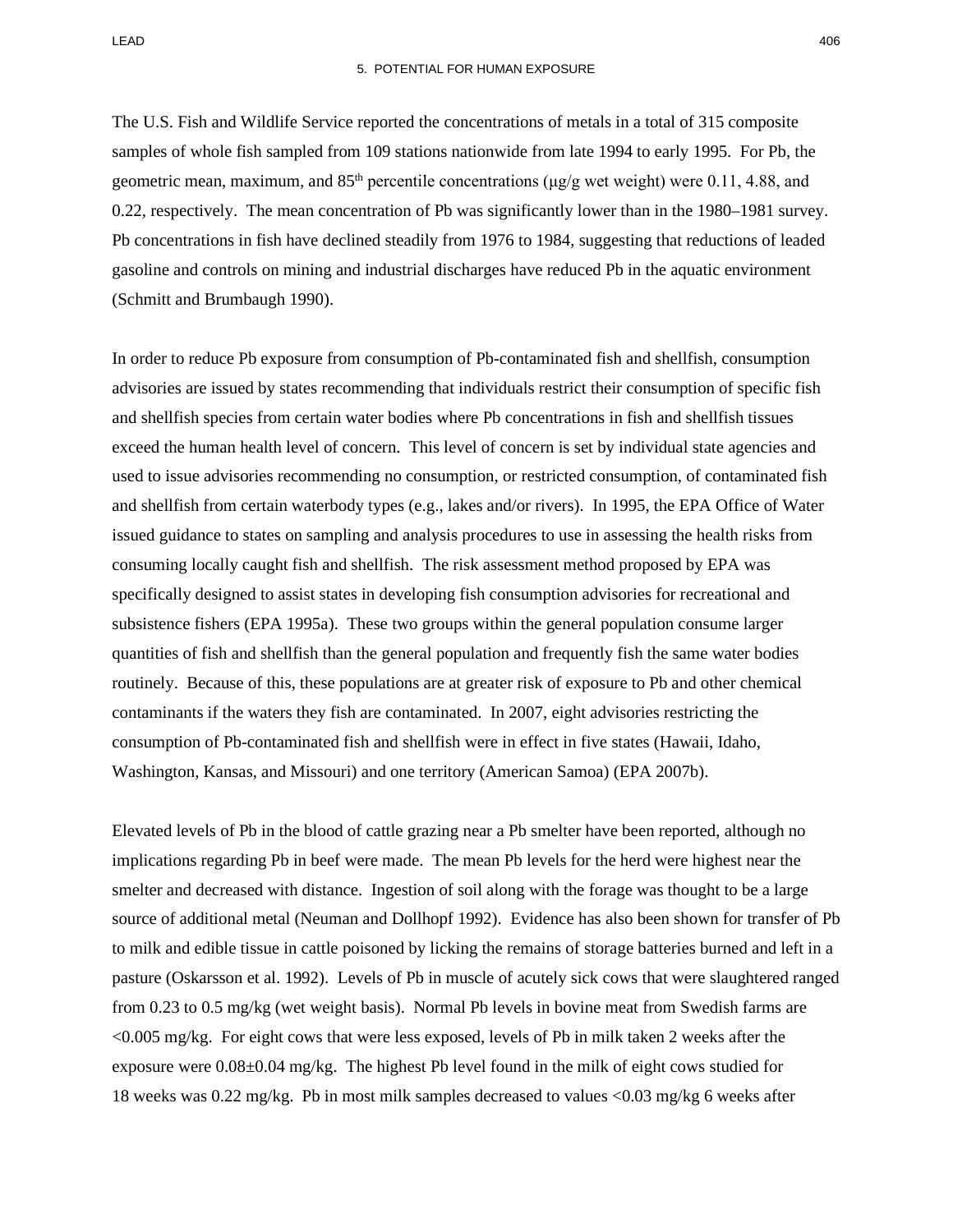exposure. Two affected cows delivered a calf at 35 and 38 weeks after the exposure. There was a high Pb level in the blood of the cows at the time of delivery, which suggests mobilization of Pb in connection with the latter stages of gestation and delivery. Pb levels in colostrum were increased as compared to mature milk samples taken 18 weeks after exposure. The concentration of Pb in milk produced after delivery decreased rapidly with time and was almost down to the limit of detection in mature milk.

In a survey, 324 multivitamin-mineral products were analyzed for Pb content (Mindak et al. 2008). Estimates of Pb exposure from these products were derived for four groups summarized in [Table 5-17.](#page-52-0) The overall median value for Pb exposure was  $0.576 \mu g/day$ . Five samples would have provided exposures that exceeded  $4 \mu g/day$ . The authors reported that the estimates of Pb exposures were below the provisional total tolerable intake levels for the four population groups (Mindak et al. 2008). Twentyone elements, including Pb, were analyzed in various botanical and dietary supplements; Pb concentrations ranged from not detected to 4.21 µg/g. None of the products analyzed would result in a maximum exposure that exceeds a tolerable level of exposure (Avula et al. 2010).

<span id="page-52-0"></span>

| Population group            | Median (µg/day) | Maximum (µg/day) |
|-----------------------------|-----------------|------------------|
| Young children (0-6 years)  | 0.123           | 2.88             |
| Older children (7+ years)   | 0.356           | 1.78             |
| Pregnant or lactating women | 0.845           | 8.97             |
| Adult women                 | 0.842           | 4.92             |

#### **Table 5-17. Estimated Median and Maximum Lead Exposures**

Source: Adapted with permission from Mindak et al. (2008), American Chemical Society.

Many non-Western folk remedies used to treat diarrhea or other ailments may contain substantial amounts of Pb. Examples of these include: Alarcon, Ghasard, Alkohl, Greta, Azarcon, Liga, Bali Goli, Pay-loo-ah, Coral, and Rueda. In addition, an adult case of Pb poisoning was attributed to an Asian remedy for menstrual cramps known as Koo Sar. The pills contained Pb at levels as high as 12 ppm (CDC 1998). The source of the Pb was thought to be in the red dye used to color the pills. Pb was the most common heavy metal contaminant/adulterant found in samples (n=54) of Asian traditional remedies available at health food stores and Asian groceries in Florida, New York, and New Jersey (Garvey et al. 2001). Sixty percent of the remedies tested would give a daily dose of Pb in excess of 300 mg when taken according to labeling instructions. Pb poisoning has been caused by ingestion of a Chinese herbal medicine to which metallic Pb was added to increase its weight and sales price (Wu et al. 1996). Ayurveda is a traditional form of medicine practiced in India and other South Asian countries; the medications used often contain herbs, minerals, metals, or animal products and are made in standardized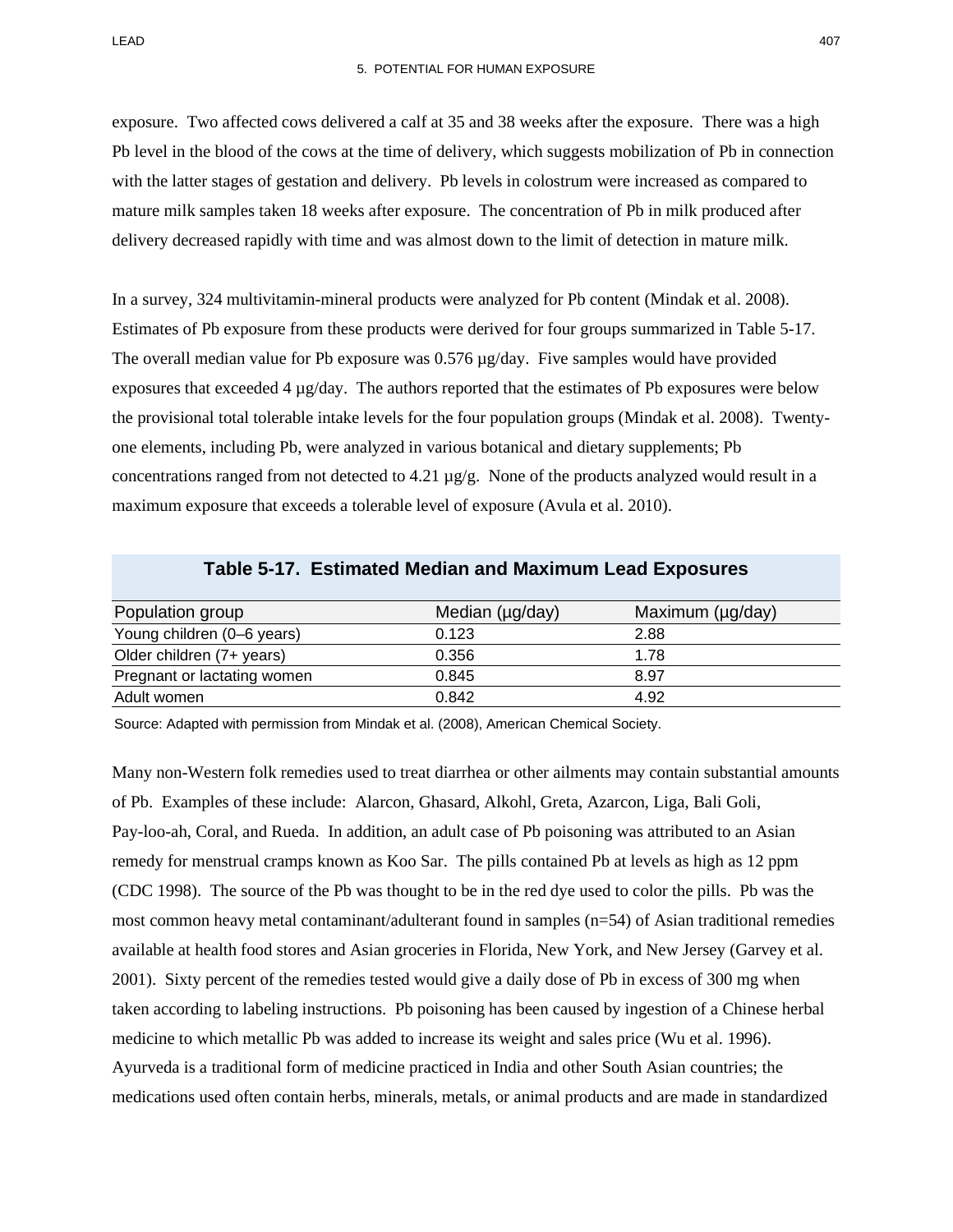and nonstandardized formulations (CDC 2004b). CDC (1998, 2002b) reported cases of elevated PbBs in children after consuming candy from Mexico or using various folk remedies. Elevated PbBs were reported in two 7-year-old children in Rhode Island. A sample of litargirio, which was used as an antiperspirant/deodorant, found in the home contained 79% Pb (CDC 2005).

During 2011–2012, six cases of Pb poisoning were associated with the use of 10 oral Ayurvedic medications made in India. Pb concentrations in these medications were as high as 2.4%. Blood Pb levels of these women ranged from 16 to 64 µg/dL (CDC 2012c). In 2004–2012, the New York City Department of Health and Mental Hygiene identified 22 oral medications, supplements, or remedies containing high levels of heavy metals, including Pb [\(Table 5-18\)](#page-53-0).

| Product                                      | Country where<br>manufactured | Country where<br>purchased | Lead content<br>(ppm) |
|----------------------------------------------|-------------------------------|----------------------------|-----------------------|
| Calabash Chalk (Nzu)                         | Unknown                       | <b>United States</b>       | 6.6                   |
| Emperor's Tea Pill (concentrated)            | China                         | <b>United States</b>       | 5,400                 |
| Garbha Chintamani Ras (Vrihat) (Swarna Yukt) | India                         | India                      | 120                   |
| Garbha Dharak Yog                            | India                         | India                      | 110                   |
| Garbhapal Ras                                | India                         | India                      | 22,000                |
| Garbhapal Ras                                | India                         | <b>United States</b>       | 15,000                |
| Hepatico Extract (concentrated)              | China                         | <b>United States</b>       | 5,900                 |
| Jambrulin                                    | India                         | <b>United States</b>       | 243,000               |
| Kankayan Bati (Gulma)                        | India                         | <b>United States</b>       | 12                    |
| Lakshmivilash Ras (Nardiya)                  | India                         | <b>United States</b>       | 260                   |
| Laxmana Louh                                 | India                         | India                      | 180                   |
| Maha Sudarshan                               | India                         | <b>United States</b>       | 41                    |
| Mahashakti Rasayan                           | India                         | India                      | 9,400                 |
| Mahayogaraj Guggulu (enriched with silver)   | India                         | <b>United States</b>       | 47,000                |
| Ovarin                                       | India                         | India                      | 24,000                |
| Pigmento                                     | India                         | India                      | 7.3                   |
| Pregnita                                     | India                         | India                      | 12,000                |
| Sorin                                        | India                         | India                      | 46,707                |
| <b>Tierra Santa</b>                          | Mexico                        | <b>United States</b>       | 13                    |
| Vasant Kusumakar Ras (with Gold and Pearl)   | India                         | India                      | 29                    |
| Vatvidhwansan Ras                            | India                         | <b>United States</b>       | 20,000                |
| Vita Breath                                  | <b>United States</b>          | <b>United States</b>       | 1,100                 |

#### <span id="page-53-0"></span>**Table 5-18. Lead Content in Ayurvedic Medications and Other Health Remedies**

Source: CDC 2012c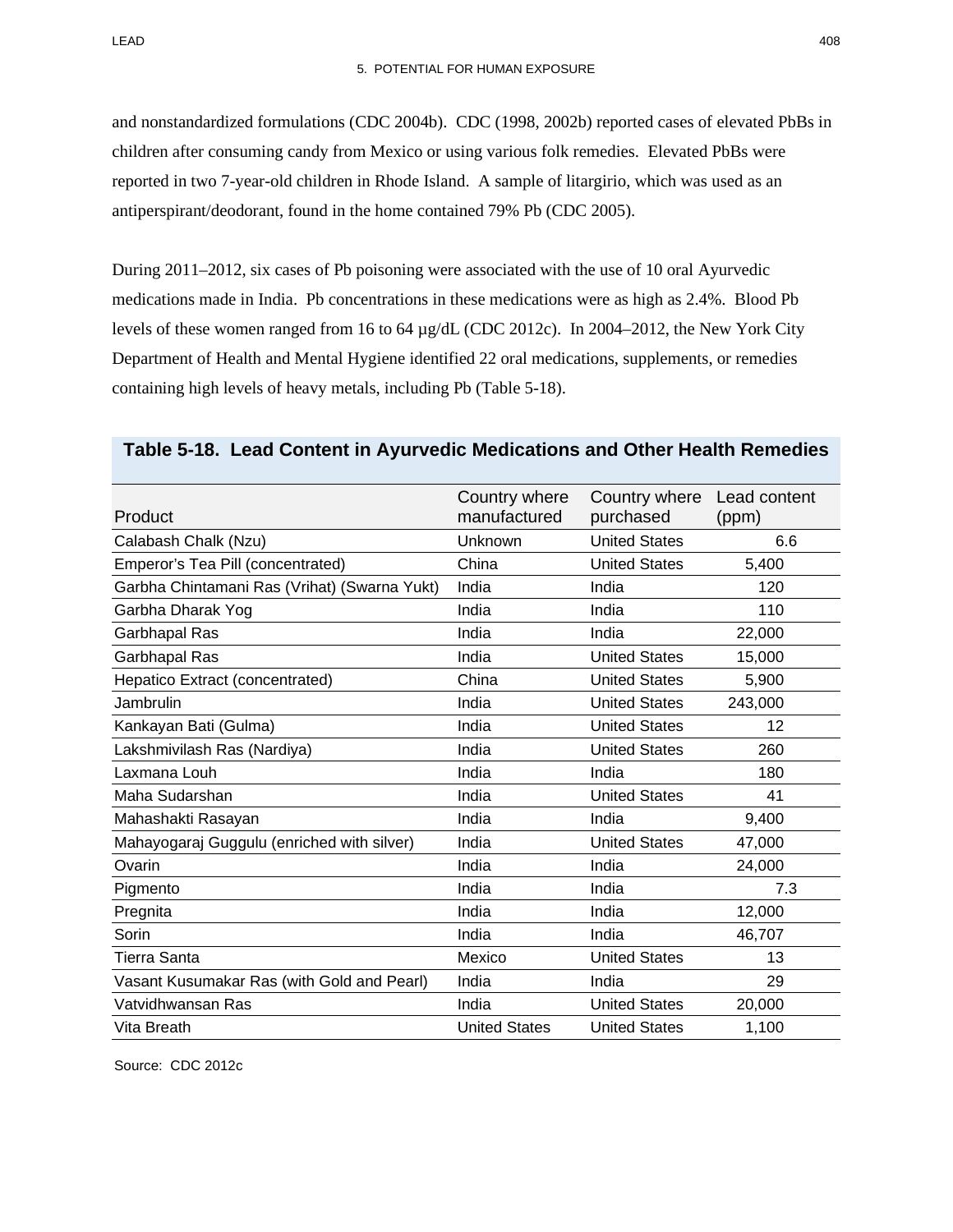LEAD 409

A study was conducted in an urban neighborhood in Chicago in order to gauge the levels of Pb in an array of fruits, vegetables, and herbs (Finster et al. 2004). The soil Pb concentrations where the plants were sampled varied from 27 to 4,580 ppm (median 800 ppm, geometric mean 639 ppm). Detectable Pb levels in the edible fruit, vegetables, and herbs sampled ranged from 11 to 81 ppm. Only one fruiting vegetable (cucumber 81 ppm) among the 52 sampled had detectable levels of Pb in the edible portion. However, 12 of the 31 leafy vegetables and herbs sampled contained Pb in the edible shoot part of the plant (range, 11–60 ppm). The Pb concentrations in the four samples of root vegetables ranged from 10 to 21 ppm. No significant correlation was found between the Pb concentrations in the edible portion of plant and the soil Pb level.

Pb may leach from Pb crystal decanters and glasses into the liquids they contain. Port wine that contained an initial concentration of 89 μg/L Pb was stored for 4 months in crystal decanters containing up to 32% Pb oxide. At the end of 4 months, Pb concentrations in the port were 5,331, 3,061, and 2,162 μg/L in decanters containing 32, 32, and 24% Pb oxide, respectively. Pb was also found to elute from Pb crystal wine glasses within minutes. Mean Pb concentrations in wine contained in 12 glasses rose from 33 μg/L initially to 68, 81, 92, and 99 μg/L after 1, 2, 3, and 4 hours, respectively (Graziano and Blum 1991).

Hair dyes and some cosmetics may contain Pb compounds (Cohen and Roe 1991). Hair dyes formulated with Pb acetate may have Pb concentrations  $3-10$  times the allowable concentration in paint. Measured Pb concentrations of 2,300–6,000 μg of Pb/gram of product have been reported (Mielke et al. 1997). Pb acetate is soluble in water and easily transferred to hands and other surfaces during and following application of a hair dye product. Measurements of 150–700 μg of Pb on each hand following application have been reported (Mielke et al. 1997). In addition to transfer of Pb to the hand-to-mouth pathway of the person applying the product, Pb can be transferred to any other surface (comb, hair dryer, outside of product container, counter top, etc.) that comes into contact with the product. It is also on the hair that it is applied to and the hands applying it. Objects coming into contact with hair dyed with a Pb-containing product also become contaminated. A dry hand passed through dry hair dyed with a Pb-containing product in cream form was been shown to pick up about 786 μg of Pb. A dry hand passed through dry hair dyed using foam or liquid Pb-containing hair dye products picked up less Pb: 69 μg/hand for foam products and 73 μg/hand for liquid products (Mielke et al. 1997). An elevated PbB (12 µg/dL) in an infant was observed after the use of tiro, a Nigerian eye cosmetic applied to the infant's eyes (CDC 2012a). Elevated PbBs (27.0 and 33.5 μg/dL) were reported in two young children in New Mexico after the use of kajal, a cosmetic imported from Afghanistan, that was applied to the children's eyelids. The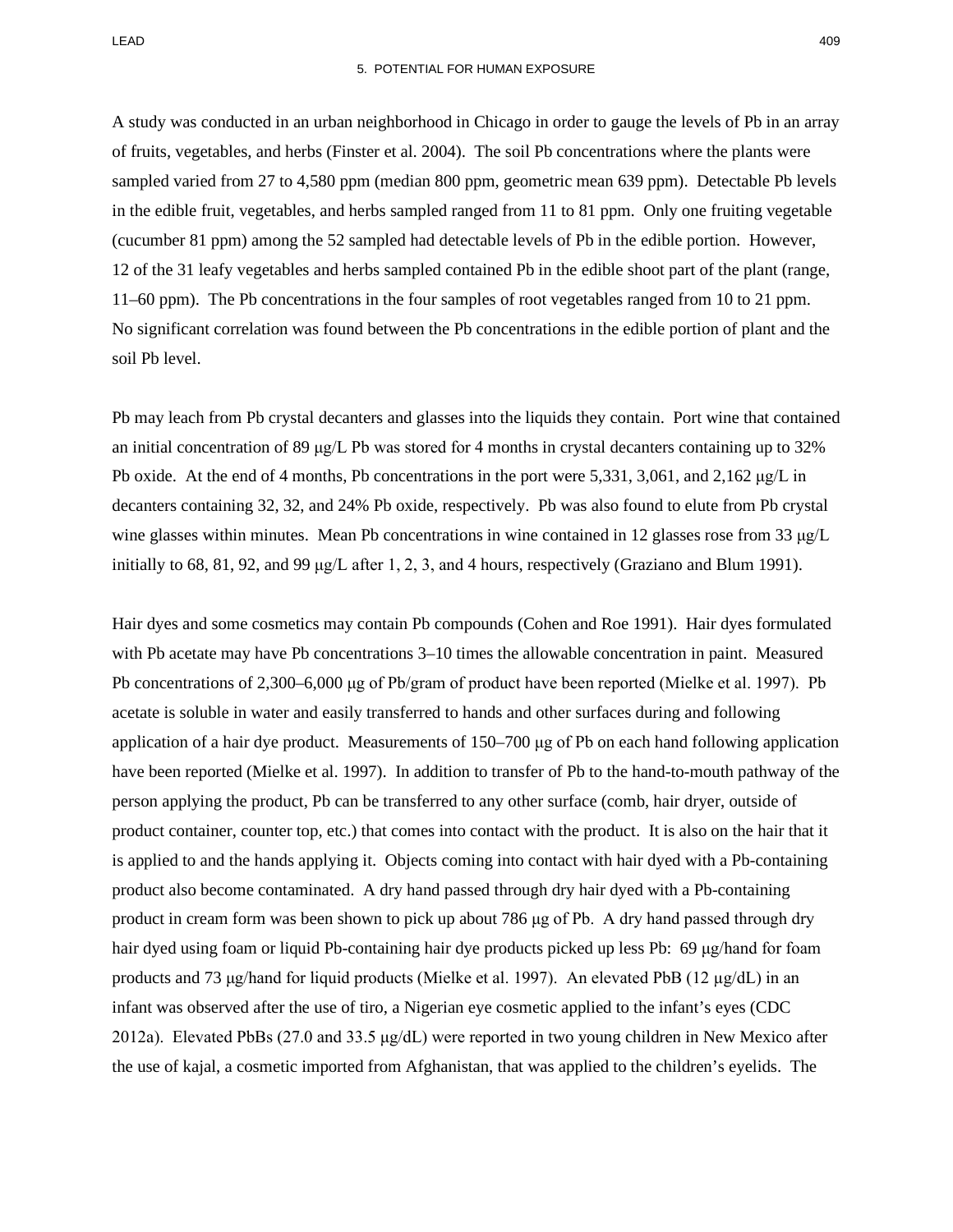kajal was reported to contain 54% Pb (CDC 2013). Sindoor, a cosmetic and cultural/religious powder used in Hindu cultures, has been found to contain very high amounts of Pb (Lin et al. 2010).

Cases of Pb poisoning have been related to less common sources of exposure. Illicit "moonshine" whiskey made in stills composed of Pb-soldered parts (e.g., truck radiators) may contain high levels of Pb. Detectable levels of Pb with a maximum concentration of 5.3 mg/L were found in 7 of 12 samples of Georgia moonshine whiskey (Gerhardt et al. 1980). Of the 115 suspected moonshine samples seized by local law enforcement between 1995 and 2001 and analyzed by the Bureau of Alcohol, Tobacco, and Firearms, 33 samples (28.7%) contained Pb levels >300 μg/dL. The median and maximum levels were 44.0 and 53,200 μg/dL, respectively (Parramore et al. 2001).

Firing of Pb ammunition may result in exposure to Pb aerosols and dusts generated during gun or rifle discharge at levels up to  $1,000 \mu g/m^3$  (EPA 1985c), from Pb pellets ingested by or imbedded in animals that are used as food sources, and from Pb pellets or fragments imbedded in humans from shooting incidents (see Appendix C, Ingestion of Lead Debris). Exposures to airborne Pb dust from firearm discharge in indoor shooting ranges has been shown to result in increases in PbBs that are 1.5–2 times higher than preexposure concentrations (Greenberg and Hamilton 1999; Gulson et al. 2002). However, the use of copper-jacketed bullets, nonlead primers, and well-ventilated indoor firing ranges lessen the impact of airborne Pb on blood Pb levels (Gulson et al. 2002).

A Pb poisoning hazard for young children exists in imported vinyl miniblinds that had Pb added to stabilize the plastic. Over time, the plastic deteriorates to produce Pb dust that can be ingested when the blinds are touched by children, who then put their hands in their mouths (CPSC 1996). The U.S. Consumer Product Safety Commission (CPSC) has requested that manufacturers change the manufacturing process to eliminate the Pb. As a consequence, vinyl miniblinds should now be Pb-free. The CPSC recommends that consumers with young children remove old vinyl miniblinds from their homes and replace them with new miniblinds made without added Pb or with alternative window coverings.

Inexpensive metallic jewelry items specifically intended for children and teenagers have been shown to contain varying levels of Pb (Maas et al. 2005). A total of 311 chemical assays conducted using 285 jewelry items purchased in 20 different stores in California revealed that a considerable amount of Pb was added to the items, presumably to increase their weight or to impart some type of metallic coating to the surface of the item. The mean weight percentage of Pb for all 311 assays was 30.6%. Of the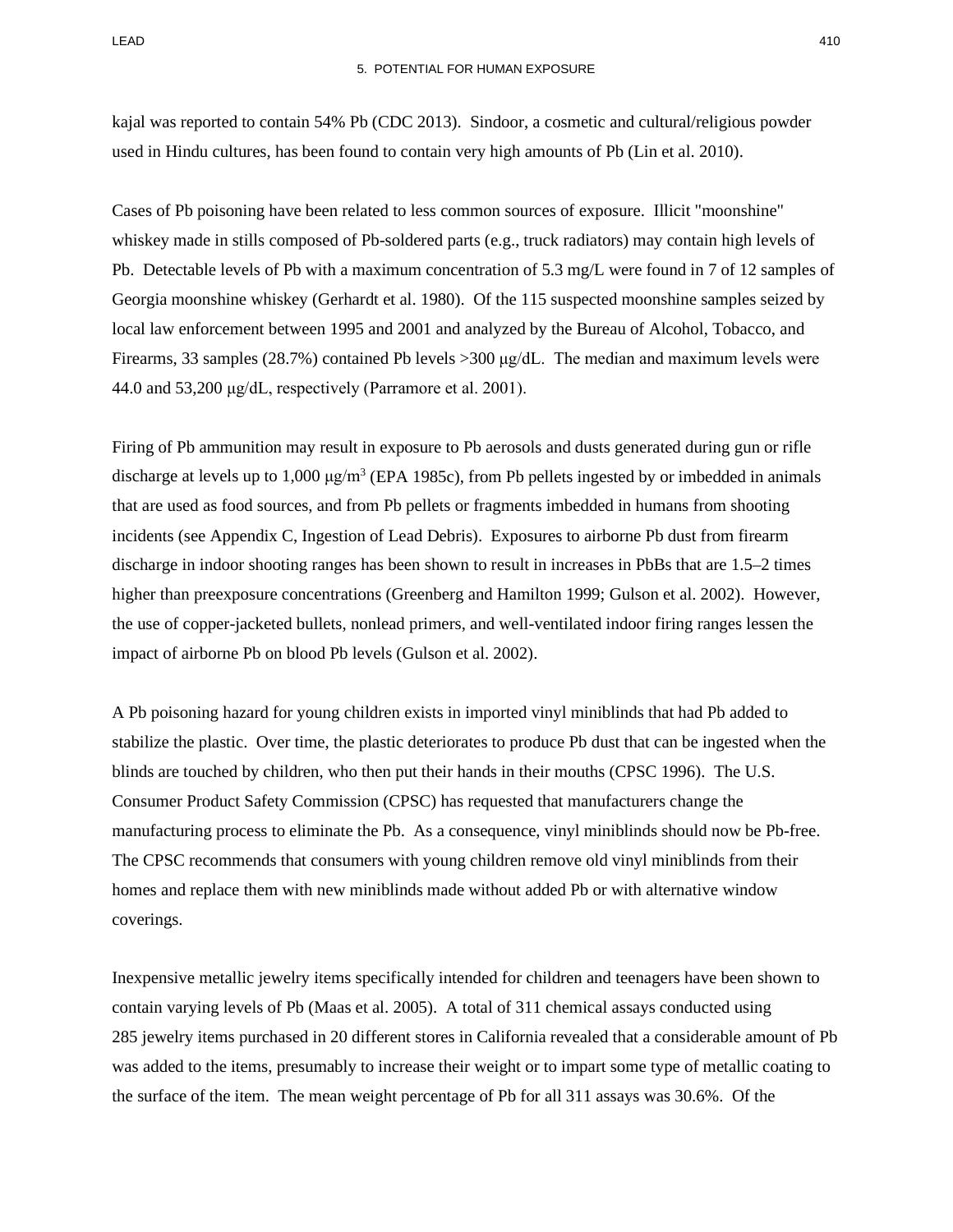311 samples tested, 169 contained at least 3% Pb by weight in at least one portion of the jewelry piece and 123 of the samples were found to contain >50% Pb by weight (Maas et al. 2005). In addition, 62 pieces of the purchased jewelry were tested for surface levels of Pb that could potentially be transferred dermally through the routine handling of these pieces. Using standard laboratory wipes, the surface of the jewelry pieces were wiped for a total of 20 seconds and subsequently analyzed for Pb content. Mean Pb levels in the wipes ranged from 0.06 to 541.97 μg. The authors characterized the potential Pb exposure from these dermal transfer experiments as either low exposure ( $\langle$ 1 μg of Pb transferred to the laboratory wipe), moderate exposure (1–10 μg of Pb transferred to the laboratory wipe), high exposure (10–50 μg of Pb transferred to the laboratory wipe), and very high exposure (>50 μg of Pb transferred to the laboratory wipe). Approximately 35% of the 62 pieces tested were characterized as having low exposure, 48% were characterized as moderate exposure, 11% were characterized as high exposure, and 5% were characterized as very high exposure (Maas et al. 2005).

#### **5.6 GENERAL POPULATION EXPOSURE**

Measurements of Pb in blood, urine, and tissues (postmortem) have been used to assess exposures of individuals to Pb. [Table 5-19](#page-56-0) shows the lowest limit of detections that are achieved by analytical analysis of blood, urine and tissues.

<span id="page-56-0"></span>

| Media                    | Detection limit                             | Reference                |
|--------------------------|---------------------------------------------|--------------------------|
| Whole blood/urine/tissue | 0.05 µg Pb/g blood or mL urine              | NIOSH 1994b, Method 8003 |
|                          | 1 $\mu$ g/100 g blood; 0.2 $\mu$ g/g tissue | NIOSH 1994a, Method 8005 |
| Animal tissue            | $0.1 \mu g/g$ (ICP-MS or GFAA)              | NOAA 1998                |

aDetection limits based on using appropriate preparation and analytics. These limits may not be possible in all situations.

GFAA = graphite furnace atomic absorption; ICP-MS = inductively coupled plasma-mass spectrometry

Prior to the 1980s, aerolized Pb emissions from the use of leaded gasoline was the main source of Pb exposure for the general U.S. population. Aerolized Pb can be either inhaled or ingested after deposition on surfaces and food crops. Adult Pb exposures tend to be limited to occupational or recreational sources. For children, the primary source of Pb exposure is from surface dusts (on the ground or entrained) that contain Pb from a variety of sources including deteriorated Pb-based paint (Bornschein et al. 1986; CDC 2009; Dixon et al. 2009; Egeghy et al. 2005; EPA 1996c; Garavan et al. 2008; Gulson et al. 2009;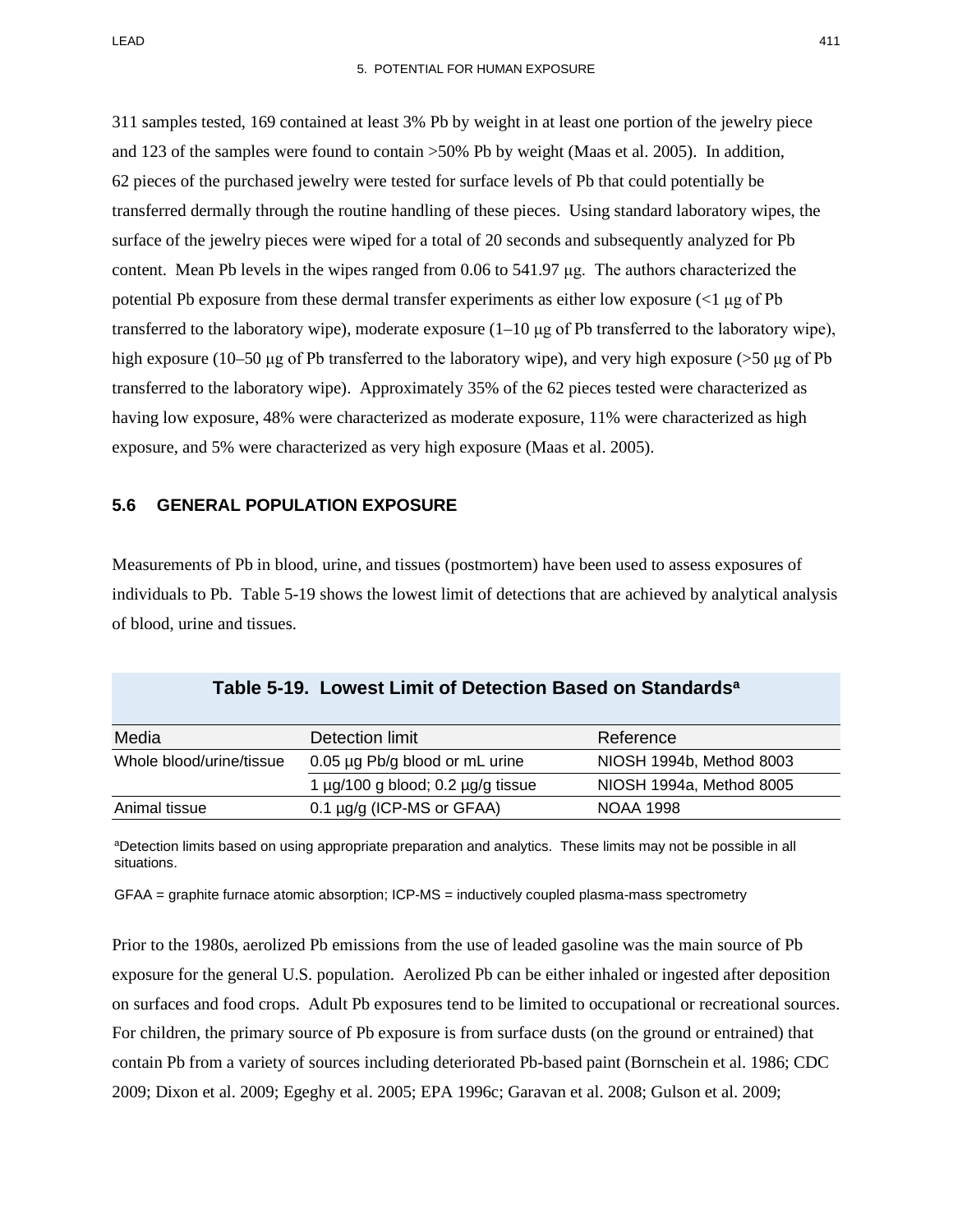LEAD 412

Lanphear and Roghmann 1997; Lanphear et al. 1998a; Lewin et al. 1999; Malcoe et al. 2002; Mielke et al. 2007; Succop et al. 1998; Von Lindern et al. 2003, 2016; Zahran et al. 2013). Young children are particularly vulnerable to Pb exposure because of hand-to-mouth activity, which contributes to ingestion of Pb in surface dusts. Pb in the fine particle fraction of surface dusts  $\left($ <150  $\mu$ m) readily adheres to the skin surface, from which it can be inadvertently ingested from hand-to-mouth activity (Choate et al. 2006a, 2006b; Clausing et al. 1987; Davis and Mirick 2006; Davis et al. 1990; Siciliano et al. 2009; Yamamoto et al. 2006). Several studies have attempted to quantify soil and dust ingestion in children (Chien et al. 2017; Ozkaynak et al. 2011; Sedman et al. 1994; Stanek et al. 2012; Von Lindern et al. 2016; Wilson et al. 2013) and adults (Calabrese et al. 1990; Doyle et al. 2012; Irvine et al. 2014; Stanek et al. 1997).

Although air Pb can be a direct pathway of exposure in children, it can also be an indirect pathway from its effect on Pb concentration in surface dusts (Brunekreef 1984; Hayes et al. 1994; Hilts 2003; Rabinowitz et al. 1985; Schnaas et al. 2004; Schwartz and Pitcher 1989; Tripathi et al. 2001). Secondhand smoke may also contribute to increased Pb exposure (Apostolou et al. 2012; Mannino et al. 2003; Richter et al. 2013). Dietary sources of Pb can originate from direct or indirect transfer of atmospheric Pb emissions to secondary media such as water, food crops, game, and fish. Pb in the maternal system can also be transferred to the fetus during gestation and to the nursing infant (EPA 2014c).

Several studies provided data on Pb levels in food, with which dietary intakes of Pb for the general population in the United States have been estimated (FDA 2016a, 2016b). An analysis of individual food intakes and PbB from NHANES (2006–2008) estimated that diet explained approximately 2.9% of the variations of PbB in children and 1.6% in adults (Davis et al. 2014). A randomized survey of 250 individuals (adults and children) from the Midwest United States conducted over the period 1995– 1997 estimated average dietary Pb intake to be approximately 10  $\mu$ g/day (Clayton et al. 1999). The EPA has estimated mean dietary Pb intakes in children ages 6–84 months to be approximately 2  $\mu$ g/day (EPA 2014c). The ban on the use of welded (non-soldered) food cans during the 1980s has resulted in a decrease in Pb exposure from foods (FDA 2006). In recent surveys, the mean Pb levels in dairy products (e.g., milk, cheese, ice cream, cream, yogurt) were generally low or below the detection limit. Mean concentrations of Pb in fruits and vegetables were also generally low. Mean concentration of Pb in baby foods ranged from not detected to 0.013 mg/kg. Possible sources of Pb in food samples include introduction during processing or preparation with drinking water contaminated with Pb, deposition of Pb onto raw materials for each food, and Pb exposure in livestock that produce dairy or meat ingredients (EPA 2014c). Pb has also been reported in home-prepared reconstituted infant formula. Although, at one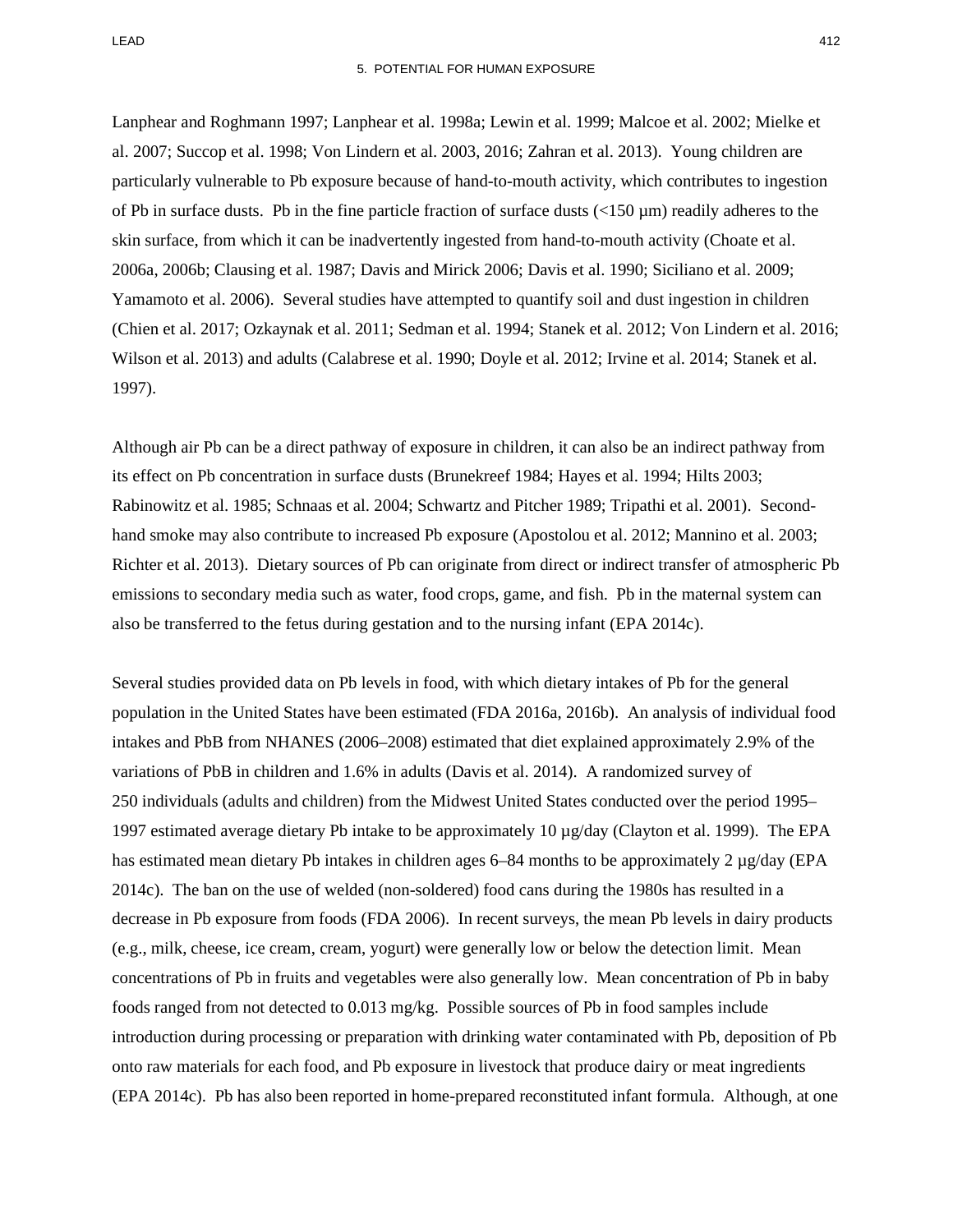time, use of Pb solder in formula containers contributed to PbB from formula consumption (Ryu et al. 1983), this practice was phased out after 1970 in the United States and subsequently banned (FDA 1995). However, tap water remains a potential source of Pb in home-prepared formula at locations where tap water Pb concentrations are elevated. In a study conducted in the Boston area in 1997, 2 of 40 samples of home-prepared formula had Pb concentrations  $>15 \mu g/L$ . In both cases, the reconstituted formula had been prepared using cold tap water run for 5–30 seconds, drawn from the plumbing of houses >20 years old. Pb-containing ceramic ware used in food preparation has also been associated with childhood Pb exposure in children of Hispanic ethnicity in San Diego County, California. One study (Gersberg et al. 1997) used the IEUBK Model to determine that dietary Pb exposure from beans prepared in Mexican ceramic bean pots may account for a major fraction of blood Pb burden in children whose families use such ceramic ware.

The main source of Pb in drinking water is from the corrosion of Pb service lines, which are pipes constructed of pure Pb that connect the water distribution main to a building's internal plumbing. Other common sources of Pb in drinking water are exposed leaded solder or corroded fixtures containing Pb (EPA 2016a). While Pb was restricted to no more than 8% in plumbing materials in 1986, older homes and neighborhoods may still contain Pb service lines, Pb connections, Pb solder, or other Pb-based plumbing materials that may contaminate drinking water during its delivery from its source to homes. Corrosion of these older plumbing materials can result in leaching of Pb into drinking water (CDC 2012b; Hanna-Attisha et al. 2016). Flint, Michigan is an example of how a water system with Pb sources in drinking water infrastructure resulted in elevated Pb levels in drinking water. For decades, the drinking water for the City of Flint was purchased from the Detroit Water and Sewer Department (DWSD). This water had optimized corrosion control and was treated with orthophosphate, a corrosion inhibitor that reduces Pb solubility and leaching from leaded plumbing materials by the formation of protective scales on the pipe's interior surface. When the water source was changed to the Flint River in 2014, corrosion control was not implemented, which allowed Pb to leach into the drinking water (EPA 2017e). Pb concentration in first-draw tap water tends to be higher than after the plumbing system has been flushed, although with Pb service lines, it is possible to see higher Pb concentrations in flushed water, if flushing is sufficient to draw stagnant water from the service line to the tap. Gulson et al. (1997a) measured Pb in household water throughout the day when the plumbing system of an unoccupied test house was not flushed. Water concentration data ranged from 119  $\mu$ g/L for the initial (first-draw) sample to 35–52  $\mu$ g/L for hourly samples to 1.7 μg/L for a fully flushed sample. The 1991 LCR was implemented to protect public health by minimizing Pb and copper levels in drinking water, by primarily reducing water corrosivity (EPA 2010). The rule set a Pb action level of 15  $\mu$ g/L based on 90<sup>th</sup> percentile levels of tap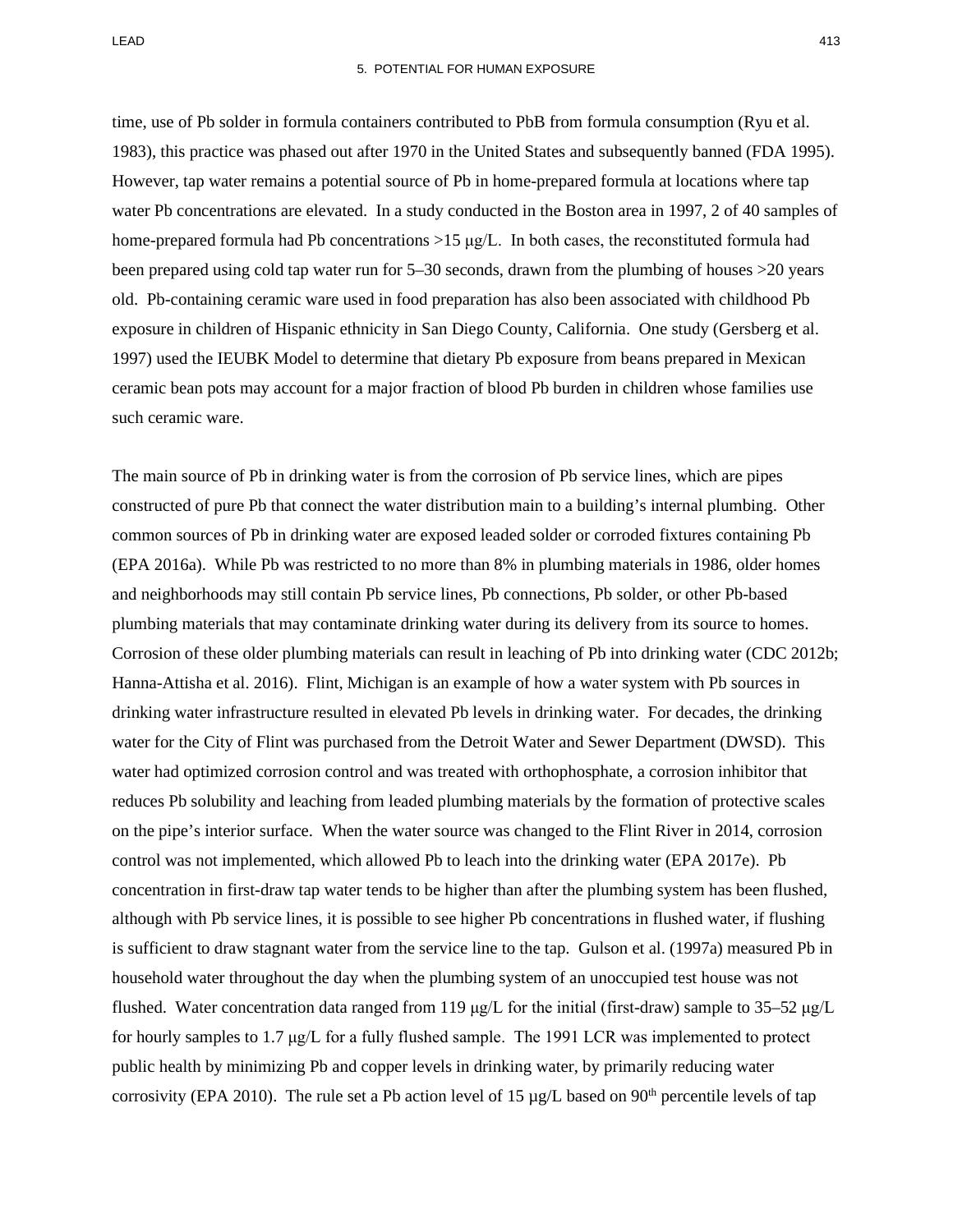water samples. The LCR established tap sampling monitoring requirements for public water systems. One-liter samples are taken at the tap where water has stood in the pipes for at least 6 hours (first-draw) in homes and buildings that are considered high-risk of Pb and copper contamination, and the number of samples are based on the system size. Pb action level exceedances can trigger a number of steps that a water system can take to reduce Pb exposure. These requirements include implementing a corrosion control treatment program, monitoring and/or treating source water, public education, and Pb service line replacement (EPA 2004). As discussed in Section 5.5.2, EPA has proposed major changes in the LCR as of October 2019.

Other less common sources of Pb exposure also exist. Exposure may also result from engaging in hobbies that use Pb (e.g., leaded solder is used in making stained glass, molten Pb used in casting, leaded glazes and frits are used in making pottery, and Pb compounds as coloring agents in glassblowing) (Grabo 1997). The use of inadequately glazed or heavily worn earthenware vessels for food storage and cooking may result in Pb exposure (CDC 1985; EPA 1986b). Various folk remedies and Ayurvedic medication (CDC 1998, 2004b, 2012c; Garvey et al. 2001; Wu et al. 1996) and some cosmetics (Mielke et al. 1997) may also be sources of Pb exposure. Moonshine consumption was strongly associated with elevated PbBs (Morgan and Parramore 2001). A 2000 study found a median PbB of 11  $\mu$ g/dL among 35 moonshine consumers versus 2.5 μg/dL in 68 randomly-selected nonmoonshine consumers (Parramore et al. 2001). Exposure to infants and children can occur from mouthing of leaded jewelry and toys containing Pb or painted with leaded paint (CDC 2018c).

Plastic food wrappers may be printed with pigments that contain Pb chromates. Plastic wrappers used for 14 different national brands of bread collected in New Jersey contained a mean concentration of 26 mg of Pb for a bag size of 2,000 cm<sup>2</sup>. A survey of 106 homemakers who buy such breads indicated that 39% of them reused the bags and 16% of the respondents turned the bags inside out to reuse them, suggesting that the potential exists for Pb leaching from the paint into the stored food (Weisel et al. 1991).

Blood Pb levels measured as a part of the NHANES revealed that between 1976 and 1991, the mean PbBs of the U.S. population aged 1–74 years old dropped 78%, from 12.8 to 2.8 μg/dL. The prevalence of PbBs ≥10 μg/dL also decreased sharply from 77.8 to 4.3%. The major cause of the observed decline in PbBs is most likely the removal of 99.8% of Pb from gasoline and the removal of Pb from soldered cans (Pirkle et al. 1994). Data from the Fourth National Report on Human Exposure to Environmental Chemical are summarized in Tables [5-20](#page-60-0) and [5-21,](#page-61-0) which provide geometric means of Pb levels in the blood and urine in segments of the U.S. population.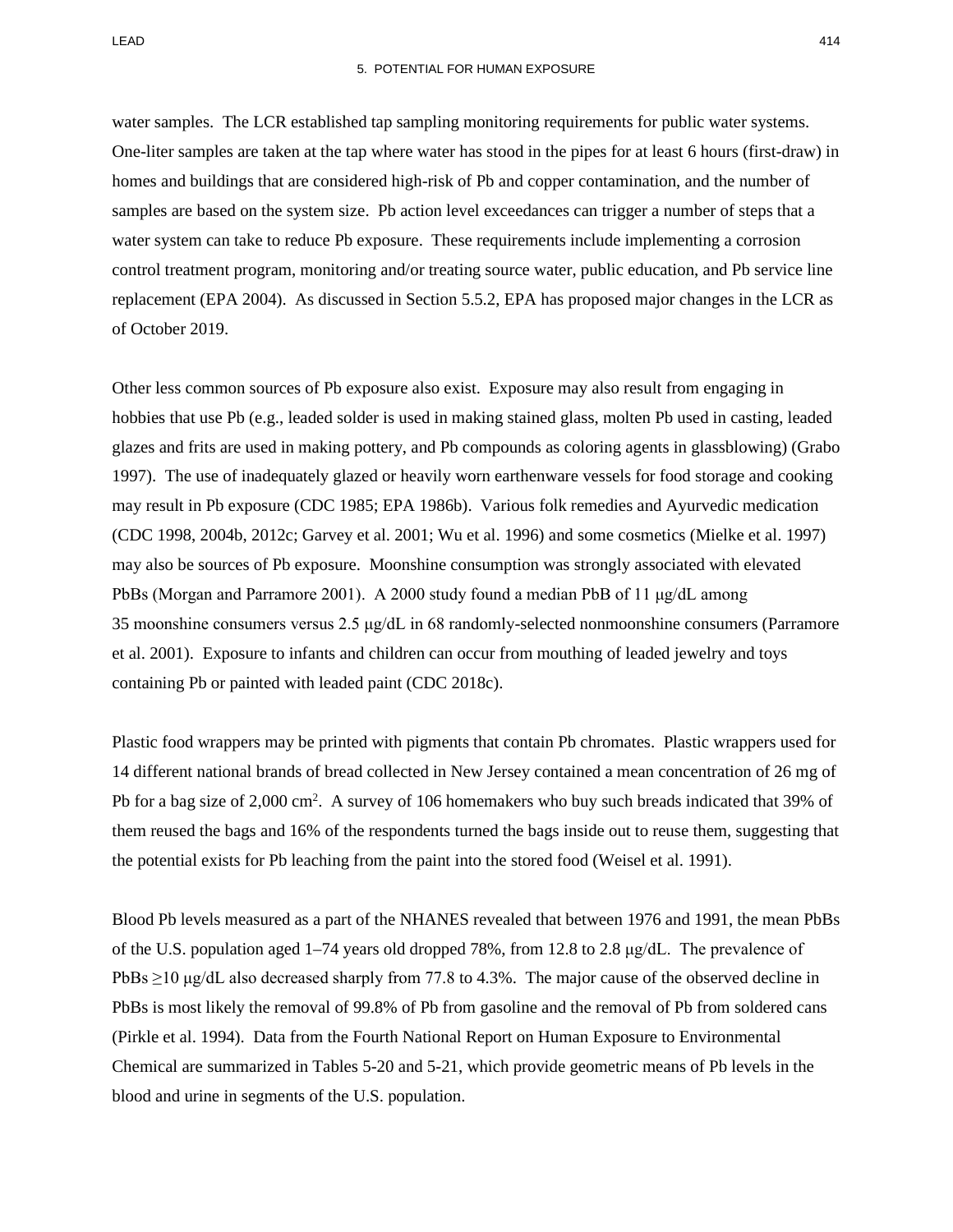<span id="page-60-0"></span>

| Table 5-20. Geometric Mean Blood Lead Levels (µg/dL) and the 95 <sup>th</sup><br>Percentile Confidence Interval, by Race/Ethnicity, Sex, and Age for<br>the Years for 2011-2016 |           |                                                                   |       |
|---------------------------------------------------------------------------------------------------------------------------------------------------------------------------------|-----------|-------------------------------------------------------------------|-------|
|                                                                                                                                                                                 |           | Survey years Geometric mean (95% confidence interval) Sample size |       |
| Total                                                                                                                                                                           | $11 - 12$ | $0.973(0.916 - 1.04)$                                             | 7,920 |
|                                                                                                                                                                                 | $13 - 14$ | $0.858(0.813 - 0.906)$                                            | 5,215 |
|                                                                                                                                                                                 | $15 - 16$ | $0.820(0.772 - 0.872)$                                            | 4,988 |
| Age group                                                                                                                                                                       |           |                                                                   |       |
| $1-5$ years                                                                                                                                                                     | $11 - 12$ | $0.970(0.877 - 1.07)$                                             | 713   |
|                                                                                                                                                                                 | $13 - 14$ | 0.782 (0.705-0.869)                                               | 818   |
|                                                                                                                                                                                 | $15 - 16$ | 0.758 (0.675-0.850                                                | 790   |
| 6-11 years                                                                                                                                                                      | $11 - 12$ | $0.681(0.623 - 0.744)$                                            | 1,048 |
|                                                                                                                                                                                 | $13 - 14$ | $0.567(0.529 - 0.607)$                                            | 1,075 |
|                                                                                                                                                                                 | $15 - 16$ | $0.571(0.523 - 0.623)$                                            | 565   |
| $12-19$ years                                                                                                                                                                   | $11 - 12$ | $0.554(0.511 - 0.601)$                                            | 1,129 |
|                                                                                                                                                                                 | $13 - 14$ | $0.506(0.464 - 0.551)$                                            | 627   |
|                                                                                                                                                                                 | $15 - 16$ | 0.467 (0.433-0.504                                                | 1,023 |
| 20 years and older                                                                                                                                                              | $11 - 12$ | $1.09(1.03 - 1.16)$                                               | 5,030 |
|                                                                                                                                                                                 | $13 - 14$ | $0.967(0.921 - 1.02)$                                             | 2,695 |
|                                                                                                                                                                                 | $15 - 16$ | $0.920(0.862 - 0.982)$                                            | 2,610 |
| Gender                                                                                                                                                                          |           |                                                                   |       |
| Males                                                                                                                                                                           | $11 - 12$ | $1.13(1.06 - 1.21)$                                               | 3,968 |
|                                                                                                                                                                                 | $13 - 14$ | $0.994(0.919 - 1.08)$                                             | 2,587 |
|                                                                                                                                                                                 | $15 - 16$ | $1.13(1.06 - 1.21)$                                               | 3,968 |
| Females                                                                                                                                                                         | $11 - 12$ | $0.842(0.796 - 0.890)$                                            | 3,952 |
|                                                                                                                                                                                 | $13 - 14$ | $0.746(0.715 - 0.777)$                                            | 2,628 |
|                                                                                                                                                                                 | $15 - 16$ | $0.735(0.679 - 0.795)$                                            | 2,500 |
| Race/ethnicity                                                                                                                                                                  |           |                                                                   |       |
| <b>Mexican Americans</b>                                                                                                                                                        | $11 - 12$ | $0.838(0.767 - 0.916)$                                            | 1,077 |
|                                                                                                                                                                                 | $13 - 14$ | $0.746(0.685 - 0.813)$                                            | 969   |
|                                                                                                                                                                                 | $15 - 16$ | 0.704 (0.659-0.759)                                               | 994   |
| Non-Hispanic blacks                                                                                                                                                             | $11 - 12$ | $0.998(0.947 - 1.05)$                                             | 2,195 |
|                                                                                                                                                                                 | $13 - 14$ | $0.871(0.787 - 0.963)$                                            | 1,119 |
|                                                                                                                                                                                 | $15 - 16$ | 0.856 (0.763-0.962                                                | 1,070 |
| Non-Hispanic whites                                                                                                                                                             | $11 - 12$ | $0.993(0.914 - 1.08)$                                             | 2,493 |
|                                                                                                                                                                                 | $13 - 14$ | $0.882(0.820 - 0.950)$                                            | 1,848 |
|                                                                                                                                                                                 | $15 - 16$ | $0.835(0.774 - 0.900)$                                            | 1,511 |
| All Hispanics                                                                                                                                                                   | $11 - 12$ | $0.855(0.793 - 0.922)$                                            | 1,931 |
|                                                                                                                                                                                 | $13 - 14$ | $0.742(0.695 - 0.793)$                                            | 1,481 |
|                                                                                                                                                                                 | $15 - 16$ | $0.703(0.658 - 0.750)$                                            | 1,664 |
| Asians                                                                                                                                                                          | $11 - 12$ | $1.15(1.06 - 1.24)$                                               | 1,005 |
|                                                                                                                                                                                 | $13 - 14$ | $1.01(0.923 - 1.11)$                                              | 510   |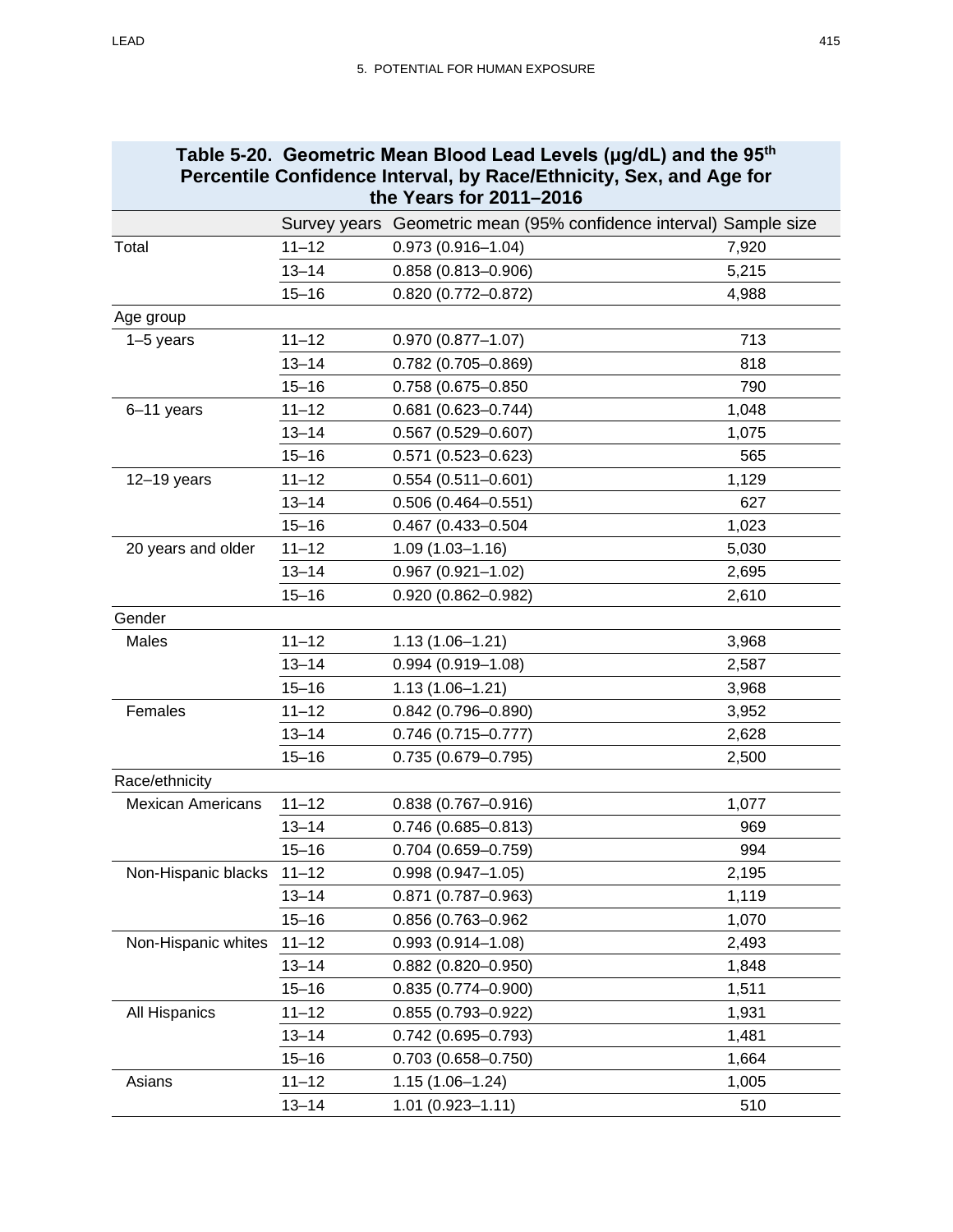| Table 5-20. Geometric Mean Blood Lead Levels (µg/dL) and the 95 <sup>th</sup><br>Percentile Confidence Interval, by Race/Ethnicity, Sex, and Age for<br>the Years for 2011-2016 |                      |     |  |  |
|---------------------------------------------------------------------------------------------------------------------------------------------------------------------------------|----------------------|-----|--|--|
| Survey years Geometric mean (95% confidence interval) Sample size                                                                                                               |                      |     |  |  |
| $15 - 16$                                                                                                                                                                       | $1.07(0.976 - 1.18)$ | 479 |  |  |
|                                                                                                                                                                                 |                      |     |  |  |

Source: CDC 2018a

<span id="page-61-0"></span>

|                         |           | Table 5-21. Geometric Mean Urine Lead Levels (µg/dL) and the 95 <sup>th</sup> Percentile<br>Confidence Interval, by Race/Ethnicity, Sex, and Age |             |
|-------------------------|-----------|--------------------------------------------------------------------------------------------------------------------------------------------------|-------------|
|                         |           | Survey years Geometric mean (95% confidence interval)                                                                                            | Sample size |
| Total                   | $11 - 12$ | $0.360(0.328 - 0.396)$                                                                                                                           | 2,504       |
|                         | $13 - 14$ | $0.277(0.257 - 0.298)$                                                                                                                           | 2,664       |
|                         | $15 - 16$ |                                                                                                                                                  | 3,061       |
| Age group               |           |                                                                                                                                                  |             |
| 3-5 years               | $15 - 16$ | $0.257(0.225 - 0.292)$                                                                                                                           | 486         |
| 6-11 years              | $11 - 12$ | $0.346(0.292 - 0.410)$                                                                                                                           | 399         |
|                         | $13 - 14$ | $0.222(0.192 - 0.258)$                                                                                                                           | 402         |
|                         | $15 - 16$ | $0.346(0.292 - 0.410)$                                                                                                                           | 399         |
| $12-19$ years           | $11 - 12$ | $0.259(0.219 - 0.305)$                                                                                                                           | 390         |
|                         | $13 - 14$ | $0.201(0.166 - 0.245)$                                                                                                                           | 451         |
|                         | $15 - 16$ | $0.196(0.183 - 0.211)$                                                                                                                           | 402         |
| 20 years and older      | $11 - 12$ | $0.381(0.348 - 0.416)$                                                                                                                           | 1,715       |
|                         | $13 - 14$ | $0.297(0.280 - 0.315)$                                                                                                                           | 1,811       |
|                         | $15 - 16$ | $0.304(0.276 - 0.334)$                                                                                                                           | 1,794       |
| Gender                  |           |                                                                                                                                                  |             |
| Males                   | $11 - 12$ | $0.414(0.367 - 0.466)$                                                                                                                           | 1,262       |
|                         | $13 - 14$ | $0.315(0.295 - 0.337)$                                                                                                                           | 1,318       |
|                         | $15 - 16$ | $0.313(0.285 - 0.343)$                                                                                                                           | 1,524       |
| Females                 | $11 - 12$ | $0.316(0.282 - 0.355)$                                                                                                                           | 1,242       |
|                         | $13 - 14$ | $0.245(0.222 - 0.269)$                                                                                                                           | 1,346       |
|                         | $15 - 16$ | $0.259(0.233 - 0.288)$                                                                                                                           | 1,537       |
| Race/ethnicity          |           |                                                                                                                                                  |             |
| Mexican Americans 11-12 |           | $0.372(0.320 - 0.431)$                                                                                                                           | 317         |
|                         | $13 - 14$ | $0.277(0.240 - 0.319)$                                                                                                                           | 453         |
|                         | $15 - 16$ | $0.259(0.233 - 0.288)$                                                                                                                           | 585         |
| Non-Hispanic            | $11 - 12$ | $0.431(0.385 - 0.483)$                                                                                                                           | 669         |
| blacks                  | 13–14     | $0.371(0.320 - 0.429)$                                                                                                                           | 581         |
|                         |           | $0.340(0.298 - 0.388)$                                                                                                                           | 671         |
| Non-Hispanic            | $11 - 12$ | $0.346(0.311 - 0.385)$                                                                                                                           | 820         |
| whites                  | $13 - 14$ | $0.267(0.245 - 0.290)$                                                                                                                           | 985         |
|                         | $15 - 16$ | $0.275(0.247 - 0.305)$                                                                                                                           | 924         |
| All Hispanics           | $11 - 12$ | $0.372(0.327 - 0.423)$                                                                                                                           | 573         |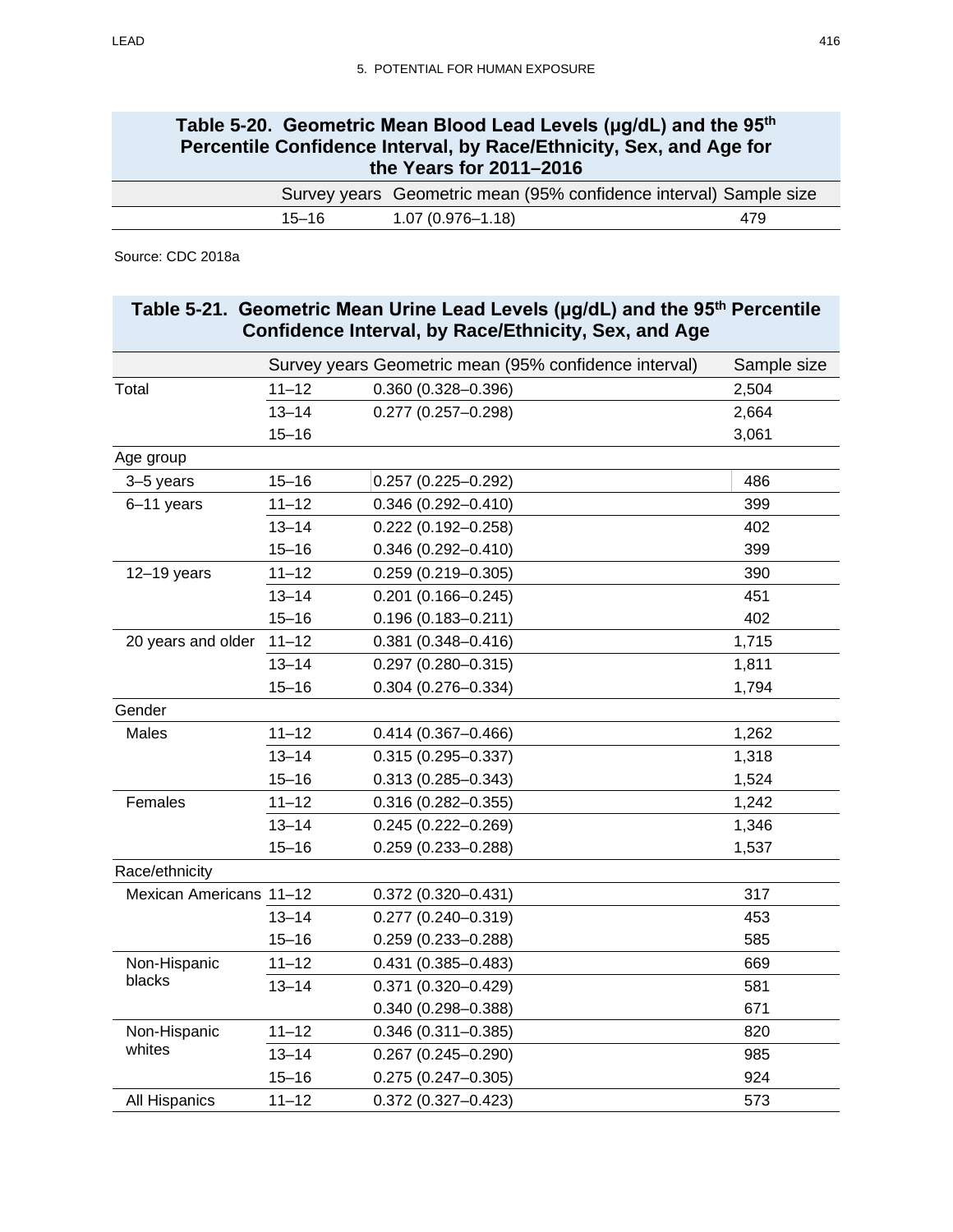| <b>COMMUNICATE:</b> The value of the community, Oct., and Age        |           |                        |     |  |
|----------------------------------------------------------------------|-----------|------------------------|-----|--|
| Survey years Geometric mean (95% confidence interval)<br>Sample size |           |                        |     |  |
|                                                                      | $13 - 14$ | $0.270(0.239 - 0.305)$ | 701 |  |
|                                                                      | $15 - 16$ | $0.284(0.258 - 0.312)$ | 982 |  |
| Asians                                                               | $11 - 12$ | $0.383(0.341 - 0.429)$ | 353 |  |
|                                                                      | $13 - 14$ | $0.257(0.230 - 0.287)$ | 292 |  |
|                                                                      | $15 - 16$ | $0.292(0.264 - 0.324)$ | 332 |  |

#### **Table 5-21. Geometric Mean Urine Lead Levels (μg/dL) and the 95th Percentile Confidence Interval, by Race/Ethnicity, Sex, and Age**

Source: CDC 2019

The Adult Blood Lead Epidemiology and Surveillance (ABLES) program tracks adult (aged ≥16 years) cases with elevated PbBs from workplace exposure. In 2016, 26 states submitted PbB data on 18,093 adults with PbBs ≥10 µg/dL. PbBs ≥10 µg/dL declined from 26.6 adults per 100,000 employed in 2010 to 15.8 per 100,000 employed in 2016 (results for data submitted as of December 2018). In 2016, among adults with known exposures, 90.3% had occupational exposure. The majority of these adults were employed in manufacturing, construction, mining, and services. [Table 5-22](#page-62-0) presents industries within each sector with the most workers with occupational exposures resulting in PbB  $\geq$ 25 μg/dL during 2010–2016 (NIOSH 2017a).

## <span id="page-62-0"></span>**Table 5-22. Industries by Sector with Most Workers having Blood Lead Concentrations (PbBs) ≥25 μg/dL, 2010–2016**

| <b>NORA Sector</b> | <b>Industry NAICS Code</b>                                                                         |  |
|--------------------|----------------------------------------------------------------------------------------------------|--|
| Manufacturing      | Storage battery manufacturing (33591)                                                              |  |
|                    | Nonferrous metal (except copper and aluminum) rolling, drawing,<br>extruding, and alloying (33149) |  |
|                    | Alumina and aluminum production and processing (33131)                                             |  |
|                    | Nonferrous metal foundries (33152)                                                                 |  |
|                    | Nonferrous metal (except aluminum) smelting and refining (33141)                                   |  |
|                    | Other basic inorganic chemical manufacturing (32518)                                               |  |
|                    | Motor vehicle electrical and electronic equipment manufacturing (33632)                            |  |
| Construction       | Painting and wall covering contractors (23832)                                                     |  |
|                    | Highway, street, and bridge construction (23731)                                                   |  |
|                    | Residential building construction (23611)                                                          |  |
|                    | Plumbing, heating, and air-conditioning contractors (23822)                                        |  |
|                    | Site preparation contractors (23891)                                                               |  |
|                    | Commercial and institutional building construction (23622)                                         |  |
|                    | Services (except public safety) All other amusement and recreation industries (71399)              |  |
|                    | Remediation services (56291)                                                                       |  |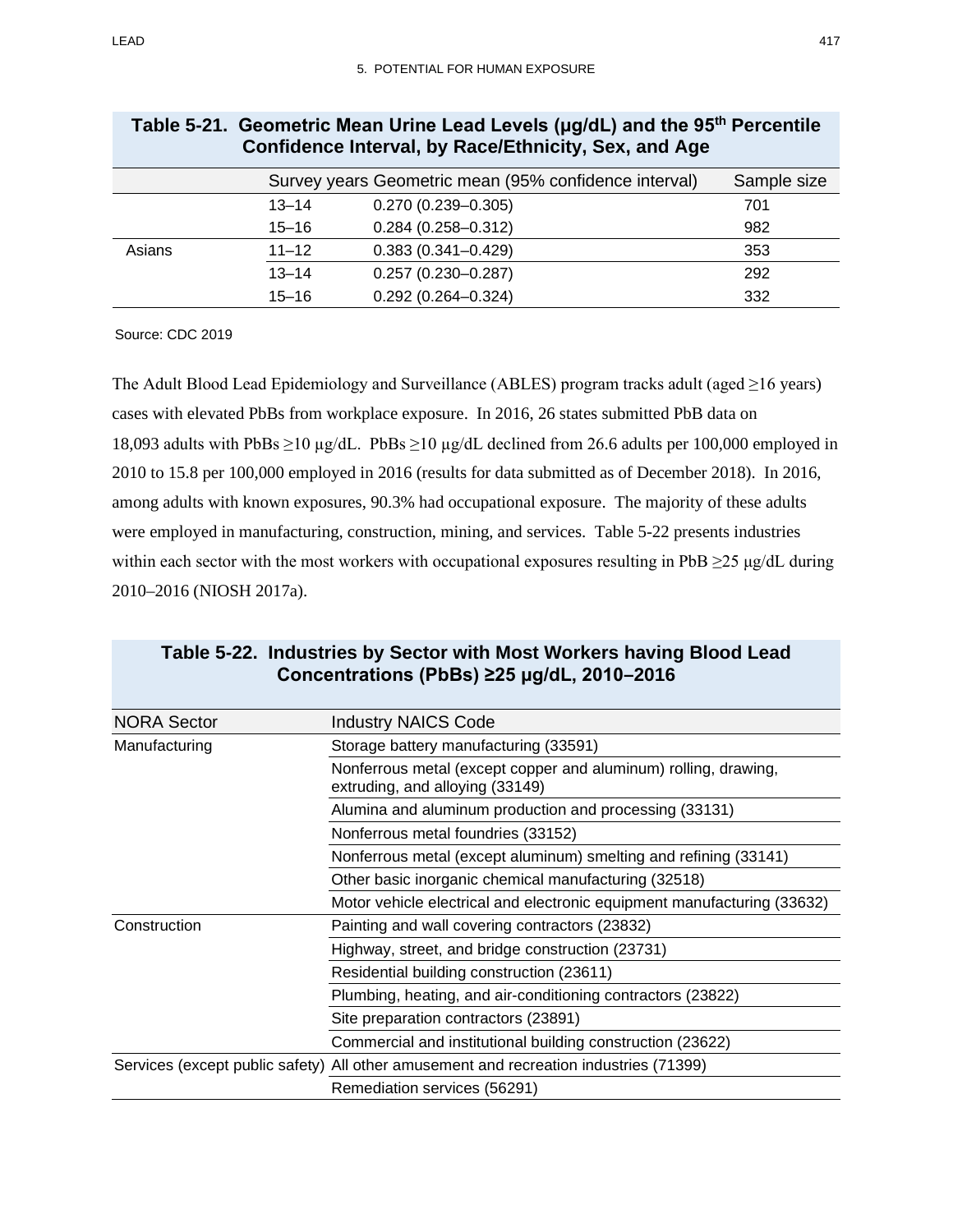| <b>NORA Sector</b> | <b>Industry NAICS Code</b>                                          |
|--------------------|---------------------------------------------------------------------|
|                    | Automotive mechanical and electrical repair and maintenance (81111) |
|                    | Other services (except public safety industries) (71394)            |
| Mining             | Copper, nickel, lead, and zinc mining (21223)                       |

## **Table 5-22. Industries by Sector with Most Workers having Blood Lead Concentrations (PbBs) ≥25 μg/dL, 2010–2016**

NAICS = North American Industry Classification System; NORA = National Occupational Research Agenda Source: NIOSH 2017a

Raymond and Brown (2015a, 2015b, 2017) and analyzed the 2007–2012 and 2009–2014 datasets from the Childhood Blood Lead Surveillance (CBLS) system. In 2007, a total of 38 states identified and reported 37,289 children (<6 years) with PbB  $\geq$ 10 µg/dL. In 2012, a total of 30 jurisdictions identified and reported approximately 138,000 children (<6 years) with PbB  $\geq$ 5 µg/dL. In 2012, federal funding ended and several states lost their state-wide Pb poisoning prevention programs and in 2013, the number of states reporting data declined, as did the number of children reported to the CDC with PbB  $\geq$ 5  $\mu$ g/dL. In October 2013, federal funding resumed and in 2013, 27 states, the District of Columbia, and New York City reported data. In 2014, 30 states, the District of Columbia, and New York City reported data. [Table](#page-63-0) 5-23 summarizes the number and rate per 100,000 children aged <5 years with blood Pb levels 5– 9 μg/dL reported in the 2010–2014 CBLS system. PbBs  $\geq$ 10 μg/dL continue to be more prevalent among children with known risk factors, such as minority race or ethnicity, urban residence, residing in homes built prior to the 1950s, and low family income (CDC 2009).

|                   |               | <1 Year |               | 1–4 Years |  |
|-------------------|---------------|---------|---------------|-----------|--|
| Year              | <b>Number</b> | Rate    | <b>Number</b> | Rate      |  |
| $2010^a$          | 18,598        | 448.48  | 137,887       | 805.62    |  |
| 2011 <sup>b</sup> | 13,981        | 352.69  | 130,838       | 810.56    |  |
| 2012 <sup>c</sup> | 7,876         | 199.74  | 95,854        | 596.58    |  |
| 2013 <sup>d</sup> | 5,494         | 138.26  | 57,293        | 360.46    |  |
| 2014 <sup>e</sup> | 5,904         | 148.51  | 70,680        | 444.49    |  |

## <span id="page-63-0"></span>**Table 5-23. Number and Rate per 100,000 Children Aged <5 Years with Blood Lead Levels 5–9 µg/dL in the Childhood Blood Lead Surveillance System, United States, 2010–2014**

a37 jurisdictions reporting.

**b36** jurisdictions reporting.

c30 jurisdictions reporting.

d<sub>29</sub> jurisdictions reporting.

e32 jurisdictions reporting.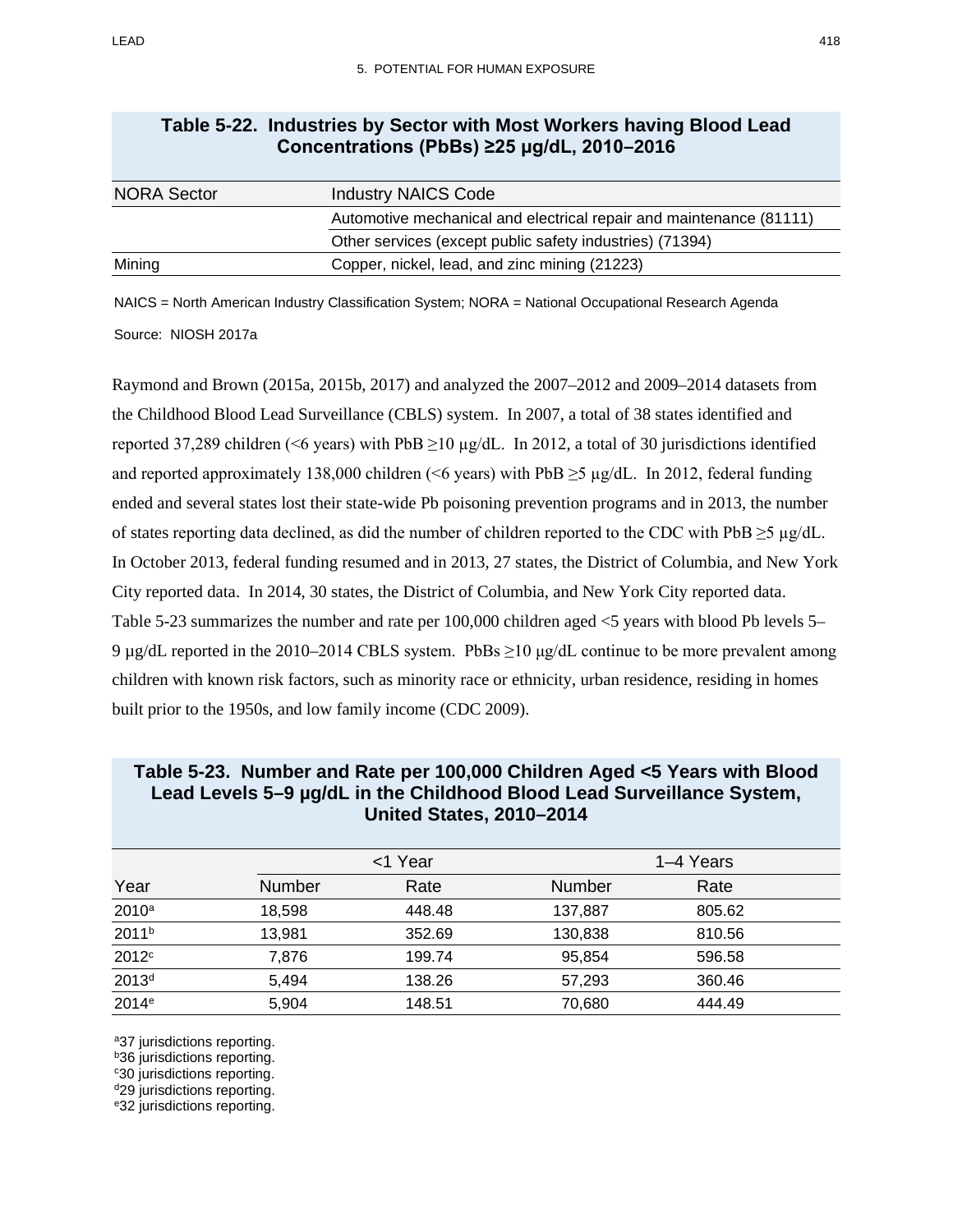## **Table 5-23. Number and Rate per 100,000 Children Aged <5 Years with Blood Lead Levels 5–9 µg/dL in the Childhood Blood Lead Surveillance System, United States, 2010–2014**

|      | Year   |      | I–4 Years |      |
|------|--------|------|-----------|------|
| Year | Number | Rate | Number    | Rate |

Source: Raymond and Brown 2017

Various studies suggest that ingestion of game hunted with Pb shot is associated with increased PbBs. Johansen et al. (2006) collected blood samples from 50 men in Nuuk, Greenland to study the relationship between the consumption of birds hunted with Pb shot and PbBs. Men who regularly ate hunted birds killed with Pb shot had mean PbB ranging from 6.2 µg/dL in the group eating 0.1–5 bird equivalents per month to 12.8  $\mu$ g/dL in those eating >30 bird equivalents per month. In addition, levels were highest in mid-winter when consumption of hunted birds was highest. Those who did not consume hunted birds had a mean PbB of 1.5 µg/dL. These results are consistent with earlier surveys of Arctic hunting communities. A 1992 survey of 492 Inuit adults from the Arctic region of Quebec, Canada showed that consumption of waterfowl, along with age and smoking, were associated with elevated PbB (Dewailly et al. 2001). The geometric mean PbB was  $0.42 \mu$ mol/L  $(8.7 \mu g/dL)$ , with a range of  $0.04-2.28 \mu$ mol/L  $(0.8-47 \mu g/dL)$ . In a cohort of Inuit newborns from northern Quebec, where the population consumed game killed with Pb shot, the geometric umbilical cord PbB was  $3.9 \mu g/dL$  (range 0.2–27  $\mu g/dL$ ); 7% of Inuit newborns had cord PbBs  $>10 \mu g/dL$  as compared to 0.16% of the non-Inuit population in southern Quebec (Lévesque et al. 2003).

<span id="page-64-0"></span>Second-hand smoke may also contribute to increased Pb exposure (Apostolou et al. 2012; Mannino et al. 2003; Richter et al. 2013). Pb is a component of tobacco and tobacco smoke, and smokers often have higher Pb blood levels than nonsmokers (Bonanno et al. 2001; Mannino et al. 2003). Using data from the NHEXAS EPA Region V study, PbB levels in smokers and nonsmokers were analyzed and a correlation between tobacco smoke and exposure levels was observed (Bonanno et al. 2001). The mean PbBs in smokers, nonsmokers exposed to environmental tobacco smoke (ETS), and nonsmokers without ETS were 2.85, 2.06, and 1.81 μg/dL, respectively (Bonanno et al. 2001). Recent Pb urine concentrations for the U.S. adult population from the NHANES by smoking status are presented in [Table 5-24.](#page-65-0)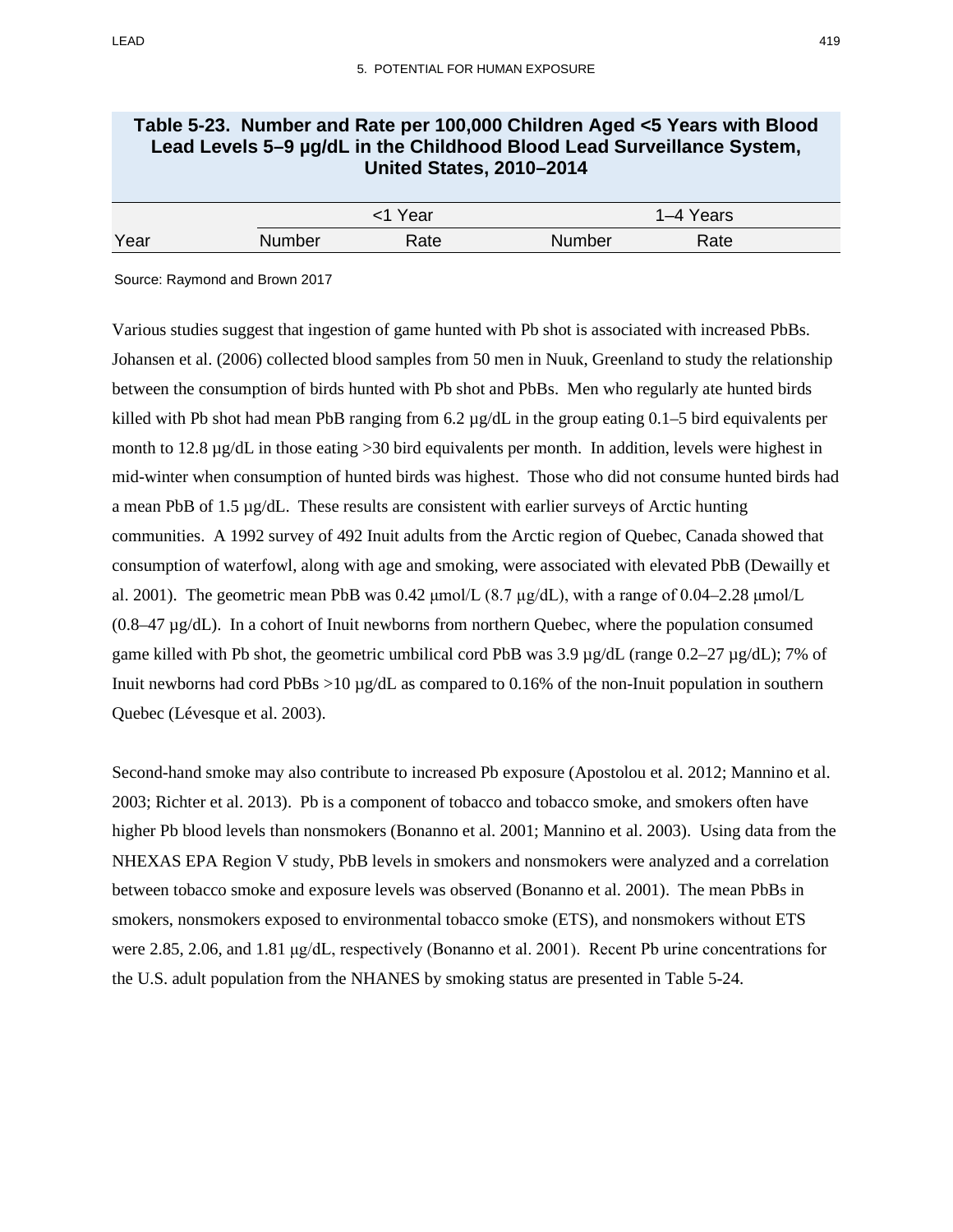|                    |              | Geometric mean (95%           |             |
|--------------------|--------------|-------------------------------|-------------|
|                    | Survey years | confidence interval)          | Sample size |
|                    |              | <b>Cigarette smokers</b>      |             |
| Total              | $11 - 12$    | $2.36(1.71 - 4.62)$           | 876         |
|                    | $13 - 14$    | $1.51(1.30 - 1.91)$           | 957         |
| Age group          |              |                               |             |
| 20-49 years        | $11 - 12$    | $1.78(1.41 - 3.07)$           | 522         |
| 18-49 years        | $13 - 14$    | $1.34(1.13 - 1.92)$           | 583         |
| 50 years and older | $11 - 12$    | $3.35(1.62 - 6.83)$           | 354         |
|                    | $13 - 14$    | $1.72(1.40 - 2.03)$           | 374         |
| Gender             |              |                               |             |
| Males              | $11 - 12$    | $3.07(1.73 - 5.03)$           | 527         |
|                    | $13 - 14$    | 1.91 (1.48-2.14)              | 512         |
| Females            | $11 - 12$    | $1.58(1.14 - 3.45)$           | 349         |
|                    | $13 - 14$    | $1.30(1.12 - 1.41)$           | 445         |
|                    |              | <b>Nonsmokers<sup>a</sup></b> |             |
| Total              | $11 - 12$    | $1.38(1.25 - 1.58)$           | 1,343       |
|                    | $13 - 14$    | 1.16 (0.950-1.51)             | 1,487       |
| Age group          |              |                               |             |
| $20 - 49$ years    | $11 - 12$    | $1.26(1.02 - 1.38)$           | 671         |
| 18-49 years        | $13 - 14$    | $0.880(0.720 - 1.04)$         | 778         |
| 50 years and older | $11 - 12$    | $1.63(1.29 - 2.16)$           | 672         |
|                    | $13 - 14$    | $1.48(1.12 - 2.52)$           | 709         |
| Gender             |              |                               |             |
| Males              | $11 - 12$    | $1.61(1.18 - 2.13)$           | 635         |
|                    | $13 - 14$    | $1.51(1.04 - 2.68)$           | 663         |
| Females            | $11 - 12$    | $1.32(1.06 - 1.38)$           | 708         |
|                    | $13 - 14$    | $0.238(0.219 - 0.258)$        | 824         |

#### <span id="page-65-0"></span>**Table 5-24. Geometric Mean Urine Lead Levels (μg/dL) and the 95th Percentile Confidence Interval by Smoking Status**

aCigarette nonsmokers who used other tobacco products were excluded.

Source: CDC 2018a

Studies have been conducted to determine exposure of firearm instructors to Pb at outdoor firing ranges when either nonjacketed (pure Pb) or jacketed (copper-coated) bullets were used. Instructors are likely to have higher exposure than shooters because they spend more time at the range. In studies at an outdoor range in Virginia, the mean breathing zone Pb level when nonjacketed bullets were fired was 67.1 μg/m<sup>3</sup> for one instructor and 211.1 μg/m<sup>3</sup> for another (Tripathi and Llewellyn 1990). When jacketed bullets were used, breathing zone levels decreased to  $\leq 8.7 \text{ µg/m}^3$ . PbBs of the instructors did not exceed the OSHA Pb standard's medical removal level of 2.4 μmol/L (60 μg/dL) in either case (OSHA 2016a).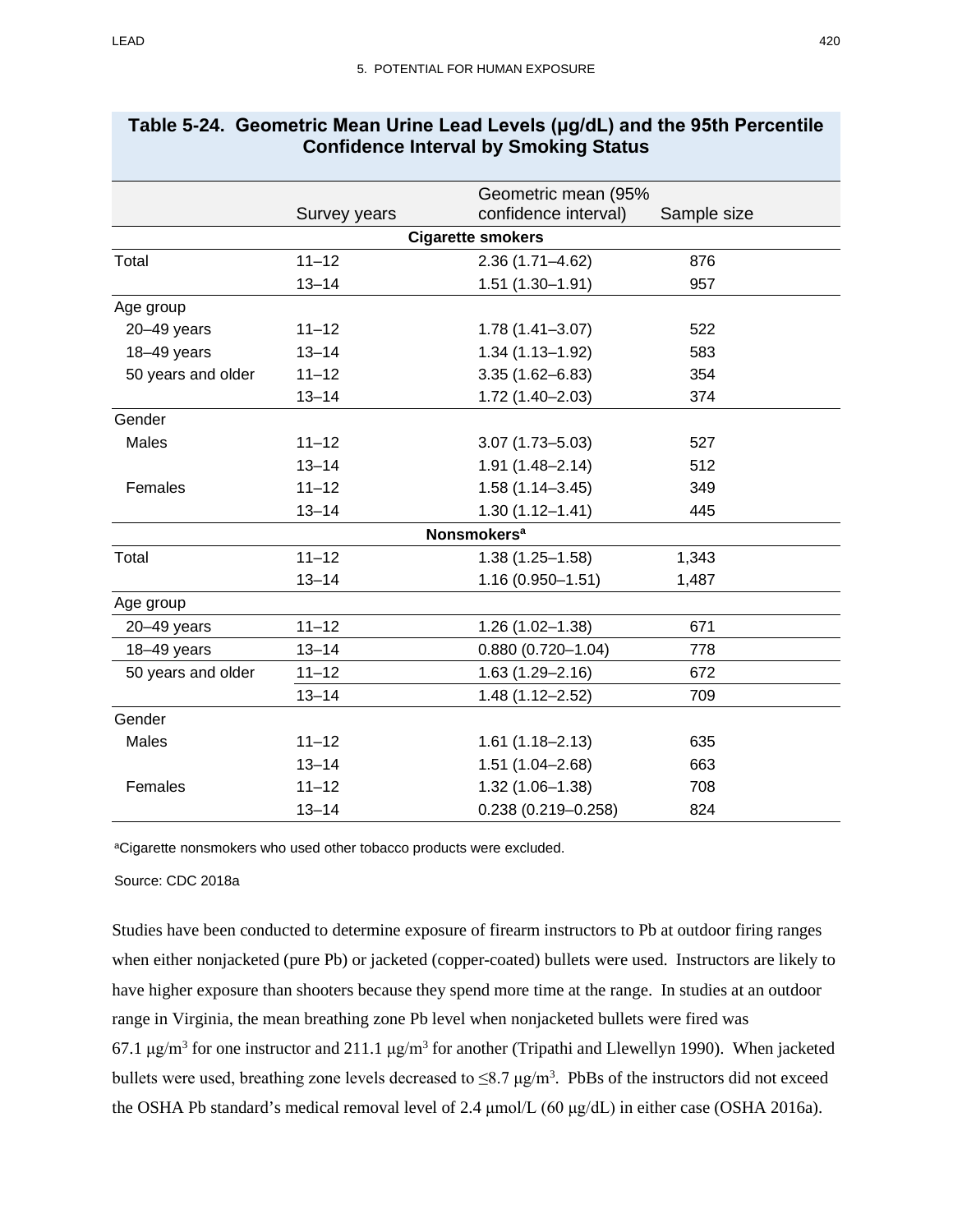LEAD 421

When shooters fired conventional Pb bullets, their mean exposures to airborne Pb were  $128 \mu g/m^3$  in the personal breathing zone and 68  $\mu g/m^3$  in the general area. When totally copper-jacketed Pb bullets were fired, the mean breathing zone and general area air sample concentrations were 9.53 and 5.80  $\mu$ g/m<sup>3</sup>, respectively (Tripathi and Llewellyn 1990). At an outdoor uncovered range in Los Angeles, instructors who spent an average of 15–20 hours/week behind the firing line were found to be exposed to breathing zone Pb concentrations of 460 and 510  $\mu$ g/m<sup>3</sup> measured as 3-hour, time-weighted averages. The PbB of one instructor reached 3.38 μmol/L (70 μg/dL). After reassignment to other duties, repeat testing indicated his PbB had dropped to 1.35  $\mu$ mol/L (28  $\mu$ g/dL) (Goldberg et al. 1991).

In 1991, NIOSH conducted a survey of the Federal Bureau of Investigations (FBI) Firearms Training Unit firing ranges and related facilities to determine occupational Pb exposures among FBI and Drug Enforcement Agency (DEA) firing range personnel (NIOSH 1996b). Sixty-one personal breathing-zone and 30 area samples for airborne Pb were collected. Exposures ranged up to 51.7  $\mu$ g/m<sup>3</sup> (mean, 12.4 μg/m<sup>3</sup>), 2.7 μg/m<sup>3</sup> (mean, 0.6 μg/m<sup>3</sup>), and 4.5 μg/m<sup>3</sup> (mean, 0.6 μg/m<sup>3</sup>) for range instructors, technicians, and gunsmiths, respectively. Exposure of custodians ranged from nondetectable to  $220 \mu g/m<sup>3</sup>$  during short-term cleaning of a large indoor range. Carpet dust sampling of dormitory rooms of students who practiced at the firing ranges revealed higher  $(p<0.0005)$  dust-Pb concentrations when compared to nonstudent dormitories (dust-Pb concentration range of 116–546 μg/g with a geometric mean of 214  $\mu$ g/g in the student's rooms versus a dust-Pb concentration range of 50–188  $\mu$ g/g with a geometric mean of 65  $\mu$ g/g for the nonstudent rooms). This suggested that the students were contaminating their living quarters with Pb.

The American Academy of Pediatrics (AAP) (1998, 2005) concluded that although monitoring data demonstrate a decline in PbBs, Pb remains a common, preventable, environmental health threat. Most Pb poisoning in children is the result of dust and chips from deteriorating Pb paint on interior surfaces (AAP 2005, 2016; ATSDR 2017). The AAP supported the CDC guidelines endorsing universal screening in certain areas and targeted screening for children at high risk (CDC 1997b, 2005). Many children continue to be at risk for ingestion of Pb-based paint and of soil and dust contaminated through the deterioration of Pb-based paint and the residues from combustion of leaded gasoline. A 1974 study indicated that elevated PbBs in children were most likely a result of ingesting Pb-contaminated soil, and that the most likely source was Pb-based paint rather than Pb from automotive exhaust (Ter Haar and Aronow 1974). However, more recent studies have shown that children with the highest PbBs live in areas with high traffic flow where Pb particles in the air may fall directly to the soil or adhere to the outer surfaces of building and wash to the soil with rain (Mielke et al. 1989, 2008, 2010). The CDC concluded that a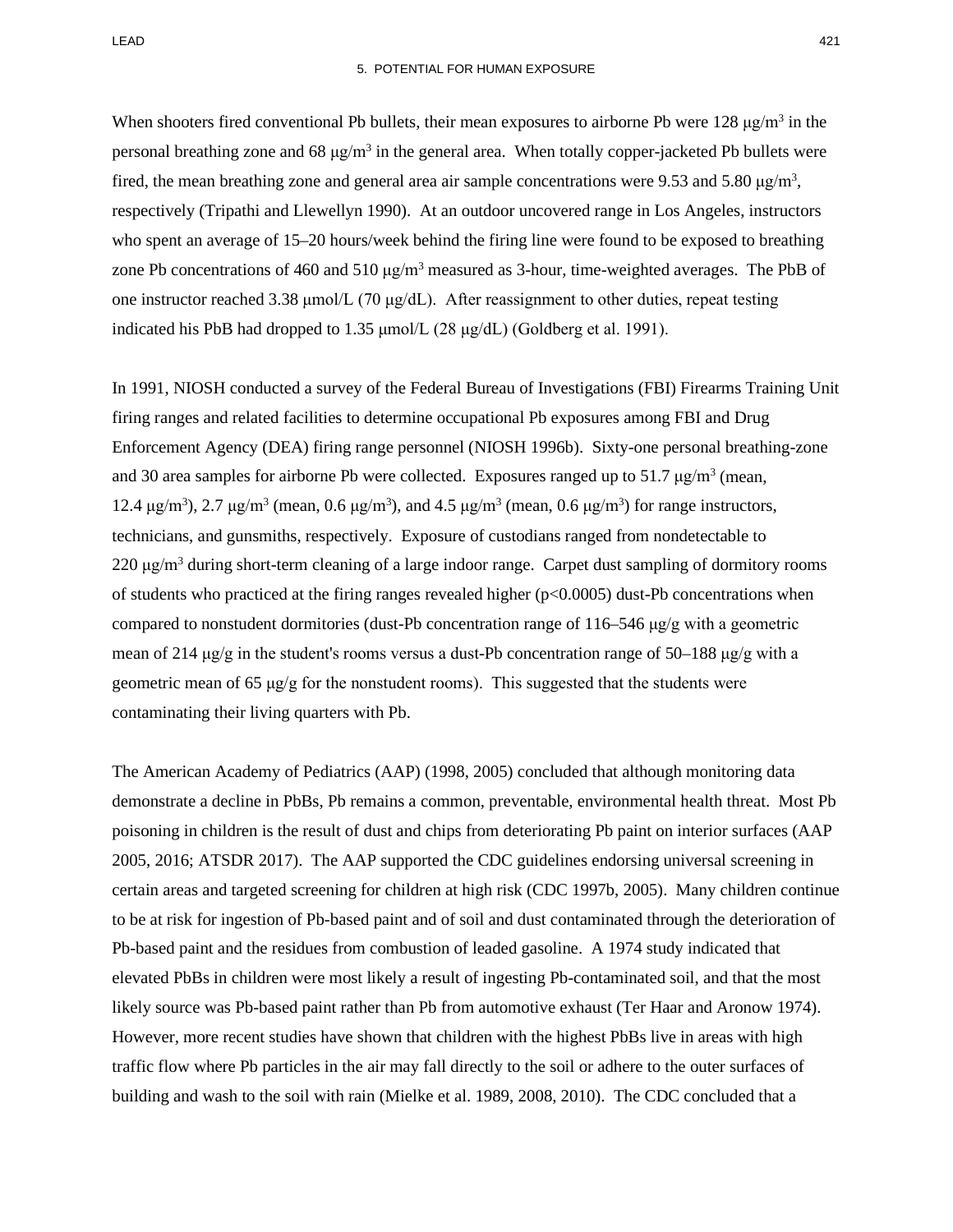common source of Pb exposure for children who have elevated PbB is Pb-based paint that has deteriorated into paint chips and Pb dusts (CDC 1997b, 2012d).

Pb can readily cross the placenta; therefore, exposure of women to Pb during pregnancy results in uptake by the fetus. Furthermore, since the physiological stress of pregnancy may result in mobilization of Pb from maternal bone, fetal uptake of Pb can occur from a mother who was exposed to Pb before pregnancy, even if no Pb exposure occurs during pregnancy. Maternal Pb can also be transferred to breastfeeding infants.

Malcoe et al. (2002) assessed Pb sources and their effect on blood Pb in rural Native American and white children living in a former mining region. Blood samples, residential environmental samples (soil, dust, paint, water), and caregiver interviews (hand-mouth behaviors, socioeconomic conditions) were obtained from a representative sample of 245 children ages 1–6 years. There were no ethnic differences in the results. However, poor children were especially vulnerable. Regression analysis showed that mean floor dust Pb loading >10.1 μg/ft<sup>2</sup> and yard soil Pb >165.3 mg/kg were independently associated with blood Pb levels  $\geq$ 10 μg/dL.

The Pb content of dusts can be a significant source of exposure, especially for young children. Baseline estimates of potential human exposure to dusts, including intake due to normal hand-to-mouth activity, are 0.2 g/day for children 1–6 years old versus 0.1 g/day for adults when both indoor and outdoor ingestion of soil including dust is considered (EPA 1989a). For children who engage in pica behavior (the compulsive, habitual consumption of nonfood items), the ingestion rate of soil can be as high as 5 g/day. Although ingestion of Pb-containing paint may lead to elevated PbBs in young children, a major source of elevated PbBs  $(>10 \mu g/dL)$  in children is often contaminated household dust and subsequent hand contamination and repetitive mouthing (Bornschein et al. 1986; Charney et al. 1980; Dixon et al. 2009; Lanphear and Roghmann 1997; Lanphear et al. 1998a; Succop et al. 1998). Weathering of Pb-based paint can contribute to the Pb content of dust and soil. Pb levels of indoor dust and outdoor soil were found to be strongly predictive of PbBs in over 200 urban and suburban infants followed from birth to 2 years of age; however, PbBs were not correlated with indoor air or tap water Pb levels, nor the size of nearby roadways. Indoor dust Pb levels and soil Pb levels in the homes of children with high PbBs (>8.8 μg/dL) were 72 μg/wipe (window sill dust) and 1,011 μg/g, respectively; children with low PbBs  $\langle$  <3.7 μg/dL) were exposed to 22 μg/wipe and 380 μg/g, respectively. In addition, 79% of the homes of children with high PbBs had been renovated, while only 56% of the homes of children with low PbBs had been renovated, suggesting that renovating the interior of homes previously painted with leaded paint may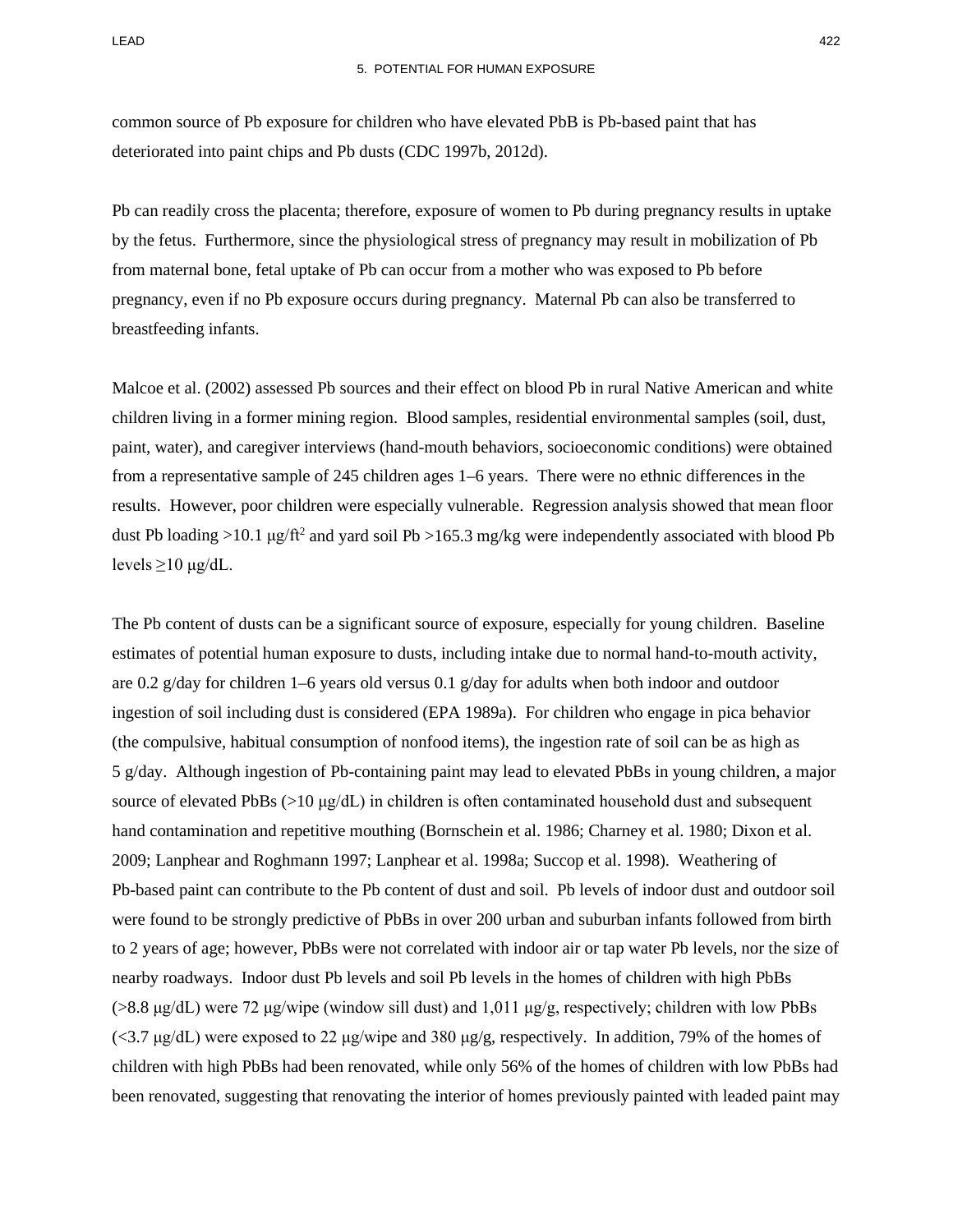increase, at least temporarily, a child's exposure to Pb dust (Rabinowitz et al. 1985). Regular use of dust control methods (e.g., wet mopping of floors, damp-sponging of horizontal surfaces, high-efficiency vacuum cleaner) has been shown in some, although not all, cases to reduce indoor dust, Pb dust, and blood Pb levels in some, although not all, older homes containing leaded paints (Lanphear et al. 2000b; Rhoads et al. 1999). Decreases of between 17 and 43% in blood Pb concentrations were observed in children where regular dust control methods had been used to reduce indoor levels of Pb (Rhoads et al. 1999). EPA (2014c) summarized concentrations of Pb in house dust in the United Stated from 2006 to 2011; these data are presented in [Table 5-25.](#page-69-0)

PbB samples from 1,473 children <5 years old were analyzed prior to and after the change in drinking water source in the city of Flint, Michigan (Hanna-Attisha et al. 2016). Prior to the change, 2.4% of the children had PbB levels exceeding 5  $\mu$ g/dL (n=736). Following the change in water source, 4.9% of children's PbB levels exceeded 5 µg/dL for samples obtained from January 1 to September 15, 2015  $(n=737)$ . The study also found that in areas where  $\geq 25\%$  of the drinking water samples exceeded 15 µg/L, the percentage of children with PbB levels >5 µg/dL increased from 4.0 to 10.6%. Gomez et al. (2018) analyzed PbB levels for children <5 years old in Flint, Michigan over an 11-year time span from 2006 to 2016. The percentage of children with PbB levels >5.0 µg/dL declined from 11.8% in 2006 to 3.2% by 2016. The study authors noted an uptick in the geometric mean PbB level during the height of the Flint water crisis from  $1.19\pm0.02$  to  $1.30\pm0.02$  µg/dL in 2014–2015, but it declined to 1.15±0.02 µg/dL in 2016 after the water source was switched back to the DWSD. The authors concluded that while there was a slight increase in PbB levels during the time at which the source of drinking water was changed for residents of Flint, the overall trend for the 11-year time span was decreasing PbB levels with a nearly 73% reduction in the percentage of children having levels  $>5 \mu g/dL$ . A second study analyzed PbB levels for females aged 12–50 years prior to (April 25, 2012–October 15, 2013), during (April 25, 2014–October 15, 2015), and immediately after (April 25, 2016–October 15, 2017) the Flint water crisis (Gomez et al. 2019). The authors found that blood levels did not increase for females of child-bearing age residing in Flint during the period when the water supply was changed from the DWSD to the Flint River. The geometric means reported were 0.69 µg/dL (April 25, 2012–October 15, 2013), 0.65 µg/dL (April 25, 2014–October 15, 2015), and 0.55 µg/dL, (April 25, 2016–October 15, 2017).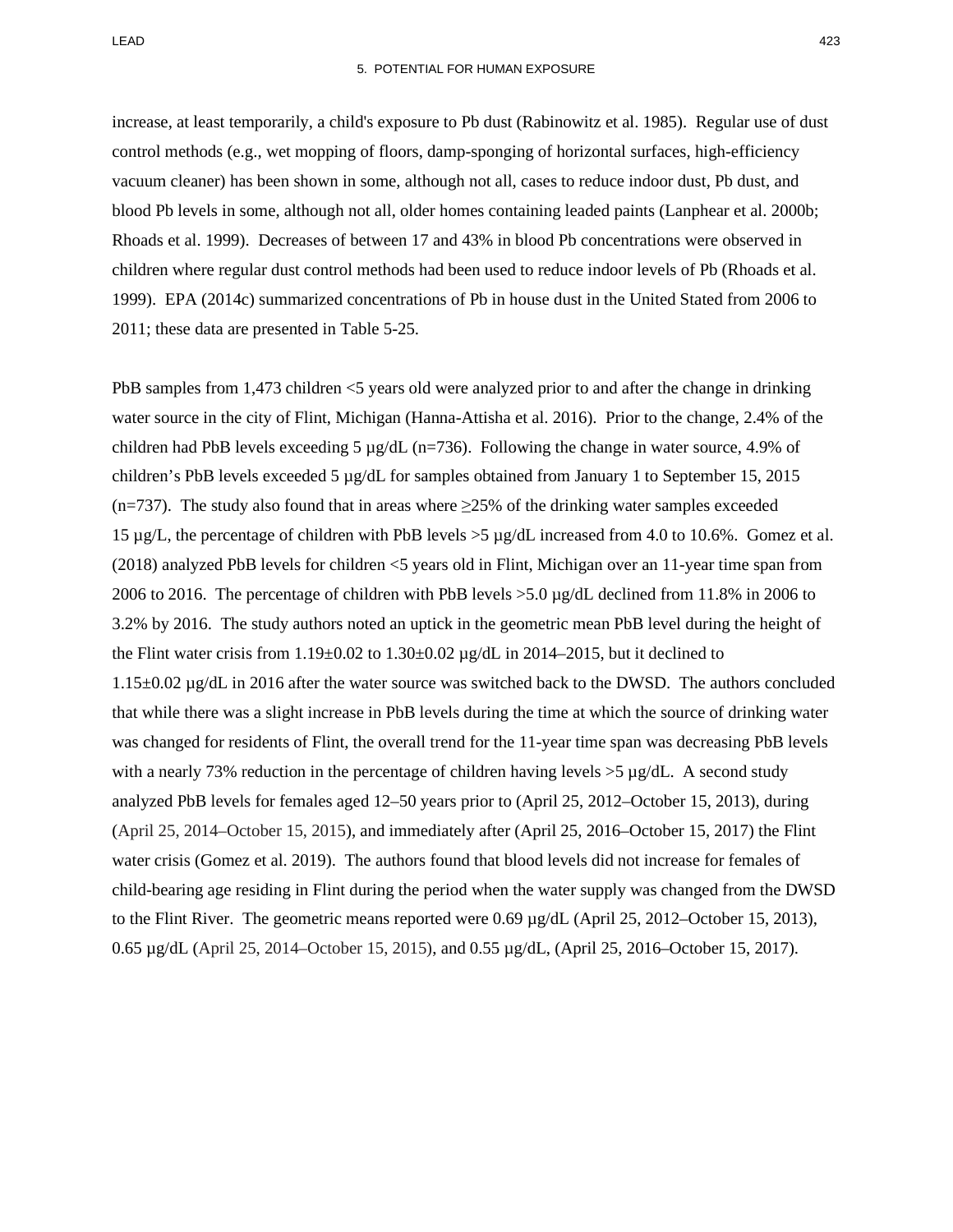| Location                                                                      | Sample site                                                | Value reported                                                                            |
|-------------------------------------------------------------------------------|------------------------------------------------------------|-------------------------------------------------------------------------------------------|
| New York City, New York                                                       | Glass plate next to open<br>window of academic<br>building | Median weekly dust loading: 52 µg/m <sup>2</sup>                                          |
| Eureka, Utah near Eureka Mills Indoor home site (not<br><b>Superfund Site</b> | specified)                                                 | Dust concentrations, range: 160-<br>2,000 mg/kg                                           |
| Denver, Colorado, near<br>Vasquez Blvd and I-70<br><b>Superfund Site</b>      | Indoor home site (not<br>specified)                        | Dust concentrations, range: 11-660 mg/kg                                                  |
| East Helena, Montana, near<br>East Helena Superfund Site                      | Indoor home site (not<br>specified)                        | Dust concentrations, range: 68-<br>1,000 mg/kg                                            |
| Syracuse, New York                                                            | Floor                                                      | Dust concentrations, range: 209-<br>1,770 mg/kg                                           |
| United States (nationwide)                                                    | Smooth floor                                               | Median dust loading: 1.7 µg/m <sup>2</sup><br>Average dust loading: 4.4 µg/m <sup>2</sup> |
|                                                                               | Rough floor                                                | Median dust loading: 5.6 µg/m <sup>2</sup><br>Average dust loading: 16 µg/m <sup>2</sup>  |
|                                                                               | Smooth windowsill                                          | Median dust loading: 2.5 µg/m <sup>2</sup><br>Average dust loading: 190 µg/m <sup>2</sup> |
|                                                                               | Rough windowsill                                           | Median dust loading: 55 µg/m <sup>2</sup><br>Average dust loading: 480 µg/m <sup>2</sup>  |
| Milwaukee, Wisconsin                                                          | Central perimeter                                          | Average dust concentration: 107 µg/m <sup>2</sup>                                         |
|                                                                               | Entry                                                      | Average dust concentration: 140 µg/m <sup>2</sup>                                         |
|                                                                               | Window                                                     | Average dust concentration: 151 µg/m <sup>2</sup>                                         |
| Rural towns, Idaho                                                            | Vacuum                                                     | Dust concentration<br>Median: 120 mg/kg<br>Maximum: 830 mg/kg                             |
|                                                                               | Floor                                                      | Median dust concentration: 95 mg/kg<br>Maximum dust concentration: 1,300 mg/kg            |
| Bunker Hill, Idaho Superfund<br>Site                                          | Vacuum                                                     | Median dust concentration: 470 mg/kg<br>Maximum dust concentration: 2,000 mg/kg           |
|                                                                               | Floor                                                      | Median dust concentration: 290 mg/kg<br>Maximum dust concentration: 4,600 mg/kg           |

## <span id="page-69-0"></span>**Table 5-25. Measurements of Lead in Indoor Dust in the United States from 2006 to 2011**

Source: EPA 2014c

Lanphear and Roghmann (1997) and Lanphear et al. (1996a, 1996b, 1998b) studied factors affecting PbBs in urban children and found the following independent predictors of children's PbBs: dust Pb loading in homes (carpets, uncarpeted floors, window sills, and troughs), African-American race/ethnicity, foundation perimeter soil Pb levels, ingestion of soil or dirt, Pb content and condition of interior painted surfaces, and first-flush kitchen drinking water Pb levels (Lanphear et al. 1996a, 1996b). Differences in housing conditions and exposures to Pb-containing house dust appear to contribute to the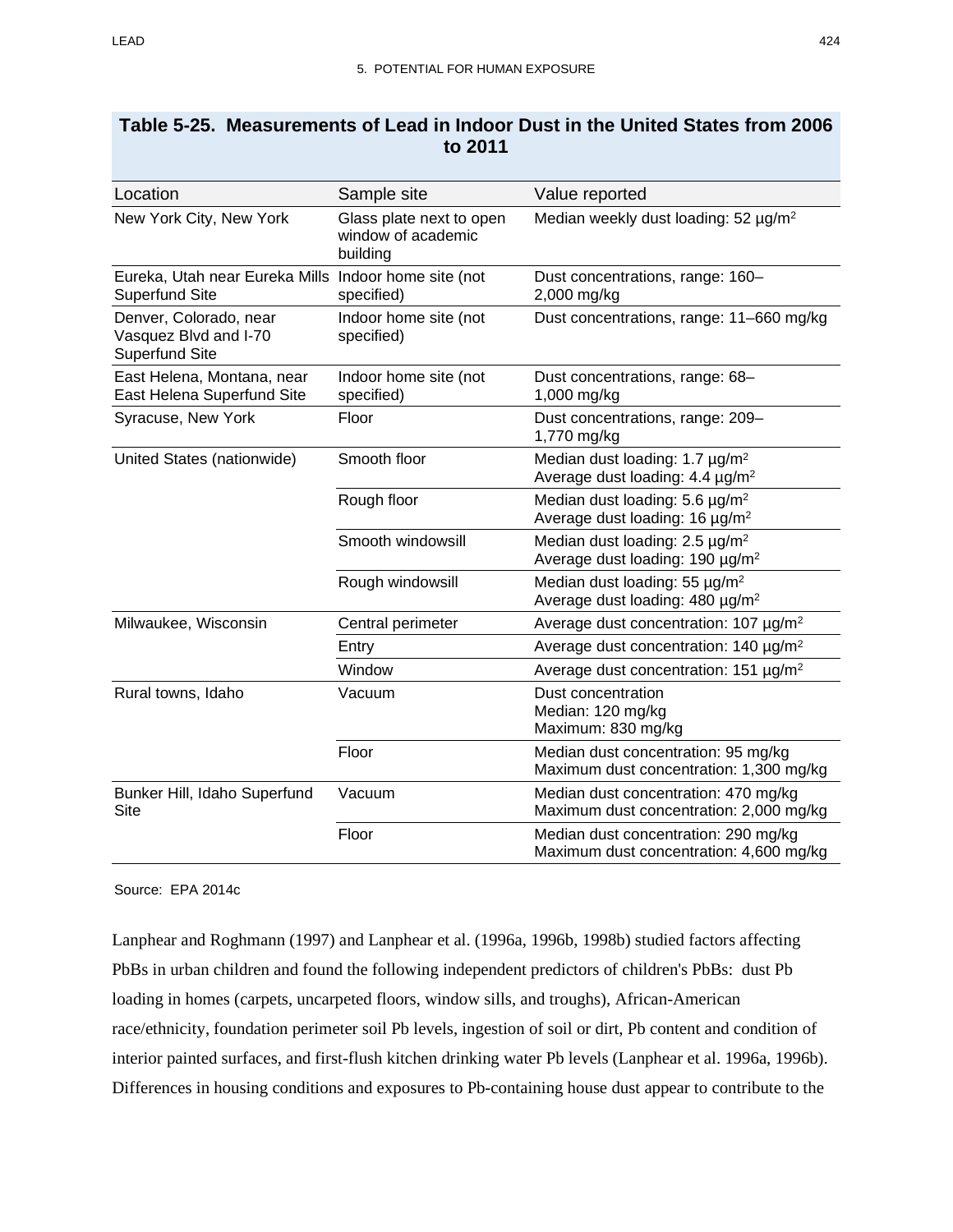racial differences in urban children's PbBs. In addition, white children were more likely to put soil in their mouths (outdoor exposure) and suck their fingers, and African-American children were more likely to put their mouths on window sills (indoor exposure) and to use a bottle. Interior Pb exposures were more significant for African American children and exterior Pb exposures were more significant for white children (Lanphear et al. 1996a, 1996b). Mouthing behaviors are an important mechanism of Pb exposure among urban children (Lanphear and Roghmann 1997). Community characteristics such as residence within a city, proportion of African Americans, lower housing value, housing built before 1950, higher population density, higher rates of poverty, lower percent of high school graduates, and lower rates of owner-occupied housing have been used to identify children with elevated blood levels (Lanphear et al. 1998b). An analysis of children's PbBs and multiple measures of Pb concentrations in household dust, tap water, foundation perimeter soil, and interior house paint has been used to predict the effect of changing concentrations of Pb in environmental media on children's PbBs. An increase in dust Pb loading from background to 200  $\mu g / \text{ft}^2$  was estimated to produce an increase of 23.3% in the percentage of children estimated to have a PbB  $>10 \mu g/dL$ ; an increase in tap water Pb concentration from background to 15 μg/L was estimated to produce an increase of 13.7% in the percentage of children estimated to have a PbB level  $>10 \mu g/dL$ ; and an increase in soil Pb concentration from background to 400 μg/g was estimated to produce an increase of 11.6% in the percentage of children estimated to have a PbB level >10 μg/dL (Lanphear et al. 1998a).

Outdoor Pb dust was found to be a more potent contaminant of children's hands than indoor dust at daycare centers in New Orleans; boys, in general, had higher hand Pb levels than girls. The conclusions were based on Pb analysis of hand wipe samples taken before and after children played outdoors at four different daycare centers (a private inner-city site, a private outer-city site, a public inner-city site, and a public outer-city site). The private inner-city site had a severely contaminated outdoor play area with measured soil Pb concentrations ranging from 287 to 1,878 mg/kg. The outdoor play area at the public inner-city site, where children exhibited the lowest hand Pb measurements of any site in the study, had been completely paved over with concrete or rubberized asphalt and had well-maintained equipment (Viverette et al. 1996).

EPA conducted the Urban Soil Lead Abatement Demonstration Project (USLADP), also known as the "Three City Lead Study," in Boston, Baltimore, and Cincinnati (EPA 1996c). The purpose was to determine whether abatement of Pb in soil could reduce PbBs of inner-city children. No significant evidence was found that soil abatement had any direct impact on children's PbBs in either the Baltimore or Cincinnati studies. In the Boston study, however, a mean soil Pb reduction of 1,856 ppm resulted in a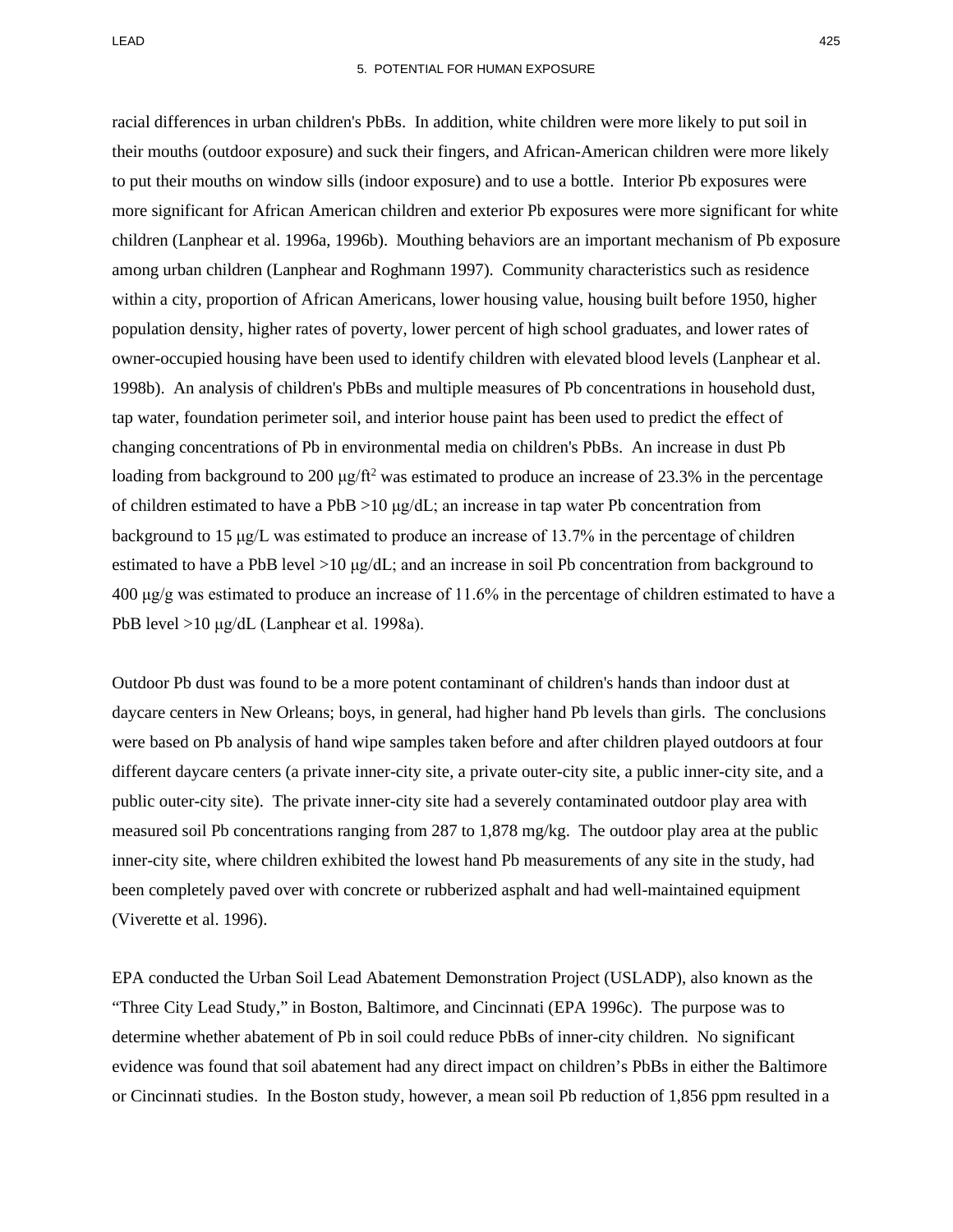mean decline of 1.28 μg/dL PbB at 11 months postabatement (Weitzman et al. 1993). Phase II extended the study to 2 years and included soil abatement of the two comparison areas from Phase I (Aschengrau et al. 1994). Combined results from Phase I and II suggested a higher impact of soil remediation on PbBs  $(2.2-2.7 \mu g/dL)$ . EPA reanalyzed the data from the USLADP in an integrated report (EPA 1996c). They concluded that when soil is a significant source of Pb in the child's environment, under certain conditions, the abatement of that soil will result in a reduction in exposure and consequently, PbB level. The results of the USLADP suggest that a number of factors are important in determining the influence of soil remediation on PbBs in children. These include the site-specific exposure scenario, the magnitude of the remediation, and the magnitude of additional sources of Pb exposure.

Authors of a study of PbBs in children in Toronto, Canada, before and after abatement of Pb-contaminated soil and house dust found that they could neither strongly support nor refute beneficial effects of abatement. The failure to reach a definite conclusion from the results of the study, which included data from 12 cross-sectional blood-screening surveys that were conducted over an 8-year period, was due, in part, to a low response rate (32–75%) to questionnaires used to determine behavioral, household, lifestyle, neighborhood, and environmental factors relating to study participants (Langlois et al. 1996).

Seasonal variations in PbBs in children have been observed in a number of studies (Gulson et al. 2008; Haley and Talbot 2004; Havlena et al. 2009; Kemp et al. 2007; Johnson and Bretsch 2002; Johnson et al. 1996; Laidlaw et al. 2005; Yiin et al. 2000). These studies suggest a general trend of increasing PbB during late summer and early fall. In addition to seasonal patterns in behavior (e.g., outdoor activities), seasonal patterns in weather (humidity and wind velocity) that promote re-entrainment and transport of dust Pb may contribute to the observed seasonal patterns in PbB (Laidlaw et al. 2005, 2012).

In addition to the ingestion of hand soil/dust through normal hand-to-mouth activity, some children engage in pica behavior (consumption of nonfood items), which can put them at increased risk through ingestion of large amounts of soil contaminated with Pb. It has been estimated that an average child may ingest between 20 and 50 mg of soil/day and that a pica child may ingest ≥5,000 mg of soil/day (LaGoy 1987; Mielke et al. 1989). If the soil contains 100 μg/g of Pb, an average child may be exposed to 5 μg Pb/day from this source alone (Mielke et al. 1989), and a pica child may be exposed to >100 times that amount.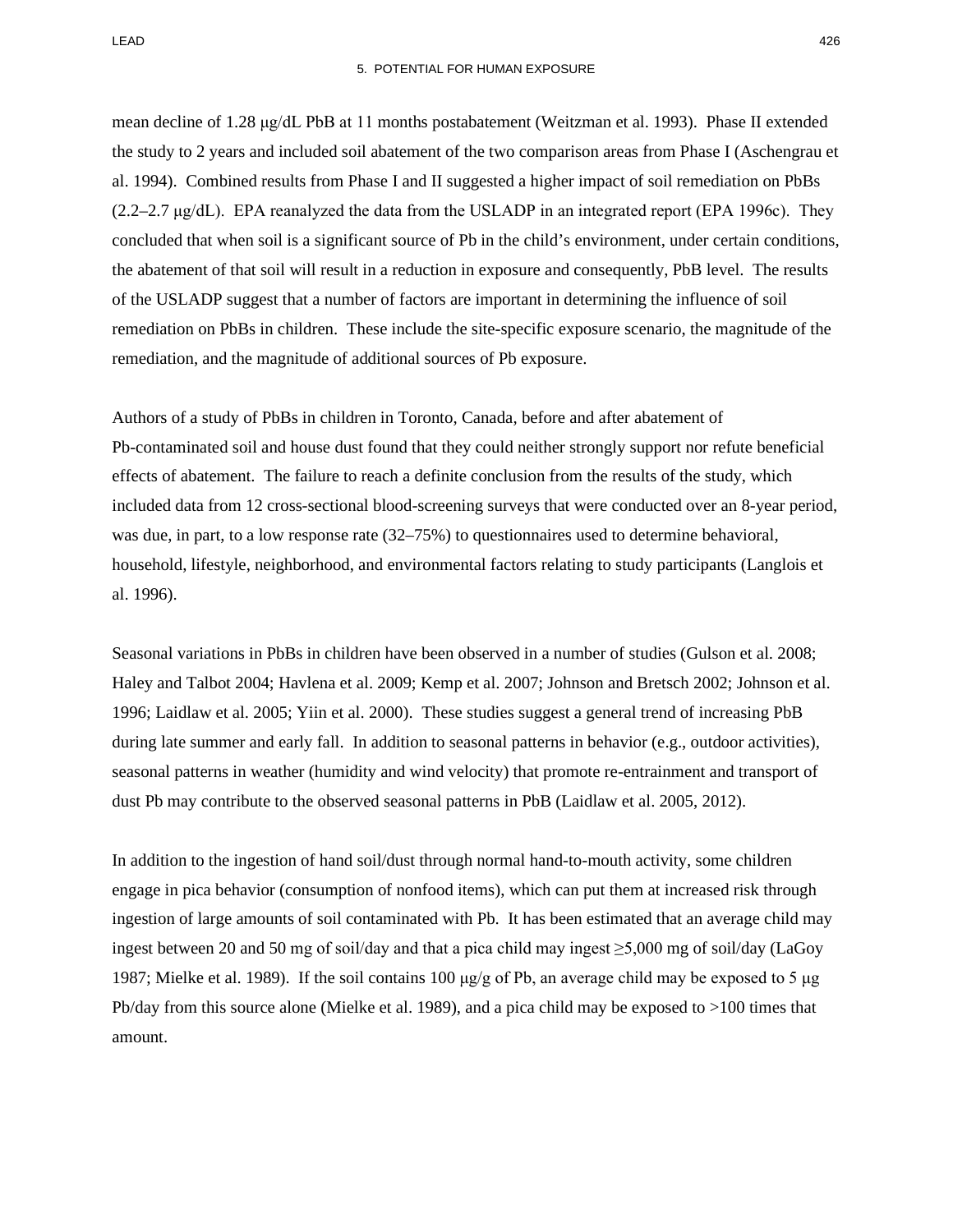Improper removal of Pb from housing known to contain Pb-based paint can significantly increase Pb levels in dust, thus causing Pb toxicity in children living in the home during the Pb-removal process. Four such cases have been documented (Amitai et al. 1987). In January 1995, the New York State Department of Health identified 320 children in 258 households in New York State (excluding New York City) with PbBs  $\geq$ 20 μg/dL that were considered to be attributable to residential renovation and remodeling (CDC 1997a).

Workers occupationally exposed to Pb can carry Pb home on clothing, bodies, or tools (take home exposure). PbBs of children in households of occupationally exposed workers were almost twice those of children in neighboring homes whose parents were not occupationally exposed to Pb (median ranges were 10–14 and 5–8 μg/dL, respectively) (Grandjean and Bach 1986). Young children (<6 years old) of workers exposed to high levels of Pb in workplace air at an electronic components plant (61–1,700 μg Pb/m<sup>3</sup> ambient concentrations) had significantly elevated PbBs (13.4  $\mu$ g/dL) compared with children from the same locale whose parents did not work in the electronics plant (7.1 μg/dL) (Kaye et al. 1987). Based upon data collected from 1987 to 1994, children aged 1–5 years (n=139) of workers whose occupation resulted in Pb exposure had a geometric mean PbB of 9.3 μg/dL as compared to a U.S. population geometric mean of 3.6 μg/dL (Roscoe et al. 1999). Of this group, 52% of the children had PbBs  $\geq$ 10 μg/dL compared to 8.9% of the U.S. population and 21% had PbBs  $\geq$ 20 μg/dL compared to 1.1% of the U.S. population (Roscoe et al. 1999). However, improved industrial hygiene procedures are likely to have decreased worker take-home exposures. Exposures of Pb workers' families have been identified in nearly 30 different industries and occupations. Industries in which exposure of family members has been reported most often include Pb smelting, battery manufacturing and recycling, radiator repair, electrical components manufacturing, pottery and ceramics, and stained glass making (NIOSH 1995). Children of Pb-exposed construction workers may also be at increased risk (Whelan et al. 1997).

Children may be exposed to Pb because of activities associated with certain hobbies and artistic activities practiced by adults in the home. Some of the more obvious hobbies and activities involving use of Pb-containing materials include casting, stained glass, pottery, painting, glassblowing, and screenprinting. Activities involving use of Pb-containing materials should always be done in an area well-ventilated with outdoor air and should never be done with children in the same room or in close proximity. Maas et al. (2005) indicated that high levels of Pb are prevalent in inexpensive cosmetic jewelry that is sold to the general public at retail stores.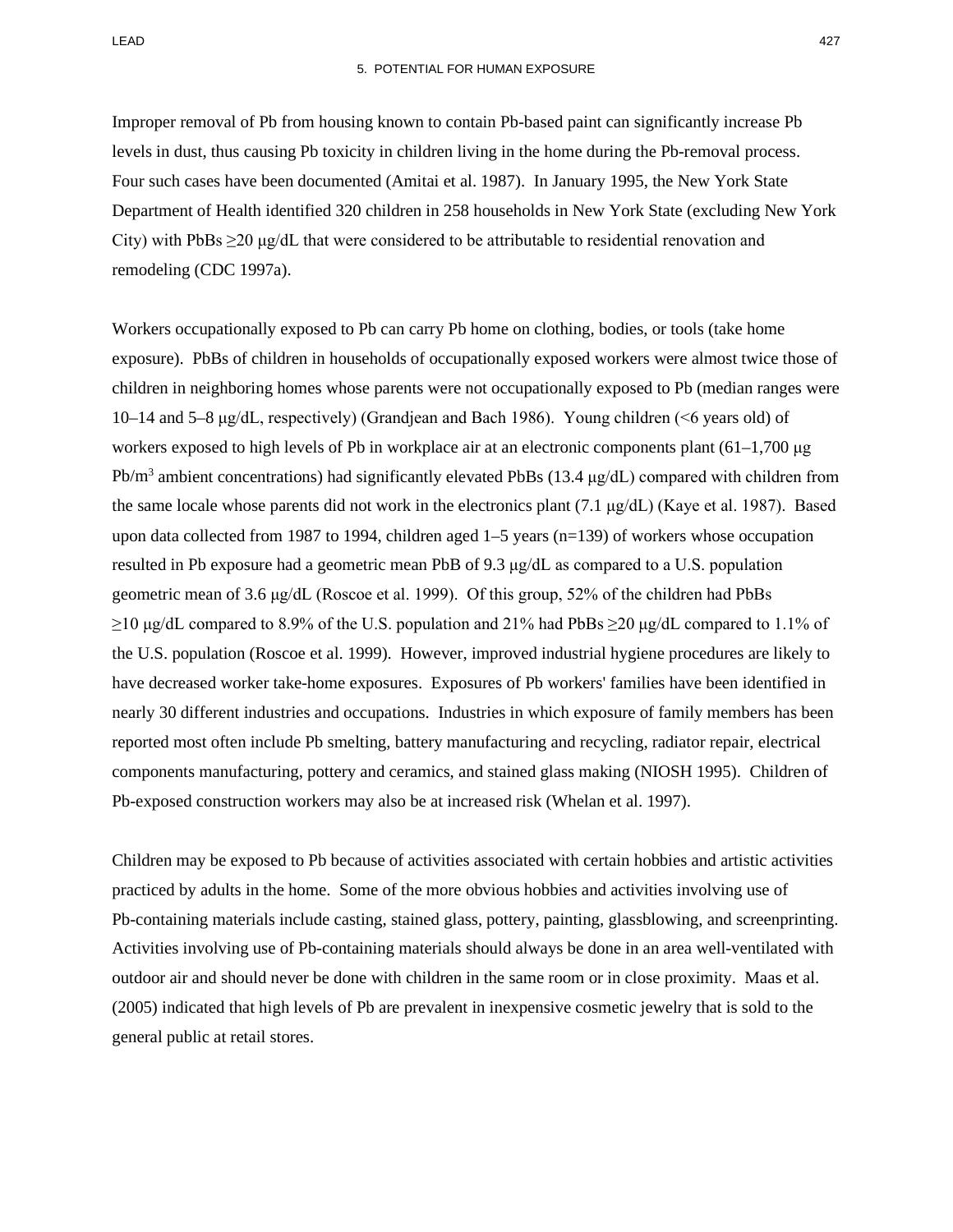Accidental or intentional ingestion of folk remedies (e.g., Chinese herbal medicines and Ayurvedic medicines containing Pb) or use of the Pb containing eye cosmetic tiro in children (discussed in Section 5.5.5) represents another source for potential Pb-poisoning in children. Sindoor, a cosmetic and cultural/religious powder used in Hindu cultures, has been found to contain very high amounts of Pb (Lin et al. 2010). Hair dyes formulated with Pb acetate represent a potential source for Pb-poisoning both by accidental ingestion and by hand-to-mouth activity following contact with Pb-contaminated surfaces, including dyed hair of adults (Mielke et al. 1997).

Children may be exposed to Pb through the inhalation of second-hand smoke. Mannino et al. (2003) employed data from the NHANES III and analyzed PbBs of children aged 4–16 years who were exposed to high, low, and intermediate levels of second-hand smoke. Serum levels of the nicotine biomarker cotinine were used to classify the children into one of the three second-hand smoke exposure categories. The geometric mean PbBs were 1.5, 1.9, and 2.6  $\mu$ g/dL for children with low ( $\leq 0.050-0.104$  ng/mL), intermediate (0.105–0.562 ng/mL), and high (0.563–14.9 ng/mL) serum cotinine levels, respectively (Mannino et al. 2003).

## **5.7 POPULATIONS WITH POTENTIALLY HIGH EXPOSURES**

In addition to workers exposed to Pb in the workplace and family members of workers exposed via take home exposure, other population groups are at risk for potential exposure to high levels of Pb. These include populations residing in older housing or buildings that contain deteriorating leaded paint or that have galvanized pipes, Pb service lines, or scales that contain Pb within a distribution public water system; in high-traffic areas with legacies from leaded gasoline; near sites where Pb was produced or disposed; or near one of the NPL hazardous waste sites where Pb has been detected in some environmental media (ATSDR 2017b; EPA 2014c, 2016a). Since Pb is often detected in tobacco and tobacco smoke, persons who use chewing tobacco or smoke or are exposed to second-hand smoke, may have higher PbB levels than persons that do not use these products (Apostolou et al. 2012; Bonanno et al. 2001; Richter et al. 2013). Recent studies have also found e-cigarettes to be a potential source of Pb exposure (Olmedo et al. 2018). Other Pb sources that can contribute to elevated exposures to individual children or adults include mouthing or ingestion of toys containing Pb and consumption of candy and folk remedies and illicitly manufactured drugs that contain Pb (CDC 2002b, 2018c).

General population exposure is most likely to occur through the ingestion of food and water contaminated with Pb. Based on a multimedia Pb exposure modeling analysis for children 1–5 years old at upper